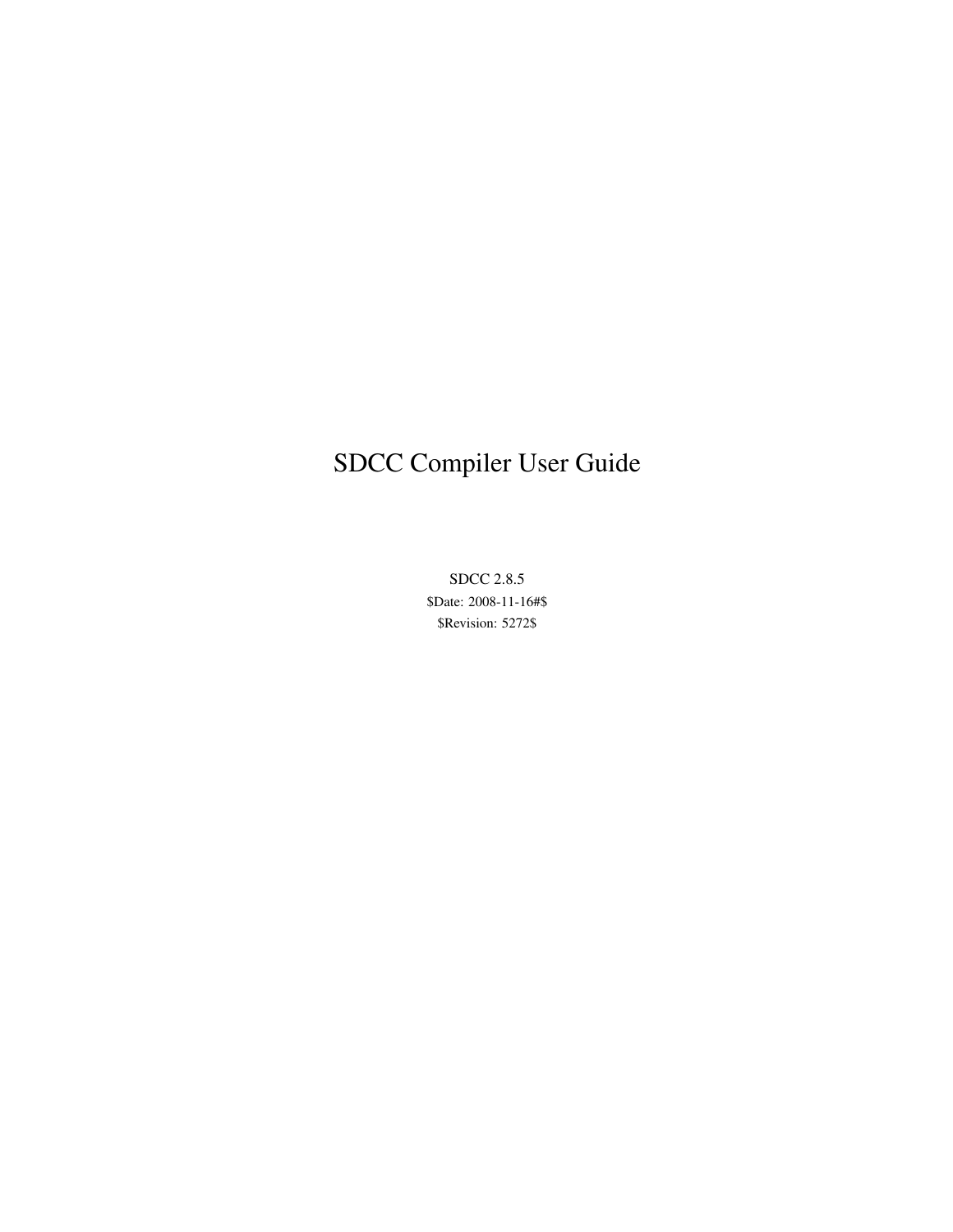# **Contents**

| $\mathbf{1}$            |     | <b>Introduction</b><br>6                                                                                                                                                                                                             |
|-------------------------|-----|--------------------------------------------------------------------------------------------------------------------------------------------------------------------------------------------------------------------------------------|
|                         | 1.1 | 6                                                                                                                                                                                                                                    |
|                         | 1.2 | 7                                                                                                                                                                                                                                    |
|                         | 1.3 | $\overline{7}$                                                                                                                                                                                                                       |
|                         | 1.4 | 7                                                                                                                                                                                                                                    |
|                         | 1.5 | 8                                                                                                                                                                                                                                    |
|                         | 1.6 | 8                                                                                                                                                                                                                                    |
|                         | 1.7 | 8                                                                                                                                                                                                                                    |
|                         |     |                                                                                                                                                                                                                                      |
| $\overline{2}$          |     | 10<br><b>Installing SDCC</b>                                                                                                                                                                                                         |
|                         | 2.1 | 10                                                                                                                                                                                                                                   |
|                         | 2.2 | 12                                                                                                                                                                                                                                   |
|                         | 2.3 | 13                                                                                                                                                                                                                                   |
|                         | 2.4 | 13                                                                                                                                                                                                                                   |
|                         |     | 13<br>2.4.1                                                                                                                                                                                                                          |
|                         |     | 14<br>2.4.2                                                                                                                                                                                                                          |
|                         |     | 14<br>2.4.3                                                                                                                                                                                                                          |
|                         |     | 2.4.4<br>14                                                                                                                                                                                                                          |
|                         |     | 15<br>2.4.5<br>Building SDCC Using Microsoft Visual C++ 6.0/NET (MSVC)                                                                                                                                                               |
|                         |     | 2.4.6<br>16                                                                                                                                                                                                                          |
|                         |     | 17<br>2.4.7                                                                                                                                                                                                                          |
|                         |     | 17<br>2.4.8                                                                                                                                                                                                                          |
|                         |     | 17<br>2.4.9                                                                                                                                                                                                                          |
|                         | 2.5 | 17                                                                                                                                                                                                                                   |
|                         | 2.6 | 17<br>Reading the Documentation entries and the set of the set of the set of the set of the set of the set of the set of the set of the set of the set of the set of the set of the set of the set of the set of the set of the set  |
|                         | 2.7 | Testing the SDCC Compiler (a) and a subset of the state of the state of the SDCC Compiler (a) and a set of the state of the state of the state of the state of the state of the state of the state of the state of the state o<br>18 |
|                         | 2.8 | 19                                                                                                                                                                                                                                   |
|                         |     | 19<br>2.8.1                                                                                                                                                                                                                          |
|                         |     | 19<br>2.8.2                                                                                                                                                                                                                          |
|                         |     | What the "./configure" does $\ldots \ldots \ldots \ldots \ldots \ldots \ldots \ldots \ldots \ldots \ldots \ldots \ldots$                                                                                                             |
|                         |     | 19<br>2.8.3                                                                                                                                                                                                                          |
|                         |     | 19<br>2.8.4                                                                                                                                                                                                                          |
|                         | 2.9 | 19                                                                                                                                                                                                                                   |
|                         |     | 20<br>2.9.1<br>sdcc - The Compiler $\dots \dots \dots \dots \dots \dots \dots \dots \dots \dots \dots \dots \dots \dots \dots \dots \dots$                                                                                           |
|                         |     | 20<br>2.9.2                                                                                                                                                                                                                          |
|                         |     | 20<br>2.9.3                                                                                                                                                                                                                          |
|                         |     | 20<br>2.9.4                                                                                                                                                                                                                          |
|                         |     | 20<br>2.9.5                                                                                                                                                                                                                          |
|                         |     |                                                                                                                                                                                                                                      |
| $\overline{\mathbf{3}}$ |     | <b>Using SDCC</b><br>21                                                                                                                                                                                                              |
|                         | 3.1 | 21                                                                                                                                                                                                                                   |
|                         |     | 3.1.1<br>21                                                                                                                                                                                                                          |
|                         |     | 3.1.2<br>21                                                                                                                                                                                                                          |
|                         |     | 3.1.3<br>22                                                                                                                                                                                                                          |
|                         |     | 3.1.4<br>22                                                                                                                                                                                                                          |
|                         |     | 3.1.5<br>23                                                                                                                                                                                                                          |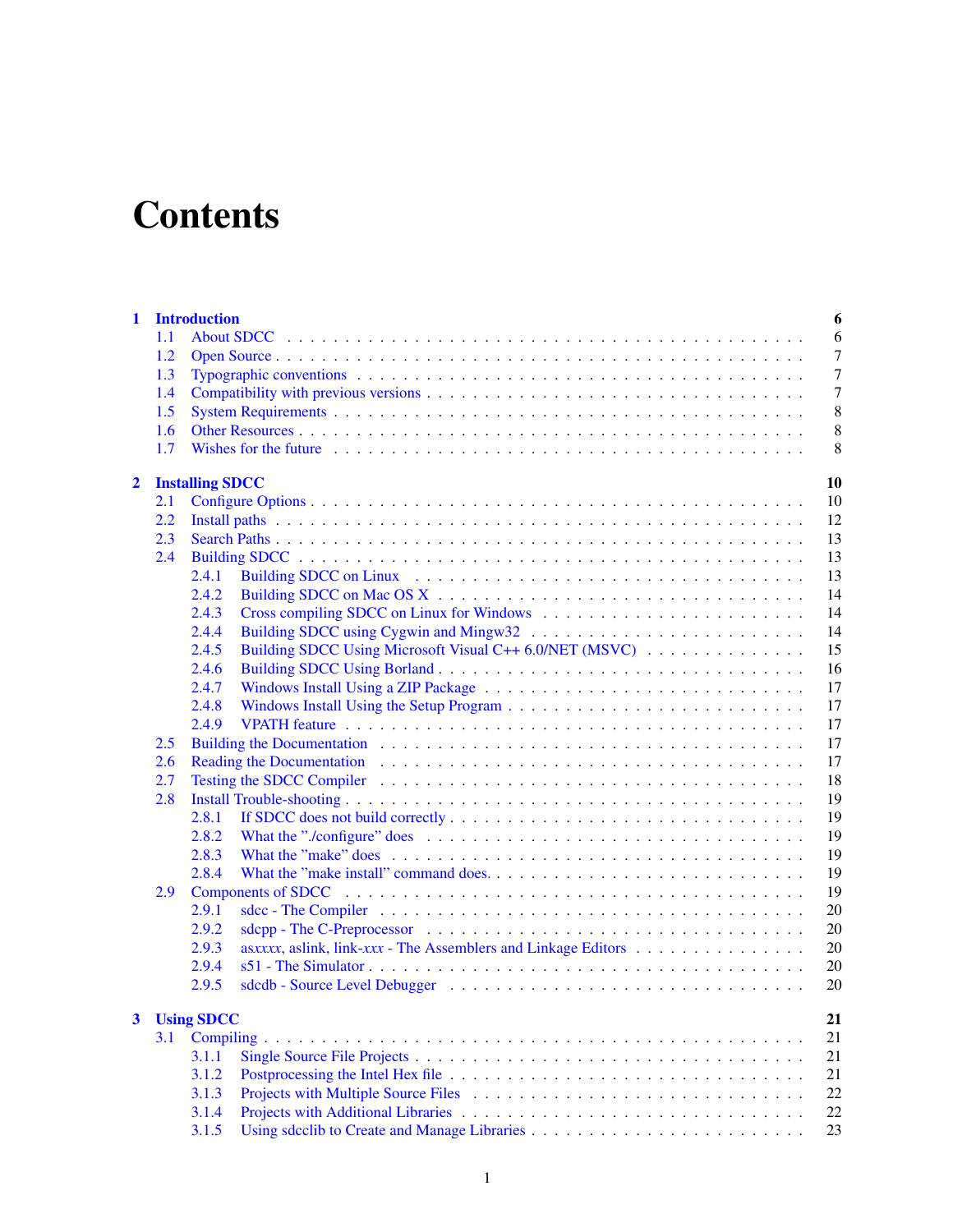| 3.2 |        | 24                                                                                                          |
|-----|--------|-------------------------------------------------------------------------------------------------------------|
|     | 3.2.1  | 24                                                                                                          |
|     | 3.2.2  | 25                                                                                                          |
|     | 3.2.3  | 25                                                                                                          |
|     | 3.2.4  | 26                                                                                                          |
|     | 3.2.5  | 27                                                                                                          |
|     | 3.2.6  | 27                                                                                                          |
|     | 3.2.7  | 28                                                                                                          |
|     | 3.2.8  | 28                                                                                                          |
|     | 3.2.9  | 29                                                                                                          |
|     | 3.2.10 | 31                                                                                                          |
|     | 3.2.11 | 31                                                                                                          |
| 3.3 |        | 32                                                                                                          |
| 3.4 |        | 32                                                                                                          |
|     | 3.4.1  | 32                                                                                                          |
|     |        | 32<br>3.4.1.1                                                                                               |
|     |        | 3.4.1.2<br>32                                                                                               |
|     |        | 33<br>3.4.1.3                                                                                               |
|     |        | 33<br>3.4.1.4                                                                                               |
|     |        | 33<br>3.4.1.5                                                                                               |
|     |        | 3.4.1.6<br>34                                                                                               |
|     |        | 3.4.1.7<br>34                                                                                               |
|     |        | 3.4.1.8<br>Pointers to MCS51/DS390 specific memory spaces<br>34                                             |
|     |        | 35<br>3.4.1.9                                                                                               |
|     | 3.4.2  | 36                                                                                                          |
|     |        | 3.4.2.1<br>36                                                                                               |
|     |        | 3.4.2.2<br>banked sfr (in/out to 16-bit addresses) $\ldots \ldots \ldots \ldots \ldots \ldots \ldots$<br>36 |
|     |        | sfr (in0/out0 to 8 bit addresses on Z180/HD64180) $\ldots$<br>36<br>3.4.2.3                                 |
|     | 3.4.3  | 36                                                                                                          |
|     |        | 3.4.3.1<br>36                                                                                               |
|     |        | 3.4.3.2<br>36                                                                                               |
| 3.5 |        | 36                                                                                                          |
|     | 3.5.1  | 36                                                                                                          |
| 3.6 |        | 37                                                                                                          |
| 3.7 |        | 38                                                                                                          |
| 3.8 |        | 38                                                                                                          |
| 3.9 |        | 39                                                                                                          |
|     |        | 39                                                                                                          |
|     |        | Common interrupt pitfall: variable not declared volatile<br>39<br>3.9.1.1                                   |
|     |        | 3.9.1.2<br>40                                                                                               |
|     |        | 3.9.1.3<br>40                                                                                               |
|     |        | 3.9.1.4<br>Common interrupt pitfall: use of non-reentrant functions<br>40                                   |
|     | 3.9.2  | 40                                                                                                          |
|     | 3.9.3  | 41                                                                                                          |
|     | 3.9.4  | 41                                                                                                          |
|     |        | 41                                                                                                          |
|     |        | 41                                                                                                          |
|     |        | 42                                                                                                          |
|     |        | 42                                                                                                          |
|     |        | 42                                                                                                          |
|     |        | 43                                                                                                          |
|     |        |                                                                                                             |
|     |        | 43                                                                                                          |
|     |        | 45                                                                                                          |
|     |        | 45                                                                                                          |
|     |        | 45                                                                                                          |
|     |        | 45                                                                                                          |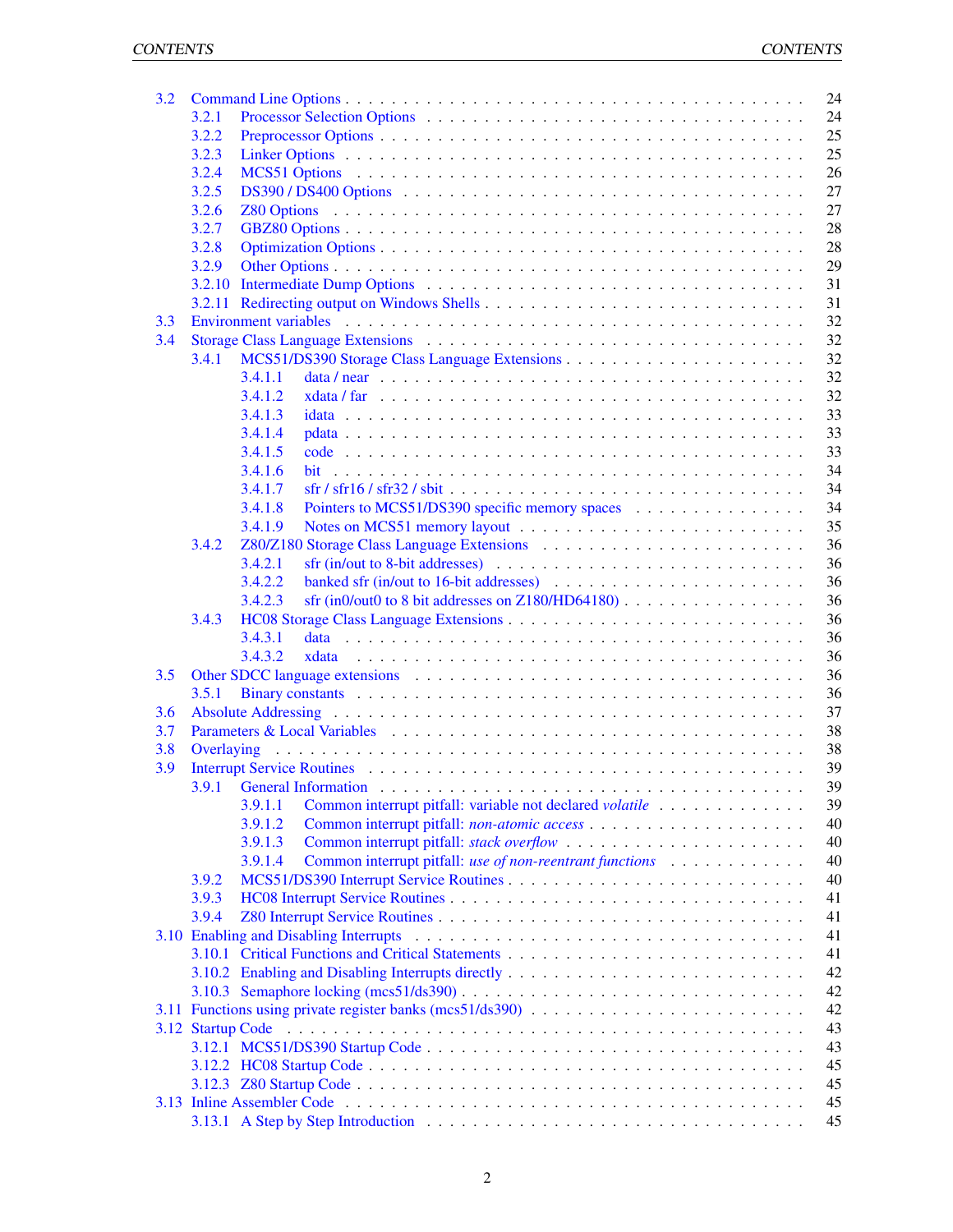|   |     |       | 47                                                                                                                                                                                                                                  |  |
|---|-----|-------|-------------------------------------------------------------------------------------------------------------------------------------------------------------------------------------------------------------------------------------|--|
|   |     |       | 48<br>3.13.3 Use of Labels within Inline Assembler                                                                                                                                                                                  |  |
|   |     |       | 49                                                                                                                                                                                                                                  |  |
|   |     |       | 49                                                                                                                                                                                                                                  |  |
|   |     |       | 49                                                                                                                                                                                                                                  |  |
|   |     |       | 49<br>3.14.3 Assembler Routine (non-reentrant)                                                                                                                                                                                      |  |
|   |     |       | 50                                                                                                                                                                                                                                  |  |
|   |     |       | 51                                                                                                                                                                                                                                  |  |
|   |     |       | 3.16 Floating Point Support (a) respectively and the contract of the contract of the contract of the contract of the contract of the contract of the contract of the contract of the contract of the contract of the contract<br>51 |  |
|   |     |       | 52                                                                                                                                                                                                                                  |  |
|   |     |       | 52<br>3.17.1 Compiler support routines (_gptrget, _mulint etc.) $\ldots \ldots \ldots \ldots \ldots \ldots$                                                                                                                         |  |
|   |     |       | 52                                                                                                                                                                                                                                  |  |
|   |     |       | 52                                                                                                                                                                                                                                  |  |
|   |     |       | 53                                                                                                                                                                                                                                  |  |
|   |     |       | 53                                                                                                                                                                                                                                  |  |
|   |     |       | 3.17.3 Math functions (sinf, powf, sqrtf etc.) $\ldots \ldots \ldots \ldots \ldots \ldots \ldots \ldots \ldots \ldots$<br>53                                                                                                        |  |
|   |     |       |                                                                                                                                                                                                                                     |  |
|   |     |       | 54                                                                                                                                                                                                                                  |  |
|   |     |       | 54                                                                                                                                                                                                                                  |  |
|   |     |       | 54                                                                                                                                                                                                                                  |  |
|   |     |       | 54                                                                                                                                                                                                                                  |  |
|   |     |       | 54                                                                                                                                                                                                                                  |  |
|   |     |       | 54                                                                                                                                                                                                                                  |  |
|   |     |       | 55                                                                                                                                                                                                                                  |  |
|   |     |       | 57                                                                                                                                                                                                                                  |  |
|   |     |       |                                                                                                                                                                                                                                     |  |
| 4 |     |       | 59<br><b>Notes on supported Processors</b>                                                                                                                                                                                          |  |
|   | 4.1 |       | 59                                                                                                                                                                                                                                  |  |
|   |     | 4.1.1 | 59                                                                                                                                                                                                                                  |  |
|   |     | 4.1.2 | 59                                                                                                                                                                                                                                  |  |
|   |     | 4.1.3 | 59                                                                                                                                                                                                                                  |  |
|   |     |       | 59<br>4.1.3.1                                                                                                                                                                                                                       |  |
|   |     |       | 60<br>4.1.3.2                                                                                                                                                                                                                       |  |
|   | 4.2 |       | 60                                                                                                                                                                                                                                  |  |
|   | 4.3 |       | 60                                                                                                                                                                                                                                  |  |
|   | 4.4 |       | 61                                                                                                                                                                                                                                  |  |
|   | 4.5 |       | 61                                                                                                                                                                                                                                  |  |
|   |     | 4.5.1 | 61                                                                                                                                                                                                                                  |  |
|   |     | 4.5.2 | 61                                                                                                                                                                                                                                  |  |
|   |     | 4.5.3 | 62                                                                                                                                                                                                                                  |  |
|   |     | 4.5.4 | 62                                                                                                                                                                                                                                  |  |
|   |     | 4.5.5 | 62                                                                                                                                                                                                                                  |  |
|   |     | 4.5.6 | 63                                                                                                                                                                                                                                  |  |
|   |     | 4.5.7 | 63                                                                                                                                                                                                                                  |  |
|   |     |       | error: missing definition for symbol "_gptrget1"<br>63<br>4.5.7.1                                                                                                                                                                   |  |
|   |     |       | 63<br>4.5.7.2                                                                                                                                                                                                                       |  |
|   |     | 4.5.8 | 63<br><b>Known Bugs</b>                                                                                                                                                                                                             |  |
|   |     |       | 63<br>4.5.8.1                                                                                                                                                                                                                       |  |
|   |     |       | 63<br>4.5.8.2                                                                                                                                                                                                                       |  |
|   | 4.6 |       | 64<br>The PIC16 port                                                                                                                                                                                                                |  |
|   |     | 4.6.1 | 64                                                                                                                                                                                                                                  |  |
|   |     | 4.6.2 | 64                                                                                                                                                                                                                                  |  |
|   |     |       | 64<br>4.6.2.1                                                                                                                                                                                                                       |  |
|   |     |       | 64<br>4.6.2.2                                                                                                                                                                                                                       |  |
|   |     |       | 65<br>4.6.2.3                                                                                                                                                                                                                       |  |
|   |     |       | 65<br>4.6.2.4                                                                                                                                                                                                                       |  |
|   |     |       | 4.6.2.5<br>65                                                                                                                                                                                                                       |  |
|   |     |       |                                                                                                                                                                                                                                     |  |
|   |     | 4.6.3 | 65                                                                                                                                                                                                                                  |  |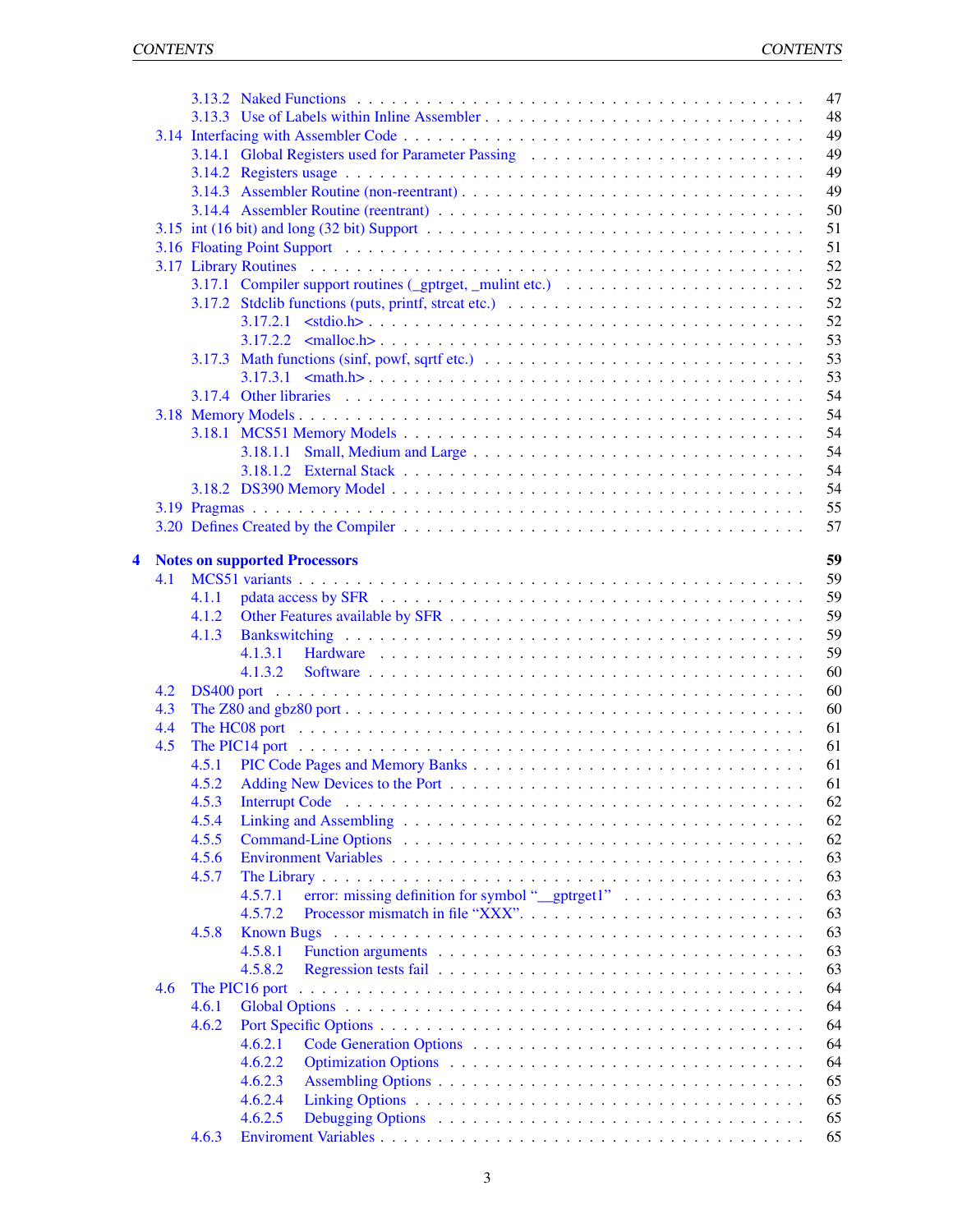|   |                | 4.6.4            |                                                                                                                                                                                                                                |  |  |  |  |  |  |  |  |  |  | 65 |
|---|----------------|------------------|--------------------------------------------------------------------------------------------------------------------------------------------------------------------------------------------------------------------------------|--|--|--|--|--|--|--|--|--|--|----|
|   |                | 4.6.5            |                                                                                                                                                                                                                                |  |  |  |  |  |  |  |  |  |  | 66 |
|   |                | 4.6.6            |                                                                                                                                                                                                                                |  |  |  |  |  |  |  |  |  |  | 66 |
|   |                | 4.6.7            |                                                                                                                                                                                                                                |  |  |  |  |  |  |  |  |  |  | 67 |
|   |                | 4.6.8            |                                                                                                                                                                                                                                |  |  |  |  |  |  |  |  |  |  | 68 |
|   |                | 4.6.9            |                                                                                                                                                                                                                                |  |  |  |  |  |  |  |  |  |  | 68 |
|   |                |                  |                                                                                                                                                                                                                                |  |  |  |  |  |  |  |  |  |  | 69 |
|   |                | 4.6.10           |                                                                                                                                                                                                                                |  |  |  |  |  |  |  |  |  |  | 69 |
|   |                | 4.6.11           |                                                                                                                                                                                                                                |  |  |  |  |  |  |  |  |  |  |    |
|   |                |                  |                                                                                                                                                                                                                                |  |  |  |  |  |  |  |  |  |  | 70 |
|   |                |                  |                                                                                                                                                                                                                                |  |  |  |  |  |  |  |  |  |  | 70 |
|   |                |                  |                                                                                                                                                                                                                                |  |  |  |  |  |  |  |  |  |  | 70 |
|   |                | 4.6.15           |                                                                                                                                                                                                                                |  |  |  |  |  |  |  |  |  |  | 71 |
|   |                |                  |                                                                                                                                                                                                                                |  |  |  |  |  |  |  |  |  |  | 71 |
|   |                |                  | 4.6.16.1                                                                                                                                                                                                                       |  |  |  |  |  |  |  |  |  |  | 71 |
|   |                |                  |                                                                                                                                                                                                                                |  |  |  |  |  |  |  |  |  |  | 72 |
|   |                |                  |                                                                                                                                                                                                                                |  |  |  |  |  |  |  |  |  |  | 72 |
|   |                |                  |                                                                                                                                                                                                                                |  |  |  |  |  |  |  |  |  |  | 74 |
|   |                |                  | 4.6.17.1                                                                                                                                                                                                                       |  |  |  |  |  |  |  |  |  |  | 74 |
|   |                |                  |                                                                                                                                                                                                                                |  |  |  |  |  |  |  |  |  |  | 74 |
|   |                |                  |                                                                                                                                                                                                                                |  |  |  |  |  |  |  |  |  |  | 74 |
|   |                |                  |                                                                                                                                                                                                                                |  |  |  |  |  |  |  |  |  |  | 74 |
|   |                |                  |                                                                                                                                                                                                                                |  |  |  |  |  |  |  |  |  |  |    |
| 5 |                | <b>Debugging</b> |                                                                                                                                                                                                                                |  |  |  |  |  |  |  |  |  |  | 75 |
|   | 5.1            |                  |                                                                                                                                                                                                                                |  |  |  |  |  |  |  |  |  |  | 76 |
|   |                | 5.1.1            |                                                                                                                                                                                                                                |  |  |  |  |  |  |  |  |  |  | 76 |
|   |                | 5.1.2            |                                                                                                                                                                                                                                |  |  |  |  |  |  |  |  |  |  | 76 |
|   |                | 5.1.3            |                                                                                                                                                                                                                                |  |  |  |  |  |  |  |  |  |  | 76 |
|   |                | 5.1.4            |                                                                                                                                                                                                                                |  |  |  |  |  |  |  |  |  |  | 77 |
|   |                | 5.1.5            |                                                                                                                                                                                                                                |  |  |  |  |  |  |  |  |  |  | 77 |
|   |                | 5.1.6            |                                                                                                                                                                                                                                |  |  |  |  |  |  |  |  |  |  | 79 |
|   |                |                  |                                                                                                                                                                                                                                |  |  |  |  |  |  |  |  |  |  |    |
|   |                | 5.1.7            |                                                                                                                                                                                                                                |  |  |  |  |  |  |  |  |  |  | 79 |
| 6 | <b>TIPS</b>    |                  |                                                                                                                                                                                                                                |  |  |  |  |  |  |  |  |  |  | 81 |
|   | 6.1            |                  |                                                                                                                                                                                                                                |  |  |  |  |  |  |  |  |  |  | 82 |
|   | 6.2            |                  |                                                                                                                                                                                                                                |  |  |  |  |  |  |  |  |  |  | 82 |
|   |                |                  |                                                                                                                                                                                                                                |  |  |  |  |  |  |  |  |  |  | 83 |
|   | 6.3            |                  |                                                                                                                                                                                                                                |  |  |  |  |  |  |  |  |  |  |    |
|   | 6.4            |                  |                                                                                                                                                                                                                                |  |  |  |  |  |  |  |  |  |  | 84 |
|   | 6.5            |                  |                                                                                                                                                                                                                                |  |  |  |  |  |  |  |  |  |  | 84 |
|   | 6.6            |                  |                                                                                                                                                                                                                                |  |  |  |  |  |  |  |  |  |  | 84 |
|   | 6.7            |                  |                                                                                                                                                                                                                                |  |  |  |  |  |  |  |  |  |  | 85 |
|   |                |                  |                                                                                                                                                                                                                                |  |  |  |  |  |  |  |  |  |  |    |
| 7 | <b>Support</b> |                  |                                                                                                                                                                                                                                |  |  |  |  |  |  |  |  |  |  | 86 |
|   | 7.1            |                  |                                                                                                                                                                                                                                |  |  |  |  |  |  |  |  |  |  | 86 |
|   | 7.2            |                  |                                                                                                                                                                                                                                |  |  |  |  |  |  |  |  |  |  | 87 |
|   | 7.3            |                  | Submitting patches in the contract of the contract of the contract of the contract of the contract of the contract of the contract of the contract of the contract of the contract of the contract of the contract of the cont |  |  |  |  |  |  |  |  |  |  | 87 |
|   | 7.4            |                  |                                                                                                                                                                                                                                |  |  |  |  |  |  |  |  |  |  | 87 |
|   | 7.5            |                  |                                                                                                                                                                                                                                |  |  |  |  |  |  |  |  |  |  | 87 |
|   | 7.6            |                  |                                                                                                                                                                                                                                |  |  |  |  |  |  |  |  |  |  | 87 |
|   | 7.7            |                  |                                                                                                                                                                                                                                |  |  |  |  |  |  |  |  |  |  | 87 |
|   | 7.8            |                  |                                                                                                                                                                                                                                |  |  |  |  |  |  |  |  |  |  | 87 |
|   | 7.9            |                  | Quality control is a series of the control of the control of the control of the control of the control of the control of the control of the control of the control of the control of the control of the control of the control |  |  |  |  |  |  |  |  |  |  | 88 |
|   |                |                  |                                                                                                                                                                                                                                |  |  |  |  |  |  |  |  |  |  | 88 |
|   |                |                  |                                                                                                                                                                                                                                |  |  |  |  |  |  |  |  |  |  |    |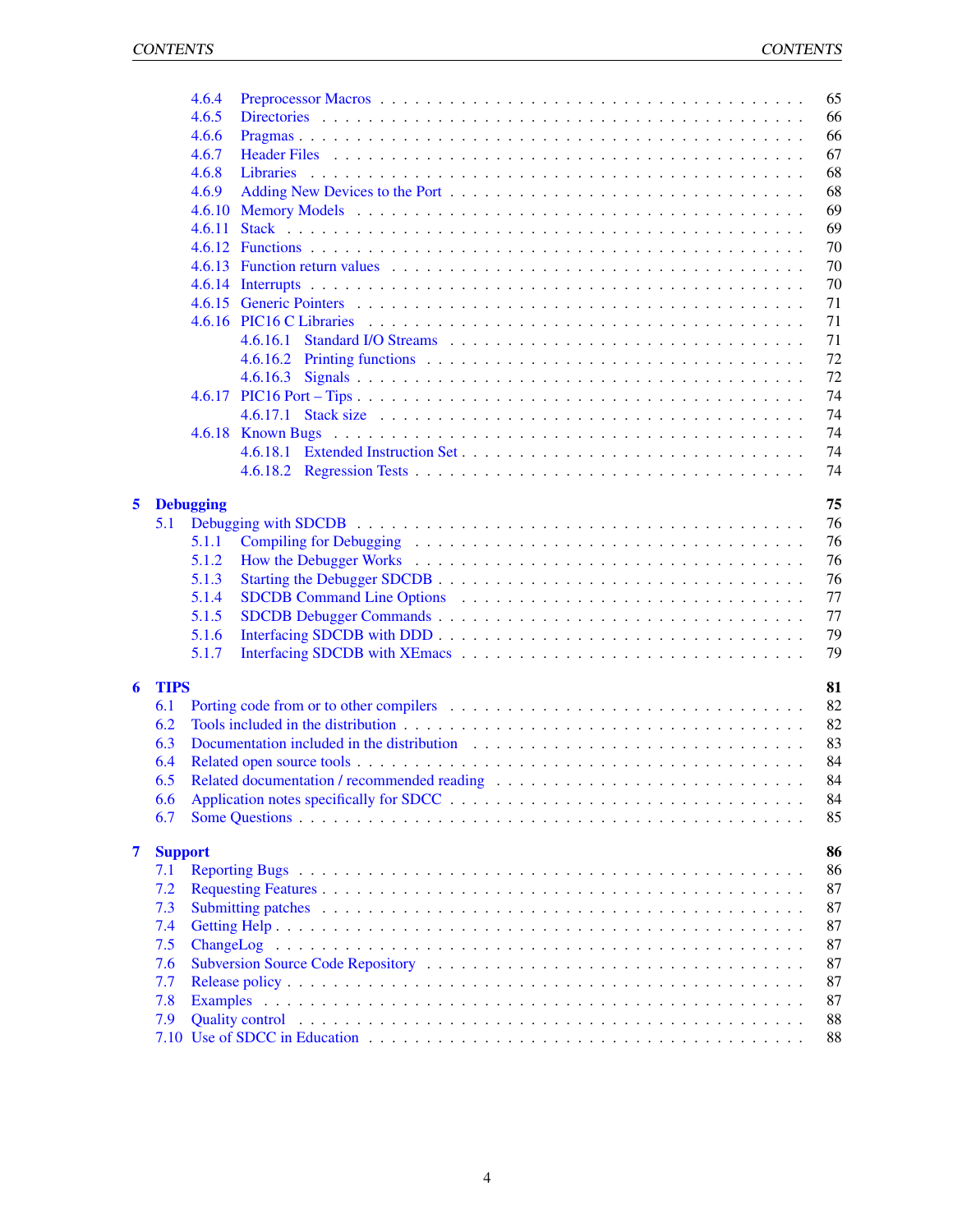| 8 |                                  | <b>SDCC Technical Data</b>                                            | 89  |  |  |  |  |  |
|---|----------------------------------|-----------------------------------------------------------------------|-----|--|--|--|--|--|
|   | 8.1                              |                                                                       | 89  |  |  |  |  |  |
|   |                                  | 8.1.1                                                                 | 89  |  |  |  |  |  |
|   |                                  | 8.1.2                                                                 | 89  |  |  |  |  |  |
|   |                                  | 8.1.3                                                                 | 90  |  |  |  |  |  |
|   |                                  | 8.1.4                                                                 | 90  |  |  |  |  |  |
|   |                                  | 8.1.5                                                                 | 91  |  |  |  |  |  |
|   |                                  | 8.1.6                                                                 | 91  |  |  |  |  |  |
|   |                                  | 8.1.7                                                                 | 91  |  |  |  |  |  |
|   |                                  | 8.1.8                                                                 | 93  |  |  |  |  |  |
|   |                                  | 8.1.9                                                                 | 93  |  |  |  |  |  |
|   |                                  | 8.1.10                                                                | 94  |  |  |  |  |  |
|   |                                  | 8.1.11                                                                | 94  |  |  |  |  |  |
|   |                                  |                                                                       | 95  |  |  |  |  |  |
|   |                                  |                                                                       | 96  |  |  |  |  |  |
|   | 8.2                              |                                                                       | 97  |  |  |  |  |  |
|   | 8.3                              |                                                                       | 99  |  |  |  |  |  |
|   | 8.4                              |                                                                       | 99  |  |  |  |  |  |
| 9 |                                  | <b>Compiler internals</b>                                             | 101 |  |  |  |  |  |
|   | 9.1                              |                                                                       | 101 |  |  |  |  |  |
|   | 9.2                              | A few words about basic block successors, predecessors and dominators | 107 |  |  |  |  |  |
|   | 108<br><b>10 Acknowledgments</b> |                                                                       |     |  |  |  |  |  |

## 5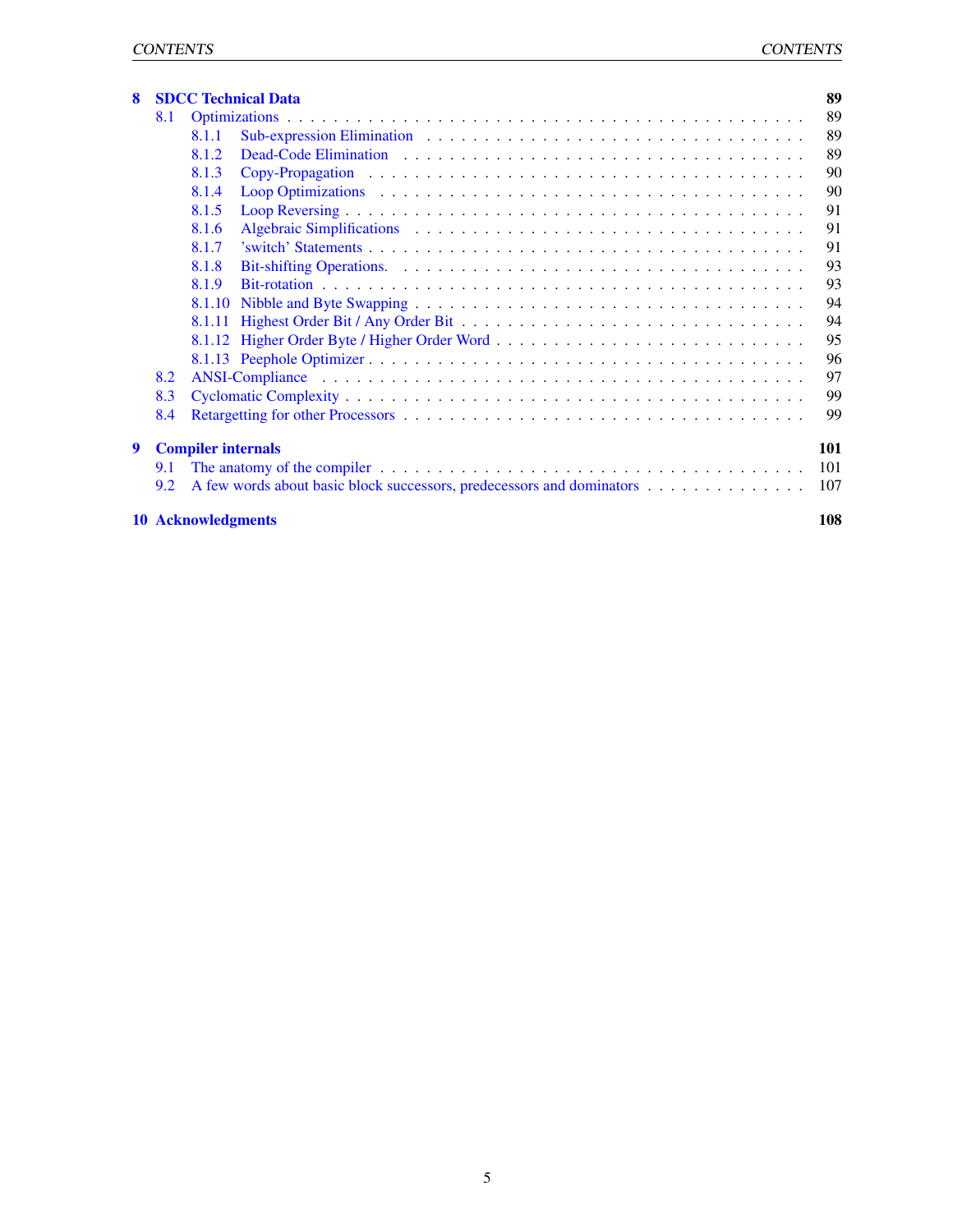## <span id="page-6-0"></span>Chapter 1

# Introduction

## <span id="page-6-1"></span>1.1 About SDCC

SDCC (*S*mall *D*evice *C C*ompiler) is free open source, retargettable, optimizing ANSI-C compiler by Sandeep Dutta designed for 8 bit Microprocessors. The current version targets Intel MCS51 based Microprocessors (8031, 8032, 8051, 8052, etc.), Dallas DS80C390 variants, Freescale (formerly Motorola) HC08 and Zilog Z80 based MCUs. It can be retargeted for other microprocessors, support for Microchip PIC, Atmel AVR is under development. The entire source code for the compiler is distributed under GPL. SDCC uses ASXXXX & ASLINK, an open source retargetable assembler  $&$  linker. SDCC has extensive language extensions suitable for utilizing various microcontrollers and underlying hardware effectively.

In addition to the MCU specific optimizations SDCC also does a host of standard optimizations like:

- global sub expression elimination,
- loop optimizations (loop invariant, strength reduction of induction variables and loop reversing),
- constant folding & propagation,
- copy propagation,
- dead code elimination
- jump tables for *switch* statements.

For the back-end SDCC uses a global register allocation scheme which should be well suited for other 8 bit MCUs.

The peep hole optimizer uses a rule based substitution mechanism which is MCU independent.

|         | . .                  |          |                                  |                     |
|---------|----------------------|----------|----------------------------------|---------------------|
| type    | width                | default  | signed range                     | unsigned range      |
| bool    | 1 bit                | unsigned |                                  | 0.1                 |
| char    | 8 bits, 1 byte       | signed   | $-128, +127$                     | $0, +255$           |
| short   | 16 bits, 2 bytes     | signed   | $-32.768, +32.767$               | $0, +65.535$        |
| int     | 16 bits, 2 bytes     | signed   | $-32.768, +32.767$               | $0, +65.535$        |
| long    | 32 bits, 4 bytes     | signed   | $-2.147.483.648, +2.147.483.647$ | $0, +4.294.967.295$ |
| float   | 4 bytes IEEE 754     | signed   |                                  | 1.175494351E-38,    |
|         |                      |          |                                  | 3.402823466E+38     |
| pointer | $1, 2, 3$ or 4 bytes | generic  |                                  |                     |

Supported data-types are:

The compiler also allows *inline assembler code* to be embedded anywhere in a function. In addition, routines developed in assembly can also be called.

SDCC also provides an option (--cyclomatic) to report the relative complexity of a function. These functions can then be further optimized, or hand coded in assembly if needed.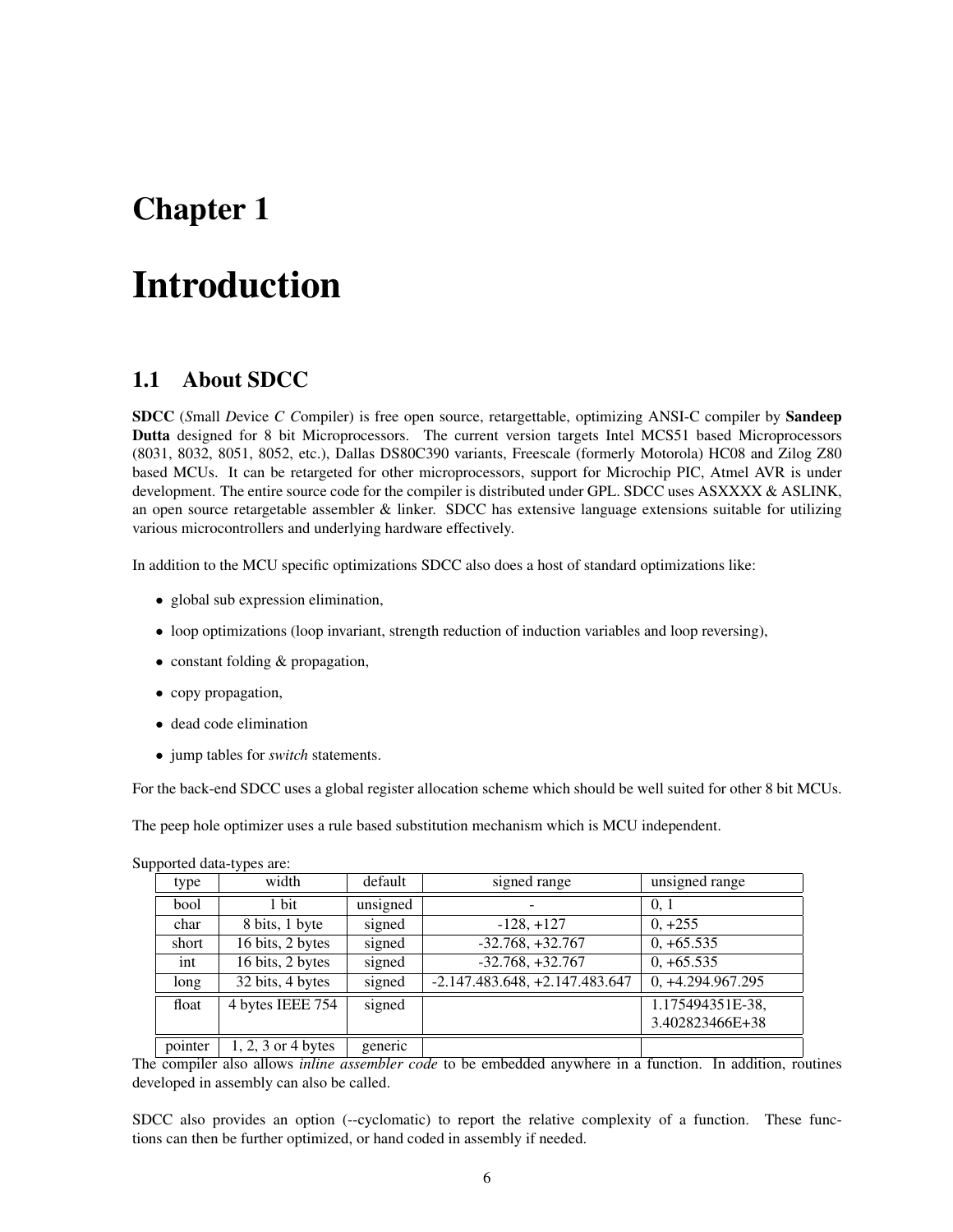SDCC also comes with a companion source level debugger SDCDB. The debugger currently uses ucSim, a free open source simulator for 8051 and other micro-controllers.

The latest SDCC version can be downloaded from <http://sdcc.sourceforge.net/snap.php>. *Please* note: the compiler will probably always be some steps ahead of this documentation<sup>[1](#page-8-3)</sup>.

## <span id="page-7-0"></span>1.2 Open Source

All packages used in this compiler system are *open source* and *freeware*; source code for all the sub-packages (pre-processor, assemblers, linkers etc.) is distributed with the package. This documentation is maintained using a free open source word processor (LYX).

This program is free software; you can redistribute it and/or modify it under the terms of the GNU General Public License as published by the Free Software Foundation; either version 2, or (at your option) any later version. This program is distributed in the hope that it will be useful, but WITHOUT ANY WARRANTY; without even the implied warranty of MERCHANTABILITY or FITNESS FOR A PARTICULAR PURPOSE. See the GNU General Public License for more details. You should have received a copy of the GNU General Public License along with this program; if not, write to the Free Software Foundation, 59 Temple Place - Suite 330, Boston, MA 02111-1307, USA. In other words, you are welcome to use, share and improve this program. You are forbidden to forbid anyone else to use, share and improve what you give them. Help stamp out software-hoarding!

## <span id="page-7-1"></span>1.3 Typographic conventions

Throughout this manual, we will use the following convention. Commands you have to type in are printed in **"sans serif"**. Code samples are printed in typewriter font. Interesting items and new terms are printed in *italic.*

## <span id="page-7-2"></span>1.4 Compatibility with previous versions

Newer versions have usually numerous bug fixes compared with the previous version. But we also sometimes introduce some incompatibilities with older versions. Not just for the fun of it, but to make the compiler more stable, efficient and ANSI compliant (see section [8.2](#page-97-0) for ANSI-Compliance).

- short is now equivalent to int (16 bits), it used to be equivalent to char (8 bits) which is not ANSI compliant. To maintain compatibility, old programs may be compiled using the --short-is-8bits commandline option (see [3.2.9](#page-29-0) on page [31\)](#page-29-0).
- the default directory for gcc-builds where include, library and documentation files are stored is now in /usr/local/share.
- char type parameters to vararg functions are casted to int unless explicitly casted and --std-c89 and --std-c99 command line option are not defined , e.g.:  $\blacksquare$

```
char a=3;
printf ("%d %c\n", a, (char)a);
```
will push a as an int and as a char resp if --std-c89 and --std-c99 command line options are not defined, will push a as two ints if --std-c89 or --std-c99 command line option is defined.

- option --regextend has been removed.
- option --noregparms has been removed.
- option --stack-after-data has been removed.
- bit and sbit types now consistently behave like the C99 \_Bool type with respect to type conversion. The most common incompatibility resulting from this change is related to bit toggling idioms, e.g.: bit b;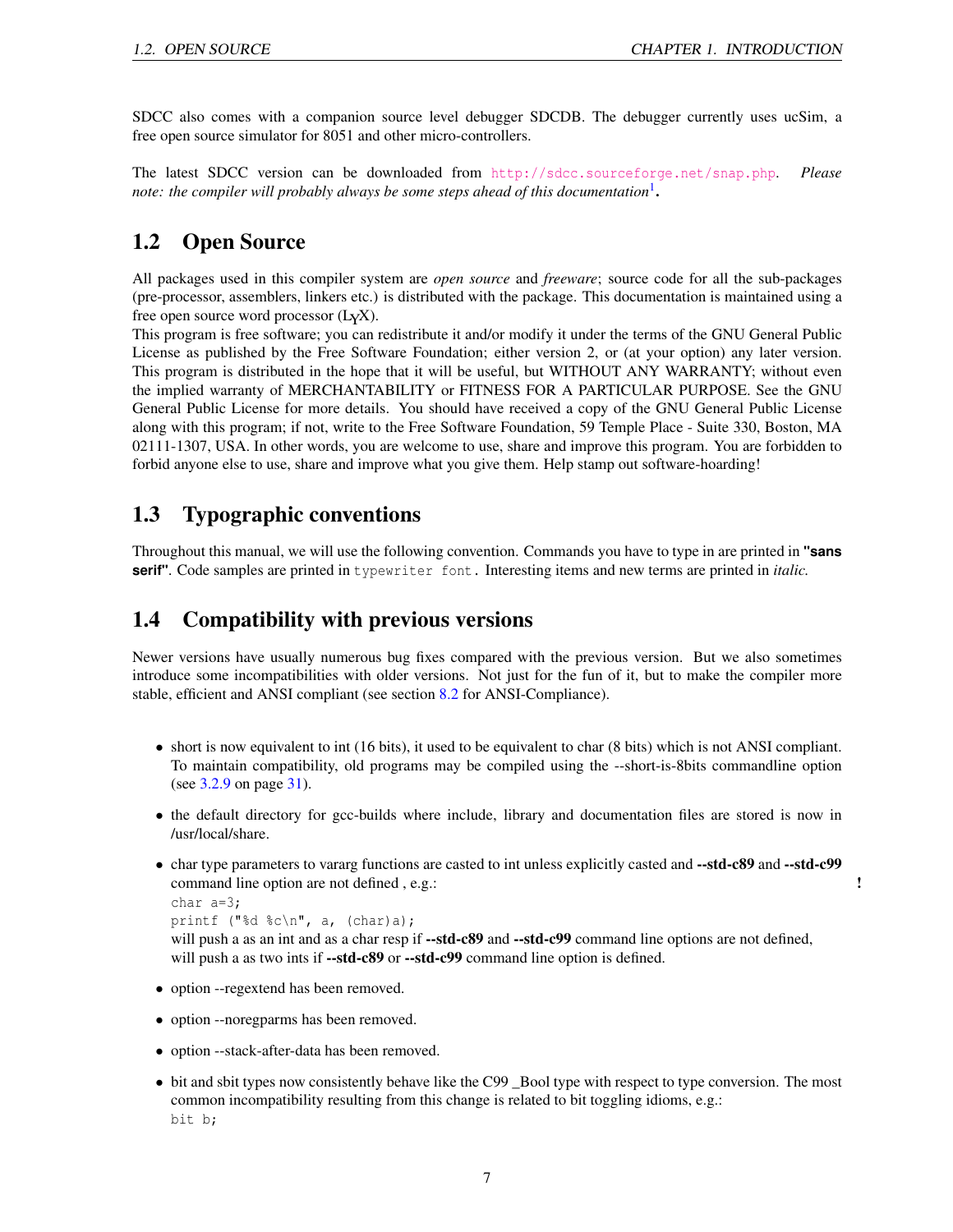```
b = \neg b; /* equivalent to b=1 instead of toggling b */ \qquad !
b = !b; /* toggles b */
In previous versions, both forms would have toggled the bit.
```
- in older versions, the preprocessor was always called with --std-c99 regardless of the --std-xxx setting. This is no longer true, and can cause compilation failures on code built with --std-c89 but using c99 preprocessor features, such as one-line (//) comments
- in versions older then 2.8.4 the pic16 \*printf() and printf\_tiny() library functions supported undocumented and not standard compliant 'b' binary format specifier ("%b", "%hb" and "%lb"). The 'b' specifier is now disabled by default. It can be enabled by defining BINARY\_SPECIFIER macro in files device/lib/pic16/libc/stdio/vfprintf.c and device/lib/pic16/libc/stdio/printf\_tiny.c and recompiling the library.
- in versions older then 2.8.5 the unnamed bitfield structure members participated in initialization, which is not conforming with ISO/IEC 9899:1999 standard (see section Section 6.7.8 Initialization, clause 9)

Old behavior, before version 2.8.5: struct { int a : 2; char : 2; int b : 2;  $\}$  s = {1, 2, 3};  $/*$  s.a = 1, s.b = 3 \*/

### New behavior:

struct { int a : 2; char : 2; int b : 2;  $\{s = \{1, 2\};\}$  $/* s.a = 1, s.b = 2 */$ 

## <span id="page-8-0"></span>1.5 System Requirements

What do you need before you start installation of SDCC? A computer, and a desire to compute. The preferred method of installation is to compile SDCC from source using GNU gcc and make. For Windows some pre-compiled binary distributions are available for your convenience. You should have some experience with command line tools and compiler use.

## <span id="page-8-1"></span>1.6 Other Resources

The SDCC home page at <http://sdcc.sourceforge.net/> is a great place to find distribution sets. You can also find links to the user mailing lists that offer help or discuss SDCC with other SDCC users. Web links to other SDCC related sites can also be found here. This document can be found in the DOC directory of the source package as a text or HTML file. A pdf version of this document is available at [http://sdcc.sourceforge.net/](http://sdcc.sourceforge.net/doc/sdccman.pdf) [doc/sdccman.pdf](http://sdcc.sourceforge.net/doc/sdccman.pdf). Some of the other tools (simulator and assembler) included with SDCC contain their own documentation and can be found in the source distribution. If you want the latest unreleased software, the complete source package is available directly from Subversion on https://sdcc.svn.sourceforge.net/svnroot/sdcc/trunk/sdcc.

## <span id="page-8-2"></span>1.7 Wishes for the future

There are (and always will be) some things that could be done. Here are some I can think of:

<span id="page-8-3"></span><sup>1</sup>Obviously this has pros and cons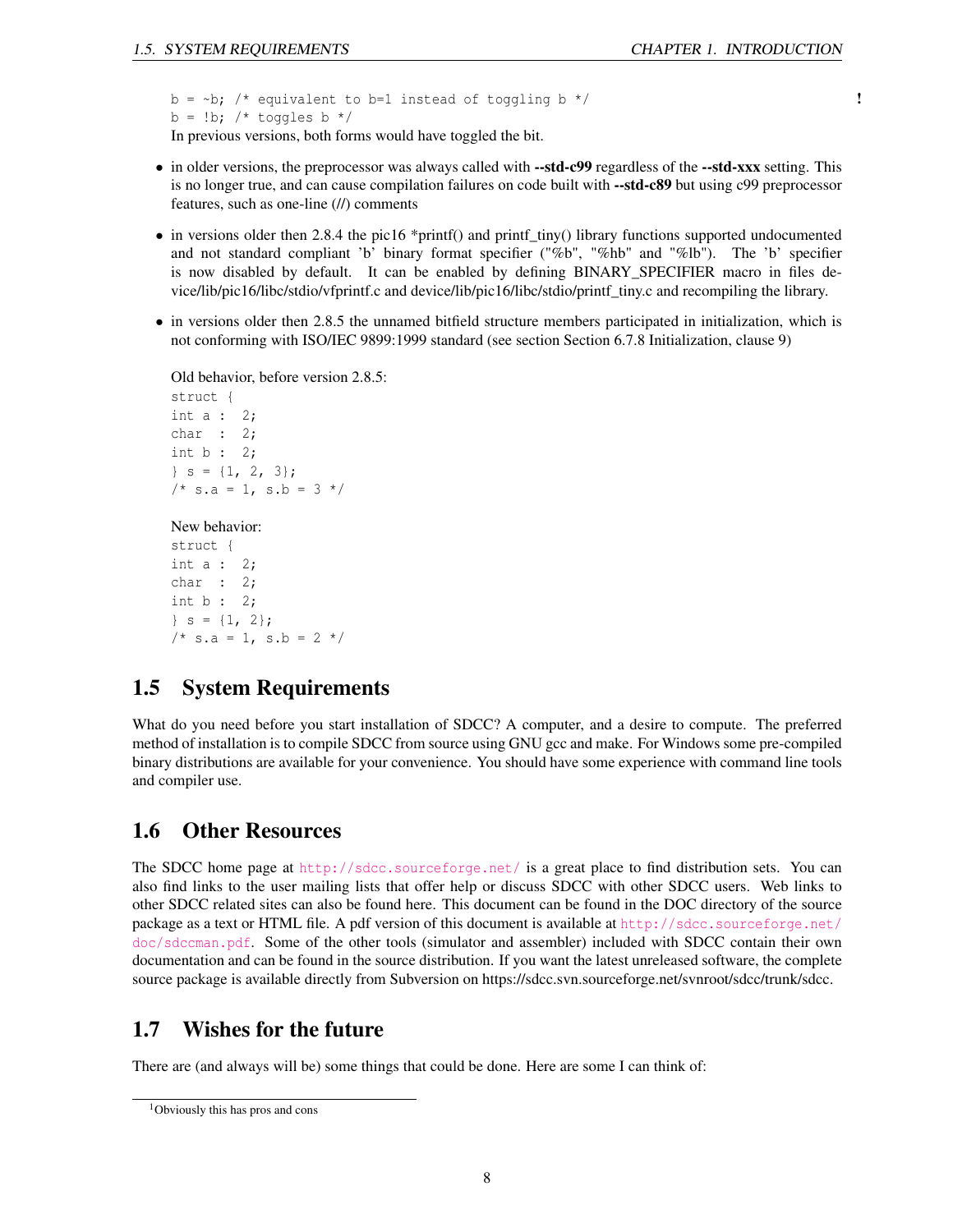char KernelFunction3(char p) at 0x340;

better code banking support for mcs51

If you can think of some more, please see the section [7.2](#page-87-0) about filing feature requests.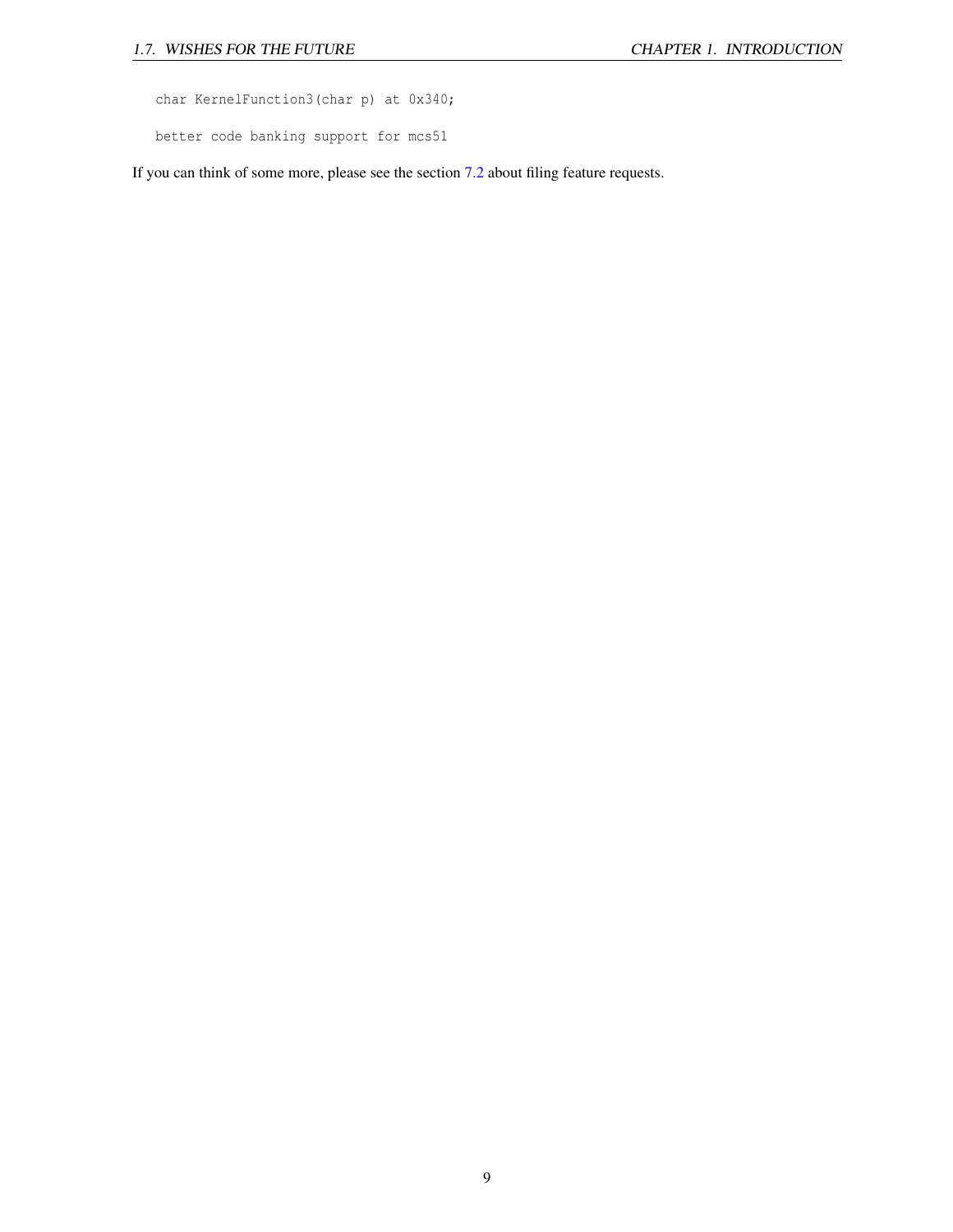## <span id="page-10-0"></span>Chapter 2

# Installing SDCC

For most users it is sufficient to skip to either section [2.4.1](#page-13-2) (Unix) or section [2.4.8](#page-17-1) (Windows). More detailed instructions follow below.

## <span id="page-10-1"></span>2.1 Configure Options

The install paths, search paths and other options are defined when running 'configure'. The defaults can be overridden by:

- --prefix see table below
- --exec\_prefix see table below

--bindir see table below

- --datadir see table below
- --datarootdir see table below

docdir environment variable, see table below

include\_dir\_suffix environment variable, see table below

lib\_dir\_suffix\_environment variable, see table below

sdccconf\_h\_dir\_separator environment variable, either / or \\ makes sense here. This character will only be used in sdccconf.h; don't forget it's a C-header, therefore a double-backslash is needed there.

--disable-mcs51-port Excludes the Intel mcs51 port

--disable-gbz80-port Excludes the Gameboy gbz80 port

--disable-z80-port Excludes the z80 port

--disable-avr-port Excludes the AVR port

--disable-ds390-port Excludes the DS390 port

--disable-hc08-port Excludes the HC08 port

--disable-pic-port Excludes the PIC14 port

--disable-pic16-port Excludes the PIC16 port

--disable-xa51-port Excludes the XA51 port

--disable-ucsim Disables configuring and building of ucsim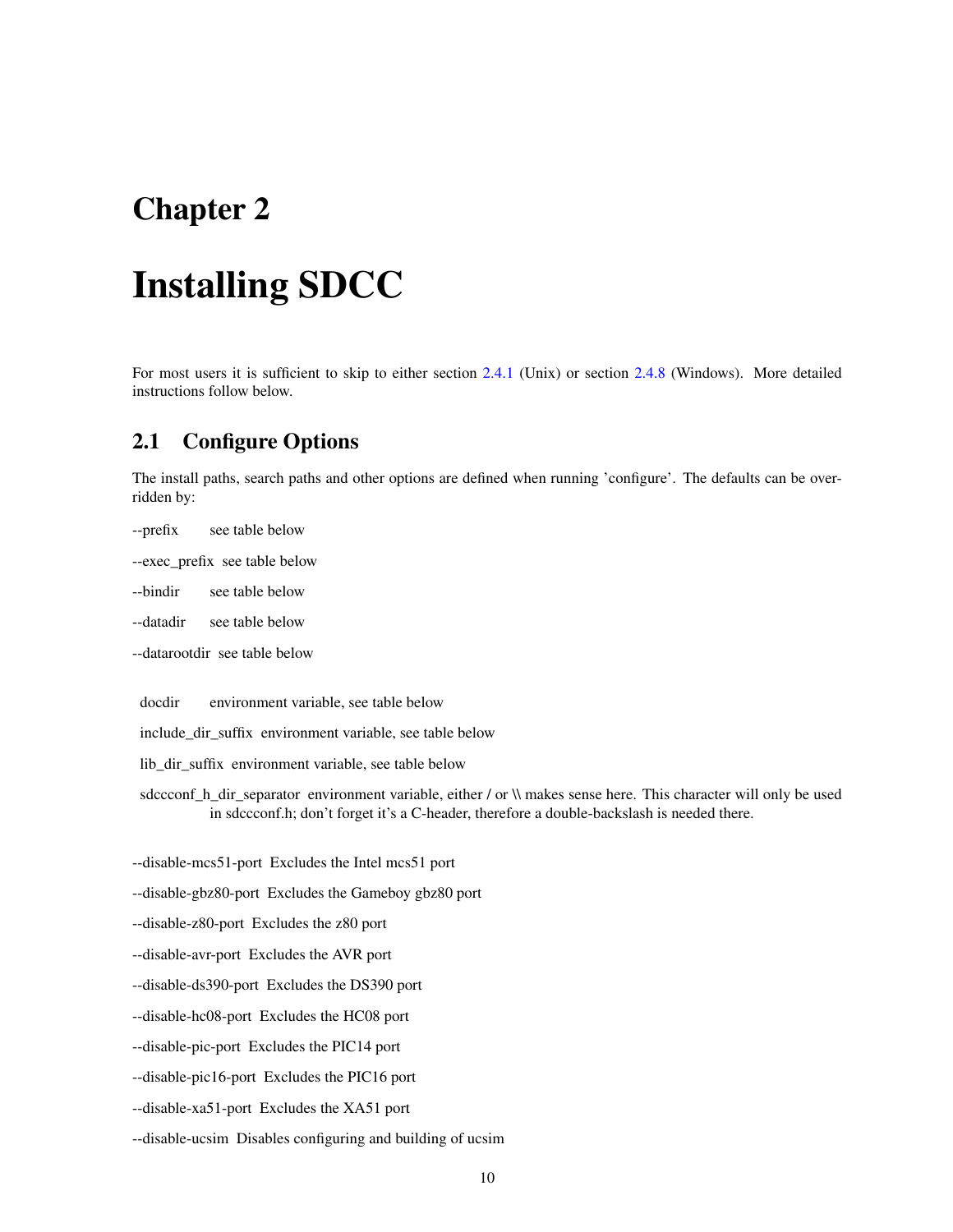--disable-device-lib Disables automatically building device libraries

--disable-packihx Disables building packihx

--enable-doc Build pdf, html and txt files from the lyx sources

--enable-libgc Use the Bohem memory allocator. Lower runtime footprint.

--without-ccache Do not use ccache even if available

Furthermore the environment variables CC, CFLAGS, ... the tools and their arguments can be influenced. Please see 'configure --help' and the man/info pages of 'configure' for details.

The names of the standard libraries STD\_LIB, STD\_INT\_LIB, STD\_LONG\_LIB, STD\_FP\_LIB, STD\_DS390\_LIB, STD\_XA51\_LIB and the environment variables SDCC\_DIR\_NAME, SDCC\_INCLUDE\_NAME, SDCC\_LIB\_NAME are defined by 'configure' too. At the moment it's not possible to change the default settings (it was simply never required).

These configure options are compiled into the binaries, and can only be changed by rerunning 'configure' and recompiling SDCC. The configure options are written in *italics* to distinguish them from run time environment variables (see section search paths).

The settings for "Win32 builds" are used by the SDCC team to build the official Win32 binaries. The SDCC team uses Mingw32 to build the official Windows binaries, because it's

- 1. open source,
- 2. a gcc compiler and last but not least
- 3. the binaries can be built by cross compiling on SDCC Distributed Compile Farm.

See the examples, how to pass the Win32 settings to 'configure'. The other Win32 builds using Borland, VC or whatever don't use 'configure', but a header file sdcc\_vc\_in.h is the same as sdccconf.h built by 'configure' for Win32.

These defaults are:

| Variable                  | default                         | Win32 builds                    |
|---------------------------|---------------------------------|---------------------------------|
| <b>PREFIX</b>             | /usr/local                      | \sdcc                           |
| <b>EXEC PREFIX</b>        | <b><i>SPREFIX</i></b>           | <b><i>SPREFIX</i></b>           |
| <b>BINDIR</b>             | <i><b>\$EXEC PREFIX/bin</b></i> | <i><b>\$EXEC PREFIX\bin</b></i> |
| <b>DATADIR</b>            | <b>\$DATAROOTDIR</b>            | <b>\$DATAROOTDIR</b>            |
| <b>DATAROOTDIR</b>        | \$PREFIX/share                  | <b><i>SPREFIX</i></b>           |
| <b>DOCDIR</b>             | \$DATAROOTDIR/sdcc/doc          | \$DATAROOTDIR\doc               |
| <b>INCLUDE DIR SUFFIX</b> | sdcc/include                    | include                         |
| <b>LIB DIR SUFFIX</b>     | sdcc/lib                        | lib                             |

'configure' also computes relative paths. This is needed for full relocatability of a binary package and to complete search paths (see section search paths below):

| Variable (computed) | default    | Win32 builds |
|---------------------|------------|--------------|
| BIN2DATA DIR        | /share     |              |
| PREFIX2BIN DIR      | hin        | hin          |
| PREFIX2DATA DIR     | share/sdcc |              |

Examples: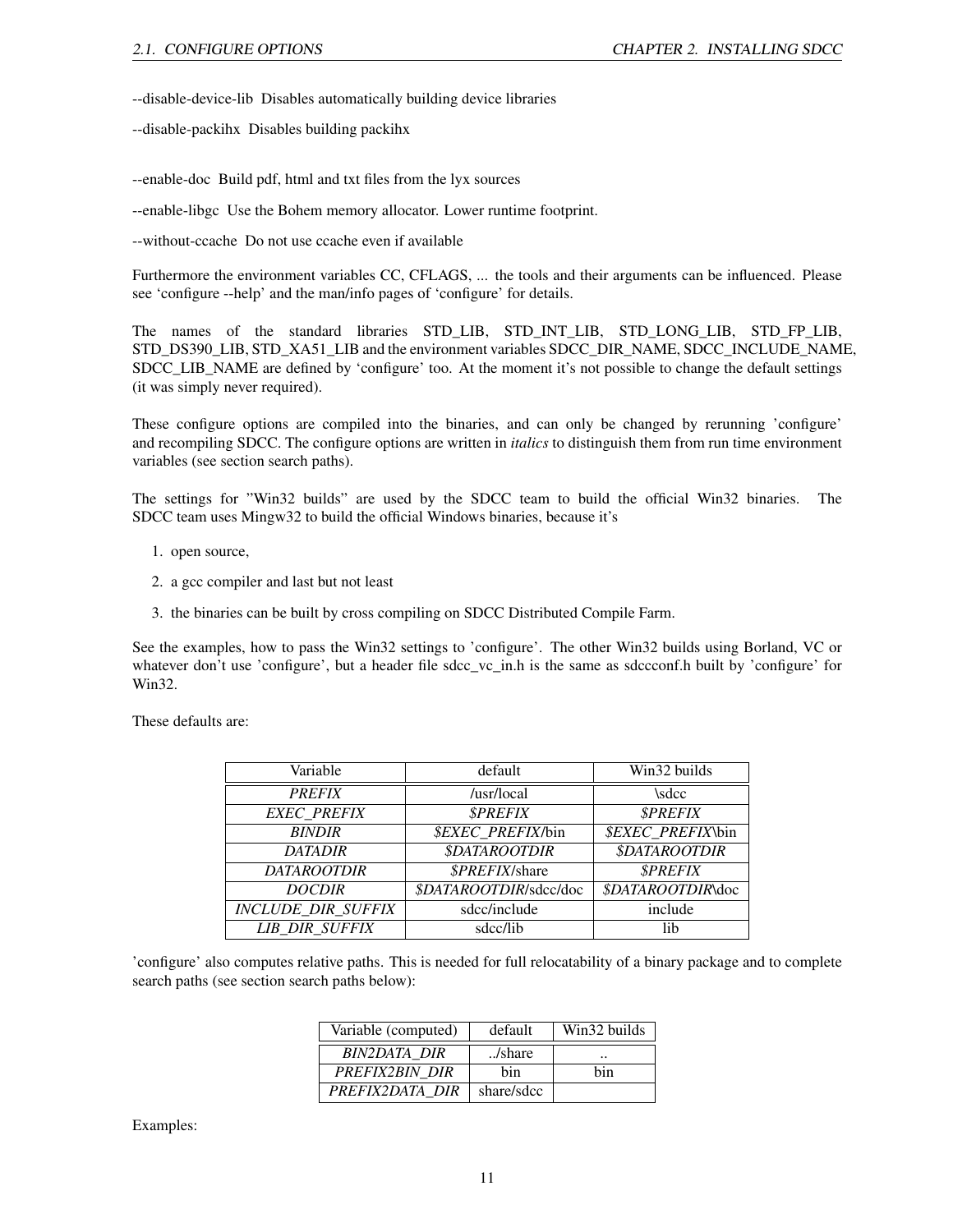```
./configure
./configure --prefix="/usr/bin" --datarootdir="/usr/share"
./configure --disable-avr-port --disable-xa51-port
```
To cross compile on linux for Mingw32 (see also 'sdcc/support/scripts/sdcc\_mingw32'):

```
./configure \
CC="i586-mingw32msvc-gcc" CXX="i586-mingw32msvc-g++" \
RANLIB="i586-mingw32msvc-ranlib" \
STRIP="i586-mingw32msvc-strip" \
--prefix="/sdcc" \
--datarootdir="/sdcc" \
docdir="\${datarootdir}/doc" \
include_dir_suffix="include" \
lib_dir_suffix="lib" \
sdccconf_h_dir_separator="\\\\" \
--disable-device-lib\
--host=i586-mingw32msvc\
--build=unknown-unknown-linux-gnu
```
To "cross"compile on Cygwin for Mingw32 (see also sdcc/support/scripts/sdcc\_cygwin\_mingw32):

```
./configure -C \
--prefix="/sdcc" \
--datarootdir="/sdcc" \
docdir="\${datarootdir}/doc" \
include dir suffix="include" \
lib dir suffix="lib" \setminussdccconf_h_dir_separator="\\\\" \
CC="gcc -mno-cygwin" \
CXX="g++ -mno-cygwin"
```
'configure' is quite slow on Cygwin (at least on windows before Win2000/XP). The option '--C' turns on caching, which gives a little bit extra speed. However if options are changed, it can be necessary to delete the config.cache file.

## <span id="page-12-0"></span>2.2 Install paths

| <b>Description</b>                      | Path                                     | <b>Default</b>                | Win32 builds        |
|-----------------------------------------|------------------------------------------|-------------------------------|---------------------|
| Binary files*                           | <b>SEXEC PREFIX</b>                      | /usr/local/bin                | \sdcc\bin           |
| Include files                           | <b>\$DATADIR/\$INCLUDE DIR SUFFIX</b>    | /usr/local/share/sdcc/include | <i>sdcc/include</i> |
| Library file <sup><math>**</math></sup> | <i><b>\$DATADIR/\$LIB DIR SUFFIX</b></i> | /usr/local/share/sdcc/lib     | \sdcc\lib           |
| Documentation                           | <i>SDOCDIR</i>                           | /usr/local/share/sdcc/doc     | \sdcc\doc           |

\*compiler, preprocessor, assembler, and linker

\*\* the *model* is auto-appended by the compiler, e.g. small, large, z80, ds390 etc

The install paths can still be changed during 'make install' with e.g.:

```
make install prefix=$(HOME)/local/sdcc
```
Of course this doesn't change the search paths compiled into the binaries.

Moreover the install path can be changed by defining DESTDIR:

make install DESTDIR=\$(HOME)/sdcc.rpm/

Please note that DESTDIR must have a trailing slash!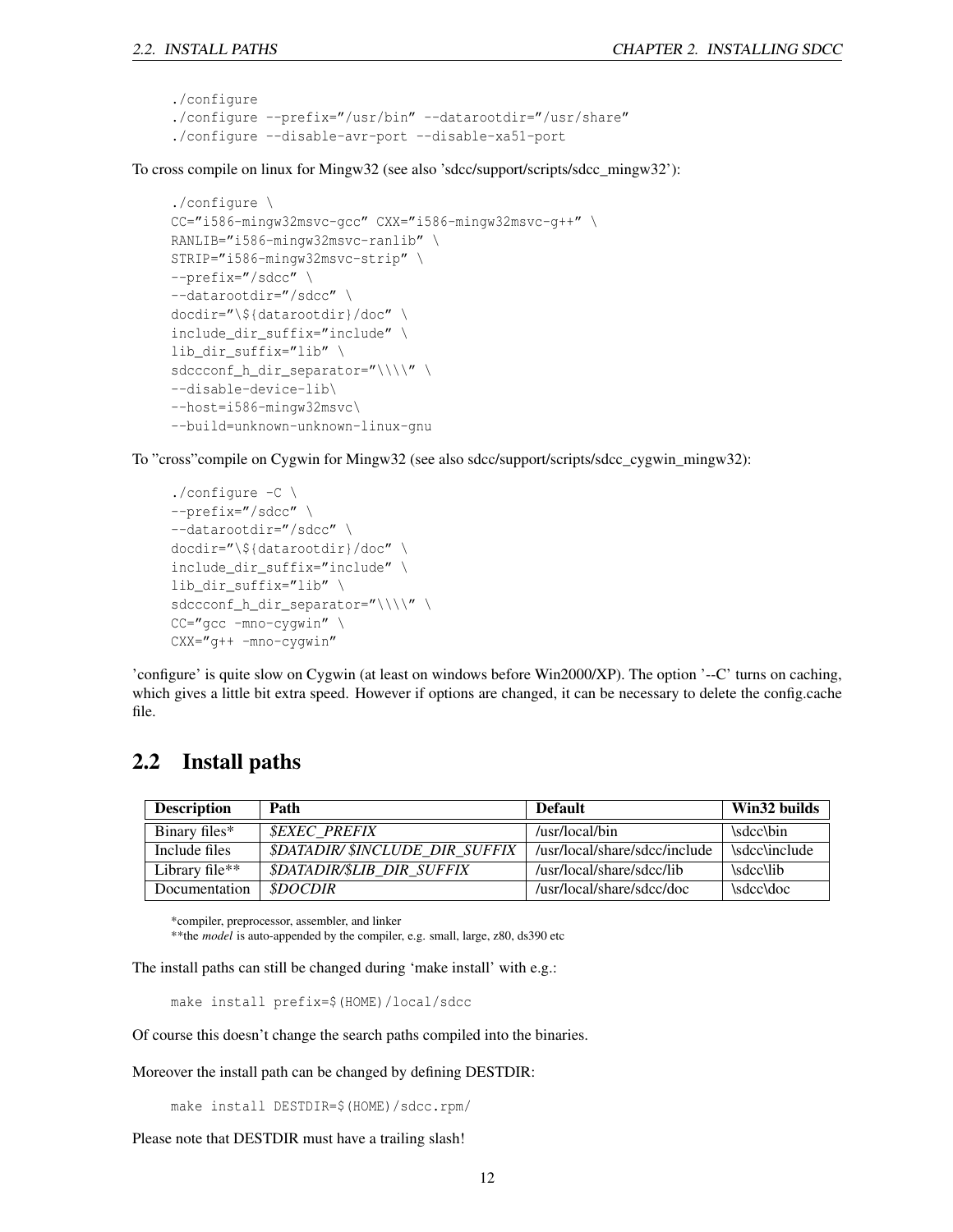## <span id="page-13-0"></span>2.3 Search Paths

Some search paths or parts of them are determined by configure variables (in *italics*, see section above). Further search paths are determined by environment variables during runtime.

The paths searched when running the compiler are as follows (the first catch wins):

1. Binary files (preprocessor, assembler and linker)

| Search path                      | default                     | Win32 builds    |
|----------------------------------|-----------------------------|-----------------|
| \$SDCC HOME/\$PPREFIX2BIN DIR    | \$SDCC HOME/bin             | \$SDCC HOME\bin |
| Path of $argv[0]$ (if available) | Path of argy <sup>[0]</sup> | Path of argy[0] |
| <b>SPATH</b>                     | <b>SPATH</b>                | <b>SPATH</b>    |

2. Include files

| Search path                        | default                | Win32 builds              |
|------------------------------------|------------------------|---------------------------|
| --I dir                            | --I dir                | --I dir                   |
| <b>\$SDCC INCLUDE</b>              | <b>\$SDCC INCLUDE</b>  | <b>\$SDCC INCLUDE</b>     |
| <b>\$SDCC HOME/</b>                | \$SDCC HOME/           | \$SDCC_HOME\include       |
| <b>\$PREFIX2DATA DIR/</b>          | share/sdcc/            |                           |
| <b><i>\$INCLUDE DIR SUFFIX</i></b> | include                |                           |
| $path(argv[0])$ /                  | $path(argv[0])$ /      | $path(argv[0])\$ \include |
| <i><b>\$BIN2DATADIR/</b></i>       | $./$ sdcc/include      |                           |
| <b><i>SINCLUDE DIR SUFFIX</i></b>  |                        |                           |
| <i><b>\$DATADIR/</b></i>           | /usr/local/share/sdcc/ | (not on Win32)            |
| <b><i>SINCLUDE DIR SUFFIX</i></b>  | include                |                           |

The option --nostdinc disables the last two search paths.

### 3. Library files

With the exception of "--L dir" the *model* is auto-appended by the compiler (e.g. small, large, z80, ds390 etc.).

| Search path                            | default                                  | Win32 builds                   |
|----------------------------------------|------------------------------------------|--------------------------------|
| --L dir                                | --L dir                                  | --L dir                        |
| \$SDCC LIB/                            | \$SDCC LIB/                              | <b>\$SDCC LIB\</b>             |
| $<$ model $>$                          | $\leq$ model $>$                         | $<$ model $>$                  |
| \$SDCC_HOME/                           | <b>\$SDCC HOME/</b>                      | <b>\$SDCC HOME\lib\</b>        |
| <i><b>\$PREFIX2DATA DIR/</b></i>       | share/sdcc/                              | $<$ model $>$                  |
| <i>SLIB DIR SUFFIX/<model></model></i> | lib/ <model></model>                     |                                |
| $path(argv[0])$ /                      | $path(argv[0])$ /                        | $path(argv[0])\setminus$       |
| <i><b>\$BIN2DATADIR/</b></i>           | J <sub>sdcc</sub> /lib/ <sub>model</sub> | $\Lambda$ lib $\leq$ model $>$ |
| \$LIB DIR SUFFIX/ <model></model>      |                                          |                                |
| <i><b>\$DATADIR/</b></i>               | /usr/local/share/sdcc/                   | (not on Win32)                 |
| \$LIB DIR SUFFIX/ <model></model>      | lib/cmodel>                              |                                |

The option --nostdlib disables the last two search paths.

## <span id="page-13-1"></span>2.4 Building SDCC

### <span id="page-13-2"></span>2.4.1 Building SDCC on Linux

- 1. Download the source package either from the SDCC Subversion repository or from snapshot builds, it will be named something like sdcc-src-yyyymmdd-rrrr.tar.bz2 <http://sdcc.sourceforge.net/snap.php>.
- 2. Bring up a command line terminal, such as xterm.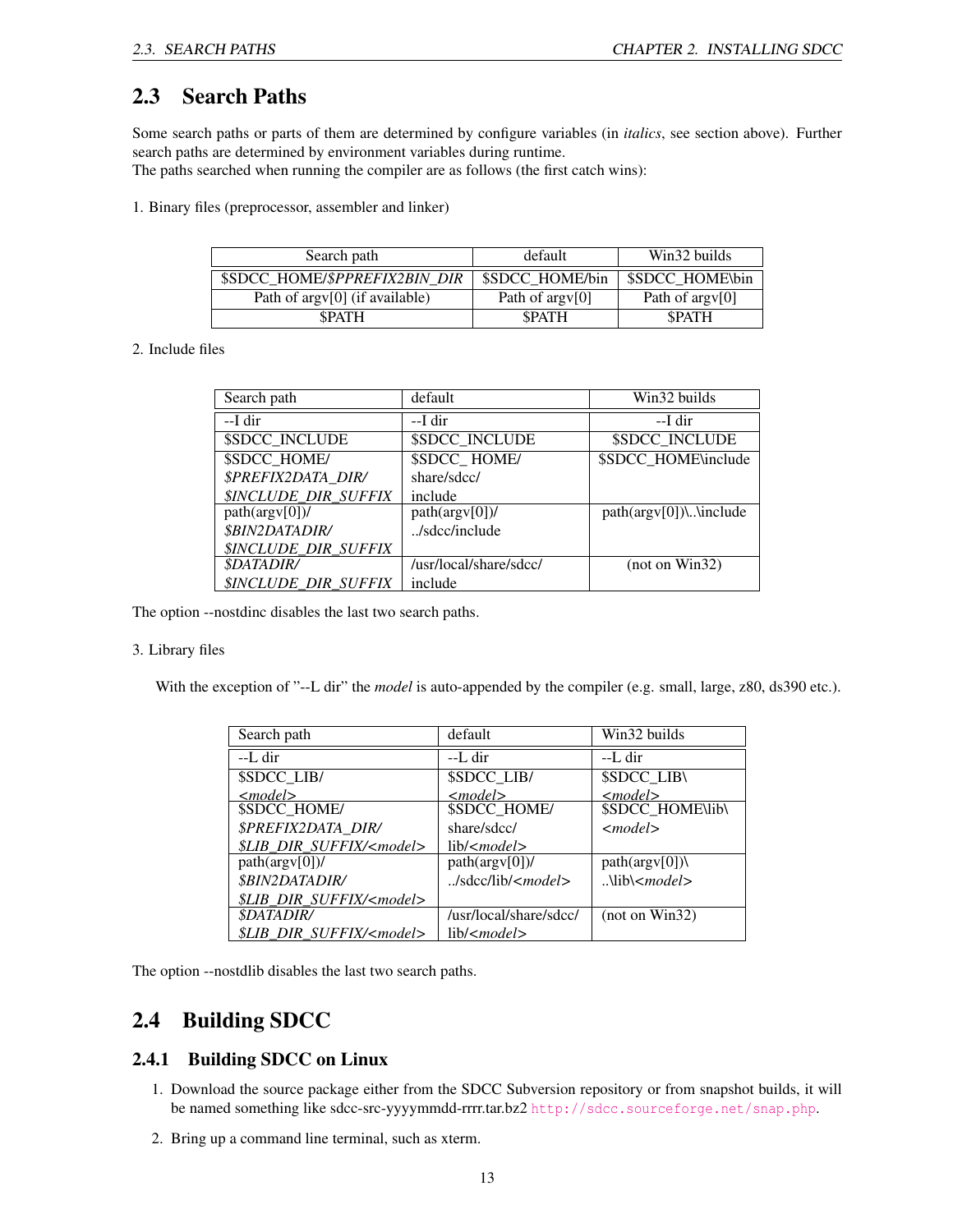- 3. Unpack the file using a command like: **"tar -xvzf sdcc-src-yyyymmdd-rrrr.tar.bz2"**, this will create a subdirectory called sdcc with all of the sources.
- 4. Change directory into the main SDCC directory, for example type: **"cd sdcc**".
- 5. Type **"./configure**". This configures the package for compilation on your system.
- 6. Type **"make**". All of the source packages will compile, this can take a while.
- 7. Type **"make install"** as root. This copies the binary executables, the include files, the libraries and the documentation to the install directories. Proceed with section [2.7.](#page-18-0)

### <span id="page-14-0"></span>2.4.2 Building SDCC on Mac OS X

Follow the instruction for Linux.

On Mac OS X 10.2.x it was reported, that the default gcc (version 3.1 20020420 (prerelease)) fails to compile SDCC. Fortunately there's also gcc 2.9.x installed, which works fine. This compiler can be selected by running 'configure' with:

./configure CC=gcc2 CXX=g++2

Universal (ppc and i386) binaries can be produced on Mac OS X 10.4.x with Xcode. Run 'configure' with:

```
./configure \
LDFLAGS="-Wl,-syslibroot,/Developer/SDKs/MacOSX10.4u.sdk -arch i386 -arch ppc" \
CXXFLAGS = "-O2 -isysroot /Developer/SDKs/MacOSX10.4u.sdk -arch i386 -arch ppc" \
CFLAGS = "-O2 -isysroot /Developer/SDKs/MacOSX10.4u.sdk -arch i386 -arch ppc"
```
### <span id="page-14-1"></span>2.4.3 Cross compiling SDCC on Linux for Windows

With the Mingw32 gcc cross compiler it's easy to compile SDCC for Win32. See section 'Configure Options'.

### <span id="page-14-2"></span>2.4.4 Building SDCC using Cygwin and Mingw32

For building and installing a Cygwin executable follow the instructions for Linux.

On Cygwin a "native" Win32-binary can be built, which will not need the Cygwin-DLL. For the necessary 'configure' options see section 'configure options' or the script 'sdcc/support/scripts/sdcc\_cygwin\_mingw32'.

In order to install Cygwin on Windows download setup.exe from www.cygwin.com <http://www.cygwin.com/>. Run it, set the "default text file type" to "unix" and download/install at least the following packages. Some packages are selected by default, others will be automatically selected because of dependencies with the manually selected packages. Never deselect these packages!

- flex
- bison
- gcc ; version 3.x is fine, no need to use the old 2.9x
- binutils ; selected with gcc
- make
- rxvt ; a nice console, which makes life much easier under windoze (see below)
- man ; not really needed for building SDCC, but you'll miss it sooner or later
- less ; not really needed for building SDCC, but you'll miss it sooner or later
- svn; only if you use Subversion access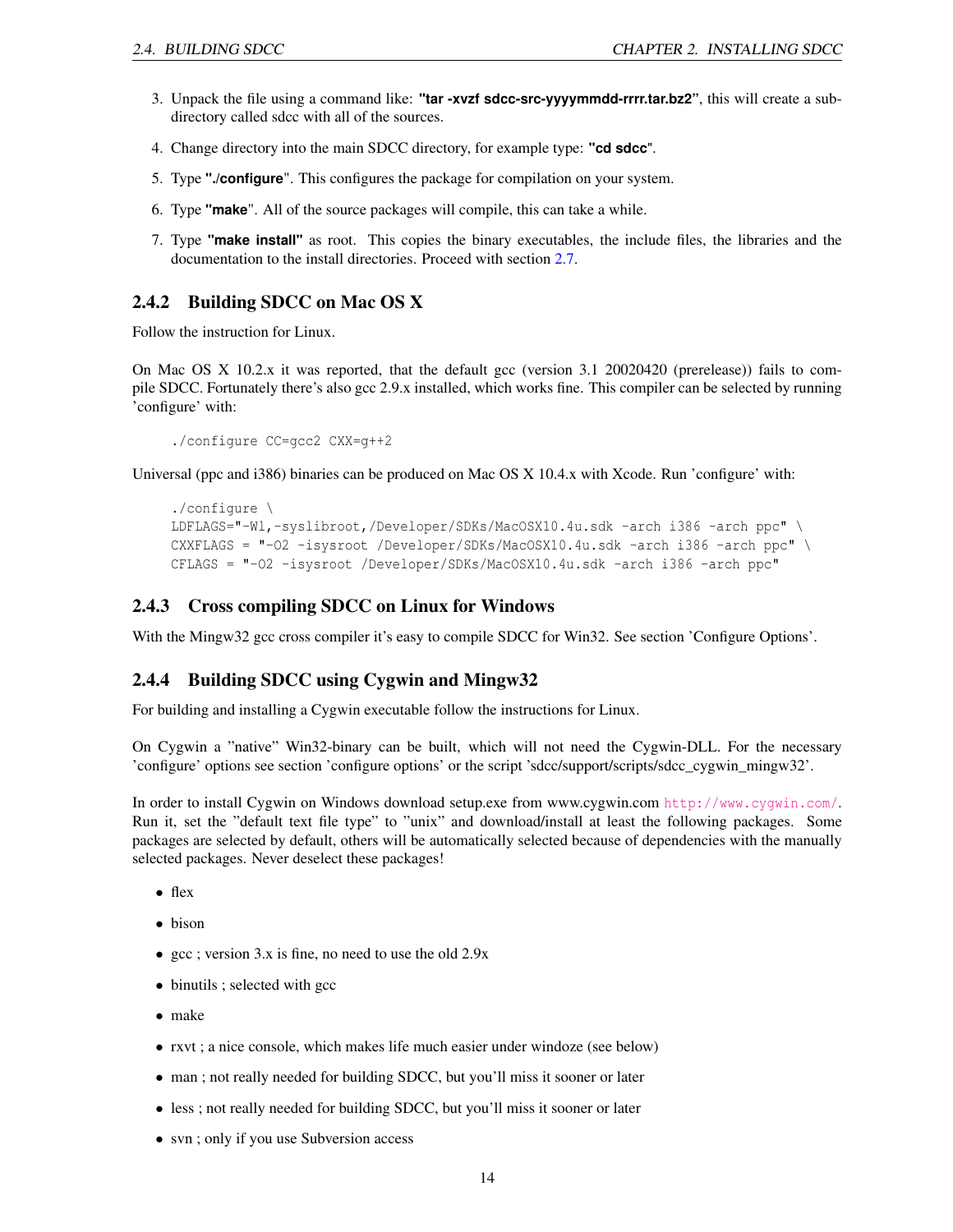If you want to develop something you'll need:

- python ; for the regression tests
- gdb; the gnu debugger, together with the nice GUI "insight"
- openssh ; to access the CF or commit changes
- autoconf and autoconf-devel ; if you want to fight with 'configure', don't use autoconf-stable!

rxvt is a nice console with history. Replace in your cygwin.bat the line

bash --login -i

with (one line):

```
rxvt -sl 1000 -fn "Lucida Console-12" -sr -cr red
     -bg black -fg white -geometry 100x65 -e bash --login
```
Text selected with the mouse is automatically copied to the clipboard, pasting works with shift-insert.

The other good tip is to make sure you have no //c/-style paths anywhere, use /cygdrive/c/ instead. Using // invokes a network lookup which is very slow. If you think "cygdrive" is too long, you can change it with e.g.

mount  $-s$  -u -c /mnt

SDCC sources use the unix line ending LF. Life is much easier, if you store the source tree on a drive which is mounted in binary mode. And use an editor which can handle LF-only line endings. Make sure not to commit files with windows line endings. The tabulator spacing used in the project is 8. Although a tabulator spacing of 8 is a sensible choice for programmers (it's a power of 2 and allows to display 8/16 bit signed variables without loosing columns) the plan is to move towards using only spaces in the source.

### <span id="page-15-0"></span>2.4.5 Building SDCC Using Microsoft Visual C++ 6.0/NET (MSVC)

Download the source package either from the SDCC Subversion repository or from the snapshot builds <http://sdcc.sourceforge.net/snap.php>, it will be named something like sdcc-src-yyyymmdd-rrrr.tar.bz2. SDCC is distributed with all the projects, workspaces, and files you need to build it using Visual C++ 6.0/NET (except for SDCDB and ucSim). The workspace name is 'sdcc.dsw'. Please note that as it is now, all the executables are created in a folder called sdcc\bin\_vc. Once built you need to copy the executables from sdcc\bin\_vc to sdcc\bin before running SDCC.

WARNING: Visual studio is very picky with line terminations; it expects the 0x0d, 0x0a DOS style line endings, not the 0x0a Unix style line endings. When using the Subversion repository it's easiest to configure the svn client to convert automatically for you. If however you are getting a message such as "This makefile was not generated by Developer Studio etc. etc." when opening the sdcc.dsw workspace or any of the \*.dsp projects, then you need to convert the Unix style line endings to DOS style line endings. To do so you can use the "unix2dos" utility freely available on the internet. Doug Hawkins reported in the sdcc-user list that this works:

C:\Programming\SDCC> unix2dos sdcc.dsw C:\Programming\SDCC> for /R %I in (\*.dsp) do @unix2dos "%I"

In order to build SDCC with MSVC you need win32 executables of bison.exe, flex.exe, and gawk.exe. One good place to get them is here <http://unxutils.sourceforge.net>

Download the file UnxUtils.zip. Now you have to install the utilities and setup MSVC so it can locate the required programs. Here there are two alternatives (choose one!):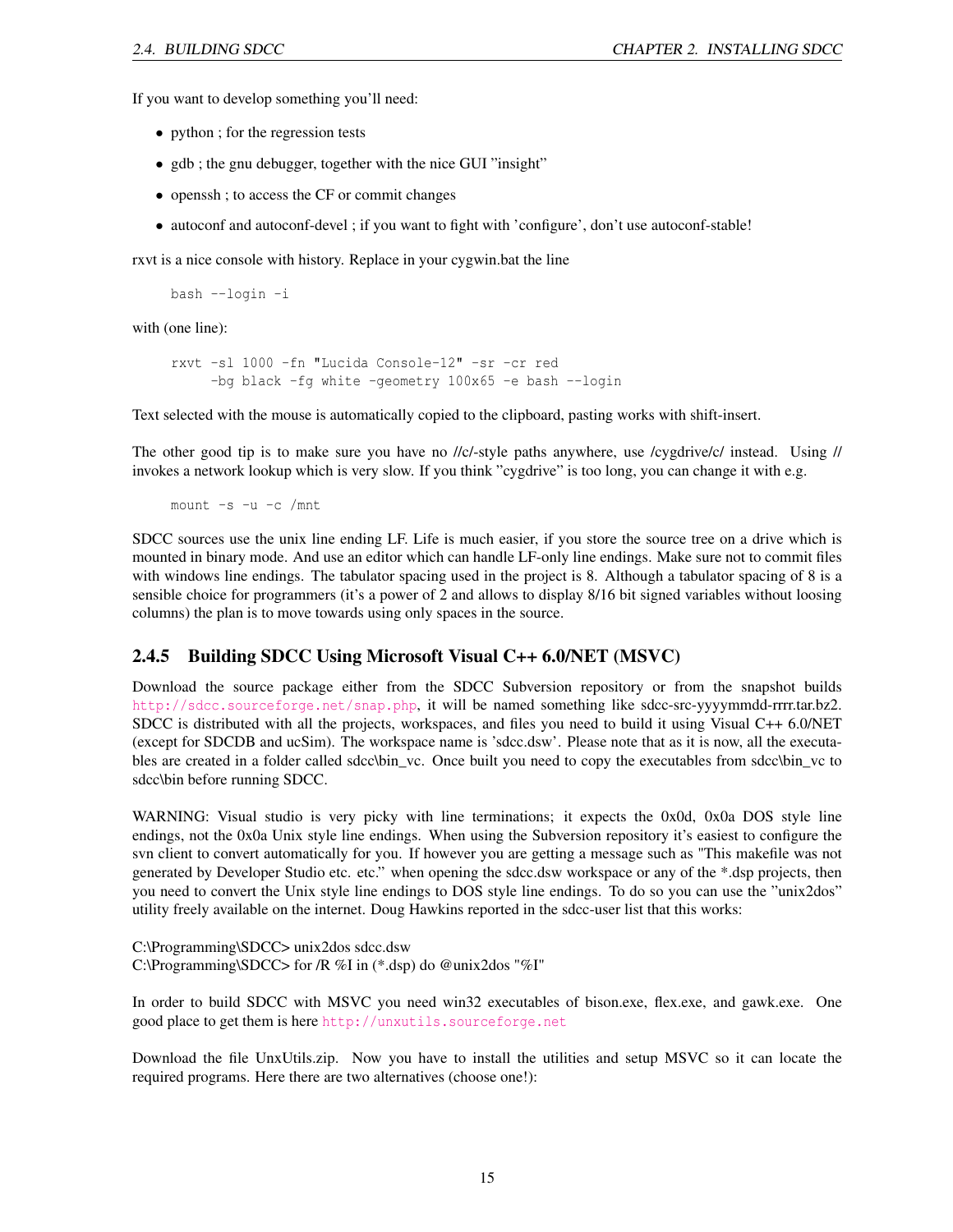1. The easy way:

a) Extract UnxUtils.zip to your C:\ hard disk PRESERVING the original paths, otherwise bison won't work. (If you are using WinZip make certain that 'Use folder names' is selected)

b) In the Visual C++ IDE click Tools, Options, select the Directory tab, in 'Show directories for:' select 'Executable files', and in the directories window add a new path: 'C:\user\local\wbin', click ok.

(As a side effect, you get a bunch of Unix utilities that could be useful, such as diff and patch.)

2. A more compact way:

This one avoids extracting a bunch of files you may not use, but requires some extra work:

a) Create a directory were to put the tools needed, or use a directory already present. Say for example 'C:\util'.

b) Extract 'bison.exe', 'bison.hairy', 'bison.simple', 'flex.exe', and gawk.exe to such directory WITHOUT preserving the original paths. (If you are using WinZip make certain that 'Use folder names' is not selected)

c) Rename bison.exe to '\_bison.exe'.

d) Create a batch file 'bison.bat' in 'C:\util\' and add these lines: set BISON\_SIMPLE=C:\util\bison.simple set BISON\_HAIRY=C:\util\bison.hairy \_bison %1 %2 %3 %4 %5 %6 %7 %8 %9

Steps 'c' and 'd' are needed because bison requires by default that the files 'bison.simple' and 'bison.hairy' reside in some weird Unix directory, '/usr/local/share/' I think. So it is necessary to tell bison where those files are located if they are not in such directory. That is the function of the environment variables BISON\_SIMPLE and BISON\_HAIRY.

e) In the Visual C++ IDE click Tools, Options, select the Directory tab, in 'Show directories for:' select 'Executable files', and in the directories window add a new path: 'c:\util', click ok. Note that you can use any other path instead of 'c:\util', even the path where the Visual C++ tools are, probably: 'C:\Program Files\Microsoft Visual Studio\Common\Tools'. So you don't have to execute step 'e' :)

That is it. Open 'sdcc.dsw' in Visual Studio, click 'build all', when it finishes copy the executables from sdcc\bin\_vc to sdcc\bin, and you can compile using SDCC.

### <span id="page-16-0"></span>2.4.6 Building SDCC Using Borland

- 1. From the sdcc directory, run the command "make -f Makefile.bcc". This should regenerate all the .exe files in the bin directory except for SDCDB and ucSim.
- 2. If you modify any source files and need to rebuild, be aware that the dependencies may not be correctly calculated. The safest option is to delete all .obj files and run the build again. From a Cygwin BASH prompt, this can easily be done with the command (be sure you are in the sdcc directory):

### **find . \( -name '\*.obj' -o -name '\*.lib' -o -name '\*.rul' \) -print -exec rm {} \;**

or on Windows NT/2000/XP from the command prompt with the command:

**del /s \*.obj \*.lib \*.rul** from the sdcc directory.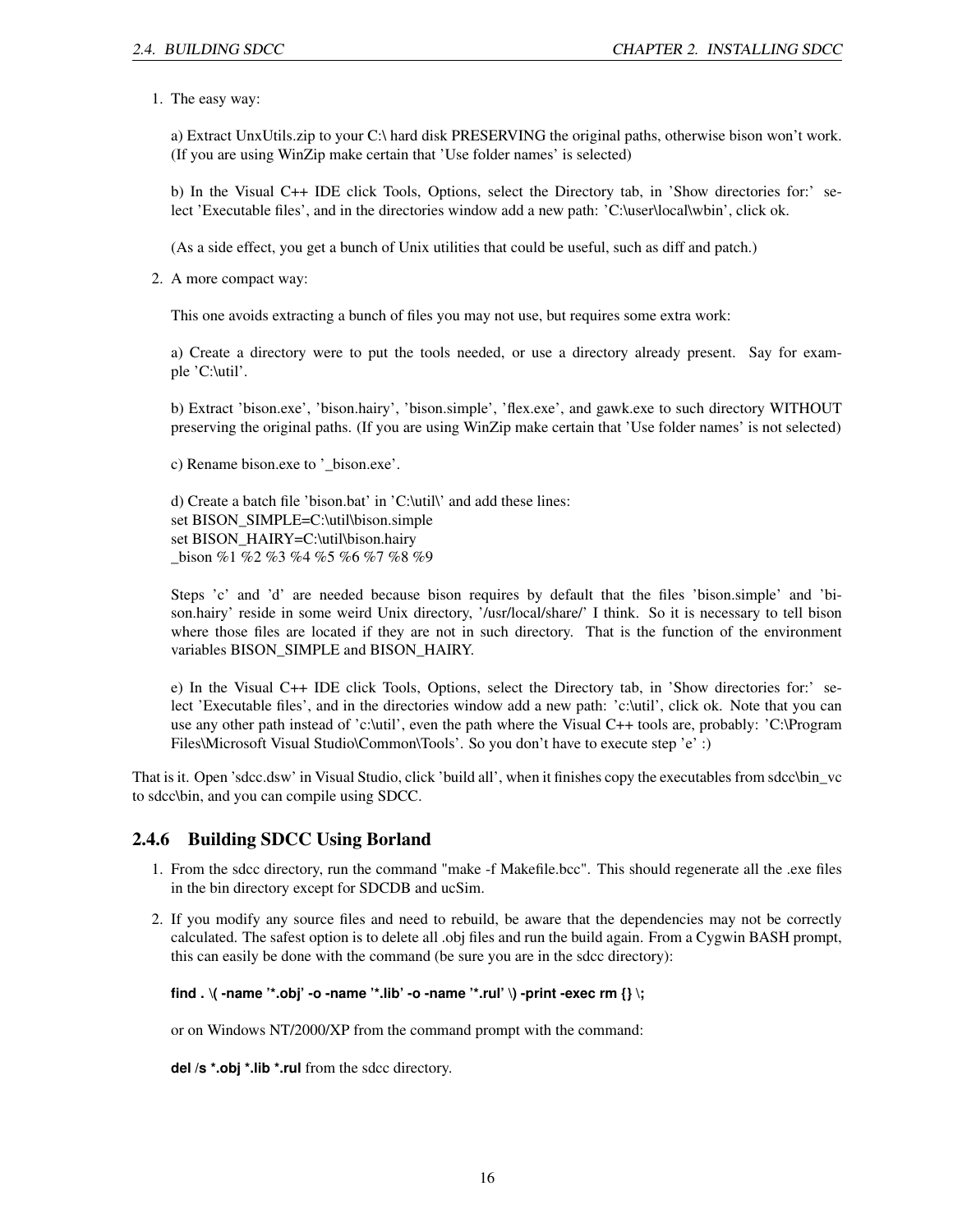### <span id="page-17-0"></span>2.4.7 Windows Install Using a ZIP Package

- 1. Download the binary zip package from <http://sdcc.sf.net/snap.php> and unpack it using your favorite unpacking tool (gunzip, WinZip, etc). This should unpack to a group of sub-directories. An example directory structure after unpacking the mingw32 package is: c:\sdcc\bin for the executables, c:\sdcc\include and c:\sdcc\lib for the include and libraries.
- 2. Adjust your environment variable PATH to include the location of the bin directory or start sdcc using the full path.

### <span id="page-17-1"></span>2.4.8 Windows Install Using the Setup Program

Download the setup program *sdcc-x.y.z-setup.exe* for an official release from

[http://sf.net/project/showfiles.php?group\\_id=599](http://sf.net/project/showfiles.php?group_id=599) or a setup program for one of the snapshots *sdccyyyymmdd-xxxx-setup.exe* from <http://sdcc.sf.net/snap.php> and execute it. A windows typical installer will guide you through the installation process.

### <span id="page-17-2"></span>2.4.9 VPATH feature

SDCC supports the VPATH feature provided by configure and make. It allows to separate the source and build trees. Here's an example:

```
cd ~ # cd $HOME
tar -xzf sdcc.src.tar.gz # extract source to directory sdcc
mkdir sdcc.build # put output in sdcc.build
cd sdcc.build
../sdcc/configure # configure is doing all the magic!
make
```
That's it! configure will create the directory tree will all the necessary Makefiles in ~/sdcc.build. It automagically computes the variables srcdir, top\_srcdir and top\_buildir for each directory. After running **make** the generated files will be in  $\sim$ /sdcc.build, while the source files stay in  $\sim$ /sdcc.

This is not only usefull for building different binaries, e.g. when cross compiling. It also gives you a much better overview in the source tree when all the generated files are not scattered between the source files. And the best thing is: if you want to change a file you can leave the original file untouched in the source directory. Simply copy it to the build directory, edit it, enter 'make clean', 'rm Makefile.dep' and 'make'. make will do the rest for you!

## <span id="page-17-3"></span>2.5 Building the Documentation

Add --enable-doc to the configure arguments to build the documentation together with all the other stuff. You will need several tools (L<sub>Y</sub>X, LAT<sub>EX</sub>, LAT<sub>EX</sub>2HTML, pdflatex, dvipdf, dvips and makeindex) to get the job done. Another possibility is to change to the doc directory and to type **"make"** there. You're invited to make changes and additions to this manual (sdcc/doc/sdccman.lyx). Using LYX <http://www.lyx.org> as editor is straightforward. Prebuilt documentation in html and pdf format is available from <http://sdcc.sf.net/snap.php>.

## <span id="page-17-4"></span>2.6 Reading the Documentation

Currently reading the document in pdf format is recommended, as for unknown reason the hyperlinks are working there whereas in the html version they are not<sup>[1](#page-17-5)</sup>.

You'll find the pdf version at <http://sdcc.sf.net/doc/sdccman.pdf>.

A html version should be online at <http://sdcc.sf.net/doc/sdccman.html/index.html>.

This documentation is in some aspects different from a commercial documentation:

• It tries to document SDCC for several processor architectures in one document (commercially these probably would be separate documents/products). This document currently matches SDCC for mcs51 and DS390 best and does give too few information about f.e. Z80, PIC14, PIC16 and HC08.

<span id="page-17-5"></span><sup>&</sup>lt;sup>1</sup>If you should know why please drop us a note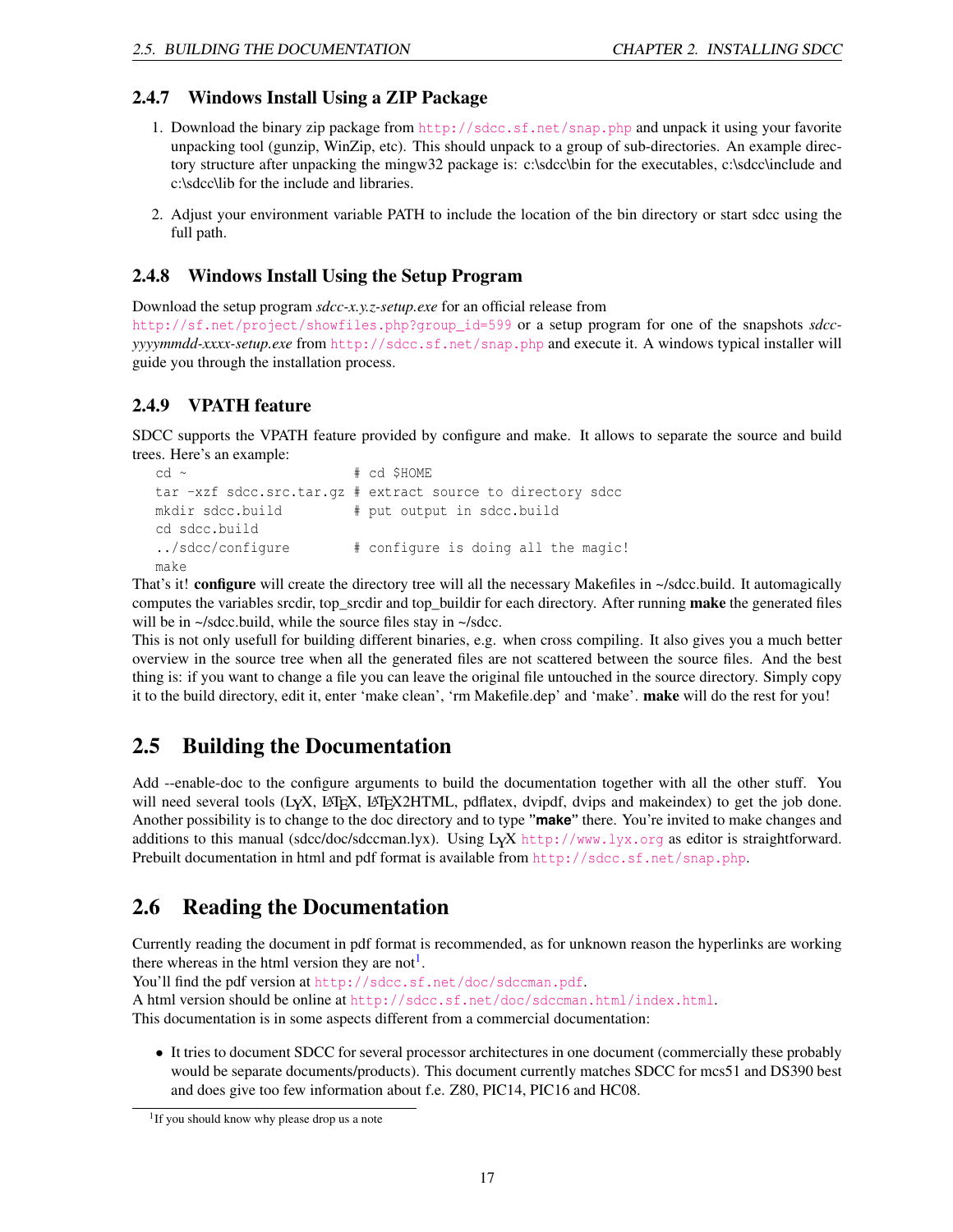- There are many references pointing away from this documentation. Don't let this distract you. If there f.e. was a reference like <http://www.opencores.org> together with a statement "some processors which are targetted by SDCC can be implemented in a *f* ield *p*rogrammable *g*ate *a*rray" or [http://sf.net/projects/](http://sf.net/projects/fpgac) [fpgac](http://sf.net/projects/fpgac) "have you ever heard of an open source compiler that compiles a subset of C for an FPGA?" we expect you to have a quick look there and come back. If you read this you are on the right track.
- Some sections attribute more space to problems, restrictions and warnings than to the solution.
- The installation section and the section about the debugger is intimidating.
- There are still lots of typos and there are more different writing styles than pictures.

## <span id="page-18-0"></span>2.7 Testing the SDCC Compiler

The first thing you should do after installing your SDCC compiler is to see if it runs. Type **"sdcc --version"** at the prompt, and the program should run and output its version like:

SDCC : mcs51/z80/avr/ds390/pic16/pic14/ds400/hc08 2.5.6 #4169 (May 8 2006) (UNIX)

If it doesn't run, or gives a message about not finding sdcc program, then you need to check over your installation. Make sure that the sdcc bin directory is in your executable search path defined by the PATH environment setting (see section [2.8](#page-19-0) Install trouble-shooting for suggestions). Make sure that the sdcc program is in the bin folder, if not perhaps something did not install correctly.

SDCC is commonly installed as described in section "Install and search paths".

Make sure the compiler works on a very simple example. Type in the following test.c program using your favorite ASCII editor:

```
char test;
void main(void) {
    test=0;
}
```
Compile this using the following command: **"sdcc -c test.c".** If all goes well, the compiler will generate a test.asm and test.rel file. Congratulations, you've just compiled your first program with SDCC. We used the -c option to tell SDCC not to link the generated code, just to keep things simple for this step.

The next step is to try it with the linker. Type in **"sdcc test.c**". If all goes well the compiler will link with the libraries and produce a test.ihx output file. If this step fails (no test.ihx, and the linker generates warnings), then the problem is most likely that SDCC cannot find the /usr/local/share/sdcc/lib directory (see section [2.8](#page-19-0) Install trouble-shooting for suggestions).

The final test is to ensure SDCC can use the standard header files and libraries. Edit test.c and change it to the following:

```
#include <string.h>
char str1[10];
void main(void) {
  strcpy(str1, "testing");
}
```
Compile this by typing **"sdcc test.c"**. This should generate a test.ihx output file, and it should give no warnings such as not finding the string.h file. If it cannot find the string.h file, then the problem is that SDCC cannot find the /usr/local/share/sdcc/include directory (see the section [2.8](#page-19-0) Install trouble-shooting section for suggestions). Use option --print-search-dirs to find exactly where SDCC is looking for the include and lib files.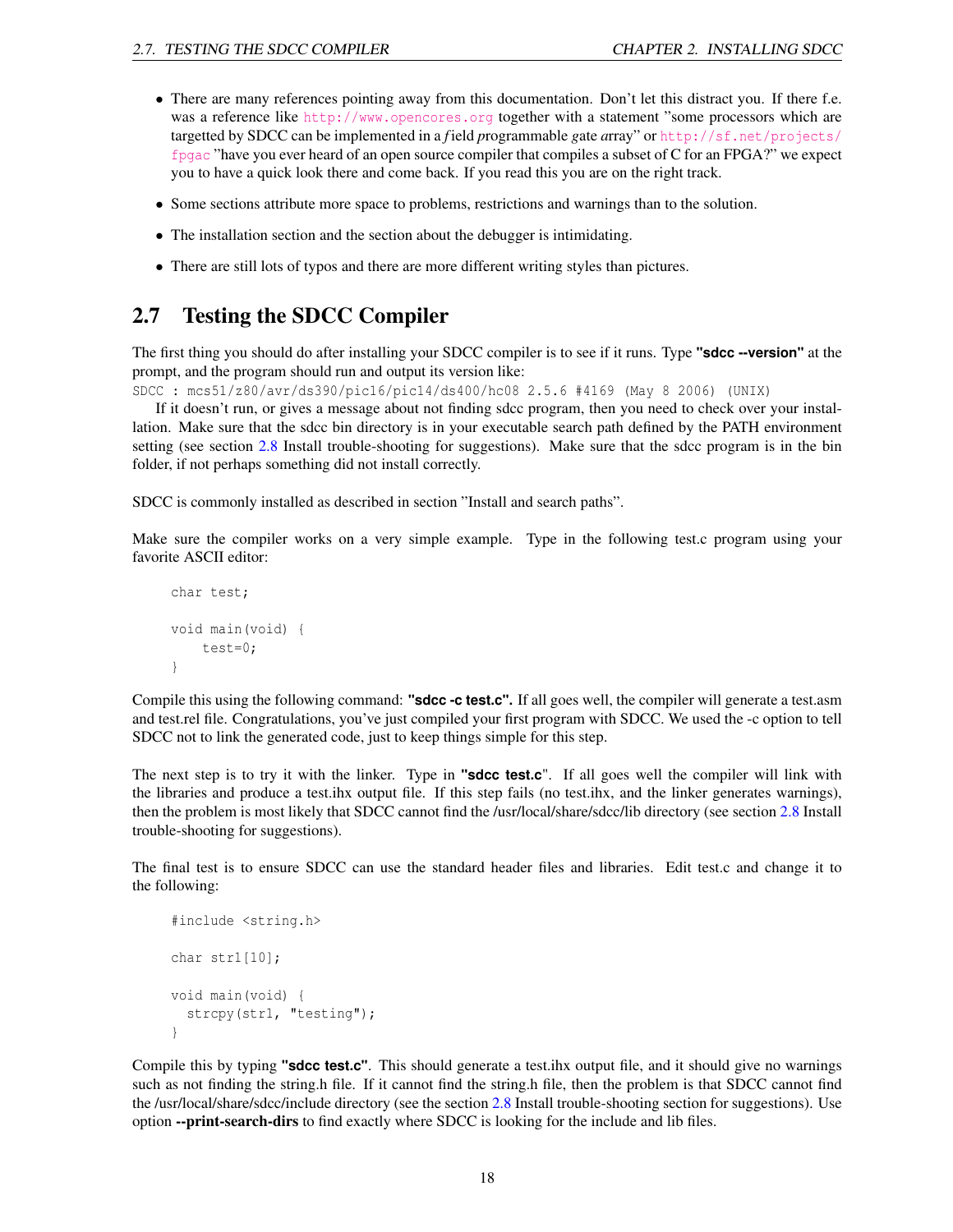## <span id="page-19-0"></span>2.8 Install Trouble-shooting

### <span id="page-19-1"></span>2.8.1 If SDCC does not build correctly

A thing to try is starting from scratch by unpacking the .tgz source package again in an empty directory. Configure it like:

### **./configure 2>&1 | tee configure.log**

and build it like:

### **make 2>&1 | tee make.log**

If anything goes wrong, you can review the log files to locate the problem. Or a relevant part of this can be attached to an email that could be helpful when requesting help from the mailing list.

### <span id="page-19-2"></span>2.8.2 What the "./configure" does

The "./configure" command is a script that analyzes your system and performs some configuration to ensure the source package compiles on your system. It will take a few minutes to run, and will compile a few tests to determine what compiler features are installed.

### <span id="page-19-3"></span>2.8.3 What the "make" does

This runs the GNU make tool, which automatically compiles all the source packages into the final installed binary executables.

### <span id="page-19-4"></span>2.8.4 What the "make install" command does.

This will install the compiler, other executables libraries and include files into the appropriate directories. See sections [2.2,](#page-12-0) [2.3](#page-13-0) about install and search paths.

On most systems you will need super-user privileges to do this.

## <span id="page-19-5"></span>2.9 Components of SDCC

SDCC is not just a compiler, but a collection of tools by various developers. These include linkers, assemblers, simulators and other components. Here is a summary of some of the components. Note that the included simulator and assembler have separate documentation which you can find in the source package in their respective directories. As SDCC grows to include support for other processors, other packages from various developers are included and may have their own sets of documentation.

You might want to look at the files which are installed in  $\epsilon$  installdir>. At the time of this writing, we find the following programs for gcc-builds:

In <installdir>/bin:

- sdcc The compiler.
- sdcpp The C preprocessor.
- asx8051 The assembler for 8051 type processors.
- as-z80, as-gbz80 The Z80 and GameBoy Z80 assemblers.
- aslink -The linker for 8051 type processors.
- link-z80, link-gbz80 The Z80 and GameBoy Z80 linkers.
- s51 The ucSim 8051 simulator.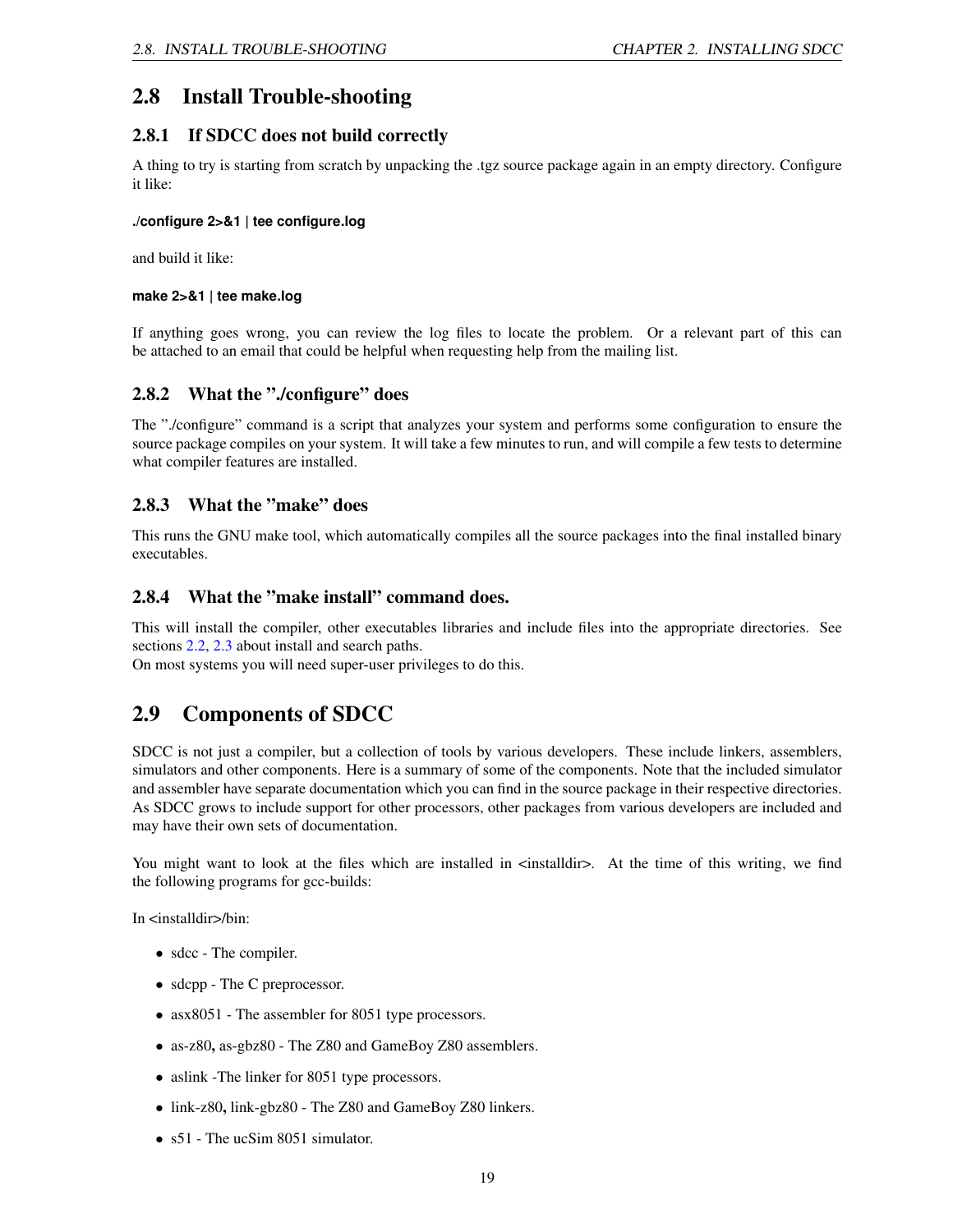- sdcdb The source debugger.
- packihx A tool to pack (compress) Intel hex files.

In <installdir>/share/sdcc/include

• the include files

In <installdir>/share/sdcc/lib

• the subdirs src and small, large, z80, gbz80 and ds390 with the precompiled relocatables.

In <installdir>/share/sdcc/doc

• the documentation

As development for other processors proceeds, this list will expand to include executables to support processors like AVR, PIC, etc.

### <span id="page-20-0"></span>2.9.1 sdcc - The Compiler

This is the actual compiler, it in turn uses the c-preprocessor and invokes the assembler and linkage editor.

## <span id="page-20-1"></span>2.9.2 sdcpp - The C-Preprocessor

The preprocessor is a modified version of the GNU cpp preprocessor <http://gcc.gnu.org/>. The C preprocessor is used to pull in #include sources, process #ifdef statements, #defines and so on.

### <span id="page-20-2"></span>2.9.3 as*xxxx*, aslink, link-*xxx* - The Assemblers and Linkage Editors

This is retargettable assembler & linkage editor, it was developed by Alan Baldwin. John Hartman created the version for 8051, and I (Sandeep) have made some enhancements and bug fixes for it to work properly with SDCC.

### <span id="page-20-3"></span>2.9.4 s51 - The Simulator

S51 is a free open source simulator developed by Daniel Drotos. The simulator is built as part of the build process. For more information visit Daniel's web site at: [http://mazsola.iit.uni-miskolc.hu/~drdani/embedded/](http://mazsola.iit.uni-miskolc.hu/~drdani/embedded/s51) [s51](http://mazsola.iit.uni-miskolc.hu/~drdani/embedded/s51). It currently supports the core mcs51, the Dallas DS80C390 and the Phillips XA51 family.

### <span id="page-20-4"></span>2.9.5 sdcdb - Source Level Debugger

SDCDB is the companion source level debugger. More about SDCDB in section [5.1.](#page-76-0) The current version of the debugger uses Daniel's Simulator S51, but can be easily changed to use other simulators.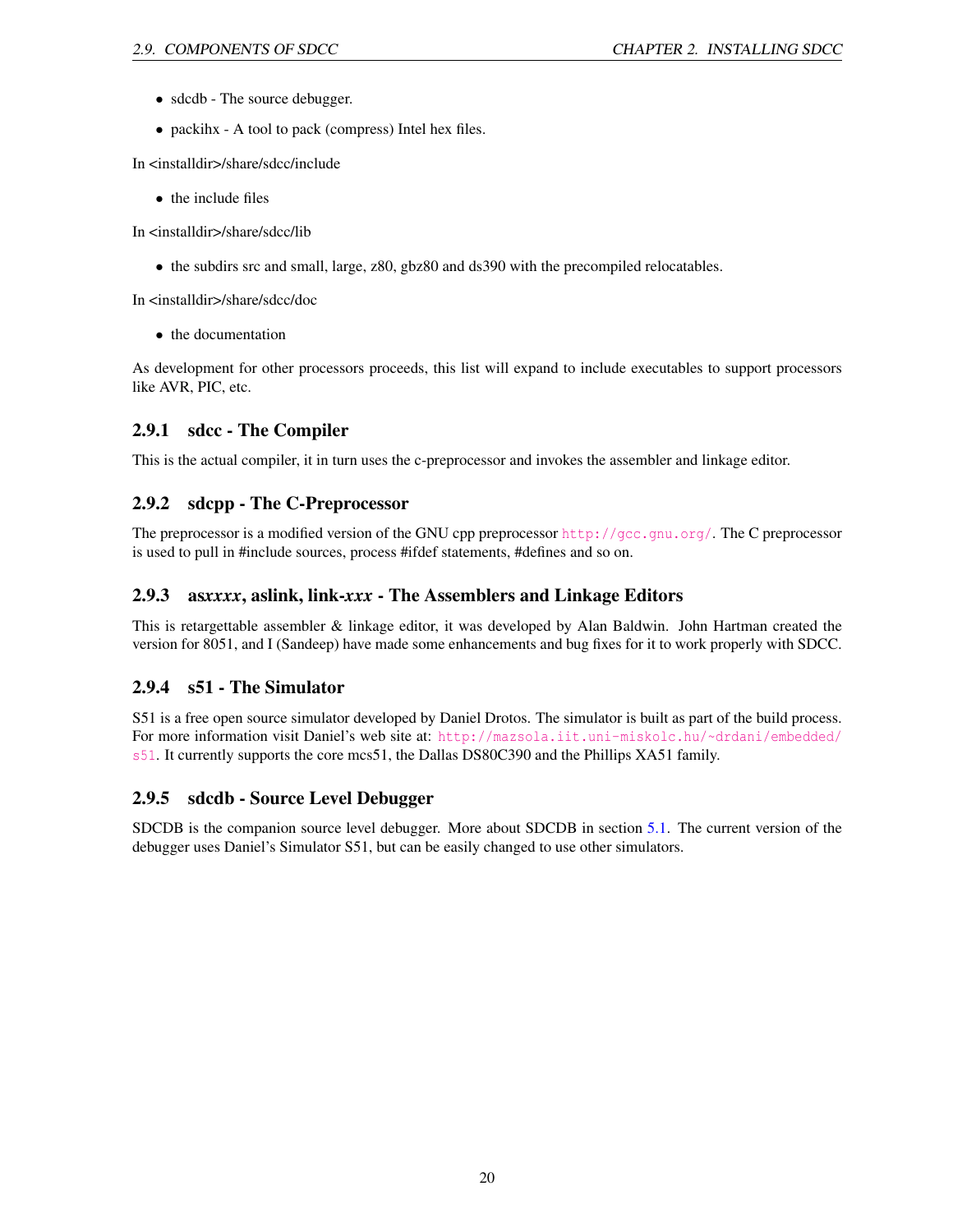## <span id="page-21-0"></span>Chapter 3

# Using SDCC

## <span id="page-21-1"></span>3.1 Compiling

### <span id="page-21-2"></span>3.1.1 Single Source File Projects

For single source file 8051 projects the process is very simple. Compile your programs with the following command **"sdcc sourcefile.c".** This will compile, assemble and link your source file. Output files are as follows:

- sourcefile.asm Assembler source file created by the compiler
- sourcefile.lst Assembler listing file created by the Assembler
- sourcefile.rst Assembler listing file updated with linkedit information, created by linkage editor
- sourcefile.sym symbol listing for the sourcefile, created by the assembler
- sourcefile.rel or sourcefile.o Object file created by the assembler, input to Linkage editor
- sourcefile.map The memory map for the load module, created by the Linker
- sourcefile.mem A file with a summary of the memory usage
- sourcefile.ihx The load module in Intel hex format (you can select the Motorola S19 format with --out-fmts19. If you need another format you might want to use *objdump* or *srecord* - see also section [3.1.2\)](#page-21-3). Both formats are documented in the documentation of srecord
- sourcefile.adb An intermediate file containing debug information needed to create the .cdb file (with -debug)
- sourcefile.cdb An optional file (with --debug) containing debug information. The format is documented in cdbfileformat.pdf
- sourcefile. (no extension) An optional AOMF or AOMF51 file containing debug information (generated with option --debug). The (Intel) *a*bsolute *o*bject *m*odule *f* ormat is a subformat of the OMF51 format and is commonly used by third party tools (debuggers, simulators, emulators).
- sourcefile.dump\* Dump file to debug the compiler it self (generated with option --dumpall) (see section [3.2.10](#page-31-0) and section [9.1](#page-101-1) "Anatomy of the compiler").

### <span id="page-21-3"></span>3.1.2 Postprocessing the Intel Hex file

In most cases this won't be needed but the Intel Hex file which is generated by SDCC might include lines of varying length and the addresses within the file are not guaranteed to be strictly ascending. If your toolchain or a bootloader does not like this you can use the tool packihx which is part of the SDCC distribution:

### **packihx sourcefile.ihx >sourcefile.hex**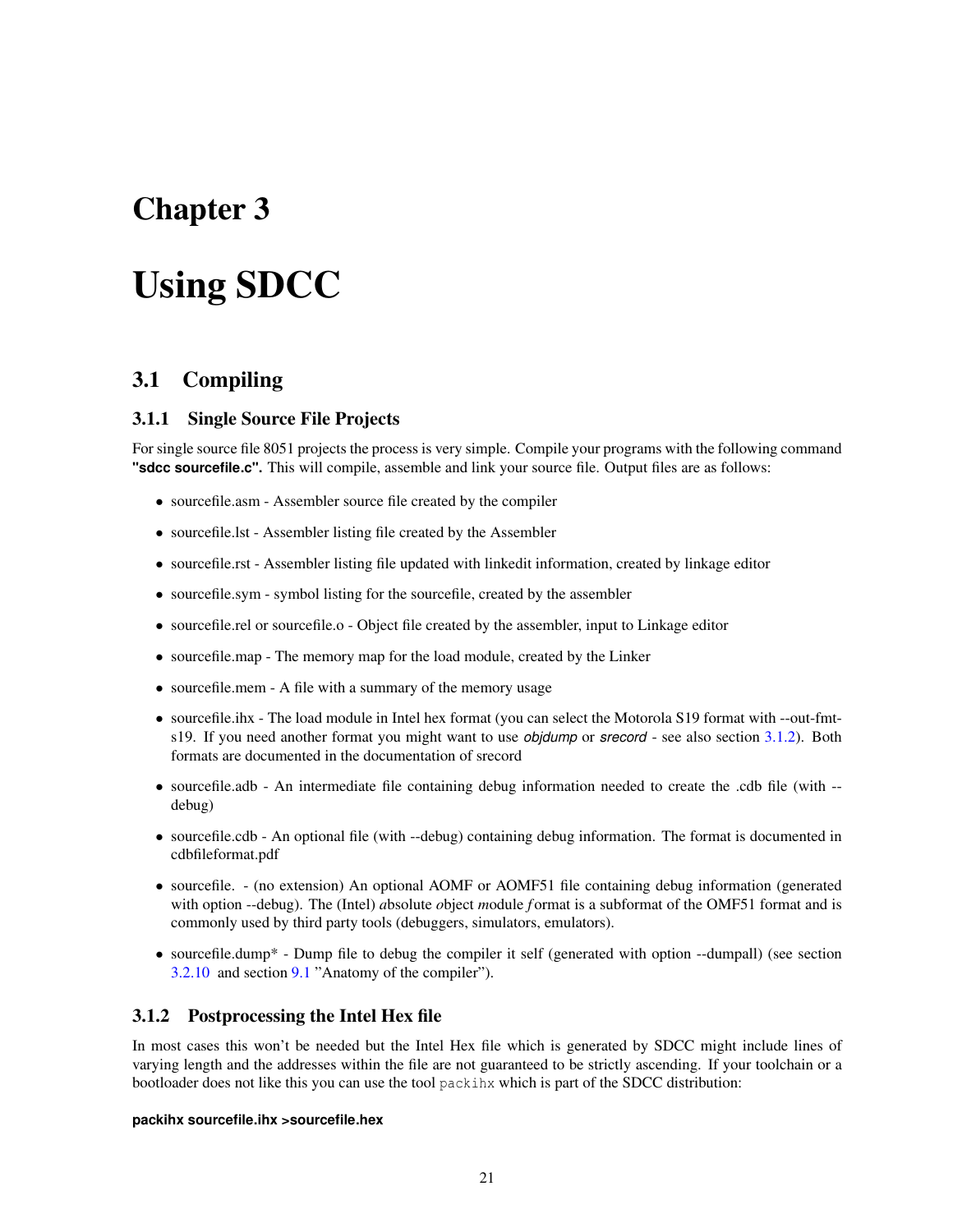The separately available *srecord* package additionally allows to set undefined locations to a predefined value, to insert checksums of various flavours (crc, add, xor) and to perform other manipulations (convert, split, crop, offset, ...).

### **srec\_cat sourcefile.ihx -intel -o sourcefile.hex -intel**

An example for a more complex command line $<sup>1</sup>$  $<sup>1</sup>$  $<sup>1</sup>$  could look like:</sup>

**srec\_cat sourcefile.ihx -intel -fill 0x12 0x0000 0xfffe -little-endian-checksum-negative 0xfffe 0x02 0x02 -o sourcefile.hex -intel**

The srecord package is available at <http://sf.net/projects/srecord> .

### <span id="page-22-0"></span>3.1.3 Projects with Multiple Source Files

SDCC can compile only ONE file at a time. Let us for example assume that you have a project containing the following files:

foo1.c (contains some functions) foo2.c (contains some more functions) foomain.c (contains more functions and the function main)

The first two files will need to be compiled separately with the commands:

**sdcc -c foo1.c sdcc -c foo2.c**

Then compile the source file containing the *main()* function and link the files together with the following command:

### **sdcc foomain.c foo1.rel foo2.rel**

Alternatively, *foomain.c* can be separately compiled as well:

### **sdcc -c foomain.c sdcc foomain.rel foo1.rel foo2.rel**

The file containing the *main()* function MUST be the FIRST file specified in the command line, since the linkage editor processes file in the order they are presented to it. The linker is invoked from SDCC using a script file with extension .lnk. You can view this file to troubleshoot linking problems such as those arising from missing libraries.

### <span id="page-22-1"></span>3.1.4 Projects with Additional Libraries

Some reusable routines may be compiled into a library, see the documentation for the assembler and linkage editor (which are in <installdir>/share/sdcc/doc) for how to create a *.lib* library file. Libraries created in this manner can be included in the command line. Make sure you include the -L <library-path> option to tell the linker where to look for these files if they are not in the current directory. Here is an example, assuming you have the source file *foomain.c* and a library *foolib.lib* in the directory *mylib* (if that is not the same as your current project):

### **sdcc foomain.c foolib.lib -L mylib**

Note here that *mylib* must be an absolute path name.

The most efficient way to use libraries is to keep separate modules in separate source files. The lib file

<span id="page-22-2"></span><sup>&</sup>lt;sup>1</sup>the command backfills unused memory with 0x12 and the overall 16 bit sum of the complete 64 kByte block is zero. If the program counter on an mcs51 runs wild the backfill pattern 0x12 will be interpreted as an lcall to address 0x1212 (where an emergency routine could sit).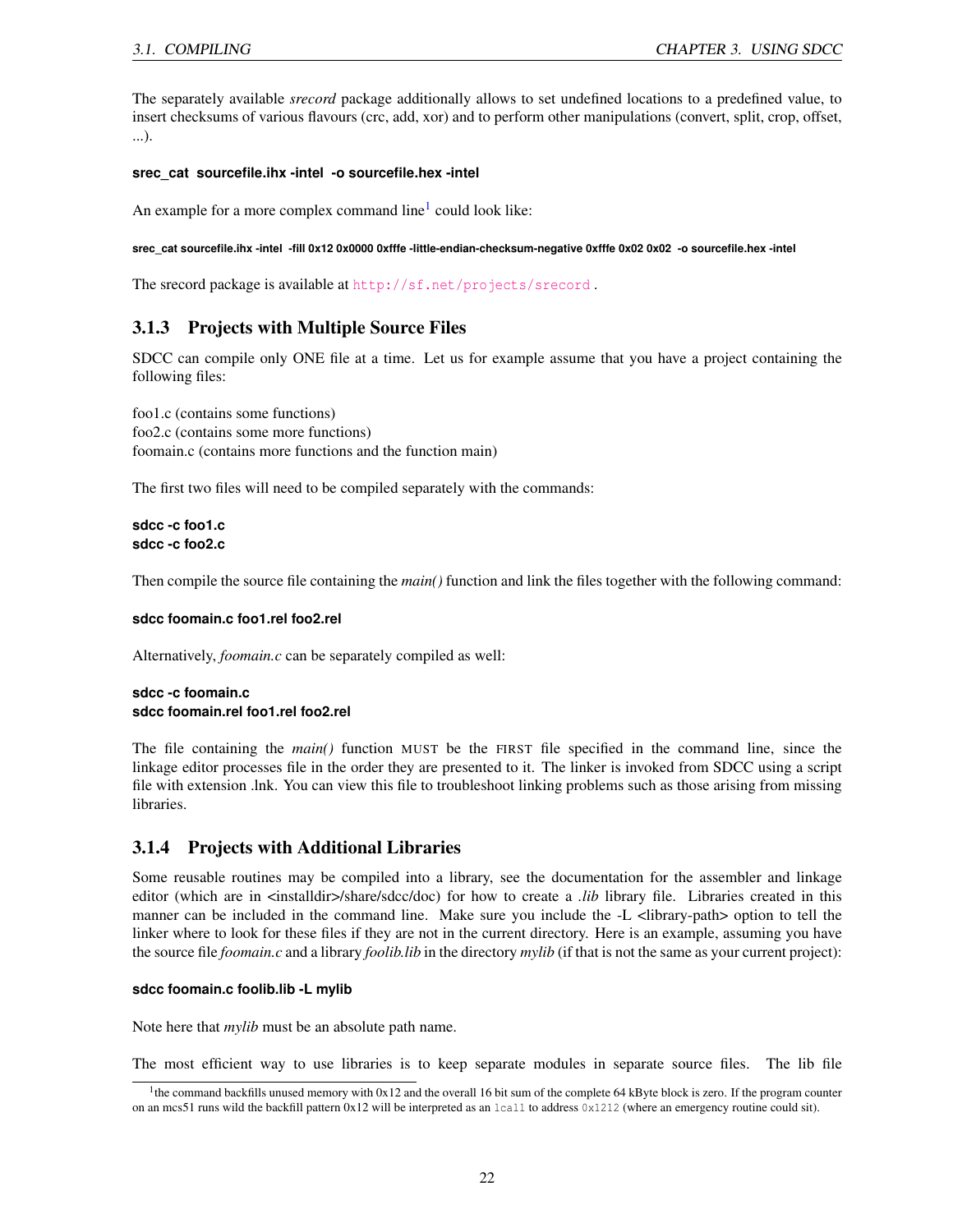now should name all the modules.rel files. For an example see the standard library file *libsdcc.lib* in the directory <installdir>/share/lib/small.

### <span id="page-23-0"></span>3.1.5 Using sdcclib to Create and Manage Libraries

Alternatively, instead of having a .rel file for each entry on the library file as described in the preceding section, sdcclib can be used to embed all the modules belonging to such library in the library file itself. This results in a larger library file, but it greatly reduces the number of disk files accessed by the linker. Additionally, the packed library file contains an index of all include modules and symbols that significantly speeds up the linking process. To display a list of options supported by sdcclib type:

**sdcclib -?**

To create a new library file, start by compiling all the required modules. For example:

**sdcc -c \_divsint.c sdcc -c \_divuint.c sdcc -c \_modsint.c sdcc -c \_moduint.c sdcc -c \_mulint.c**

This will create files \_divsint.rel, \_divuint.rel, \_modsint.rel, \_moduint.rel, and \_mulint.rel. The next step is to add the .rel files to the library file:

**sdcclib libint.lib \_divsint.rel sdcclib libint.lib \_divuint.rel sdcclib libint.lib \_modsint.rel sdcclib libint.lib \_moduint.rel sdcclib libint.lib \_mulint.rel**

Or, if you preffer:

### **sdcclib libint.lib \_divsint.rel \_divuint.rel \_modsint.rel \_moduint.rel \_mulint.rel**

If the file already exists in the library, it will be replaced. If a list of .rel files is available, you can tell sdcclib to add those files to a library. For example, if the file 'myliblist.txt' contains

**\_divsint.rel \_divuint.rel \_modsint.rel \_moduint.rel \_mulint.rel**

Use

### **sdcclib -l libint.lib myliblist.txt**

Additionally, you can instruct sdcclib to compiles the files before adding them to the library. This is achieved using the environment variables SDCCLIB\_CC and/or SDCCLIB\_AS. For example:

### **set SDCCLIB\_CC=sdcc -c sdcclib -l libint.lib myliblist.txt**

To see what modules and symbols are included in the library, options -s and -m are available. For example:

**sdcclib -s libint.lib** \_divsint.rel: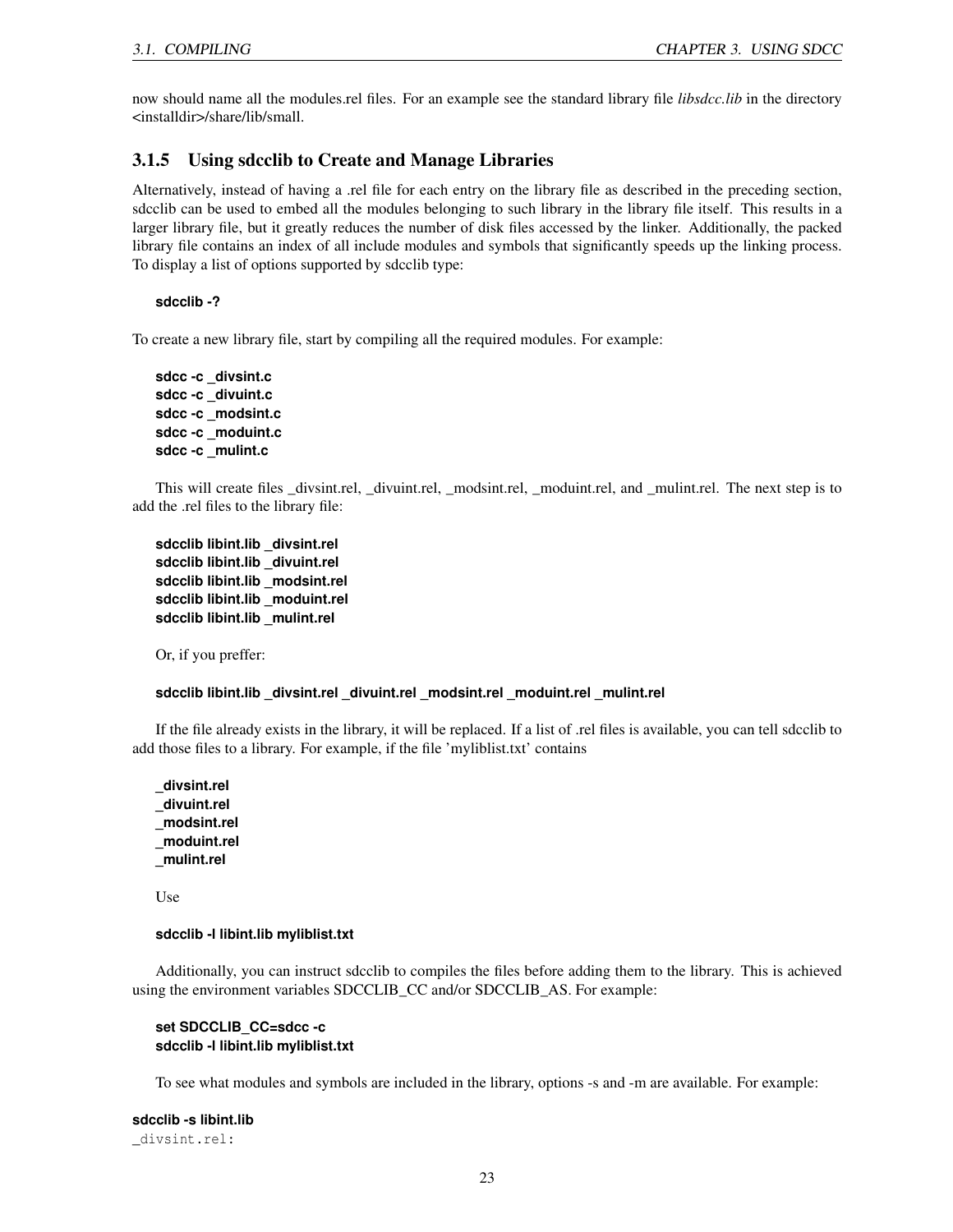```
_<sub>divsint_a_1_1</sub>
   __divsint_PARM_2
   __divsint
_divuint.rel:
   __divuint_a_1_1
   __divuint_PARM_2
   __divuint_reste_1_1
   __divuint_count_1_1
   __divuint
_modsint.rel:
   __modsint_a_1_1
   __modsint_PARM_2
   __modsint
_moduint.rel:
   __moduint_a_1_1
   __moduint_PARM_2
   __moduint_count_1_1
   __moduint
_mulint.rel:
   __mulint_PARM_2
   __mulint
```
If the source files are compiled using --debug, the corresponding debug information file .adb will be include in the library file as well. The library files created with sdcclib are plain text files, so they can be viewed with a text editor. It is not recomended to modify a library file created with sdcclib using a text editor, as there are file indexes numbers located accross the file used by the linker to quickly locate the required module to link. Once a .rel file (as well as a .adb file) is added to a library using sdcclib, it can be safely deleted, since all the information required for linking is embedded in the library file itself. Library files created using sdcclib are used as described in the preceding sections.

## <span id="page-24-0"></span>3.2 Command Line Options

### <span id="page-24-1"></span>3.2.1 Processor Selection Options

- -mmcs51 Generate code for the Intel MCS51 family of processors. This is the default processor target.
- -mds390 Generate code for the Dallas DS80C390 processor.
- -mds400 Generate code for the Dallas DS80C400 processor.
- -mhc08 Generate code for the Freescale/Motorola HC08 family of processors.
- -mz80 Generate code for the Zilog Z80 family of processors.
- -mgbz80 Generate code for the GameBoy Z80 processor (Not actively maintained).
- -mavr Generate code for the Atmel AVR processor (Not maintained, not complete). AVR users should probably have a look at winavr <http://sourceforge.net/projects/winavr> or [http://www.](http://www.avrfreaks.net/index.php?name=PNphpBB2&file=index) [avrfreaks.net/index.php?name=PNphpBB2&file=index](http://www.avrfreaks.net/index.php?name=PNphpBB2&file=index), which is based on AVR-port of the gcc compiler.
- -mpic14 Generate code for the Microchip PIC 14-bit processors (p16f84 and variants. In development, not complete).
- -mpic16 Generate code for the Microchip PIC 16-bit processors (p18f452 and variants. In development, not complete).
- -mtlcs900h Generate code for the Toshiba TLCS-900H processor (Not maintained, not complete).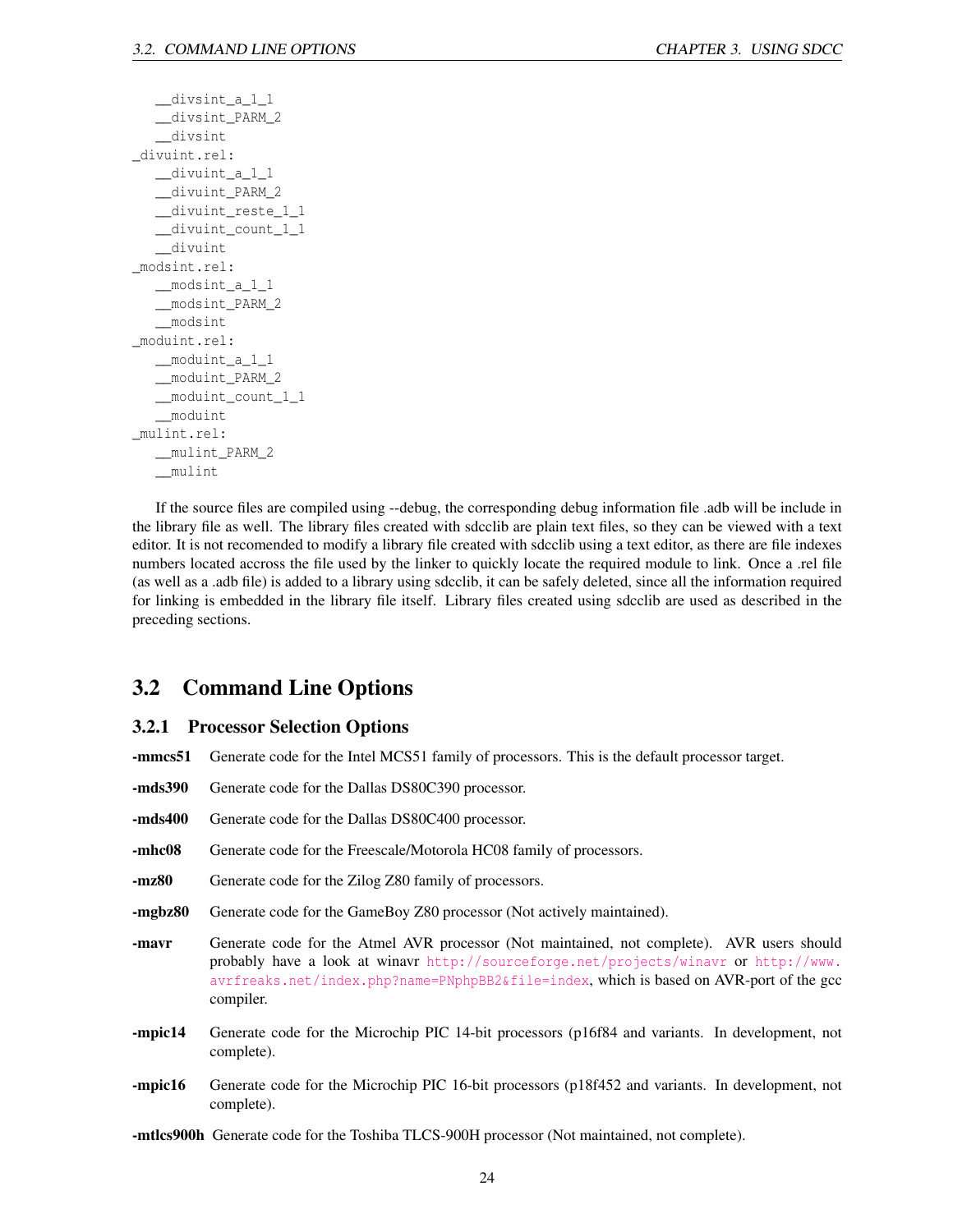-mxa51 Generate code for the Phillips XA51 processor (Not maintained, not complete).

### <span id="page-25-0"></span>3.2.2 Preprocessor Options

-I<path> The additional location where the preprocessor will look for  $\langle ...h \rangle$  or "..h" files.

-D<macro[=value]> Command line definition of macros. Passed to the preprocessor.

- -M Tell the preprocessor to output a rule suitable for make describing the dependencies of each object file. For each source file, the preprocessor outputs one make-rule whose target is the object file name for that source file and whose dependencies are all the files '#include'd in it. This rule may be a single line or may be continued with '\'-newline if it is long. The list of rules is printed on standard output instead of the preprocessed C program. '-M' implies '-E'.
- -C Tell the preprocessor not to discard comments. Used with the '-E' option.
- -MM Like '-M' but the output mentions only the user header files included with '#include "file"'. System header files included with '#include <file>' are omitted.
- -Aquestion(answer) Assert the answer answer for question, in case it is tested with a preprocessor conditional such as '#if #question(answer)'. '-A-' disables the standard assertions that normally describe the target machine.
- -Umacro Undefine macro macro. '-U' options are evaluated after all '-D' options, but before any '-include' and '-imacros' options.
- -dM Tell the preprocessor to output only a list of the macro definitions that are in effect at the end of preprocessing. Used with the '-E' option.
- -dD Tell the preprocessor to pass all macro definitions into the output, in their proper sequence in the rest of the output.
- -dN Like '-dD' except that the macro arguments and contents are omitted. Only '#define name' is included in the output.
- **-pedantic-parse-number** Pedantic parse numbers so that situations like 0xfe-LO B(3) are parsed properly and the macro LO\_B(3) gets expanded. See also #pragma pedantic\_parse\_number on page [56](#page-55-0) in sectio[n3.19](#page-55-0) *Note: this functionality is not in conformance with C99 standard!*
- -Wp preprocessorOption[,preprocessorOption]... Pass the preprocessorOption to the preprocessor sdcpp. SDCC uses an adapted version of the preprocessor *cpp* of the GNU Compiler Collection (*gcc* <http://gcc.gnu.org/>), if you need more dedicated options please refer to the GCC 4.1.1 CPP Manual at <http://www.gnu.org/software/gcc/onlinedocs/>.

### <span id="page-25-1"></span>3.2.3 Linker Options

- -L --lib-path <absolute path to additional libraries> This option is passed to the linkage editor's additional libraries search path. The path name must be absolute. Additional library files may be specified in the command line. See section Compiling programs for more details.
- --xram-loc <Value> The start location of the external ram, default value is 0. The value entered can be in Hexadecimal or Decimal format, e.g.: --xram-loc 0x8000 or --xram-loc 32768.
- --code-loc <Value> The start location of the code segment, default value 0. Note when this option is used the interrupt vector table is also relocated to the given address. The value entered can be in Hexadecimal or Decimal format, e.g.: --code-loc 0x8000 or --code-loc 32768.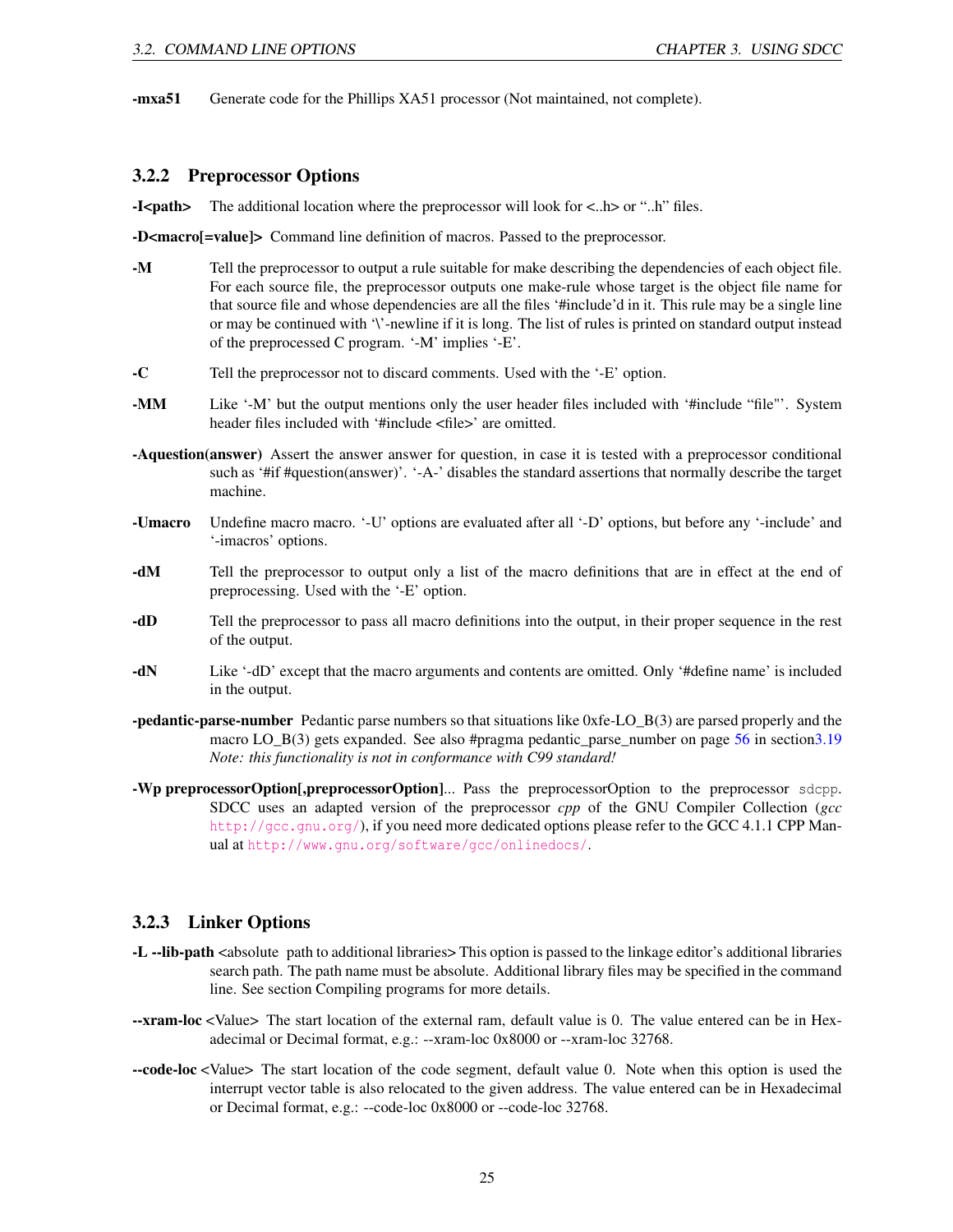- --stack-loc <Value> By default the stack is placed after the data segment. Using this option the stack can be placed anywhere in the internal memory space of the 8051. The value entered can be in Hexadecimal or Decimal format, e.g. --stack-loc 0x20 or --stack-loc 32. Since the sp register is incremented before a push or call, the initial sp will be set to one byte prior the provided value. The provided value should not overlap any other memory areas such as used register banks or the data segment and with enough space for the current application. The --pack-iram option (which is now a default setting) will override this setting, so you should also specify the --no-pack-iram option if you need to manually place the stack.
- --xstack-loc <Value> By default the external stack is placed after the pdata segment. Using this option the xstack can be placed anywhere in the external memory space of the 8051. The value entered can be in Hexadecimal or Decimal format, e.g. --xstack-loc 0x8000 or --stack-loc 32768. The provided value should not overlap any other memory areas such as the pdata or xdata segment and with enough space for the current application.
- --data-loc <Value> The start location of the internal ram data segment. The value entered can be in Hexadecimal or Decimal format, eg. --data-loc 0x20 or --data-loc 32. (By default, the start location of the internal ram data segment is set as low as possible in memory, taking into account the used register banks and the bit segment at address 0x20. For example if register banks 0 and 1 are used without bit variables, the data segment will be set, if  $-$ data-loc is not used, to location  $0x10$ .)
- --idata-loc <Value> The start location of the indirectly addressable internal ram of the 8051, default value is 0x80. The value entered can be in Hexadecimal or Decimal format, eg. --idata-loc 0x88 or --idata-loc 136.
- --bit-loc <Value> The start location of the bit addressable internal ram of the 8051. This is *not* implemented yet. Instead an option can be passed directly to the linker: -Wl -bBSEG=<Value>.
- --out-fmt-ihx The linker output (final object code) is in Intel Hex format. This is the default option. The format itself is documented in the documentation of srecord.
- --out-fmt-s19 The linker output (final object code) is in Motorola S19 format. The format itself is documented in the documentation of srecord.
- --out-fmt-elf The linker output (final object code) is in ELF format. (Currently only supported for the HC08 processors)
- -Wl linkOption[,linkOption]... Pass the linkOption to the linker. If a bootloader is used an option like "-Wl bCSEG=0x1000" would be typical to set the start of the code segment. Either use the double quotes around this option or use no space (e.g.  $-Wl-bCSEG=0x1000$ ). See also #pragma constseg and #pragma codeseg in section [3.19](#page-55-0) . File sdcc/as/doc/asxhtm.html has more on linker options.

### <span id="page-26-0"></span>3.2.4 MCS51 Options

- --model-small Generate code for Small Model programs, see section Memory Models for more details. This is the default model.
- --model-medium Generate code for Medium model programs, see section Memory Models for more details. If this option is used all source files in the project have to be compiled with this option. It must also be used when invoking the linker.
- --model-large Generate code for Large model programs, see section Memory Models for more details. If this option is used all source files in the project have to be compiled with this option. It must also be used when invoking the linker.
- --xstack Uses a pseudo stack in the pdata area (usually the first 256 bytes in the external ram) for allocating variables and passing parameters. See section [3.18.1.2](#page-54-4) External Stack for more details.
- --iram-size <Value> Causes the linker to check if the internal ram usage is within limits of the given value.
- --xram-size <Value> Causes the linker to check if the external ram usage is within limits of the given value.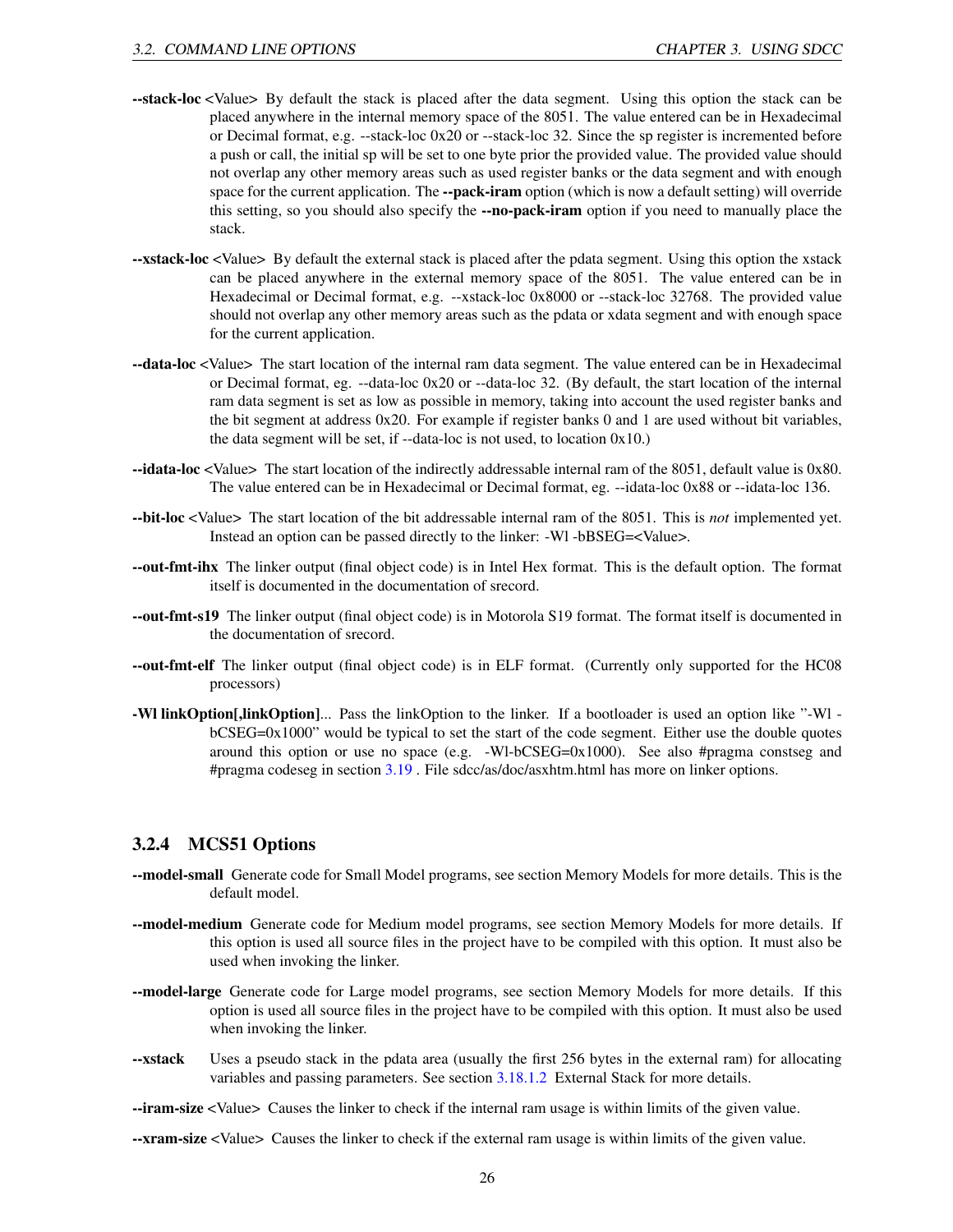- --code-size <Value> Causes the linker to check if the code memory usage is within limits of the given value.
- --stack-size <Value> Causes the linker to check if there is at minimum <Value> bytes for stack.
- --pack-iram Causes the linker to use unused register banks for data variables and pack data, idata and stack together. This is the default now.
- --no-pack-iram Causes the linker to use old style for allocating memory areas.
- --acall-ajmp Replaces the three byte instructions lcall/ljmp with the two byte instructions acall/ajmp. Only use this option if your code is in the same 2k block of memory. You may need to use this option for some 8051 derivatives which lack the lcall/ljmp instructions..

### <span id="page-27-0"></span>3.2.5 DS390 / DS400 Options

- --model-flat24 Generate 24-bit flat mode code. This is the one and only that the ds390 code generator supports right now and is default when using *-mds390*. See section Memory Models for more details.
- --protect-sp-update disable interrupts during ESP:SP updates.
- --stack-10bit Generate code for the 10 bit stack mode of the Dallas DS80C390 part. This is the one and only that the ds390 code generator supports right now and is default when using *-mds390*. In this mode, the stack is located in the lower 1K of the internal RAM, which is mapped to 0x400000. Note that the support is incomplete, since it still uses a single byte as the stack pointer. This means that only the lower 256 bytes of the potential 1K stack space will actually be used. However, this does allow you to reclaim the precious 256 bytes of low RAM for use for the DATA and IDATA segments. The compiler will not generate any code to put the processor into 10 bit stack mode. It is important to ensure that the processor is in this mode before calling any re-entrant functions compiled with this option. In principle, this should work with the *--stack-auto* option, but that has not been tested. It is incompatible with the *--xstack* option. It also only makes sense if the processor is in 24 bit contiguous addressing mode (see the *--model-flat24 option*).

--stack-probe insert call to function \_\_stack\_probe at each function prologue.

--tini-libid <nnnn> LibraryID used in -mTININative.

--use-accelerator generate code for DS390 Arithmetic Accelerator.

### <span id="page-27-1"></span>3.2.6 Z80 Options

--callee-saves-bc Force a called function to always save BC.

--no-std-crt0 When linking, skip the standard crt0.o object file. You must provide your own crt0.o for your system when linking.

--portmode=<Value> Determinate PORT I/O mode (<Value> is z80 or z180).

--asm=<Value> Define assembler name (<Value> is rgbds, asxxxx, isas or z80asm).

--codeseg <Value> Use <Value> for the code segment name.

--constseg <Value> Use <Value> for the const segment name.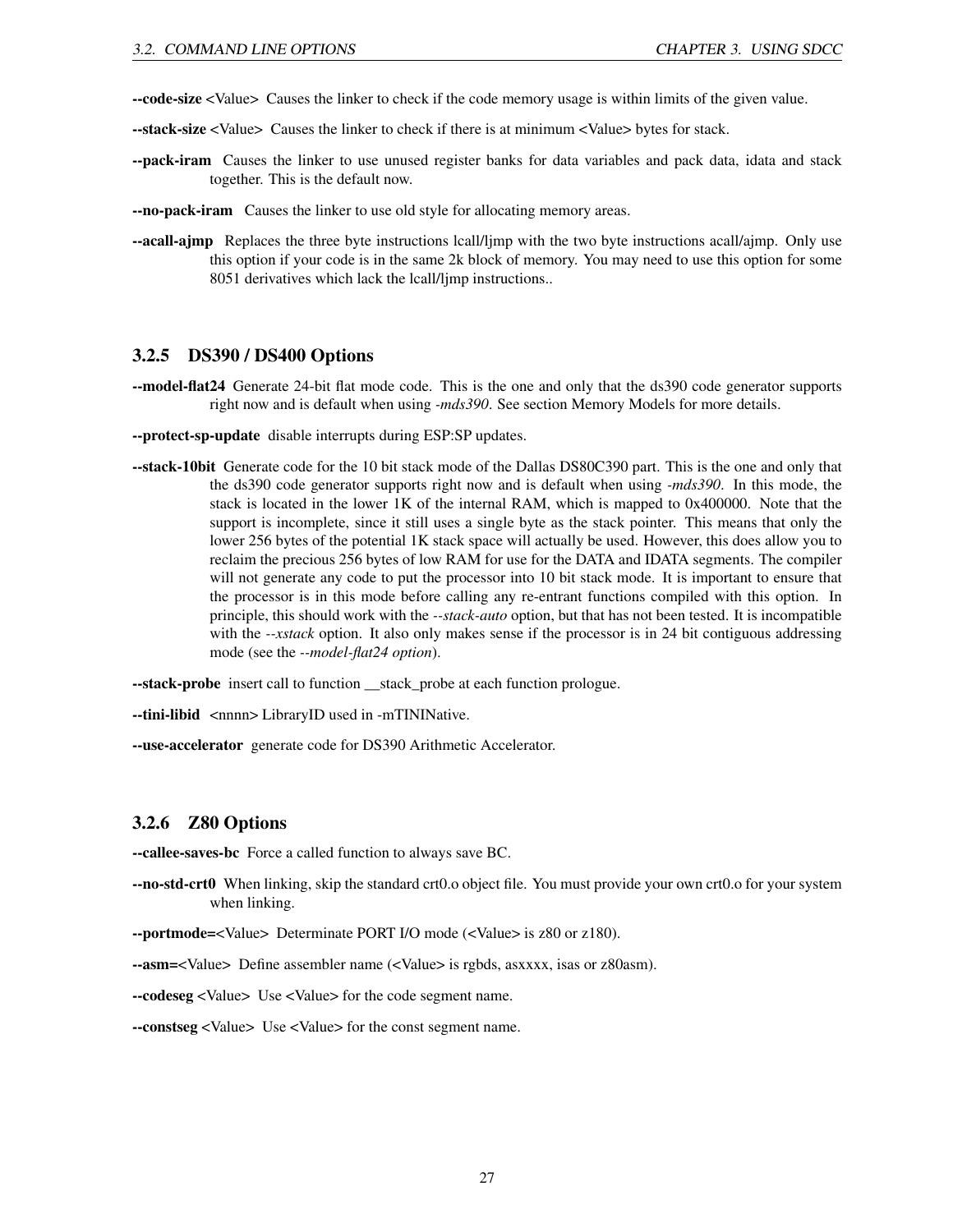### <span id="page-28-0"></span>3.2.7 GBZ80 Options

--callee-saves-bc Force a called function to always save BC.

- --no-std-crt0 When linking, skip the standard crt0.o object file. You must provide your own crt0.o for your system when linking.
- -bo <Num> Use code bank <Num>.
- -ba <Num> Use data bank <Num>.
- --codeseg <Value> Use <Value> for the code segment name.
- --constseg <Value> Use <Value> for the const segment name.

### <span id="page-28-1"></span>3.2.8 Optimization Options

- --nogcse Will not do global subexpression elimination, this option may be used when the compiler creates undesirably large stack/data spaces to store compiler temporaries (*s*pill *loc*ations, sloc). A warning message will be generated when this happens and the compiler will indicate the number of extra bytes it allocated. It is recommended that this option NOT be used, #pragma nogcse can be used to turn off global subexpression elimination for a given function only.
- --noinvariant Will not do loop invariant optimizations, this may be turned off for reasons explained for the previous option. For more details of loop optimizations performed see Loop Invariants in section [8.1.4.](#page-90-1) It is recommended that this option NOT be used, #pragma noinvariant can be used to turn off invariant optimizations for a given function only.
- --noinduction Will not do loop induction optimizations, see section strength reduction for more details. It is recommended that this option is NOT used, #pragma noinduction can be used to turn off induction optimizations for a given function only.
- -nojtbound Will not generate boundary condition check when switch statements are implemented using jumptables. See section [8.1.7](#page-91-2) Switch Statements for more details. It is recommended that this option is NOT used, #pragma nojtbound can be used to turn off boundary checking for jump tables for a given function only.
- --noloopreverse Will not do loop reversal optimization.
- --nolabelopt Will not optimize labels (makes the dumpfiles more readable).
- --no-xinit-opt Will not memcpy initialized data from code space into xdata space. This saves a few bytes in code space if you don't have initialized data.
- --nooverlay The compiler will not overlay parameters and local variables of any function, see section Parameters and local variables for more details.
- --no-peep Disable peep-hole optimization with built-in rules.
- --peep-file <filename> This option can be used to use additional rules to be used by the peep hole optimizer. See section [8.1.13](#page-96-0) Peep Hole optimizations for details on how to write these rules.
- --peep-asm Pass the inline assembler code through the peep hole optimizer. This can cause unexpected changes to inline assembler code, please go through the peephole optimizer rules defined in the source file tree '<target>/peeph.def' before using this option.
- --opt-code-speed The compiler will optimize code generation towards fast code, possibly at the expense of code size.
- **--opt-code-size** The compiler will optimize code generation towards compact code, possibly at the expense of code speed.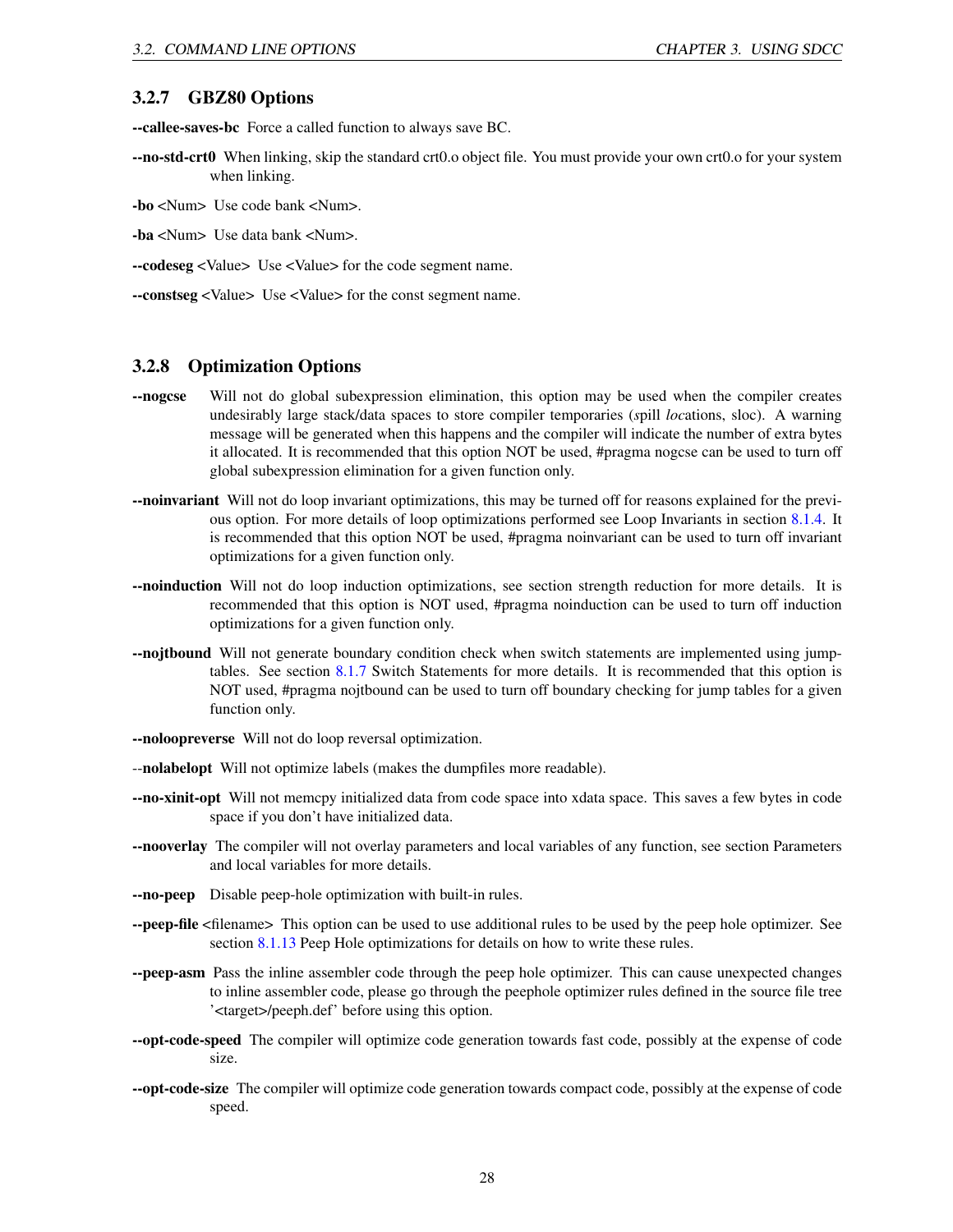### <span id="page-29-0"></span>3.2.9 Other Options

-c --compile-only will compile and assemble the source, but will not call the linkage editor.

- --c1mode reads the preprocessed source from standard input and compiles it. The file name for the assembler output must be specified using the -o option.
- -E Run only the C preprocessor. Preprocess all the C source files specified and output the results to standard output.
- -o <path/file> The output path where everything will be placed or the file name used for all generated output files. If the parameter is a path, it must have a trailing slash (or backslash for the Windows binaries) to be recognized as a path. Note for Windows users: if the path contains spaces, it should be surrounded by quotes. The trailing backslash should be doubled in order to prevent escaping the final quote, for example: *-o "F:\Projects\test3\output 1\\"* or put after the final quote, for example: *-o "F:\Projects\test3\output 1"\*. The path using slashes for directory delimiters can be used too, for example: *-o "F:/Projects/test3/output 1/"*.
- --stack-auto All functions in the source file will be compiled as *reentrant*, i.e. the parameters and local variables will be allocated on the stack. See section [3.7](#page-38-0) Parameters and Local Variables for more details. If this option is used all source files in the project should be compiled with this option. It automatically implies --int-long-reent and --float-reent.
- --callee-saves function1[,function2][,function3].... The compiler by default uses a caller saves convention for register saving across function calls, however this can cause unnecessary register pushing and popping when calling small functions from larger functions. This option can be used to switch the register saving convention for the function names specified. The compiler will not save registers when calling these functions, no extra code will be generated at the entry and exit (function prologue and epilogue) for these functions to save and restore the registers used by these functions, this can SUBSTANTIALLY reduce code and improve run time performance of the generated code. In the future the compiler (with inter procedural analysis) will be able to determine the appropriate scheme to use for each function call. DO NOT use this option for built-in functions such as \_mulint..., if this option is used for a library function the appropriate library function needs to be recompiled with the same option. If the project consists of multiple source files then all the source file should be compiled with the same --callee-saves option string. Also see #pragma callee\_saves on page [55.](#page-55-0)

--all-callee-saves Function of --callee-saves will be applied to all functions by default.

- --debug When this option is used the compiler will generate debug information. The debug information collected in a file with .cdb extension can be used with the SDCDB. For more information see documentation for SDCDB. Another file with no extension contains debug information in AOMF or AOMF51 format which is commonly used by third party tools.
- -S Stop after the stage of compilation proper; do not assemble. The output is an assembler code file for the input file specified.
- --int-long-reent Integer (16 bit) and long (32 bit) libraries have been compiled as reentrant. Note by default these libraries are compiled as non-reentrant. See section Installation for more details.
- --cyclomatic This option will cause the compiler to generate an information message for each function in the source file. The message contains some *important* information about the function. The number of edges and nodes the compiler detected in the control flow graph of the function, and most importantly the *cyclomatic complexity* see section on Cyclomatic Complexity for more details.
- --float-reent Floating point library is compiled as reentrant. See section Installation for more details.
- **--funsigned-char** The default signedness for every type is signed. In some embedded environments the default signedness of char is unsigned. To set the signess for characters to unsigned, use the option - funsigned-char. If this option is set and no signedness keyword (unsigned/signed) is given, a char will be signed. All other types are unaffected.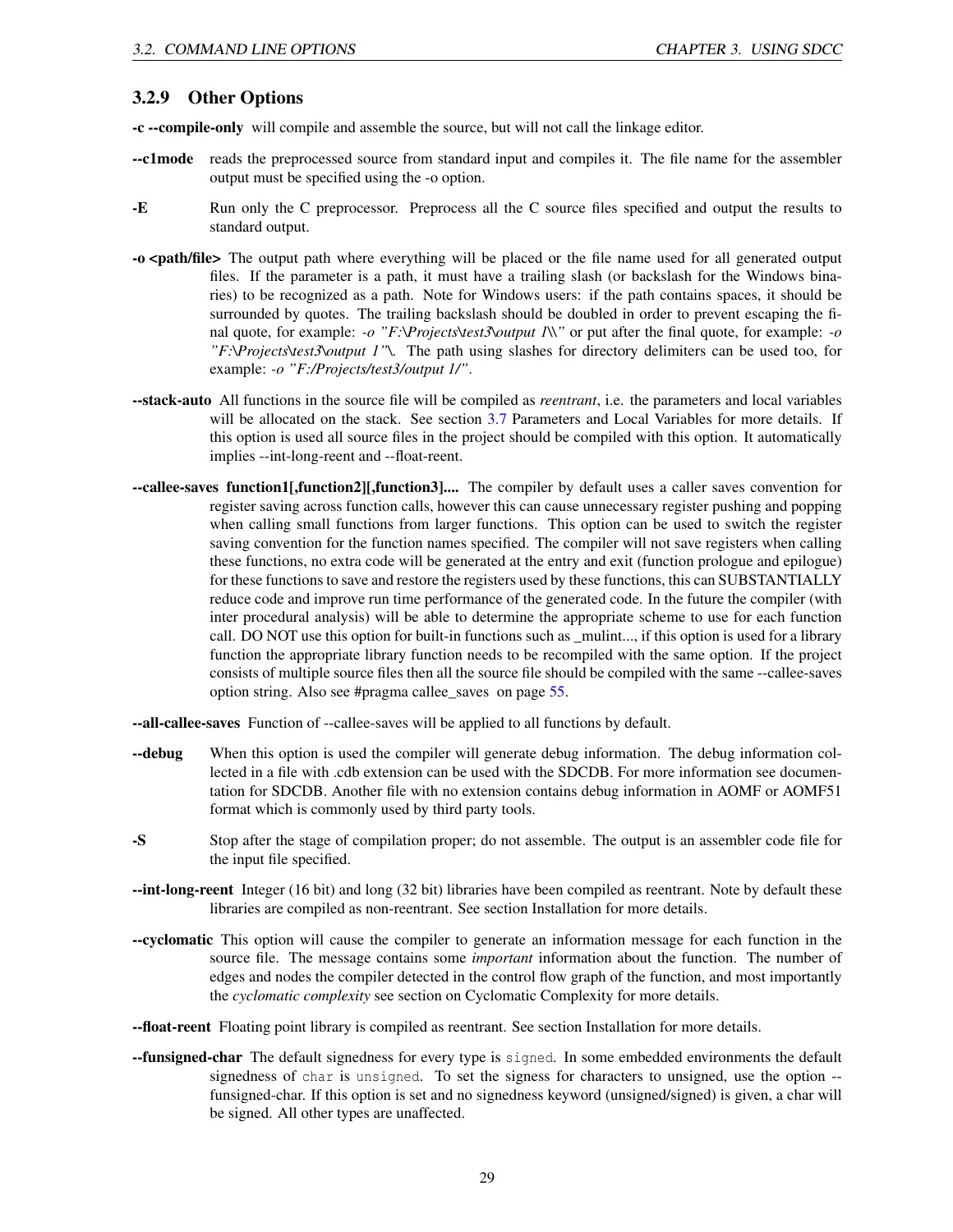- --main-return This option can be used if the code generated is called by a monitor program or if the main routine includes an endless loop. This option results in slightly smaller code and saves two bytes of stack space. The return from the 'main' function will return to the function calling main. The default setting is to lock up i.e. generate a 'sjmp .'.
- --nostdinc This will prevent the compiler from passing on the default include path to the preprocessor.
- --nostdlib This will prevent the compiler from passing on the default library path to the linker.
- --verbose Shows the various actions the compiler is performing.
- -V Shows the actual commands the compiler is executing.
- --no-c-code-in-asm Hides your ugly and inefficient c-code from the asm file, so you can always blame the compiler :)
- --fverbose-asm Include code generator and peep-hole comments in the generated asm files.
- --no-peep-comments Don't include peep-hole comments in the generated asm files even if --fverbose-asm option is specified.
- --i-code-in-asm Include i-codes in the asm file. Sounds like noise but is most helpful for debugging the compiler itself.
- --less-pedantic Disable some of the more pedantic warnings. For more details, see the less\_pedantic pragma on page [55.](#page-55-0)
- --disable-warning <nnnn> Disable specific warning with number <nnnn>.
- --Werror Treat all warnings as errors.
- --print-search-dirs Display the directories in the compiler's search path
- --vc Display errors and warnings using MSVC style, so you can use SDCC with the visual studio IDE. With SDCC both offering a GCC-like (the default) and a MSVC-like output style, integration into most programming editors should be straightforward.
- --use-stdout Send errors and warnings to stdout instead of stderr.
- -Wa asmOption[,asmOption]... Pass the asmOption to the assembler. See file sdcc/as/doc/asxhtm.html for assembler options.cd
- --std-sdcc89 Generally follow the C89 standard, but allow SDCC features that conflict with the standard (default).
- --std-c89 Follow the C89 standard and disable SDCC features that conflict with the standard.
- --std-sdcc99 Generally follow the C99 standard, but allow SDCC features that conflict with the standard (incomplete support).
- --std-c99 Follow the C99 standard and disable SDCC features that conflict with the standard (incomplete support).
- --codeseg <Name> The name to be used for the code segment, default CSEG. This is useful if you need to tell the compiler to put the code in a special segment so you can later on tell the linker to put this segment in a special place in memory. Can be used for instance when using bank switching to put the code in a bank.
- --constseg <Name> The name to be used for the const segment, default CONST. This is useful if you need to tell the compiler to put the const data in a special segment so you can later on tell the linker to put this segment in a special place in memory. Can be used for instance when using bank switching to put the const data in a bank.
- --fdollars-in-identifiers Permit '\$' as an identifier character.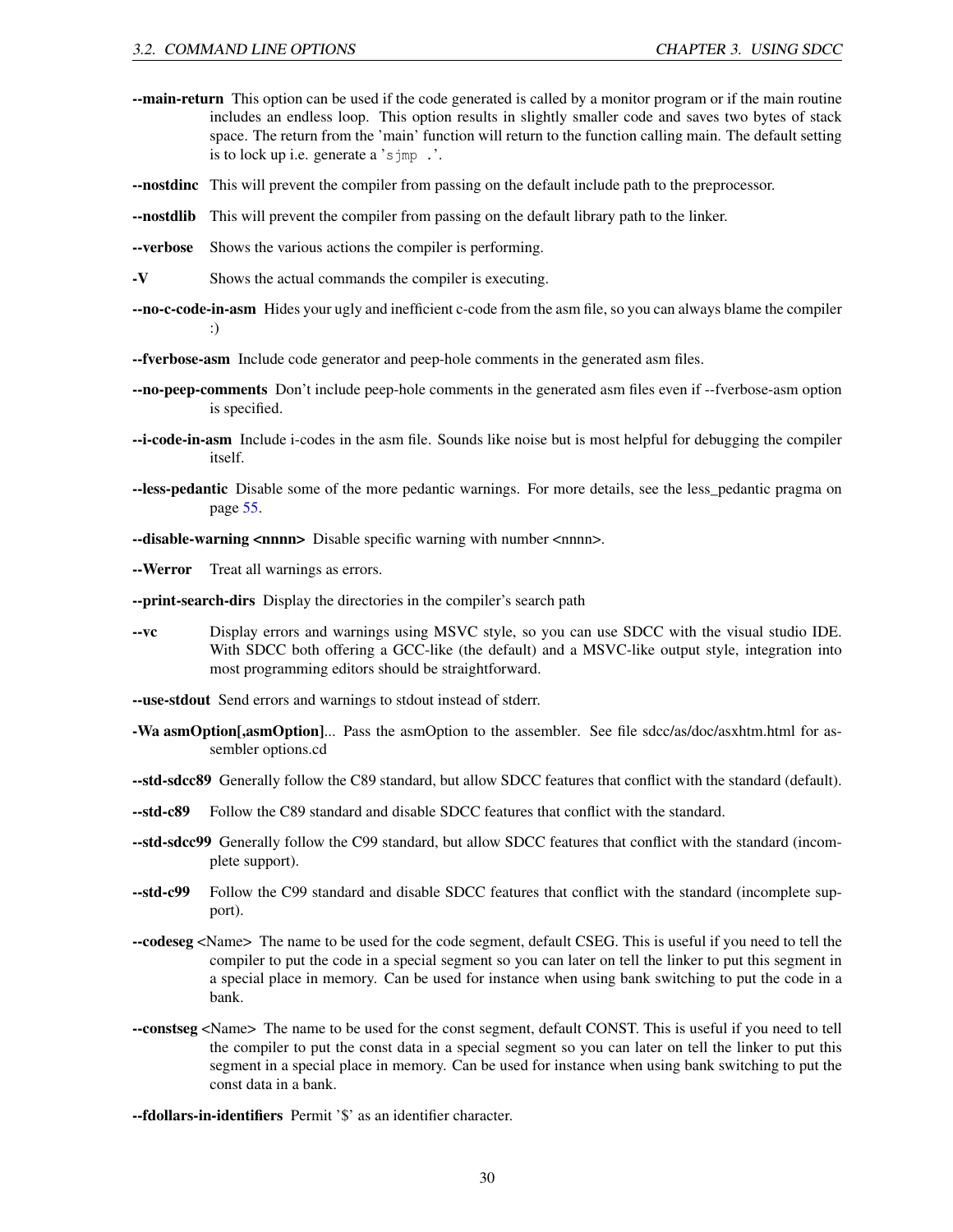--more-pedantic Actually this is *not* a SDCC compiler option but if you want *more* warnings you can use a separate tool dedicated to syntax checking like splint <http://www.splint.org>. To make your source files parseable by splint you will have to include lint.h in your source file and add brackets around extended keywords (like "\_\_at **(**0xab**)**" and "\_\_interrupt (2)").

> Splint has an excellent on line manual at <http://www.splint.org/manual/> and it's capabilities go beyond pure syntax checking. You'll need to tell splint the location of SDCC's include files so a typical command line could look like this:

splint -I /usr/local/share/sdcc/include/mcs51/ myprogram.c

--short-is-8bits Treat short as 8-bit (for backward compatibility with older versions of compiler - see section [1.4\)](#page-7-2)

### <span id="page-31-0"></span>3.2.10 Intermediate Dump Options

The following options are provided for the purpose of retargetting and debugging the compiler. They provide a means to dump the intermediate code (iCode) generated by the compiler in human readable form at various stages of the compilation process. More on iCodes see chapter [9.1](#page-101-1) "The anatomy of the compiler".

- --dumpraw This option will cause the compiler to dump the intermediate code into a file of named *<source filename>.dumpraw* just after the intermediate code has been generated for a function, i.e. before any optimizations are done. The basic blocks at this stage ordered in the depth first number, so they may not be in sequence of execution.
- --dumpgcse Will create a dump of iCodes, after global subexpression elimination, into a file named *<source filename>.dumpgcse.*
- --dumpdeadcode Will create a dump of iCodes, after deadcode elimination, into a file named *<source filename>.dumpdeadcode.*
- --dumploop Will create a dump of iCodes, after loop optimizations, into a file named *<source filename>.dumploop.*
- --dumprange Will create a dump of iCodes, after live range analysis, into a file named *<source filename>.dumprange.*
- **--dumirange** Will dump the life ranges for all symbols.
- --dumpregassign Will create a dump of iCodes, after register assignment, into a file named *<source filename>.dumprassgn.*
- --dumplrange Will create a dump of the live ranges of iTemp's
- --dumpall Will cause all the above mentioned dumps to be created.

### <span id="page-31-1"></span>3.2.11 Redirecting output on Windows Shells

By default SDCC writes its error messages to "standard error". To force all messages to "standard output" use --use-stdout. Additionally, if you happen to have visual studio installed in your windows machine, you can use it to compile your sources using a custom build and the SDCC --vc option. Something like this should work:

### c:\sdcc\bin\sdcc.exe --vc --model-large -c \$(InputPath)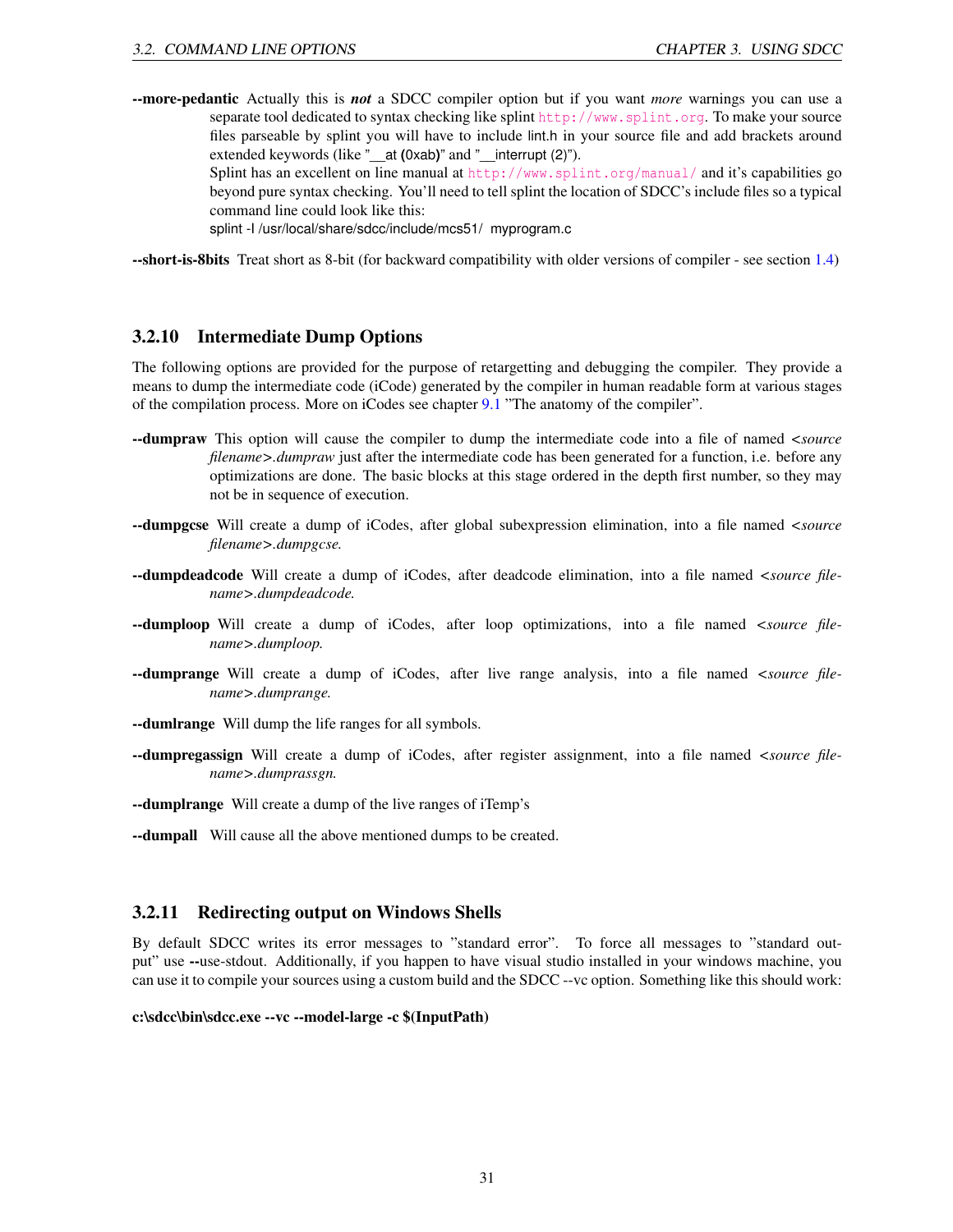### <span id="page-32-0"></span>3.3 Environment variables

SDCC recognizes the following environment variables:

- SDCC\_LEAVE\_SIGNALS\_SDCC\_installs a signal handler to be able to delete temporary files after an user break (^C) or an exception. If this environment variable is set, SDCC won't install the signal handler in order to be able to debug SDCC.
- TMP, TEMP, TMPDIR Path, where temporary files will be created. The order of the variables is the search order. In a standard \*nix environment these variables are not set, and there's no need to set them. On Windows it's recommended to set one of them.

SDCC\_HOME Path, see section [2.2](#page-12-0) " Install Paths".

SDCC\_INCLUDE Path, see section [2.3](#page-13-0) "Search Paths".

SDCC\_LIB Path, see section [2.3](#page-13-0) "Search Paths"..

There are some more environment variables recognized by SDCC, but these are solely used for debugging purposes. They can change or disappear very quickly, and will never be documented.

## <span id="page-32-1"></span>3.4 Storage Class Language Extensions

### <span id="page-32-2"></span>3.4.1 MCS51/DS390 Storage Class Language Extensions

In addition to the ANSI storage classes SDCC allows the following MCS51 specific storage classes:

### <span id="page-32-3"></span>3.4.1.1 data / near

This is the default storage class for the Small Memory model (*data* and *near* or the more ANSI-C compliant forms *data* and *\_\_near* can be used synonymously). Variables declared with this storage class will be allocated in the directly addressable portion of the internal RAM of a 8051, e.g.:

\_\_data unsigned char test\_data;

Writing 0x01 to this variable generates the assembly code:

75\*00 01 mov \_test\_data,#0x01

### <span id="page-32-4"></span>3.4.1.2 xdata / far

Variables declared with this storage class will be placed in the external RAM. This is the default storage class for the Large Memory model, e.g.:

\_\_xdata unsigned char test\_xdata;

Writing 0x01 to this variable generates the assembly code:

| 90s00r00 | mov dptr,# test xdata |
|----------|-----------------------|
| 74 01    | mov a, #0x01          |
| F O      | movx @dptr,a          |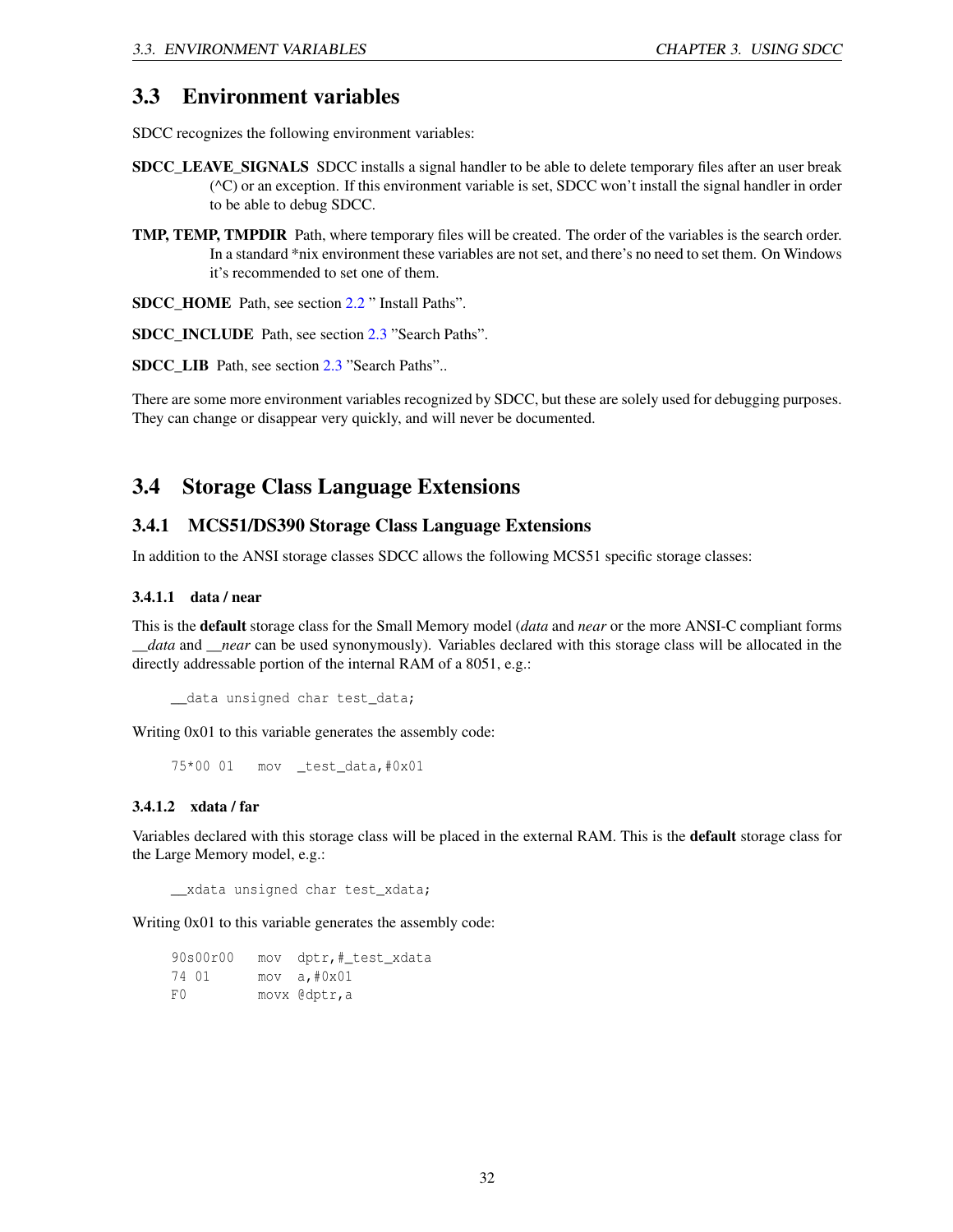#### <span id="page-33-0"></span>3.4.1.3 idata

Variables declared with this storage class will be allocated into the indirectly addressable portion of the internal ram of a 8051, e.g.:

\_\_idata unsigned char test\_idata;

Writing 0x01 to this variable generates the assembly code:

78r00 mov r0,#\_test\_idata 76 01 mov @r0,#0x01

Please note, the first 128 byte of idata physically access the same RAM as the data memory. The original 8051 had 128 byte idata memory, nowadays most devices have 256 byte idata memory. The stack is located in idata memory.

#### <span id="page-33-1"></span>3.4.1.4 pdata

Paged xdata access is just as straightforward as using the other addressing modes of a 8051. It is typically located at the start of xdata and has a maximum size of 256 bytes. The following example writes 0x01 to the pdata variable. Please note, pdata access physically accesses xdata memory. The high byte of the address is determined by port P2 (or in case of some 8051 variants by a separate Special Function Register, see section [4.1\)](#page-59-1). This is the default storage class for the Medium Memory model, e.g.:

\_\_pdata unsigned char test\_pdata;

Writing 0x01 to this variable generates the assembly code:

78r00 mov r0,# test pdata 74 01 mov a,#0x01 F2 movx @r0,a

If the --xstack option is used the pdata memory area is followed by the xstack memory area and the sum of their sizes is limited to 256 bytes.

### <span id="page-33-2"></span>3.4.1.5 code

'Variables' declared with this storage class will be placed in the code memory:

\_\_code unsigned char test\_code;

Read access to this variable generates the assembly code:

90s00r6F mov dptr,#\_test\_code E4 clr a 93 movc a, @a+dptr

char indexed arrays of characters in code memory can be accessed efficiently:

 $\text{\textendash}$  code char test\_array[] = {'c','h','e','a','p'};

Read access to this array using an 8-bit unsigned index generates the assembly code:

 $E5*00$  mov a, index 90s00r41 mov dptr,#\_test\_array 93 movc a, @a+dptr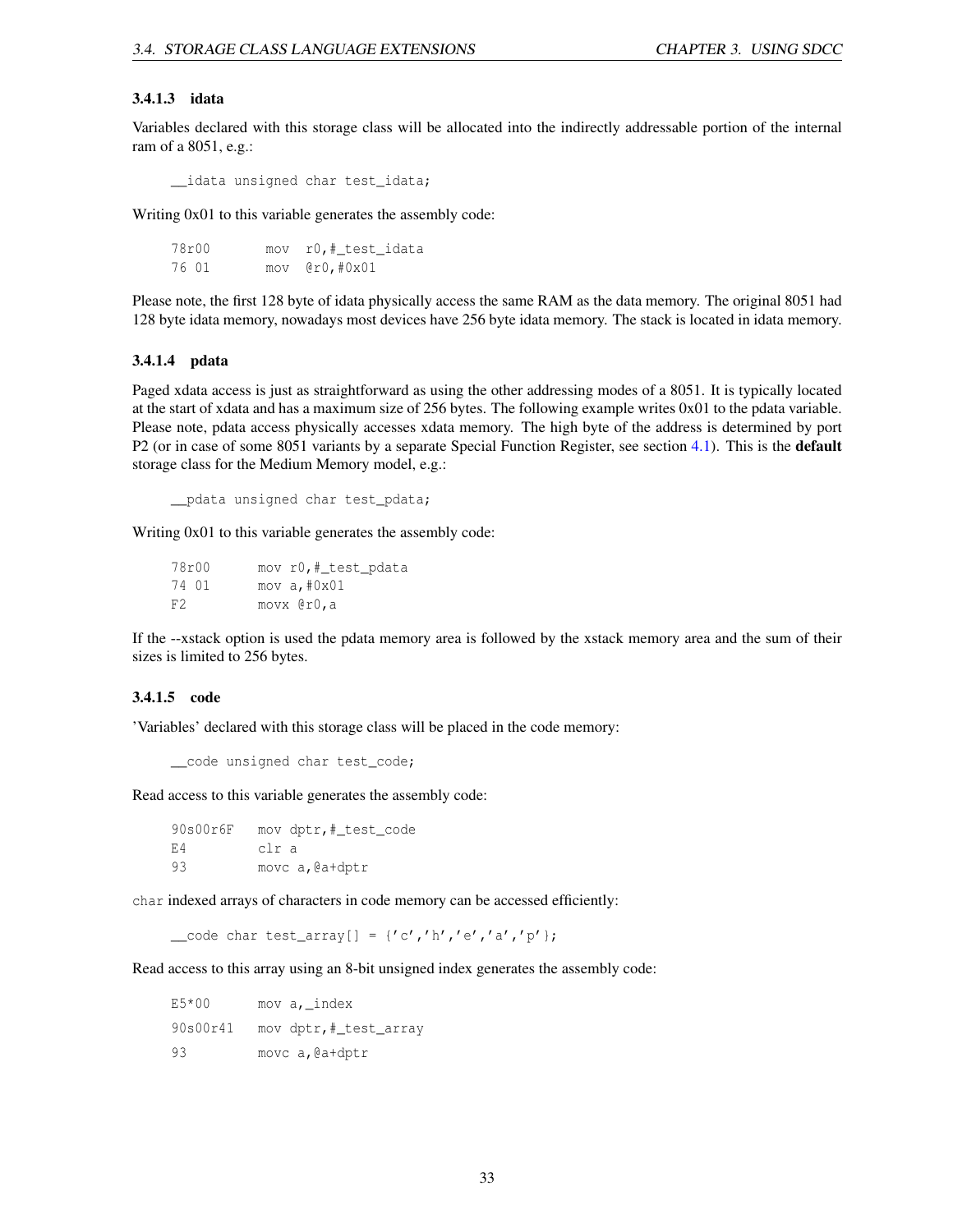#### <span id="page-34-0"></span>3.4.1.6 bit

This is a data-type and a storage class specifier. When a variable is declared as a bit, it is allocated into the bit addressable memory of 8051, e.g.:

\_\_bit test\_bit;

Writing 1 to this variable generates the assembly code:

D2\*00 setb\_test\_bit

The bit addressable memory consists of 128 bits which are located from 0x20 to 0x2f in data memory. Apart from this 8051 specific storage class most architectures support ANSI-C bitfields<sup>[2](#page-34-3)</sup>. In accordance with ISO/IEC 9899 bits and bitfields without an explicit signed modifier are implemented as unsigned.

### <span id="page-34-1"></span>3.4.1.7 sfr / sfr16 / sfr32 / sbit

Like the bit keyword, *sfr / sfr16 / sfr32 / sbit* signify both a data-type and storage class, they are used to describe the *s*pecial *f* unction *r*egisters and *s*pecial *bit* variables of a 8051, eg:

```
sfr at (0x80) P0; /* special function register P0 at location 0x80 */
/* 16 bit special function register combination for timer 0
  with the high byte at location 0x8C and the low byte at location 0x8A */
__sfr16 __at (0x8C8A) TMR0;
jsbit __at (0xd7) CY; /* CY (Carry Flag) */
```
Special function registers which are located on an address dividable by 8 are bit-addressable, an *sbit* addresses a specific bit within these sfr.

16 Bit and 32 bit special function register combinations which require a certain access order are better not declared using *sfr16* or *sfr32.* Allthough SDCC usually accesses them Least Significant Byte (LSB) first, this is not guaranteed.

Please note, if you use a header file which was written for another compiler then the sfr / sfr16 / sfr32 / sbit Storage Class extensions will most likely be *not* compatible. Specifically the syntax sfr P0 = 0x80; is compiled *without warning* by SDCC to an assignment of 0x80 to a variable called P0 . Nevertheless it is possible ! to write header files which can be shared among different compilers (see section [6.1\)](#page-82-0).

### <span id="page-34-2"></span>3.4.1.8 Pointers to MCS51/DS390 specific memory spaces

SDCC allows (via language extensions) pointers to explicitly point to any of the memory spaces of the 8051. In addition to the explicit pointers, the compiler uses (by default) generic pointers which can be used to point to any of the memory spaces.

Pointer declaration examples:

```
/* pointer physically in internal ram pointing to object in external ram */
__xdata unsigned char * __data p;
/* pointer physically in external ram pointing to object in internal ram */
__data unsigned char * __xdata p;
/* pointer physically in code rom pointing to data in xdata space */
__xdata unsigned char * __code p;
/* pointer physically in code space pointing to data in code space */
```
<span id="page-34-3"></span><sup>&</sup>lt;sup>2</sup>Not really meant as examples, but nevertheless showing what bitfields are about: device/include/mc68hc908qy.h and support/regression/tests/bitfields.c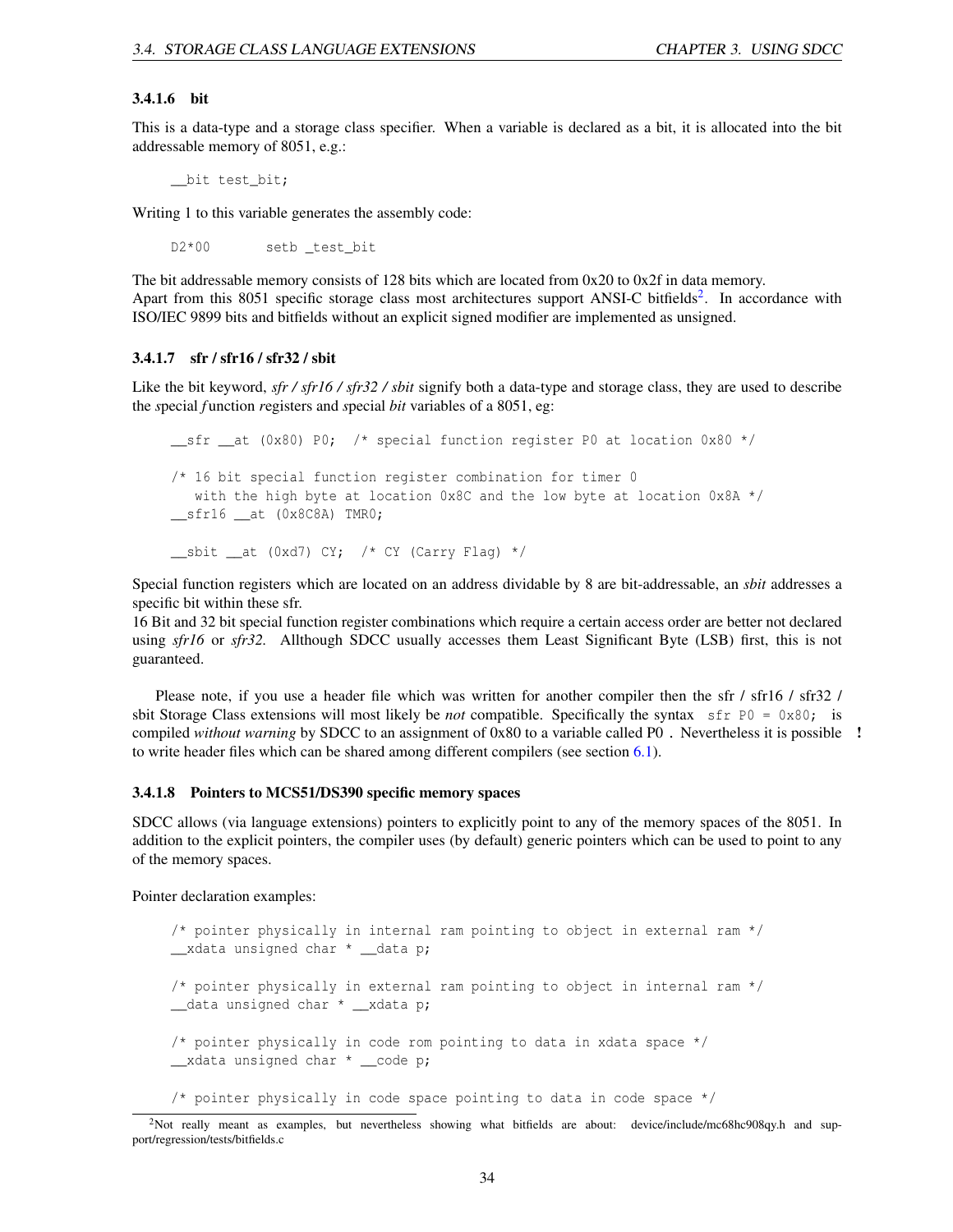\_\_code unsigned char \* \_\_code p; /\* generic pointer physically located in xdata space \*/ unsigned char \* \_\_xdata p; /\* generic pointer physically located in default memory space \*/ unsigned char \* p; /\* the following is a function pointer physically located in data space \*/ char (\* \_\_data fp)(void);

Well you get the idea.

All unqualified pointers are treated as 3-byte (4-byte for the ds390) *generic* pointers.

The highest order byte of the *generic* pointers contains the data space information. Assembler support routines are called whenever data is stored or retrieved using *generic* pointers. These are useful for developing reusable library routines. Explicitly specifying the pointer type will generate the most efficient code.

### <span id="page-35-0"></span>3.4.1.9 Notes on MCS51 memory layout

The 8051 family of microcontrollers have a minimum of 128 bytes of internal RAM memory which is structured as follows:

- Bytes 00-1F - 32 bytes to hold up to 4 banks of the registers R0 to R7,

- Bytes 20-2F - 16 bytes to hold 128 bit variables and,

- Bytes 30-7F - 80 bytes for general purpose use.

Additionally some members of the MCS51 family may have up to 128 bytes of additional, indirectly addressable, internal RAM memory (*idata*). Furthermore, some chips may have some built in external memory (*xdata*) which should not be confused with the internal, directly addressable RAM memory (*data*). Sometimes this built in *xdata* memory has to be activated before using it (you can probably find this information on the datasheet of the microcontroller your are using, see also section [3.12](#page-43-0) Startup-Code).

Normally SDCC will only use the first bank of registers (register bank 0), but it is possible to specify that other banks of registers (keyword *using* ) should be used for example in interrupt routines. By default, the compiler will place the stack after the last byte of allocated memory for variables. For example, if the first 2 banks of registers are used, and only four bytes are used for *data* variables, it will position the base of the internal stack at address 20  $(0x14)$ . This implies that as the stack grows, it will use up the remaining register banks, and the 16 bytes used by the 128 bit variables, and 80 bytes for general purpose use. If any bit variables are used, the data variables will be placed in unused register banks and after the byte holding the last bit variable. For example, if register banks 0 and 1 are used, and there are 9 bit variables (two bytes used), *data* variables will be placed starting from address 0x10 to 0x20 and continue at address 0x22. You can also use --dataloc to specify the start address of the *data* and --iram-size to specify the size of the total internal RAM (*data*+*idata*).

By default the 8051 linker will place the stack after the last byte of (i)data variables. Option --stack-loc allows you to specify the start of the stack, i.e. you could start it after any data in the general purpose area. If your microcontroller has additional indirectly addressable internal RAM (*idata*) you can place the stack on it. You may also need to use --xdata-loc to set the start address of the external RAM (*xdata*) and --xram-size to specify its size. Same goes for the code memory, using --code-loc and --code-size. If in doubt, don't specify any options and see if the resulting memory layout is appropriate, then you can adjust it.

The linker generates two files with memory allocation information. The first, with extension .map shows all the variables and segments. The second with extension .mem shows the final memory layout. The linker will complain either if memory segments overlap, there is not enough memory, or there is not enough space for stack. If you get any linking warnings and/or errors related to stack or segments allocation, take a look at either the .map or .mem files to find out what the problem is. The .mem file may even suggest a solution to the problem.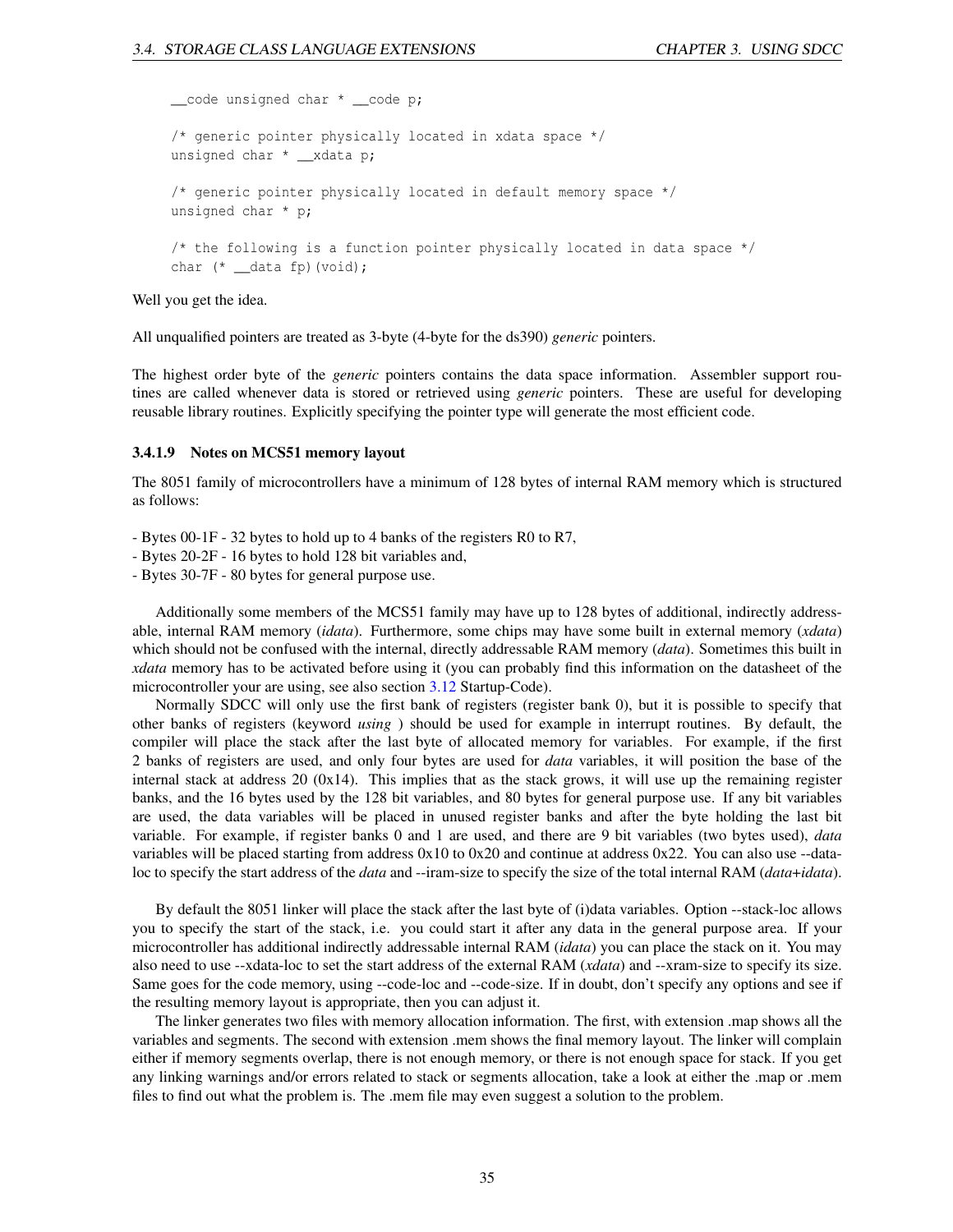### 3.4.2 Z80/Z180 Storage Class Language Extensions

### 3.4.2.1 sfr (in/out to 8-bit addresses)

The Z80 family has separate address spaces for memory and *i*nput/*o*utput memory. I/O memory is accessed with special instructions, e.g.:

sfr at 0x78 IoPort; /\* define a var in I/O space at 78h called IoPort \*/

Writing 0x01 to this variable generates the assembly code:

3E 01 ld a,#0x01 D3 78 out (\_IoPort), a

#### 3.4.2.2 banked sfr (in/out to 16-bit addresses)

The keyword *banked* is used to support 16 bit addresses in I/O memory e.g.:

sfr banked at 0x123 IoPort;

Writing 0x01 to this variable generates the assembly code:

01 23 01 ld bc,#\_IoPort 3E 01 ld a,#0x01 ED  $79$  out  $(c)$ , a

#### 3.4.2.3 sfr (in0/out0 to 8 bit addresses on Z180/HD64180)

The compiler option --portmode=180 (80) and a compiler #pragma portmode z180 (z80) is used to turn on (off) the Z180/HD64180 port addressing instructions  $\text{in0}/\text{out0}$  instead of  $\text{in}/\text{out}$ . If you include the file z180.h this will be set automatically.

### 3.4.3 HC08 Storage Class Language Extensions

### 3.4.3.1 data

The data storage class declares a variable that resides in the first 256 bytes of memory (the direct page). The HC08 is most efficient at accessing variables (especially pointers) stored here.

### 3.4.3.2 xdata

The xdata storage class declares a variable that can reside anywhere in memory. This is the default if no storage class is specified.

# 3.5 Other SDCC language extensions

### 3.5.1 Binary constants

SDCC supports the use of binary constants, such as 0b01100010. This feature is only enabled when the compiler is invoked using –std-sdccxx.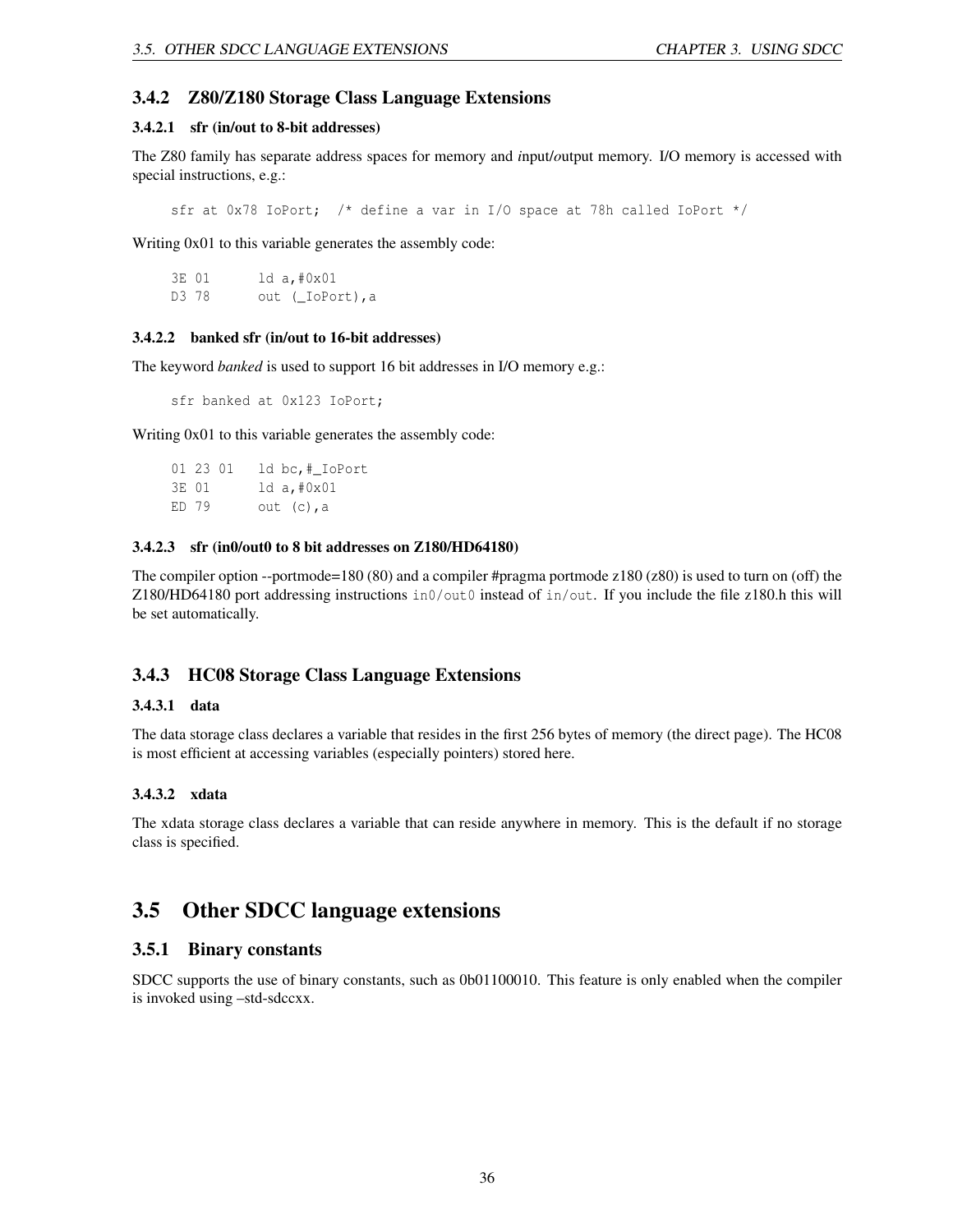# 3.6 Absolute Addressing

Data items can be assigned an absolute address with the *at <address*> keyword, in addition to a storage class, e.g.:

xdata at 0x7ffe unsigned int chksum;

or, better conforming to ISO/IEC 9899 C:

\_\_xdata \_\_at (0x7ffe) unsigned int chksum;

In the above example the variable chksum will be located at 0x7ffe and 0x7fff of the external ram. The compiler does *not* reserve any space for variables declared in this way (they are implemented with an equate in the assembler). ! Thus it is left to the programmer to make sure there are no overlaps with other variables that are declared without the absolute address. The assembler listing file (.lst) and the linker output files (.rst) and (.map) are good places to look for such overlaps.

If however you provide an initializer actual memory allocation will take place and overlaps will be detected by the linker. E.g.:

 $\text{\_code}$  code  $\text{\_at}$  (0x7ff0) char Id[5] = "SDCC";

In the above example the variable Id will be located from 0x7ff0 to 0x7ff4 in code memory.

In case of memory mapped I/O devices the keyword *volatile* has to be used to tell the compiler that accesses might not be removed:

volatile \_\_xdata \_\_at (0x8000) unsigned char PORTA\_8255;

For some architectures (mcs51) array accesses are more efficient if an (xdata/far) array starts at a block (256 byte) boundary (section [3.13.1](#page-45-0) has an example).

Absolute addresses can be specified for variables in all storage classes, e.g.:

 $\_bit$   $\_at$  (0x02) bvar;

The above example will allocate the variable at offset 0x02 in the bit-addressable space. There is no real advantage to assigning absolute addresses to variables in this manner, unless you want strict control over all the variables allocated. One possible use would be to write hardware portable code. For example, if you have a routine that uses one or more of the microcontroller I/O pins, and such pins are different for two different hardwares, you can declare the I/O pins in your routine using:

```
extern volatile __bit MOSI; /* master out, slave in */extern volatile __bit MISO; /* master in, slave out */
extern volatile __bit MCLK; /* master clock */
/* Input and Output of a byte on a 3-wire serial bus.
   If needed adapt polarity of clock, polarity of data and bit order
 */
unsigned char spi_io(unsigned char out_byte)
{
    unsigned char i=8;
    do {
       MOSI = out_byte & 0x80;
       out_byte <<= 1;MCLK = 1;/* _asm nop _endasm; */ /* for slow peripherals */
        if(MISO)
           out_byte += 1;MCLK = 0;} while (--i);
    return out_byte;
}
```

```
37
```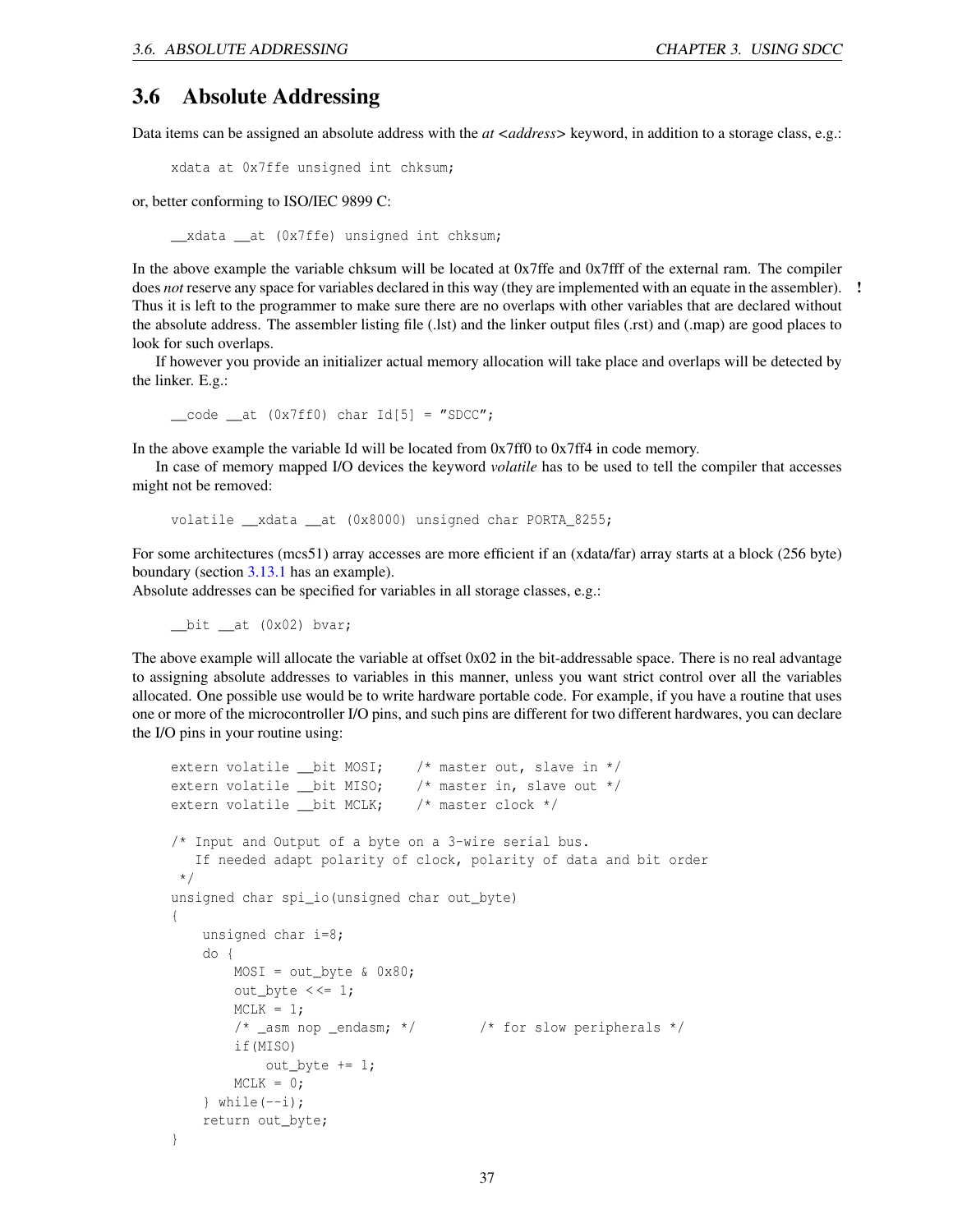Then, someplace in the code for the first hardware you would use

|  | $-bit __at (0x80) MOSI;$      |  | /* I/O port 0, bit 0 */     |  |  |
|--|-------------------------------|--|-----------------------------|--|--|
|  | $\_bit$ $\_at$ $(0x81)$ MISO; |  | /* I/O port 0, bit 1 */     |  |  |
|  | __bit __at (0x82) MCLK;       |  | $/* I/O$ port 0, bit 2 $*/$ |  |  |

Similarly, for the second hardware you would use

|  | $\_bit$ $\_at$ (0x83) MOSI;   |  | /* I/O port 0, bit $3$ */  |  |  |
|--|-------------------------------|--|----------------------------|--|--|
|  | $\_bit$ $\_at$ $(0x91)$ MISO; |  | /* I/O port 1, bit $1 * /$ |  |  |
|  | $\_bit\_at$ (0x92) MCLK;      |  | /* I/O port 1, bit 2 */    |  |  |

and you can use the same hardware dependent routine without changes, as for example in a library. This is somehow similar to sbit, but only one absolute address has to be specified in the whole project.

# <span id="page-38-1"></span>3.7 Parameters & Local Variables

Automatic (local) variables and parameters to functions can either be placed on the stack or in data-space. The default action of the compiler is to place these variables in the internal RAM (for small model) or external RAM (for medium or large model). This in fact makes them similar to *static* so by default functions are non-reentrant.

They can be placed on the stack by using the *--stack-auto* option, by using *#pragma stackauto* or by using the *reentrant* keyword in the function declaration, e.g.:

```
unsigned char foo(char i) __ reentrant
{
    ...
}
```
Since stack space on 8051 is limited, the *reentrant* keyword or the *--stack-auto* option should be used sparingly. Note that the reentrant keyword just means that the parameters & local variables will be allocated to the stack, it *does not* mean that the function is register bank independent.

Local variables can be assigned storage classes and absolute addresses, e.g.:

```
unsigned char foo()
{
    __xdata unsigned char i;
    __bit bvar;
    __data __at (0x31) unsigned char j;
    ...
}
```
In the above example the variable *i* will be allocated in the external ram, *bvar* in bit addressable space and *j* in internal ram. When compiled with *--stack-auto* or when a function is declared as *reentrant* this should only be done for static variables.

Parameters however are not allowed any storage class, (storage classes for parameters will be ignored), their allocation is governed by the memory model in use, and the reentrancy options.

It is however allowed to use bit parameters in reentrant functions and also non-static local bit variables are supported. Efficient use is limited to 8 semi-bitregisters in bit space. They are pushed and popped to stack as a single byte just like the normal registers.

### <span id="page-38-0"></span>3.8 Overlaying

For non-reentrant functions SDCC will try to reduce internal ram space usage by overlaying parameters and local variables of a function (if possible). Parameters and local variables of a function will be allocated to an overlayable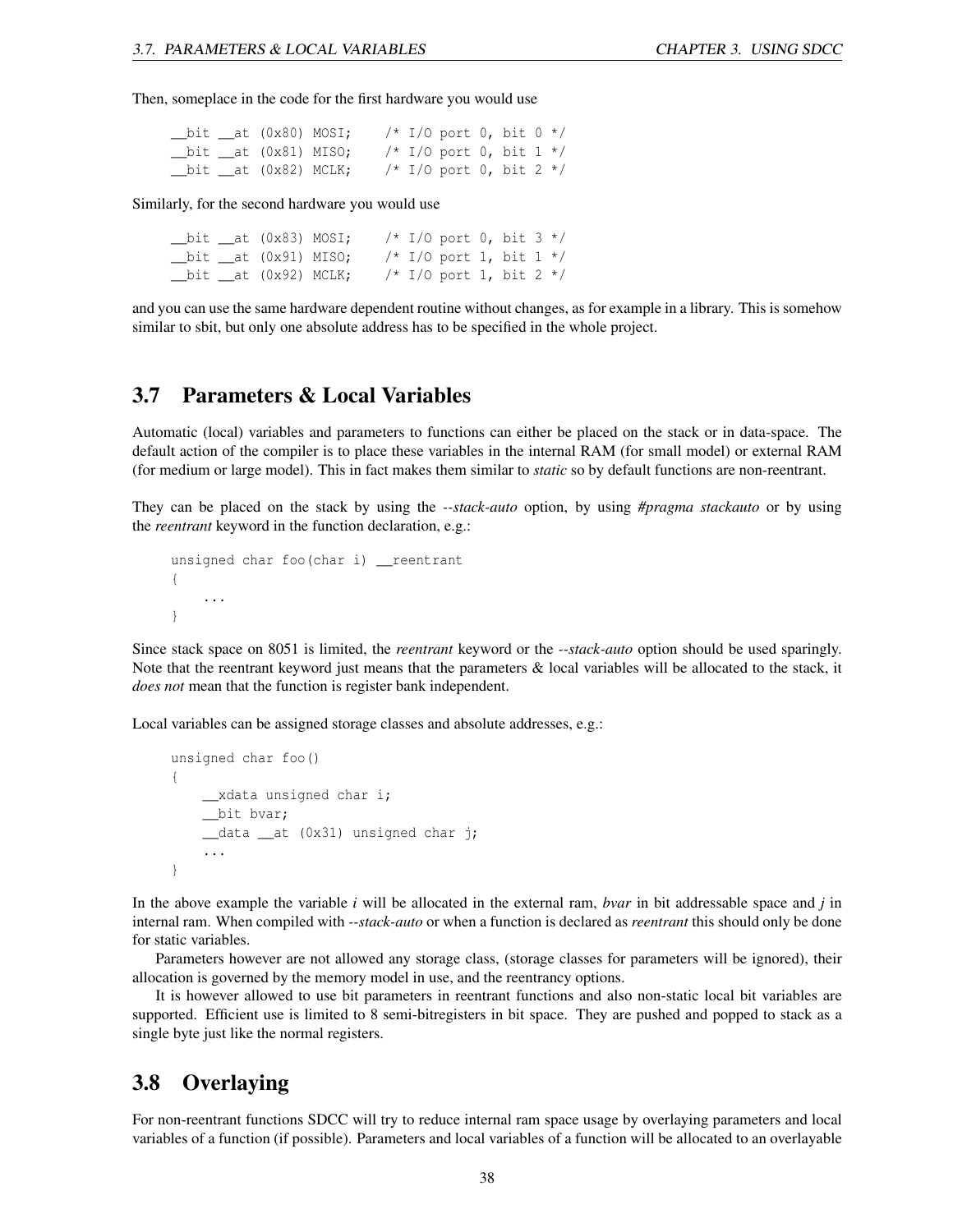segment if the function has *no other function calls and the function is non-reentrant and the memory model is small.* If an explicit storage class is specified for a local variable, it will NOT be overlayed.

Note that the compiler (not the linkage editor) makes the decision for overlaying the data items. Functions that are called from an interrupt service routine should be preceded by a #pragma nooverlay if they are not reentrant. !

Also note that the compiler does not do any processing of inline assembler code, so the compiler might incorrectly assign local variables and parameters of a function into the overlay segment if the inline assembler code calls other c-functions that might use the overlay. In that case the #pragma nooverlay should be used.

Parameters and local variables of functions that contain 16 or 32 bit multiplication or division will NOT be overlayed since these are implemented using external functions, e.g.:

```
#pragma save
#pragma nooverlay
void set_error(unsigned char errcd)
{
    P3 = errcd;
}
#pragma restore
void some_isr () __interrupt (2)
{
    ...
    set_error(10);
    ...
}
```
In the above example the parameter *errcd* for the function *set\_error* would be assigned to the overlayable segment if the #pragma nooverlay was not present, this could cause unpredictable runtime behavior when called from an interrupt service routine. The #pragma nooverlay ensures that the parameters and local variables for the function are NOT overlayed.

# <span id="page-39-1"></span>3.9 Interrupt Service Routines

### 3.9.1 General Information

SDCC allows *i*nterrupt *s*ervice *r*outines to be coded in C, with some extended keywords.

```
void timer_isr (void) __interrupt (1) __using (1)
{
    ...
}
```
The optional number following the *interrupt* keyword is the interrupt number this routine will service. When present, the compiler will insert a call to this routine in the interrupt vector table for the interrupt number specified. If you have multiple source files in your project, interrupt service routines can be present in any of them, but a prototype of the isr MUST be present or included in the file that contains the function *main*. The optional (8051 specific) keyword *using* can be used to tell the compiler to use the specified register bank when generating code for this function.

Interrupt service routines open the door for some very interesting bugs:

#### <span id="page-39-0"></span>3.9.1.1 Common interrupt pitfall: variable not declared *volatile*

If an interrupt service routine changes variables which are accessed by other functions these variables have to be declared *volatile*. See http://en.wikipedia.org/wiki/Volatile variable.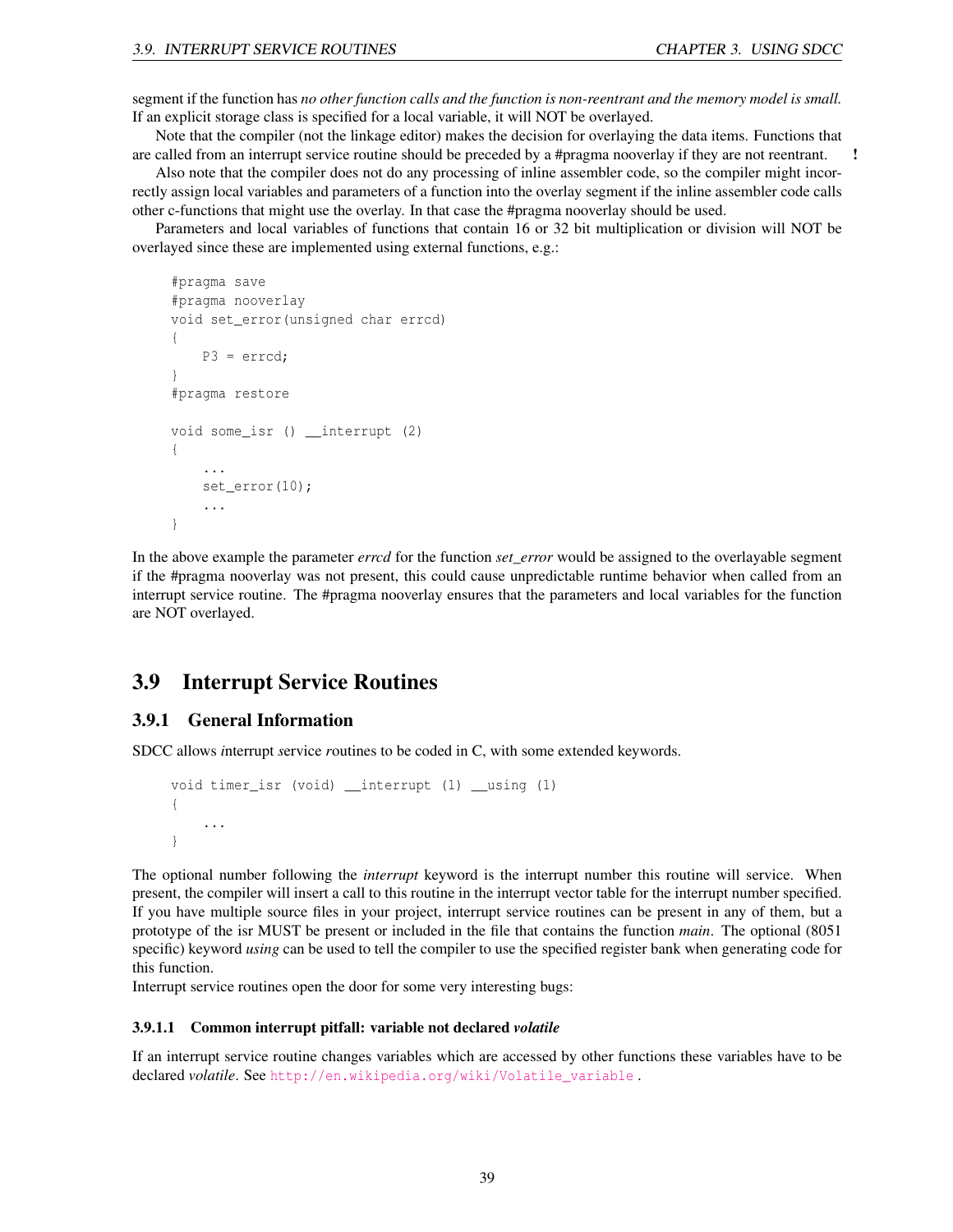#### 3.9.1.2 Common interrupt pitfall: *non-atomic access*

If the access to these variables is not *atomic* (i.e. the processor needs more than one instruction for the access and could be interrupted while accessing the variable) the interrupt must be disabled during the access to avoid inconsistent data.

Access to 16 or 32 bit variables is obviously not atomic on 8 bit CPUs and should be protected by disabling interrupts. You're not automatically on the safe side if you use 8 bit variables though. We need an example here: f.e. on the 8051 the harmless looking "flags  $| = 0x80$ ;" is not atomic if flags resides in xdata. Setting "flags  $| = 0x40$ ;" from within an interrupt routine might get lost if the interrupt occurs at the wrong time. "counter  $+= 8;$ " is not atomic on the 8051 even if counter is located in data memory.

Bugs like these are hard to reproduce and can cause a lot of trouble.

#### 3.9.1.3 Common interrupt pitfall: *stack overflow*

The return address and the registers used in the interrupt service routine are saved on the stack so there must be sufficient stack space. If there isn't variables or registers (or even the return address itself) will be corrupted. This *stack overflow* is most likely to happen if the interrupt occurs during the "deepest" subroutine when the stack is already in use for f.e. many return addresses.

### 3.9.1.4 Common interrupt pitfall: *use of non-reentrant functions*

A special note here, int (16 bit) and long (32 bit) integer division, multiplication & modulus and floating-point operations are implemented using external support routines. If an interrupt service routine needs to do any of these operations then the support routines (as mentioned in a following section) will have to be recompiled using the *--stack-auto* option and the source file will need to be compiled using the *--int-long-reent* compiler option. Note, the type promotion required by ANSI C can cause 16 bit routines to be used without the programmer being !

aware of it. See f.e. the cast (unsigned char) (tail-1) within the if clause in section  $3.13.1$ .

Calling other functions from an interrupt service routine is not recommended, avoid it if possible. Note that when some function is called from an interrupt service routine it should be preceded by a #pragma nooverlay if it is not reentrant. Furthermore nonreentrant functions should not be called from the main program while the interrupt service routine might be active. They also must not be called from low priority interrupt service routines while a high priority interrupt service routine might be active. You could use semaphores or make the function *critical* if all parameters are passed in registers.

Also see section [3.8](#page-38-0) about Overlaying and section [3.11](#page-42-0) about Functions using private register banks.

### 3.9.2 MCS51/DS390 Interrupt Service Routines

Interrupt numbers and the corresponding address & descriptions for the Standard 8051/8052 are listed below. SDCC will automatically adjust the to the maximum interrupt number specified.

| Interrupt #                 | Description    | <b>Vector Address</b> |
|-----------------------------|----------------|-----------------------|
|                             | External 0     | 0x0003                |
|                             | Timer 0        | 0x000b                |
| $\mathcal{D}_{\mathcal{L}}$ | External 1     | 0x0013                |
| 3                           | Timer 1        | 0x001b                |
|                             | Serial         | 0x0023                |
| 5                           | Timer 2 (8052) | 0x002b                |
|                             |                |                       |
| n                           |                | $0x0003 + 8*n$        |

If the interrupt service routine is defined without *using* a register bank or with register bank 0 (*using* 0), the compiler will save the registers used by itself on the stack upon entry and restore them at exit, however if such an interrupt service routine calls another function then the entire register bank will be saved on the stack. This scheme may be advantageous for small interrupt service routines which have low register usage.

If the interrupt service routine is defined to be using a specific register bank then only *a, b, dptr* & psw are saved and restored, if such an interrupt service routine calls another function (using another register bank) then the entire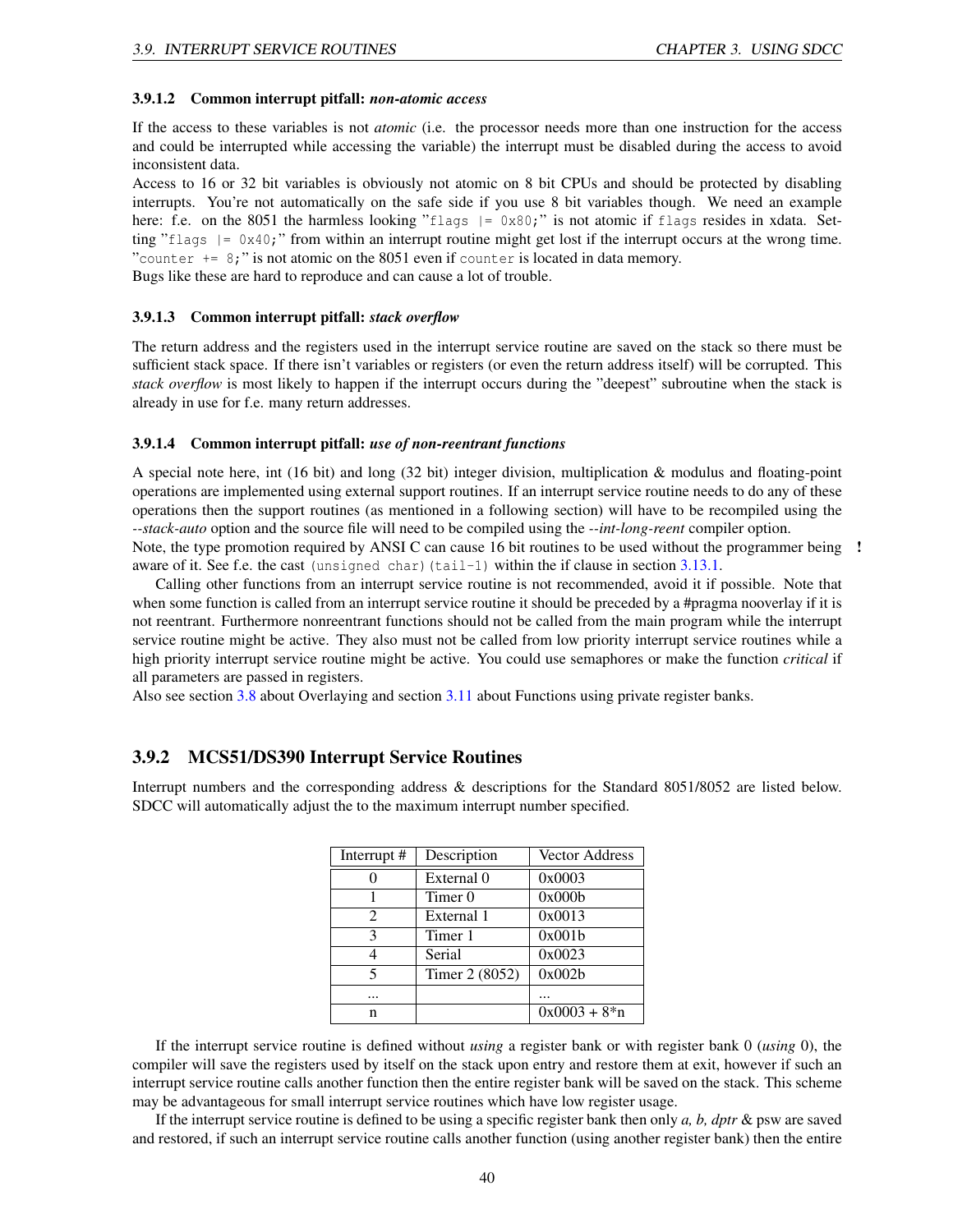register bank of the called function will be saved on the stack. This scheme is recommended for larger interrupt service routines.

### 3.9.3 HC08 Interrupt Service Routines

Since the number of interrupts available is chip specific and the interrupt vector table always ends at the last byte of memory, the interrupt numbers corresponds to the interrupt vectors in reverse order of address. For example, interrupt 1 will use the interrupt vector at 0xfffc, interrupt 2 will use the interrupt vector at 0xfffa, and so on. However, interrupt 0 (the reset vector at 0xfffe) is not redefinable in this way; instead see section [3.12](#page-43-0) for details on customizing startup.

### 3.9.4 Z80 Interrupt Service Routines

The Z80 uses several different methods for determining the correct interrupt vector depending on the hardware implementation. Therefore, SDCC ignores the optional interrupt number and does not attempt to generate an interrupt vector table.

By default, SDCC generates code for a maskable interrupt, which uses a RETI instruction to return from the interrupt. To write an interrupt handler for the non-maskable interrupt, which needs a RETN instruction instead, add the *critical* keyword:

```
void nmi_isr (void) critical interrupt
{
    ...
}
```
However if you need to create a non-interruptable interrupt service routine you would also require the *critical* keyword. To distinguish between this and an nmi\_isr you must provide an interrupt number.

# 3.10 Enabling and Disabling Interrupts

### 3.10.1 Critical Functions and Critical Statements

A special keyword may be associated with a block or a function declaring it as *critical*. SDCC will generate code to disable all interrupts upon entry to a critical function and restore the interrupt enable to the previous state before returning. Nesting critical functions will need one additional byte on the stack for each call.

```
int foo () __critical
{
    ...
     ...
}
```
The critical attribute maybe used with other attributes like *reentrant.* The keyword *critical* may also be used to disable interrupts more locally:

\_\_critical{ i++; }

More than one statement could have been included in the block.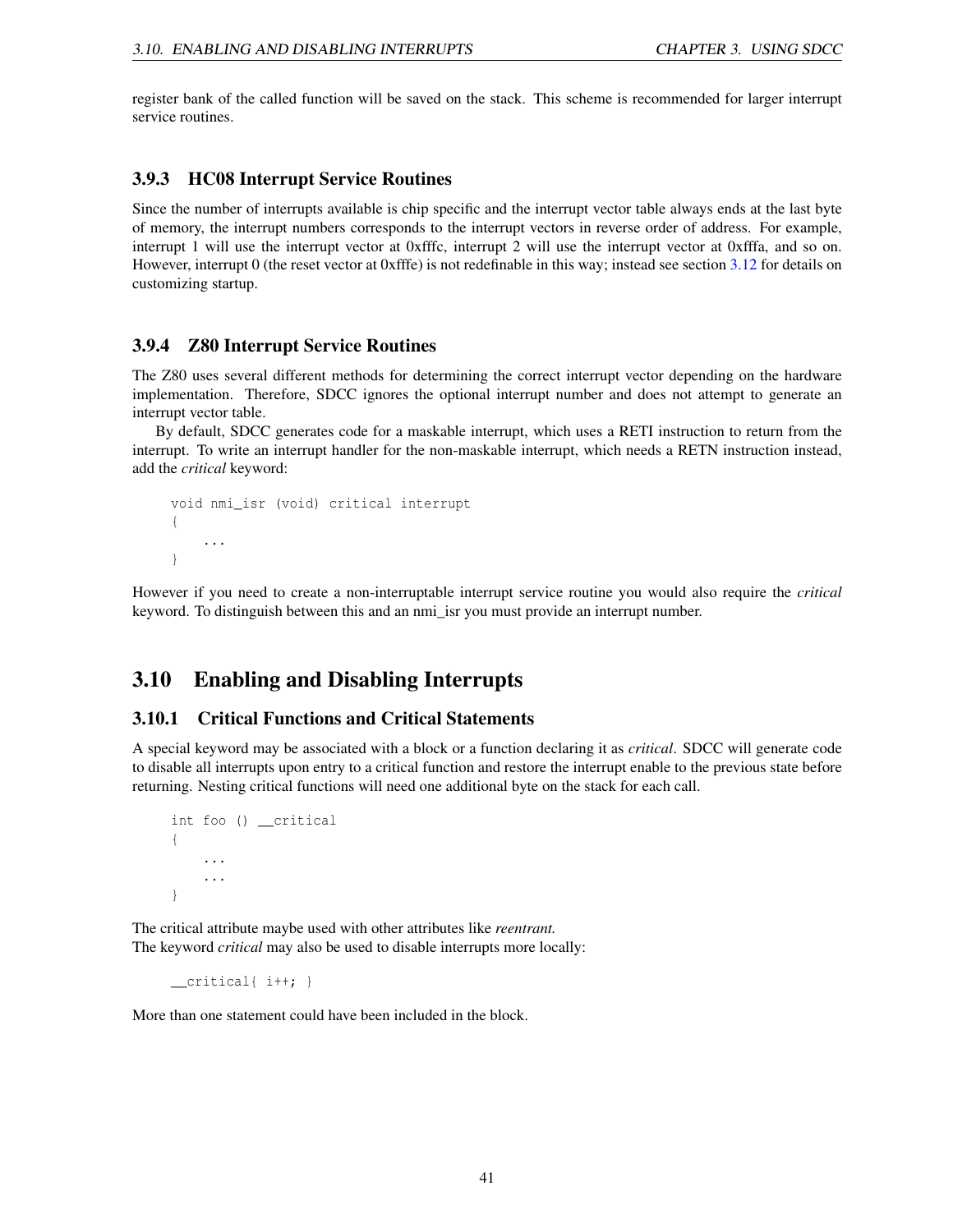### 3.10.2 Enabling and Disabling Interrupts directly

Interrupts can also be disabled and enabled directly (8051):

| $EA = 0$ ; | or: | $EA$ SAVE = EA; |
|------------|-----|-----------------|
| $\cdots$   |     | $EA = 0$ :      |
| $EA = 1;$  |     | $\cdots$        |
|            |     | $EA = EA SAVE;$ |

On other architectures which have seperate opcodes for enabling and disabling interrupts you might want to make use of defines with inline assembly (HC08):

```
#define CLI _asm cli _endasm;
#define SEI asm sei endasm;
...
```
Note: it is sometimes sufficient to disable only a specific interrupt source like f.e. a timer or serial interrupt by manipulating an *interrupt mask* register.

Usually the time during which interrupts are disabled should be kept as short as possible. This minimizes both *interrupt latency* (the time between the occurrence of the interrupt and the execution of the first code in the interrupt routine) and *interrupt jitter* (the difference between the shortest and the longest interrupt latency). These really are something different, f.e. a serial interrupt has to be served before its buffer overruns so it cares for the maximum interrupt latency, whereas it does not care about jitter. On a loudspeaker driven via a digital to analog converter which is fed by an interrupt a latency of a few milliseconds might be tolerable, whereas a much smaller jitter will be very audible.

You can reenable interrupts within an interrupt routine and on some architectures you can make use of two (or more) levels of *interrupt priorities*. On some architectures which don't support interrupt priorities these can be implemented by manipulating the interrupt mask and reenabling interrupts within the interrupt routine. Check there is sufficient space on the stack and don't add complexity unless you have to.

### 3.10.3 Semaphore locking (mcs51/ds390)

Some architectures (mcs51/ds390) have an atomic bit test and clear instruction. These type of instructions are typically used in preemptive multitasking systems, where a routine f.e. claims the use of a data structure ('acquires a lock on it'), makes some modifications and then releases the lock when the data structure is consistent again. The instruction may also be used if interrupt and non-interrupt code have to compete for a resource. With the atomic bit test and clear instruction interrupts don't have to be disabled for the locking operation.

SDCC generates this instruction if the source follows this pattern:

```
volatile bit resource_is_free;
if (resource_is_free)
  {
    resource_is_free=0;
    ...
    resource_is_free=1;
  }
```
Note, mcs51 and ds390 support only an atomic bit test and *clear* instruction (as opposed to atomic bit test and *set).*

# <span id="page-42-0"></span>3.11 Functions using private register banks (mcs51/ds390)

Some architectures have support for quickly changing register sets. SDCC supports this feature with the *using* attribute (which tells the compiler to use a register bank other than the default bank zero). It should only be applied to *interrupt* functions (see footnote below). This will in most circumstances make the generated ISR code more efficient since it will not have to save registers on the stack.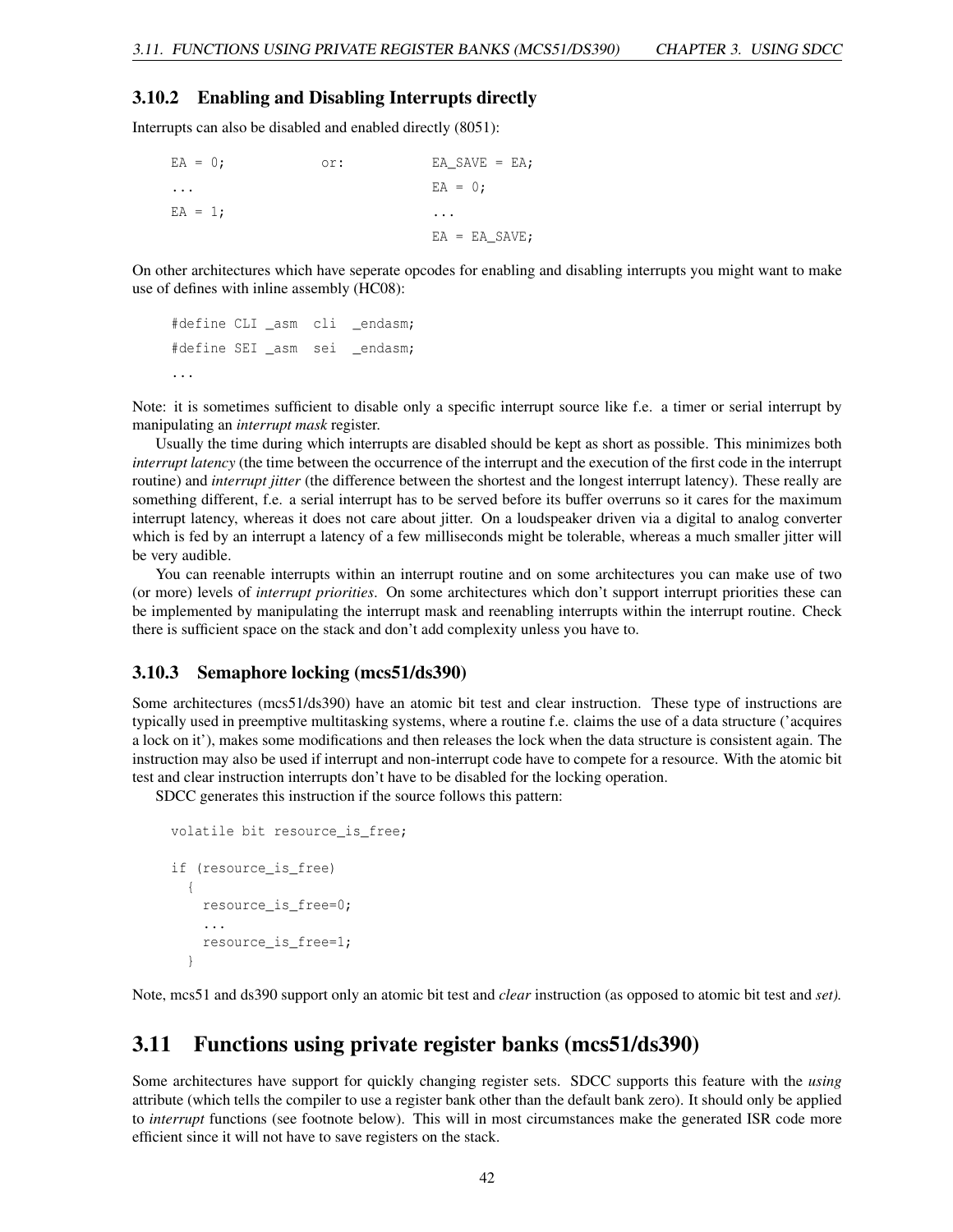The *using* attribute will have no effect on the generated code for a *non-interrupt* function (but may occasionally be useful anyway<sup>[3](#page-43-1)</sup>).

*(pending: Note, nowadays the* using *attribute has an effect on the generated code for a* non-interrupt *function*.*)*

An *interrupt* function using a non-zero bank will assume that it can trash that register bank, and will not save it. Since high-priority interrupts can interrupt low-priority ones on the 8051 and friends, this means that if a highpriority ISR *using* a particular bank occurs while processing a low-priority ISR *using* the same bank, terrible and bad things can happen. To prevent this, no single register bank should be *used* by both a high priority and a low priority ISR. This is probably most easily done by having all high priority ISRs use one bank and all low priority ISRs use another. If you have an ISR which can change priority at runtime, you're on your own: I suggest using the default bank zero and taking the small performance hit.

It is most efficient if your ISR calls no other functions. If your ISR must call other functions, it is most efficient if those functions use the same bank as the ISR (see note 1 below); the next best is if the called functions use bank zero. It is very inefficient to call a function using a different, non-zero bank from an ISR.

# <span id="page-43-0"></span>3.12 Startup Code

### 3.12.1 MCS51/DS390 Startup Code

The compiler triggers the linker to link certain initialization modules from the runtime library called crt<something>. Only the necessary ones are linked, for instance crtxstack.asm (GSINIT1, GSINIT5) is not linked unless the --xstack option is used. These modules are highly entangled by the use of special segments/areas, but a common layout is shown below:

#### **(main.asm)**

```
.area HOME (CODE)
__interrupt_vect:
       ljmp __sdcc_gsinit_startup
(crtstart.asm)
        .area GSINIT0 (CODE)
__sdcc_gsinit_startup::
       mov sp,#__start__stack - 1
(crtxstack.asm)
        .area GSINIT1 (CODE)
__sdcc_init_xstack::
; Need to initialize in GSINIT1 in case the user's __sdcc_external_startup uses the xstack.
       mov __XPAGE,#(__start__xstack > > 8)
       mov _spx,#__start__xstack
(crtstart.asm)
        .area GSINIT2 (CODE)
       lcall __sdcc_external_startup
       mov a,dpl
       jz __sdcc_init_data
       ljmp __sdcc_program_startup
__sdcc_init_data:
(crtxinit.asm)
        .area GSINIT3 (CODE)
__mcs51_genXINIT::
       mov r1,#l_XINIT
       mov a,r1
```

```
orl a,#(l_XINIT > > 8)
jz 00003$
```
<span id="page-43-1"></span><sup>&</sup>lt;sup>3</sup>possible exception: if a function is called ONLY from 'interrupt' functions using a particular bank, it can be declared with the same 'using' attribute as the calling 'interrupt' functions. For instance, if you have several ISRs using bank one, and all of them call memcpy(), it might make sense to create a specialized version of memcpy() 'using 1', since this would prevent the ISR from having to save bank zero to the stack on entry and switch to bank zero before calling the function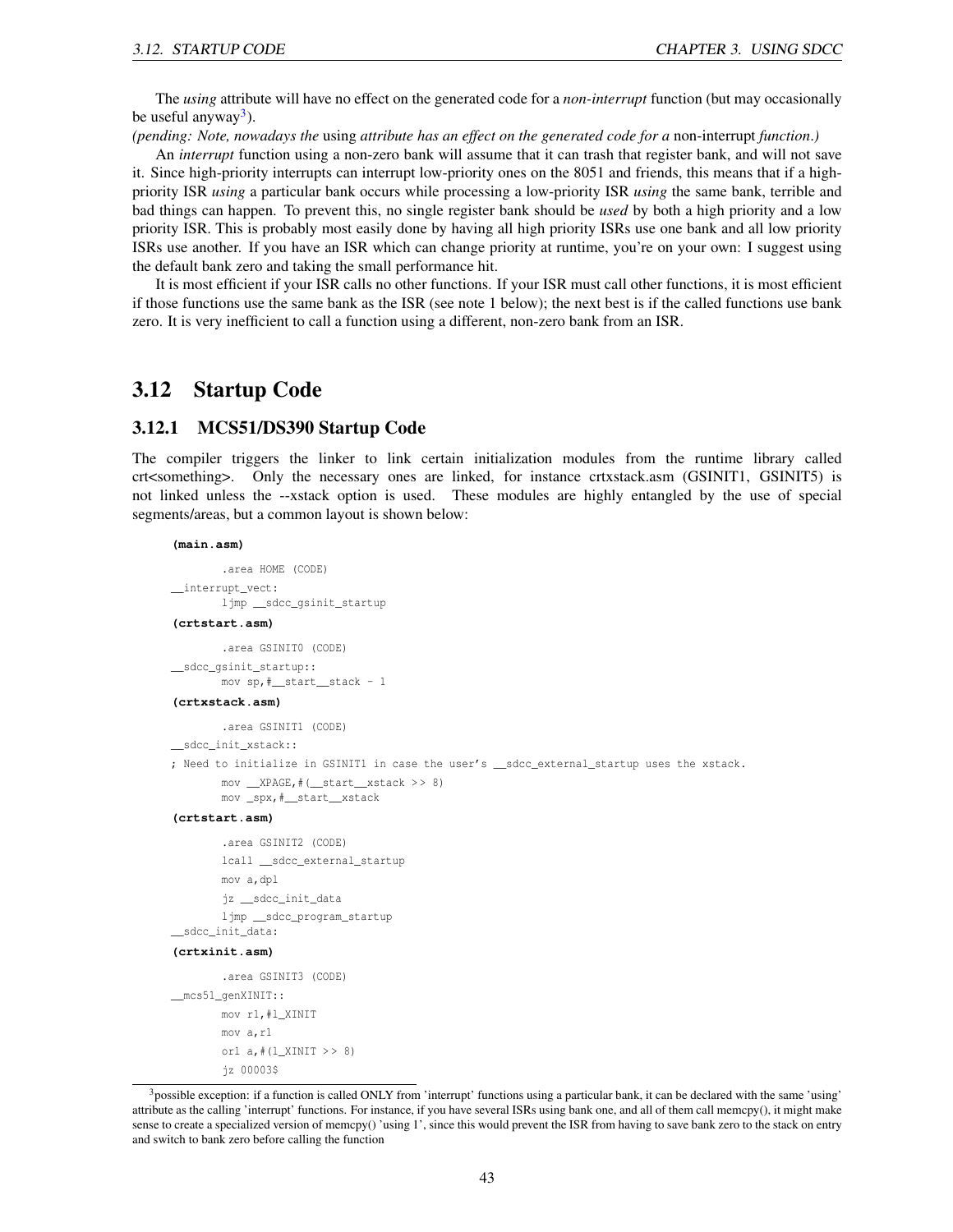```
mov r2,#((l_XINIT+255) > > 8)
       mov dptr,#s_XINIT
       mov r0,#s_XISEG
       mov __XPAGE,#(s_XISEG > > 8)
00001$: clr a
       movc a,@a+dptr
       movx @r0,a
       inc dptr
       inc r0
       cjne r0,#0,00002$
       inc __XPAGE
00002$: djnz r1,00001$
       djnz r2,00001$
       mov __XPAGE,#0xFF
00003$:
(crtclear.asm)
        .area GSINIT4 (CODE)
__mcs51_genRAMCLEAR::
       clr a
       mov r0, # (l_IRAM-1)00004$: mov @r0,a
       djnz r0,00004$
; _mcs51_genRAMCLEAR() end
(crtxclear.asm)
        .area GSINIT4 (CODE)
__mcs51_genXRAMCLEAR::
       mov r0,#l_PSEG
       mov a,r0
       orl a, \# (l_PSEG \gt 8)jz 00006$
       mov r1,#s_PSEG
       mov _XPAGE, # (s_PSEG >> 8)clr a
00005$: movx @r1,a
       inc r1
       djnz r0,00005$
00006$:
       mov r0,#l_XSEG
       mov a,r0
       orl a, \# (l_XSEG \gg 8)jz 00008$
       mov r1,#((1_XSEG + 255) >> 8)mov dptr,#s_XSEG
       clr a
00007$: movx @dptr,a
       inc dptr
        djnz r0,00007$
        djnz r1,00007$
00008$:
(crtxstack.asm)
        .area GSINIT5 (CODE)
; Need to initialize in GSINIT5 because __mcs51_genXINIT modifies __XPAGE
; and __mcs51_genRAMCLEAR modifies _spx.
        mov __XPAGE,#(__start__xstack > > 8)
```
mov \_spx,#\_\_start\_\_xstack

**(application modules)**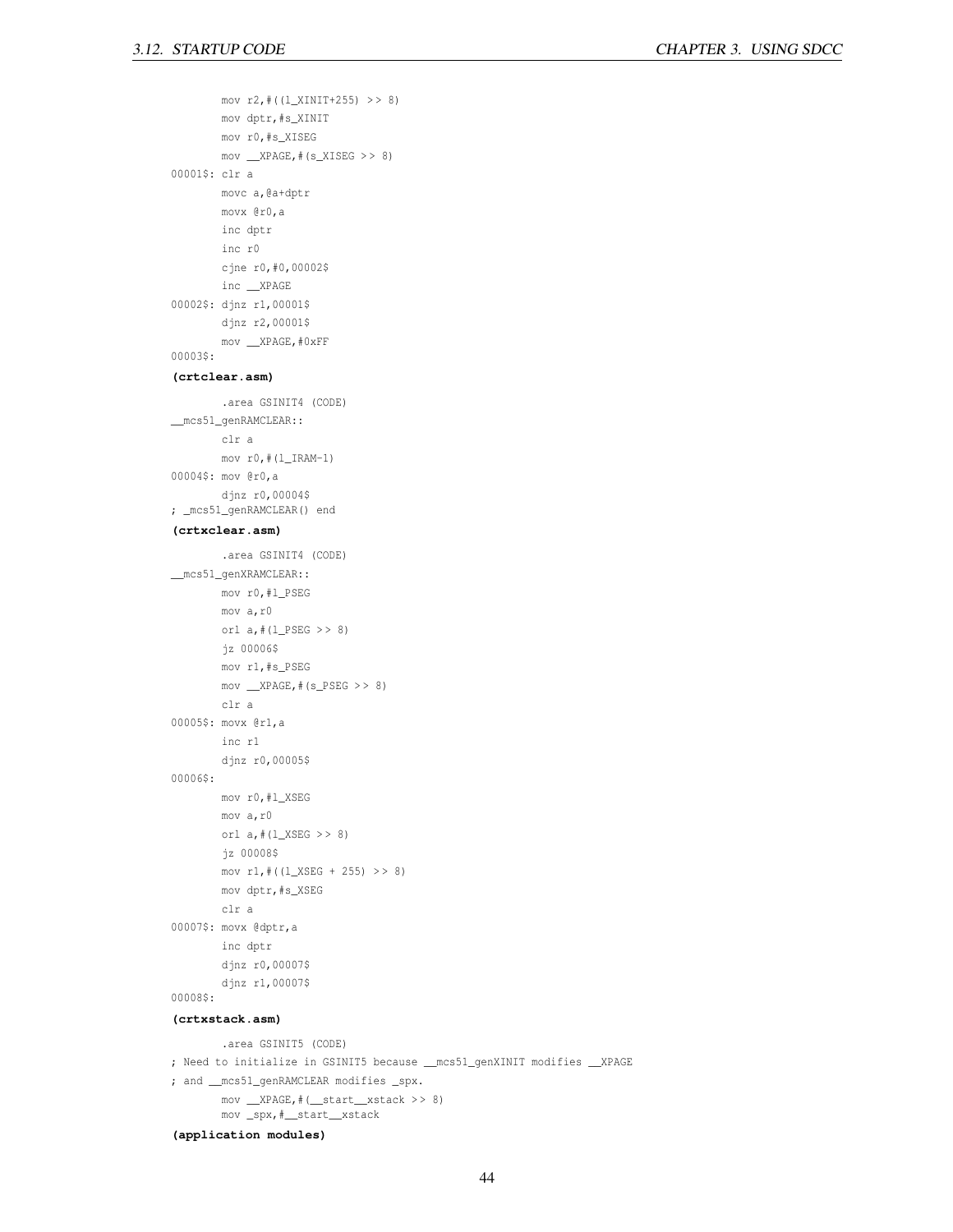# .area GSINIT (CODE) **(main.asm)** .area GSFINAL (CODE) ljmp \_\_sdcc\_program\_startup ;-------------------------------------------------------- ; Home ;-------------------------------------------------------- .area HOME (CODE) .area CSEG (CODE) \_\_sdcc\_program\_startup: lcall \_main ; return from main will lock up sjmp .

One of these modules (crtstart.asm) contains a call to the C routine *\_sdcc\_external\_startup()* at the start of the CODE area. This routine is also in the runtime library and returns 0 by default. If this routine returns a nonzero value, the static & global variable initialization will be skipped and the function main will be invoked. Otherwise static & global variables will be initialized before the function main is invoked. You could add an *\_sdcc\_external\_startup()* routine to your program to override the default if you need to setup hardware or perform some other critical operation prior to static & global variable initialization. On some mcs51 variants xdata memory has to be explicitly enabled before it can be accessed or if the watchdog needs to be disabled, this is the place to do it. The startup code clears all internal data memory, 256 bytes by default, but from 0 to n-1 if *--iram-sizen* is used. (recommended for Chipcon CC1010).

See also the compiler options *--no-xinit*-*opt*, *--main-return* and section [4.1](#page-59-0) about MCS51-variants.

While these initialization modules are meant as generic startup code there might be the need for customization. Let's assume the return value of *\_sdcc\_external\_startup()* in *crtstart.asm* should not be checked (or *\_sdcc\_external\_startup()* should not be called at all). The recommended way would be to copy *crtstart.asm* (f.e. from [http://sdcc.svn.sourceforge.net/viewvc/\\*checkout\\*/sdcc/trunk/sdcc/device/lib/mcs51/](http://sdcc.svn.sourceforge.net/viewvc/*checkout*/sdcc/trunk/sdcc/device/lib/mcs51/crtstart.asm) [crtstart.asm](http://sdcc.svn.sourceforge.net/viewvc/*checkout*/sdcc/trunk/sdcc/device/lib/mcs51/crtstart.asm)) into the source directory, adapt it there, then assemble it with *asx8051* -plosgff<sup>[4](#page-45-1)</sup> crtstart.asm and when linking your project explicitely specify *crtstart.rel*. As a bonus a listing of the relocated object file *crtstart.rst* is generated.

### 3.12.2 HC08 Startup Code

The HC08 startup code follows the same scheme as the MCS51 startup code.

## 3.12.3 Z80 Startup Code

On the Z80 the startup code is inserted by linking with crt0.o which is generated from sdcc/device/lib/z80/crt0.s. If you need a different startup code you can use the compiler option *--no-std-crt0* and provide your own crt0.o.

# 3.13 Inline Assembler Code

### <span id="page-45-0"></span>3.13.1 A Step by Step Introduction

Starting from a small snippet of c-code this example shows for the MCS51 how to use inline assembly, access variables, a function parameter and an array in xdata memory. The example uses an MCS51 here but is easily adapted for other architectures. This is a buffer routine which should be optimized:

<span id="page-45-1"></span><sup>4</sup> "-plosgff" are the assembler options used in [http://sdcc.svn.sourceforge.net/viewvc/sdcc/trunk/sdcc/device/lib/mcs51/](http://sdcc.svn.sourceforge.net/viewvc/sdcc/trunk/sdcc/device/lib/mcs51/Makefile.in?view=markup ) [Makefile.in?view=markup](http://sdcc.svn.sourceforge.net/viewvc/sdcc/trunk/sdcc/device/lib/mcs51/Makefile.in?view=markup )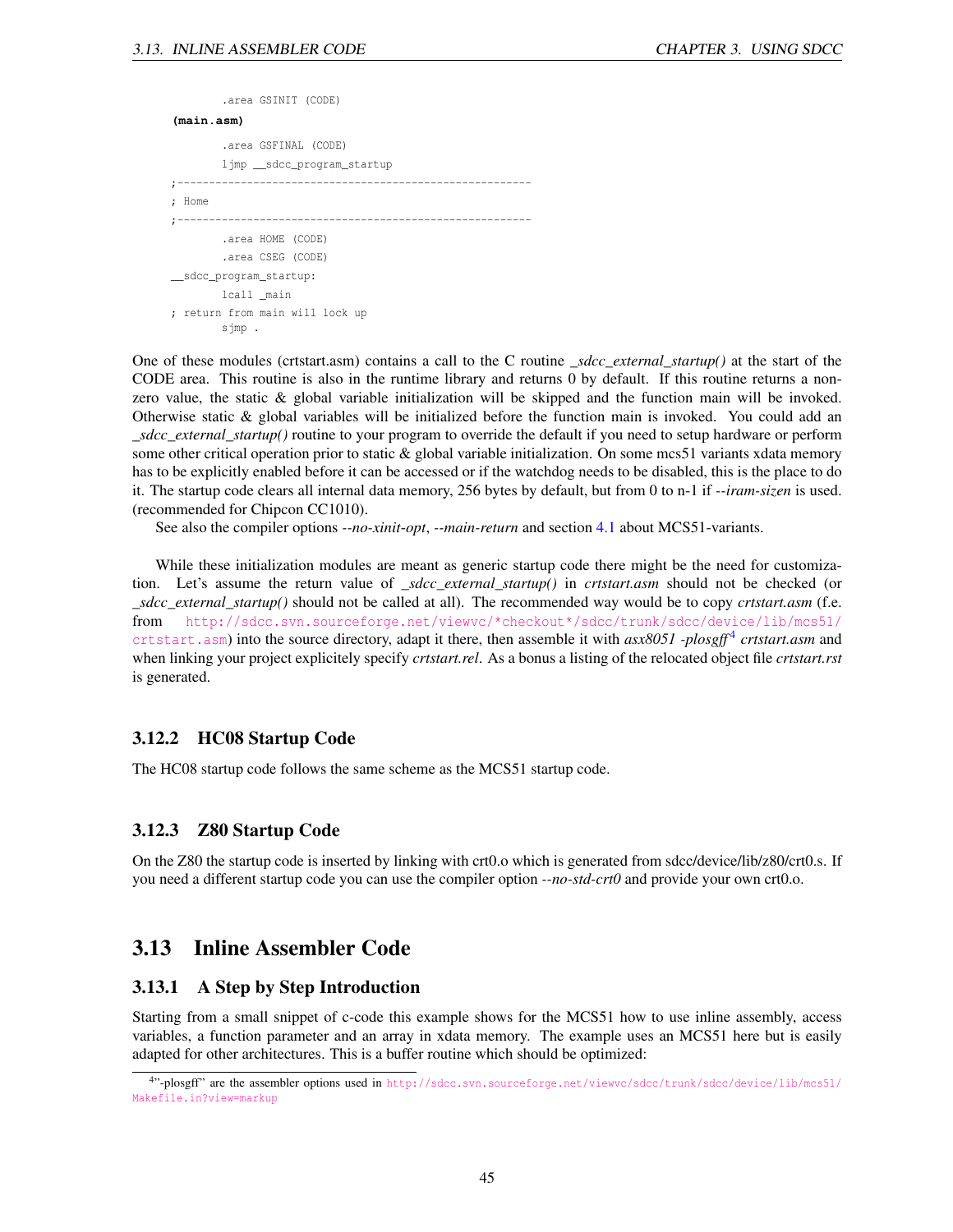```
unsigned char __far __at(0x7f00) buf[0x100];
unsigned char head, tail; / /* if interrupts are involved see
                                         section 3.9.1.1 about volatile */
void to_buffer( unsigned char c )
{
   if( head != (unsigned char)(tail-1) ) /* cast needed to avoid promotion to integer */ !
       buf[ head++ ] = c; \frac{1}{2} /* access to a 256 byte aligned array */
}
```
If the code snippet (assume it is saved in buffer.c) is compiled with SDCC then a corresponding buffer.asm file is generated. We define a new function to\_buffer\_asm() in file buffer.c in which we cut and paste the generated code, removing unwanted comments and some ':'. Then add "\_asm" and "\_endasm;"<sup>[5](#page-46-0)</sup> to the beginning and the end of the function body:

```
/* With a cut and paste from the .asm file, we have something to start with.
   The function is not yet OK! (registers aren't saved) */
void to_buffer_asm( unsigned char c )
{
    _asm
   mov r2,dpl
;buffer.c if( head != (unsigned char)(tail-1) ) /* cast needed to avoid promotion to integer */
   mov a,_tail
   dec a
   mov r3,a
   mov a,_head
   cjne a,ar3,00106$
   ret
00106$:
;buffer.c buf[ head++ ] = c; /* access to a 256 byte aligned array */
   mov r3,_head
   inc _head
   mov dpl,r3
   mov dph, \#(\underline{but} >> 8)mov a,r2
   movx @dptr,a
00103$:
   ret
    _endasm;
}
```
The new file buffer.c should compile with only one warning about the unreferenced function argument 'c'. Now we hand-optimize the assembly code and insert an #define USE\_ASSEMBLY (1) and finally have:

```
unsigned char __far __at(0x7f00) buf[0x100];
unsigned char head, tail;
#define USE_ASSEMBLY (1)
#if !USE_ASSEMBLY
void to_buffer( unsigned char c )
{
   if( head != (unsigned char)(tail-1) )
       buf [ head++ ] = c;
}
```
<span id="page-46-0"></span> $5$ Note, that the single underscore form (\_asm and \_endasm) are not C99-compatible, and for C-99 compatibility, the double-underscore form (\_\_asm and \_\_endasm) has to be used. The latter is also used in the library functions.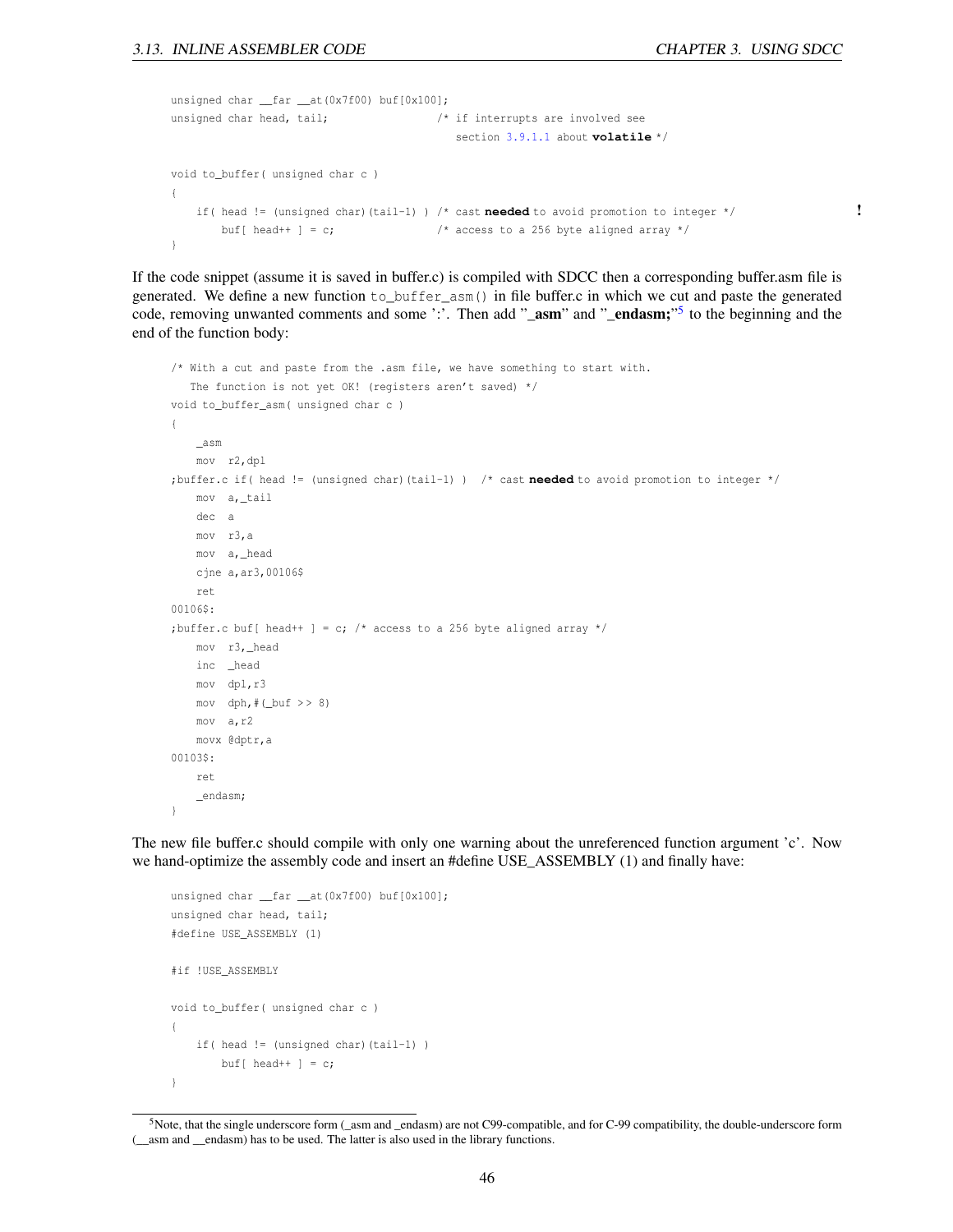#else

```
void to_buffer( unsigned char c )
{
   c; // to avoid warning: unreferenced function argument
    _asm
        ; save used registers here.
        ; If we were still using r2,r3 we would have to push them here.
; if( head != (unsigned char)(tail-1) )
       mov a,_tail
       dec a
        xrl a,_head
        ; we could do an ANL a,#0x0f here to use a smaller buffer (see below)
        jz t_b_end$
        ;
; buf [ head++ ] = c;
       mov a, dpl \qquad ; dpl holds lower byte of function argument
        mov dpl,_head ; buf is 0x100 byte aligned so head can be used directly
        mov dph, \# (_buf> >8)
        movx @dptr,a
        inc _head
        ; we could do an ANL _head,#0x0f here to use a smaller buffer (see above)
t_b_end$:
       ; restore used registers here
    _endasm;
}
#endif
```
The inline assembler code can contain any valid code understood by the assembler, this includes any assembler directives and comment lines. The assembler does not like some characters like ':' or "' in comments. You'll find an 100+ pages assembler manual in sdcc/as/doc/asxhtm.html or online at [http://sdcc.svn.sourceforge.net/](http://sdcc.svn.sourceforge.net/viewvc/*checkout*/sdcc/trunk/sdcc/as/doc/asxhtm.html) [viewvc/\\*checkout\\*/sdcc/trunk/sdcc/as/doc/asxhtm.html](http://sdcc.svn.sourceforge.net/viewvc/*checkout*/sdcc/trunk/sdcc/as/doc/asxhtm.html) .

The compiler does not do any validation of the code within the \_asm ... \_endasm; keyword pair. Specifically it will not know which registers are used and thus register pushing/popping has to be done manually.

It is recommended that each assembly instruction (including labels) be placed in a separate line (as the example shows). When the --*peep-asm* command line option is used, the inline assembler code will be passed through the peephole optimizer. There are only a few (if any) cases where this option makes sense, it might cause some unexpected changes in the inline assembler code. Please go through the peephole optimizer rules defined in file *SDCCpeeph.def* before using this option.

### 3.13.2 Naked Functions

A special keyword may be associated with a function declaring it as *\_naked.* The *\_naked* function modifier attribute prevents the compiler from generating prologue and epilogue code for that function. This means that the user is entirely responsible for such things as saving any registers that may need to be preserved, selecting the proper register bank, generating the *return* instruction at the end, etc. Practically, this means that the contents of the function must be written in inline assembler. This is particularly useful for interrupt functions, which can have a large (and often unnecessary) prologue/epilogue. For example, compare the code generated by these two functions:

```
volatile data unsigned char counter;
void simpleInterrupt(void) __interrupt (1)
{
    counter++;
}
void nakedInterrupt(void) __interrupt (2) __naked
```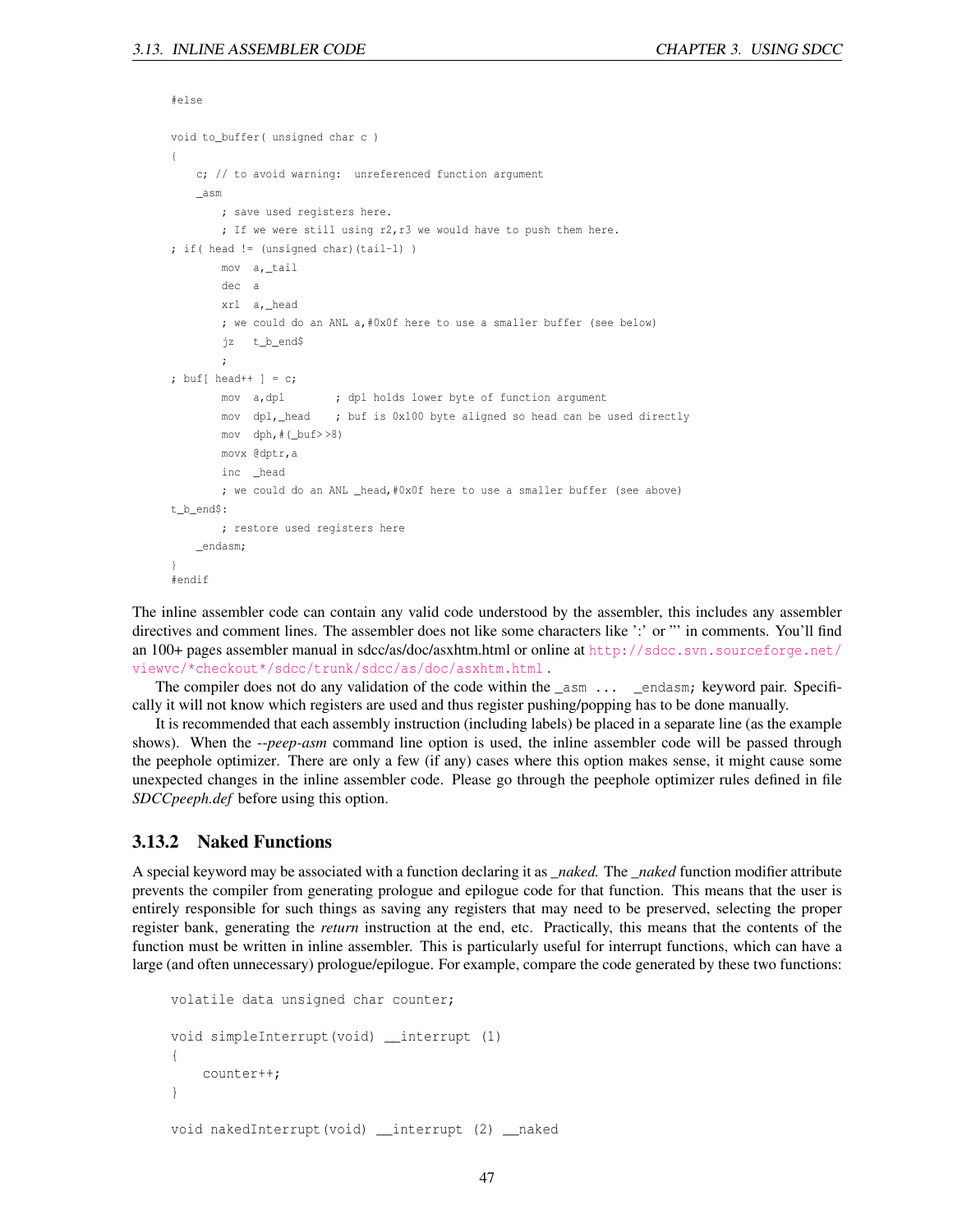```
{
   _asm
     inc _counter ; does not change flags, no need to save psw
     reti ; MUST explicitly include ret or reti in _naked function.
   _endasm;
}
```
For an 8051 target, the generated simpleInterrupt looks like:

Note, this is an outdated example, recent versions of SDCC generate the same code for simpleInterrupt() and nakedInterrupt()!

\_simpleInterrupt: push acc push b push dpl push dph push psw mov psw,#0x00 inc \_counter pop psw pop dph pop dpl pop b pop acc reti

whereas nakedInterrupt looks like:

```
_nakedInterrupt:
   inc counter ; does not change flags, no need to save psw
   reti ; MUST explicitly include ret or reti in _naked function
```
The related directive #pragma exclude allows a more fine grained control over pushing & popping the registers.

While there is nothing preventing you from writing C code inside a \_naked function, there are many ways to shoot yourself in the foot doing this, and it is recommended that you stick to inline assembler.

### 3.13.3 Use of Labels within Inline Assembler

SDCC allows the use of in-line assembler with a few restrictions regarding labels. All labels defined within inline assembler code have to be of the form *nnnnn\$* where nnnnn is a number less than 100 (which implies a limit of utmost 100 inline assembler labels *per function*).[6](#page-48-0)

```
_asm
   mov b,#10
00001$:
   djnz b,00001$
_endasm ;
```
Inline assembler code cannot reference any C-labels, however it can reference labels defined by the inline assembler, e.g.:

<span id="page-48-0"></span><sup>6</sup>This is a slightly more stringent rule than absolutely necessary, but stays always on the safe side. Labels in the form of nnnnn\$ are local labels in the assembler, locality of which is confined within two labels of the standard form. The compiler uses the same form for labels within a function (but starting from nnnnn=00100); and places always a standard label at the beginning of a function, thus limiting the locality of labels within the scope of the function. So, if the inline assembler part would be embedded into C-code, an improperly placed non-local label in the assembler would break up the reference space for labels created by the compiler for the C-code, leading to an assembling error.

The numeric part of local labels does not need to have 5 digits (although this is the form of labels output by the compiler), any valid integer will do. Please refer to the assemblers documentation for further details.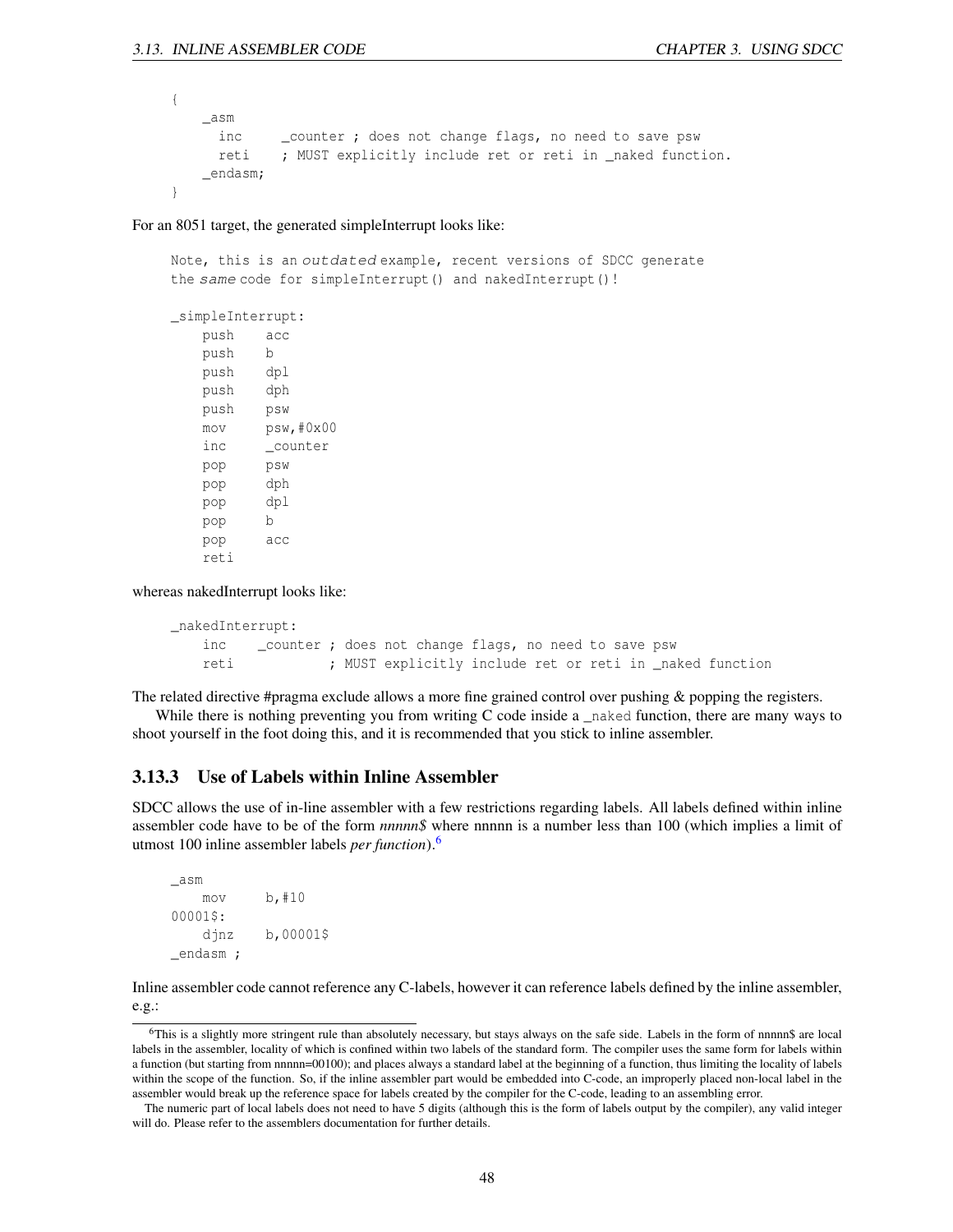```
foo()/* some c code */_asm
      ; some assembler code
      ljmp 0003$
    _endasm;
    /* some more c code */
clabel: \frac{1}{2} inline assembler cannot reference this label \frac{1}{2}_asm
    0003$: ;label (can be referenced by inline assembler only)
    _endasm ;
    /* some more c code */
}
```
In other words inline assembly code can access labels defined in inline assembly within the scope of the function. The same goes the other way, i.e. labels defines in inline assembly can not be accessed by C statements.

# 3.14 Interfacing with Assembler Code

#### 3.14.1 Global Registers used for Parameter Passing

The compiler always uses the global registers *DPL, DPH, B* and *ACC* to pass the first (non-bit) parameter to a function, and also to pass the return value of function; according to the following scheme: one byte return value in *DPL*, two byte value in *DPL* (LSB) and *DPH* (MSB). three byte values (generic pointers) in *DPH*, *DPL* and *B*, and four byte values in *DPH*, *DPL*, *B* and *ACC*. Generic pointers contain type of accessed memory in *B*: 0x00 – xdata/far,  $0x40 - i$ data/near – ,  $0x60 -$  pdata,  $0x80 -$  code.

The second parameter onwards is either allocated on the stack (for reentrant routines or if --stack-auto is used) or in data/xdata memory (depending on the memory model).

Bit parameters are passed in a virtual register called 'bits' in bit-addressable space for reentrant functions or allocated directly in bit memory otherwise.

Functions (with two or more parameters or bit parameters) that are called through function pointers must therefor be reentrant so the compiler knows how to pass the parameters.

### 3.14.2 Registers usage

Unless the called function is declared as \_naked, or the --callee-saves/--all-callee-saves command line option or the corresponding callee\_saves pragma are used, the caller will save the registers (*R0-R7*) around the call, so the called function can destroy they content freely.

If the called function is not declared as \_naked, the caller will swap register banks around the call, if caller and callee use different register banks (having them defined by the \_using modifier).

The called function can also use *DPL*, *DPH*, *B* and *ACC* observing that they are used for parameter/return value passing.

#### 3.14.3 Assembler Routine (non-reentrant)

In the following example the function c\_func calls an assembler routine asm\_func, which takes two parameters.

```
extern int asm_func(unsigned char, unsigned char);
int c_func (unsigned char i, unsigned char j)
{
    return asm func(i,j);}
int main()
```
<span id="page-49-0"></span> $<sup>7</sup>$  Here, the C-label clabel is translated by the compiler into a local label, so the locality of labels within the function is not broken.</sup>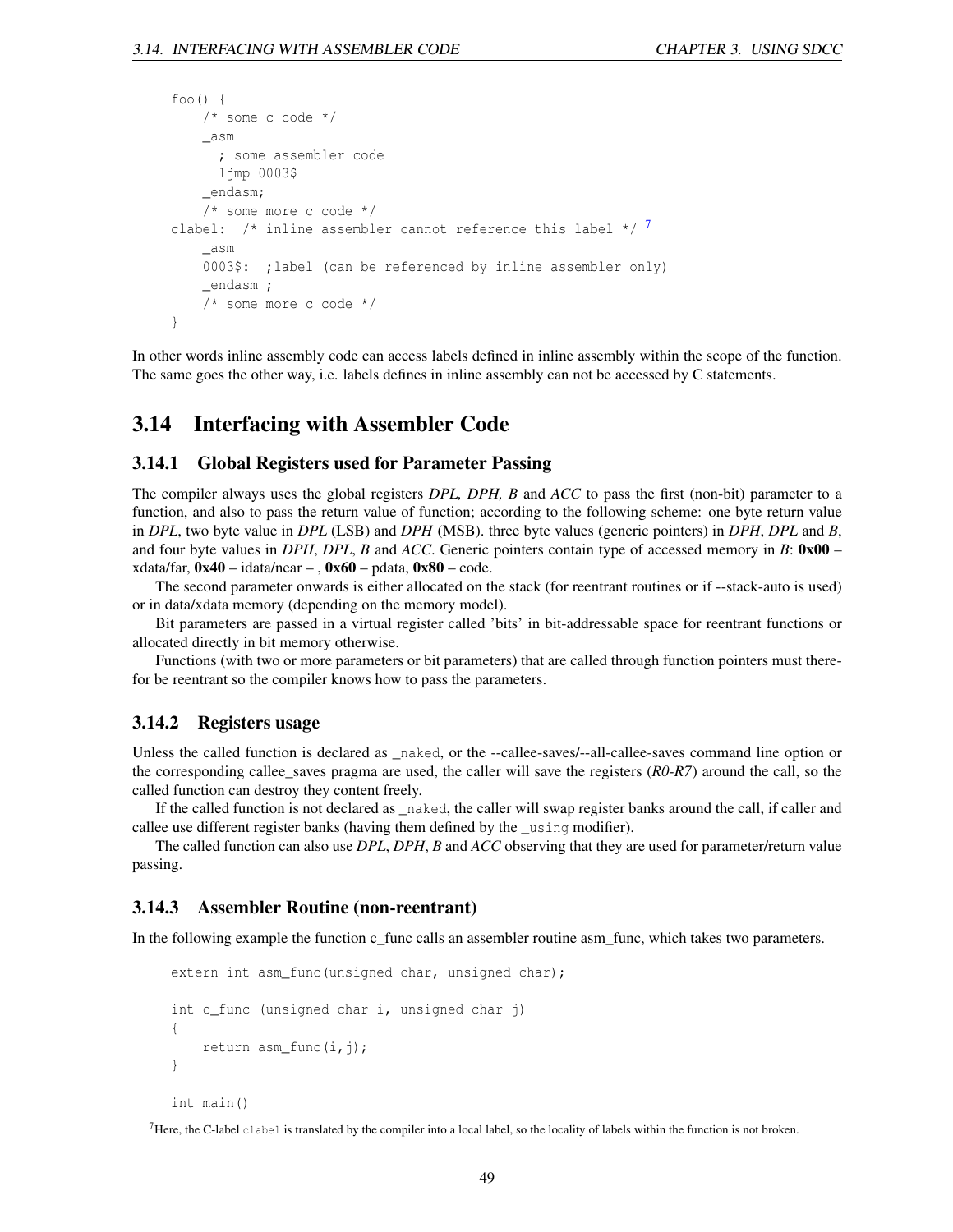```
{
    return c_func(10, 9);
}
```
The corresponding assembler function is:

```
.globl _asm_func_PARM_2
       .globl _asm_func
       .area OSEG
_asm_func_PARM_2:
       .ds 1
       .area CSEG
_asm_func:
       mov a,dpl
       add a,_asm_func_PARM_2
       mov dpl,a
       mov dph,#0x00
       ret
```
The parameter naming convention is \_<function\_name>\_PARM\_<n>, where n is the parameter number starting from 1, and counting from the left. The first parameter is passed in *DPH*, *DPL*, *B* and *ACC* according to the description above. The variable name for the second parameter will be \_<function\_name>\_PARM\_2.

Assemble the assembler routine with the following command:

#### **asx8051 -losg asmfunc.asm**

Then compile and link the assembler routine to the C source file with the following command:

**sdcc cfunc.c asmfunc.rel**

### 3.14.4 Assembler Routine (reentrant)

In this case the second parameter onwards will be passed on the stack, the parameters are pushed from right to left i.e. before the call the second leftmost parameter will be on the top of the stack (the leftmost parameter is passed in registers). Here is an example:

```
extern int asm_func(unsigned char, unsigned char, unsigned char) reentrant;
int c_func (unsigned char i, unsigned char j, unsigned char k) reentrant
{
    return asm_func(i, j, k);
}
int main()
{
    return c_func(10, 9, 8);}
```
The corresponding (unoptimized) assembler routine is:

```
.globl _asm_func
_asm_func:
   push _bp
   mov _bp,sp ;stack contains: _bp, return address, second parameter,
  third parameter
   mov r2,dpl
   mov a,_bp
```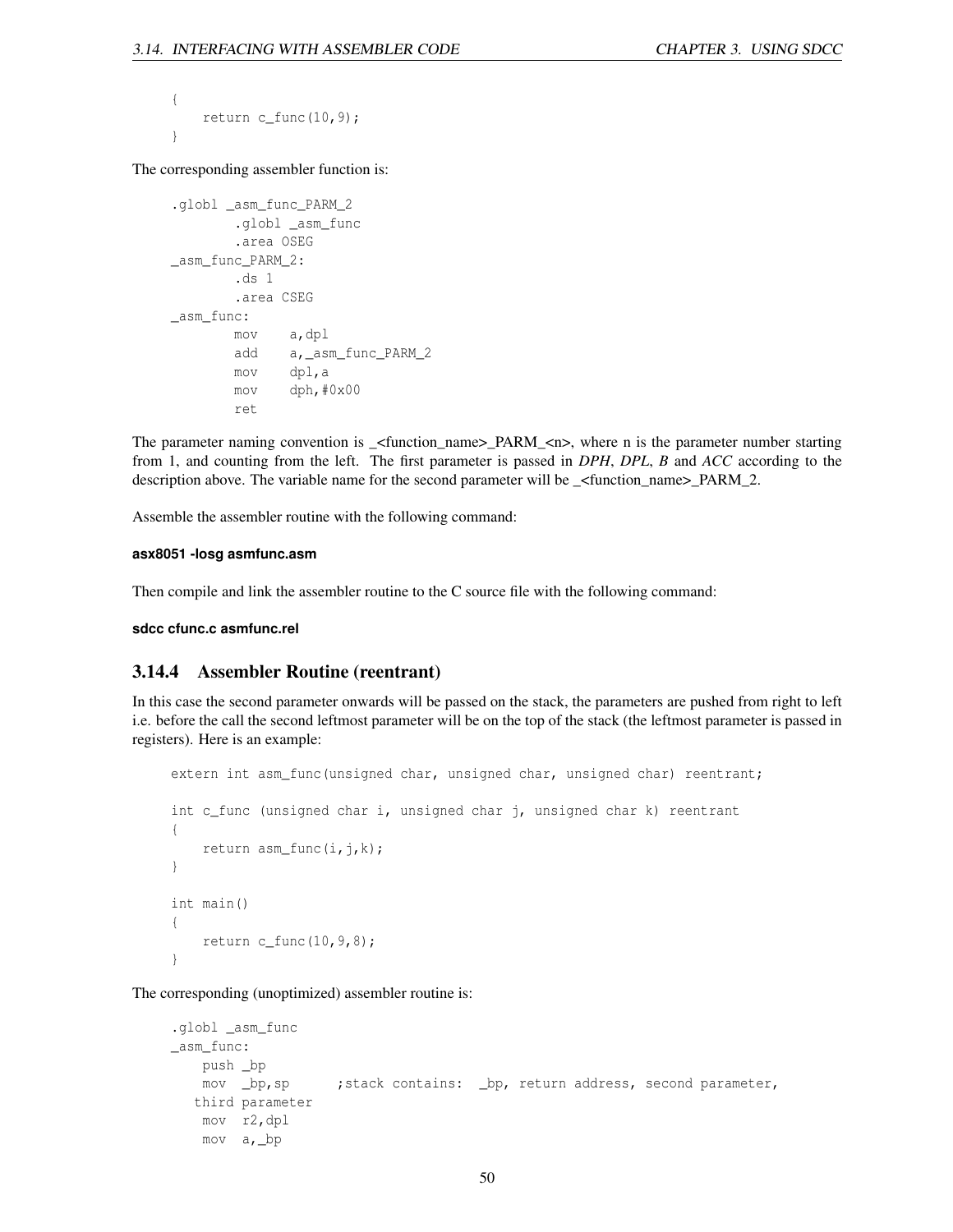|     | add a,#0xfd   | ; calculate pointer to the second parameter            |
|-----|---------------|--------------------------------------------------------|
|     | mov r0,a      |                                                        |
|     | mov a, bp     |                                                        |
|     | add a,#0xfc   | ; calculate pointer to the rightmost parameter         |
|     | mov r1,a      |                                                        |
|     | mov a,@rO     |                                                        |
|     | add a,@r1     |                                                        |
|     | add a,r2      | ; calculate the result (= sum of all three parameters) |
|     | mov dpl,a     | ; return value goes into dptr (cast into int)          |
|     | mov dph,#0x00 |                                                        |
|     | mov sp,_bp    |                                                        |
| pop | bp            |                                                        |
| ret |               |                                                        |
|     |               |                                                        |

The compiling and linking procedure remains the same, however note the extra entry & exit linkage required for the assembler code, \_bp is the stack frame pointer and is used to compute the offset into the stack for parameters and local variables.

# 3.15 int (16 bit) and long (32 bit) Support

For signed & unsigned int (16 bit) and long (32 bit) variables, division, multiplication and modulus operations are implemented by support routines. These support routines are all developed in ANSI-C to facilitate porting to other MCUs, although some model specific assembler optimizations are used. The following files contain the described routines, all of them can be found in <installdir>/share/sdcc/lib.

| <b>Function</b> | <b>Description</b>                      |
|-----------------|-----------------------------------------|
| mulint.c        | 16 bit multiplication                   |
| divsint.c       | signed 16 bit division (calls _divuint) |
| divuint.c       | unsigned 16 bit division                |
| modsint.c       | signed 16 bit modulus (calls _moduint)  |
| moduint.c       | unsigned 16 bit modulus                 |
| mullong.c       | 32 bit multiplication                   |
| _divslong.c     | signed 32 division (calls _divulong)    |
| divulong.c      | unsigned 32 division                    |
| modslong.c      | signed 32 bit modulus (calls _modulong) |
| modulong.c      | unsigned 32 bit modulus                 |

Since they are compiled as *non-reentrant*, interrupt service routines should not do any of the above operations. If this is unavoidable then the above routines will need to be compiled with the *--stack-auto* option, after which the source program will have to be compiled with *--int-long-reent* option. Notice that you don't have to call these routines directly. The compiler will use them automatically every time an integer operation is required.

# 3.16 Floating Point Support

SDCC supports IEEE (single precision 4 bytes) floating point numbers. The floating point support routines are derived from gcc's floatlib.c and consist of the following routines: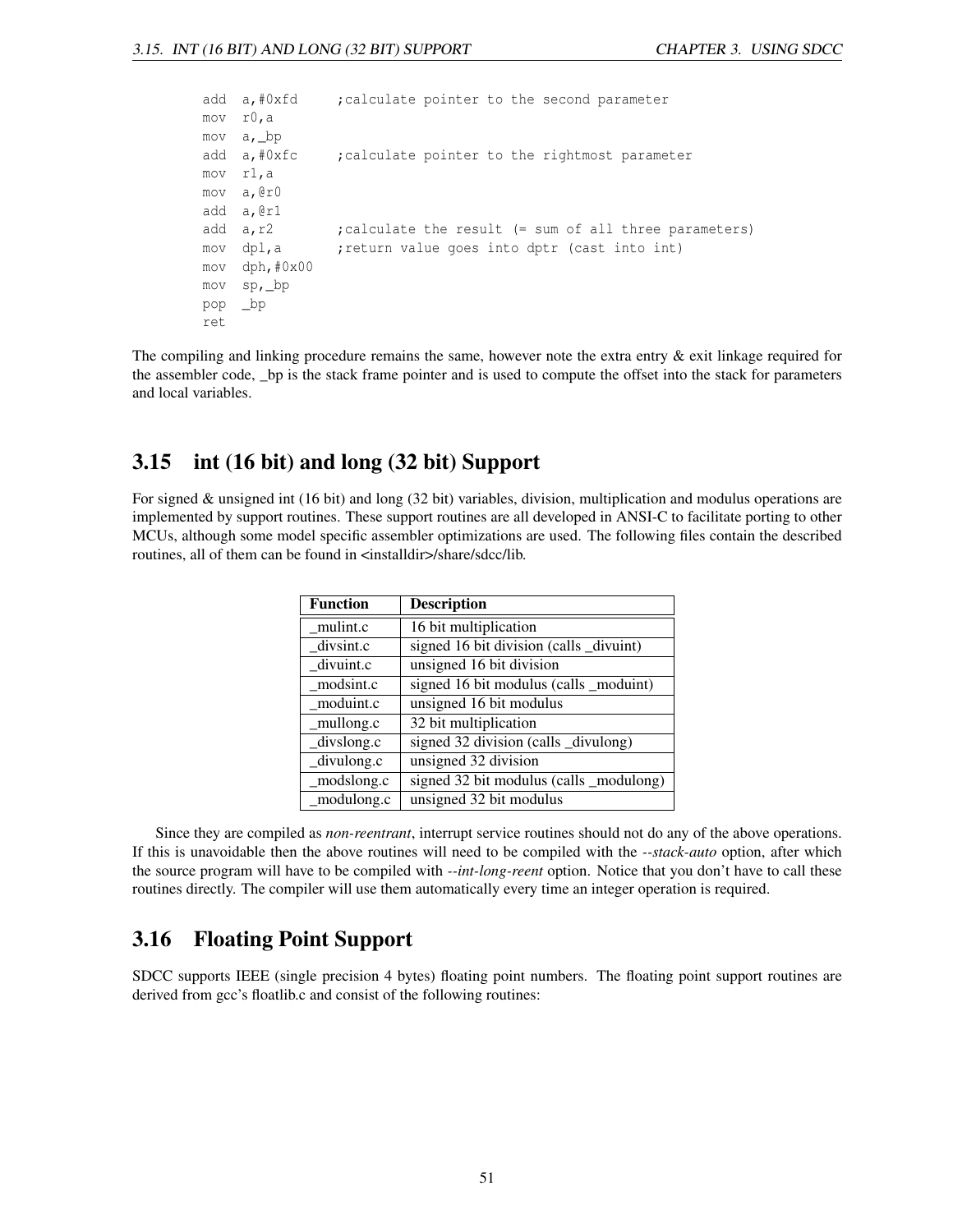| Function   | Description                                    |
|------------|------------------------------------------------|
| fsadd.c    | add floating point numbers                     |
| fssub.c    | subtract floating point numbers                |
| fsdiv.c    | divide floating point numbers                  |
| fsmul.c    | multiply floating point numbers                |
| fs2uchar.c | convert floating point to unsigned char        |
| fs2char.c  | convert floating point to signed char          |
| fs2uint.c  | convert floating point to unsigned int         |
| fs2int.c   | convert floating point to signed int           |
| fs2ulong.c | convert floating point to unsigned long        |
| fs2long.c  | convert floating point to signed long          |
| uchar2fs.c | convert unsigned char to floating point        |
| char2fs.c  | convert char to floating point number          |
| uint2fs.c  | convert unsigned int to floating point         |
| int2fs.c   | convert int to floating point numbers          |
| ulong2fs.c | convert unsigned long to floating point number |
| long2fs.c  | convert long to floating point number          |

These support routines are developed in ANSI-C so there is room for space and speed improvement<sup>[8](#page-52-0)</sup>. Note if all these routines are used simultaneously the data space might overflow. For serious floating point usage the large model might be needed. Also notice that you don't have to call this routines directly. The compiler will use them automatically every time a floating point operation is required.

# 3.17 Library Routines

*<pending: this is messy and incomplete - a little more information is in sdcc/doc/libdoc.txt* >

# 3.17.1 Compiler support routines (\_gptrget, \_mulint etc.)

### 3.17.2 Stdclib functions (puts, printf, strcat etc.)

#### 3.17.2.1 <stdio.h>

 $getchar()$ ,  $putchar()$  As usual on embedded systems you have to provide your own getchar() and putchar() routines. SDCC does not know whether the system connects to a serial line with or without handshake, LCD, keyboard or other device. And whether a lf to crlf conversion within putchar() is intended. You'll find examples for serial routines f.e. in sdcc/device/lib. For the mcs51 this minimalistic polling putchar() routine might be a start:

```
void putchar (char c) {
    while (!TI) \frac{1}{x} assumes UART is initialized \frac{x}{x};
    TI = 0;SBUF = c;}
```
printf() The default printf() implementation in printf\_large.c does not support float (except on ds390). To enable this recompile it with the option *-DUSE\_FLOATS=1* on the command line. Use *--model-large* for the mcs51 port, since this uses a lot of memory.

If you're short on code memory you might want to use printf\_small() *instead* of printf(). For the mcs51 there additionally are assembly versions printf\_tiny() (subset of printf using less than 270 bytes) and printf\_fast() and printf\_fast\_f() (floating-point aware version of printf\_fast) which should fit the requirements of many embedded systems (printf\_fast() can be customized by unsetting #defines to *not* support

<span id="page-52-0"></span><sup>8</sup>These floating point routines (*not* sinf(), cosf(), ...) for the mcs51 are implemented in assembler.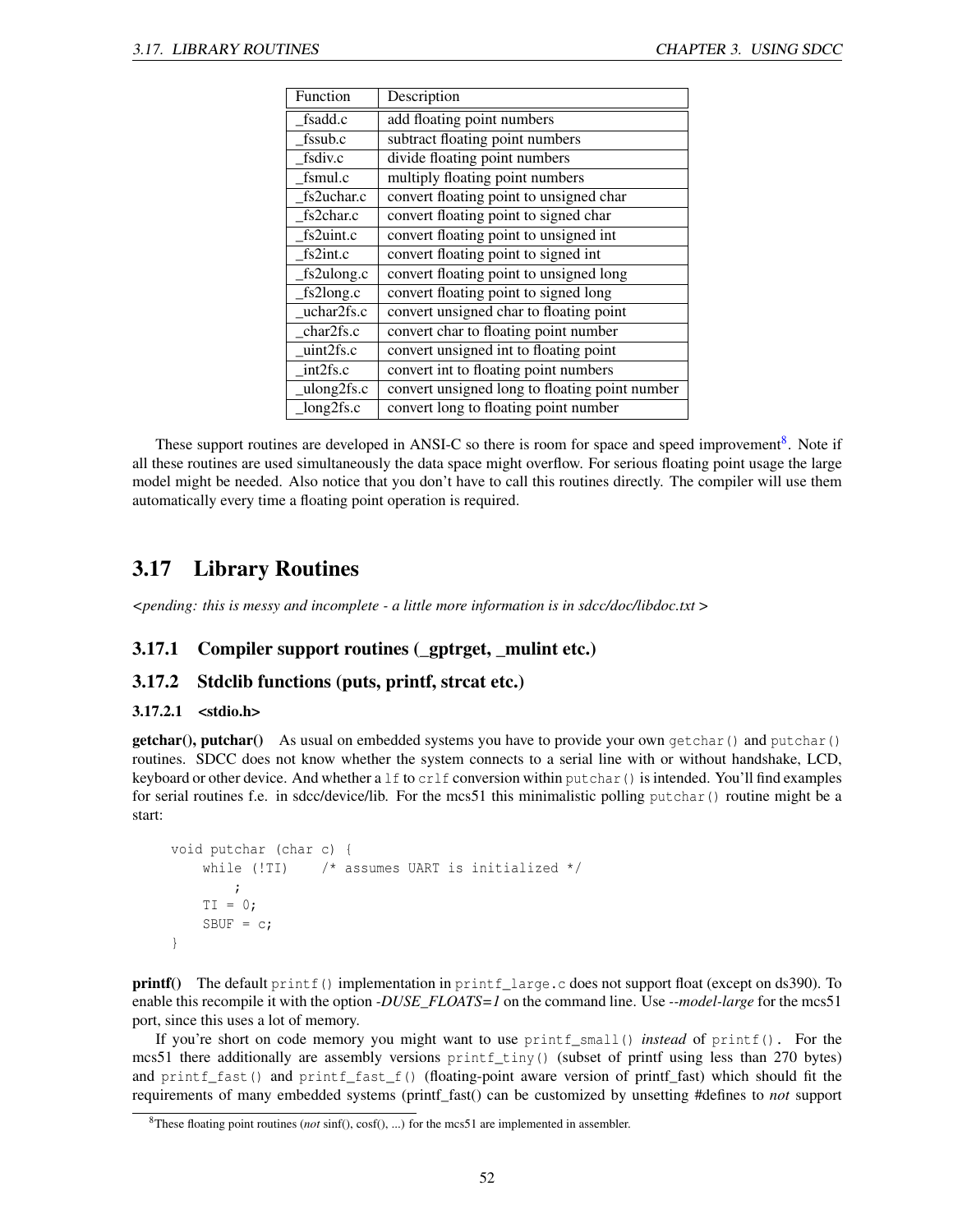long variables and field widths). Be sure to use only one of these printf options within a project.

| mcs51                        | printf           | printf              | printf_small | printf_fast      | printf_fast_f   | printf_tiny                    |
|------------------------------|------------------|---------------------|--------------|------------------|-----------------|--------------------------------|
|                              |                  | <b>USE FLOATS=1</b> |              |                  |                 |                                |
| filename                     | printf_large.c   | printf_large.c      | printfl.c    | printf_fast.c    | printf_fast_f.c | printf_tiny.c                  |
| "Hello World"                |                  |                     |              |                  |                 |                                |
| size                         | 1.7k/2.4k        | 4.3k / 5.6k         | 1.2k / 1.8k  | 1.3k/1.3k        | 1.9k / 1.9k     | 0.44k / 0.44k                  |
| small / large                |                  |                     |              |                  |                 |                                |
| code size                    |                  |                     |              |                  |                 |                                |
| small / large                | 1.4k/2.0k        | 2.8k/3.7k           | 0.45k/       | 1.2k/1.2k        | 1.6k / 1.6k     | 0.26k / 0.26k                  |
|                              |                  |                     | $0.47k$ (+   |                  |                 |                                |
|                              |                  |                     | $_l$ toa)    |                  |                 |                                |
| formats                      | cdiopus          | cdfi                | cdosx        | cdsux            | cdfsux          | cdsux                          |
| long(32 bit)                 | $\mathbf{X}$     | $\mathbf{x}$        | $\mathbf{x}$ | $\mathbf{X}$     | $\mathbf{x}$    |                                |
| support                      |                  |                     |              |                  |                 |                                |
| byte arguments               | b                | $\mathbf b$         |              |                  |                 |                                |
| on stack                     |                  |                     |              |                  |                 |                                |
| float format                 | $\overline{a}$   | $\overline{\%f}$    | ÷.           | $\overline{a}$   | $\%f^9$         | $\mathbf{r}$                   |
| float formats                |                  |                     |              |                  |                 |                                |
| $%e$ %g                      |                  |                     |              |                  |                 |                                |
| field width                  | $\mathbf{X}$     | $\mathbf{X}$        | ÷            | $\mathbf{X}$     | $\mathbf{X}$    | $\overline{\phantom{a}}$       |
| string speed <sup>10</sup> , | $1.52 / 2.59$ ms | 1.53 / 2.62         | 0.92/0.93    | $0.45 / 0.45$ ms | 0.46/0.46       | $0.45 / 0.45$ ms               |
| small / large                |                  |                     |              |                  |                 |                                |
|                              |                  | ms                  | ms           |                  | ms              |                                |
| int speed <sup>11</sup> ,    | 3.01/3.61 ms     | 3.01 / 3.61         | 3.51/        | $0.22 / 0.22$ ms | 0.23/0.23       | $0.25 / 0.25$ ms <sup>12</sup> |
| small / large                |                  | ms                  | 18.13 ms     |                  | ms              |                                |
| long speed <sup>13</sup> ,   |                  |                     |              |                  |                 |                                |
| small / large                | $5.37 / 6.31$ ms | 5.37/6.31           | 8.71/        | $0.40 / 0.40$ ms | 0.40/0.40       |                                |
|                              |                  | ms                  | $40.65$ ms   |                  | ms              |                                |
| float speed <sup>14</sup> ,  |                  | 7.49 / 22.47        |              |                  | 1.04/1.04       |                                |
| small / large                |                  | ms                  |              |                  | ms              |                                |

Feature matrix of different *printf* options on mcs51.

#### 3.17.2.2 <malloc.h>

As of SDCC 2.6.2 you no longer need to call an initialization routine before using dynamic memory allocation and a default heap space of 1024 bytes is provided for malloc to allocate memory from. If you need a different heap size you need to recompile \_heap.c with the required size defined in HEAP\_SIZE. It is recommended to make a copy of this file into your project directory and compile it there with:

sdcc -c \_heap.c -D HEAD\_SIZE=2048

And then link it with:

sdcc main.rel \_heap.rel

### 3.17.3 Math functions (sinf, powf, sqrtf etc.)

### 3.17.3.1 <math.h>

See definitions in file <math.h>.

<span id="page-53-0"></span><sup>9</sup>Range limited to +/- 4294967040, precision limited to 8 digits past decimal

<span id="page-53-1"></span><sup>10</sup>Execution time of printf("%s%c%s%c%c%c", "Hello", ' ', "World", '!', '\r', '\n'); standard 8051 @ 22.1184 MHz, empty putchar()

<span id="page-53-2"></span><sup>&</sup>lt;sup>11</sup>Execution time of printf("%d", -12345); standard 8051 @ 22.1184 MHz, empty putchar()

<span id="page-53-3"></span> $12$  printf\_tiny integer speed is data dependent, worst case is 0.33 ms

<span id="page-53-4"></span><sup>13</sup>Execution time of printf("%ld", -123456789); standard 8051 @ 22.1184 MHz, empty putchar()

<span id="page-53-5"></span><sup>&</sup>lt;sup>14</sup>Execution time of printf("%.3f", -12345.678); standard 8051 @ 22.1184 MHz, empty putchar()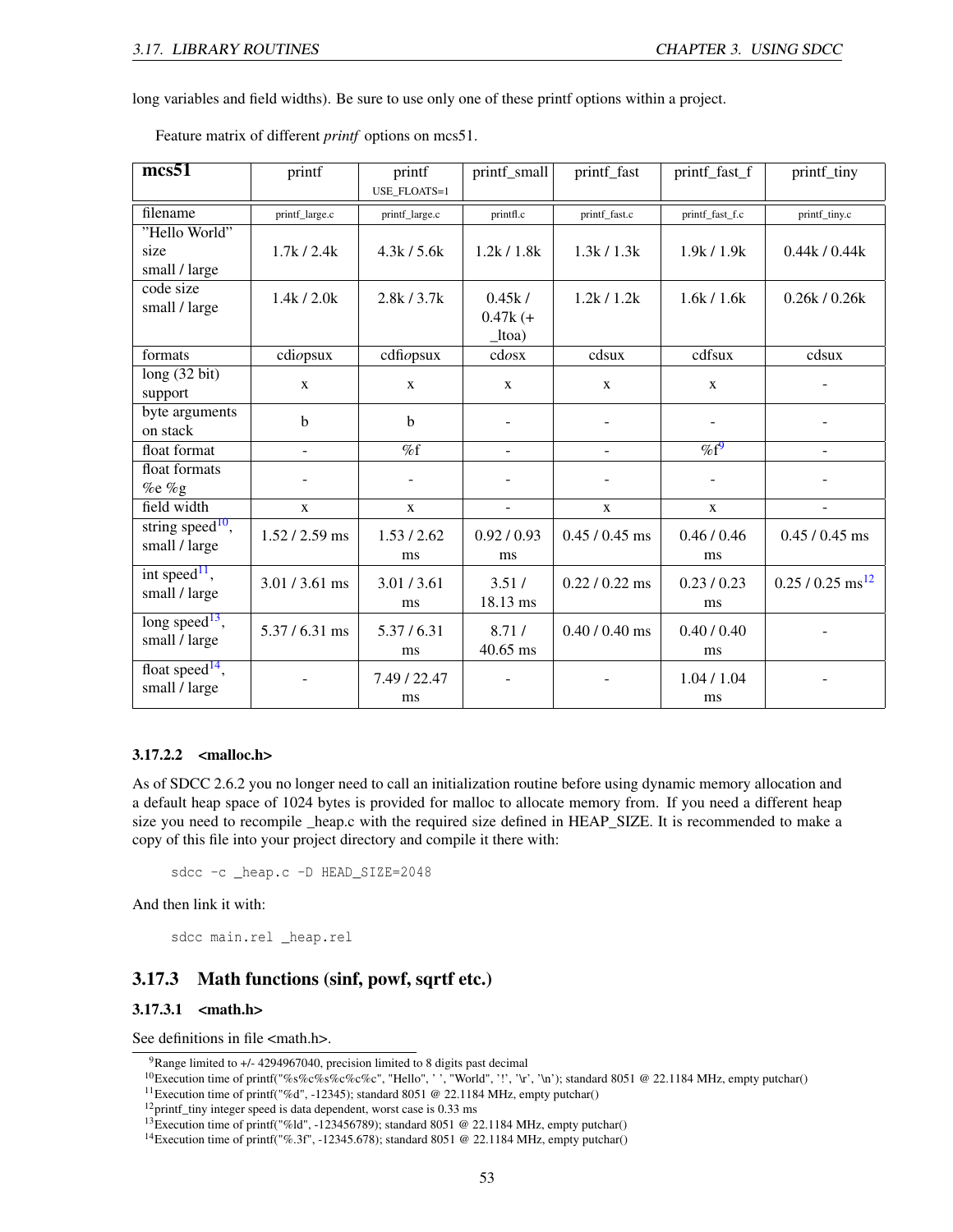### 3.17.4 Other libraries

Libraries included in SDCC should have a license at least as liberal as the GNU Lesser General Public License *LGPL*.

If you have ported some library or want to share experience about some code which f.e. falls into any of these categories Busses (I<sup>2</sup>C, CAN, Ethernet, Profibus, Modbus, USB, SPI, JTAG ...), Media (IDE, Memory cards, eeprom, flash...), En-/Decryption, Remote debugging, Realtime kernel, Keyboard, LCD, RTC, FPGA, PID then the sdcc-user mailing list [http://sourceforge.net/mail/?group\\_id=599](http://sourceforge.net/mail/?group_id=599) would certainly like to hear about it.

Programmers coding for embedded systems are not especially famous for being enthusiastic, so don't expect a big hurray but as the mailing list is searchable these references are very valuable. Let's help to create a climate where information is shared.

# 3.18 Memory Models

### 3.18.1 MCS51 Memory Models

#### 3.18.1.1 Small, Medium and Large

SDCC allows three memory models for MCS51 code, small, medium and large. Modules compiled with different memory models should *never* be combined together or the results would be unpredictable. The library routines supplied with the compiler are compiled as small, medium and large. The compiled library modules are contained in separate directories as small, medium and large so that you can link to the appropriate set.

When the medium or large model is used all variables declared without a storage class will be allocated into the external ram, this includes all parameters and local variables (for non-reentrant functions). When the small model is used variables without storage class are allocated in the internal ram.

Judicious usage of the processor specific storage classes and the 'reentrant' function type will yield much more efficient code, than using the large model. Several optimizations are disabled when the program is compiled using the large model, it is therefore recommended that the small model be used unless absolutely required.

#### 3.18.1.2 External Stack

The external stack (--xstack option) is located in pdata memory (usually at the start of the external ram segment) and uses all unused space in pdata (max. 256 bytes). When --xstack option is used to compile the program, the parameters and local variables of all reentrant functions are allocated in this area. This option is provided for programs with large stack space requirements. When used with the --stack-auto option, all parameters and local variables are allocated on the external stack (note: support libraries will need to be recompiled with the same options. There is a predefined target in the library makefile).

The compiler outputs the higher order address byte of the external ram segment into port P2 (see also section [4.1\)](#page-59-0), therefore when using the External Stack option, this port *may not* be used by the application program.

### 3.18.2 DS390 Memory Model

The only model supported is Flat 24. This generates code for the 24 bit contiguous addressing mode of the Dallas DS80C390 part. In this mode, up to four meg of external RAM or code space can be directly addressed. See the data sheets at www.dalsemi.com for further information on this part.

Note that the compiler does not generate any code to place the processor into 24 bitmode (although *tinibios* in the ds390 libraries will do that for you). If you don't use *tinibios*, the boot loader or similar code must ensure that the processor is in 24 bit contiguous addressing mode before calling the SDCC startup code.

Like the *--model-large* option, variables will by default be placed into the XDATA segment.

Segments may be placed anywhere in the 4 meg address space using the usual --\*-loc options. Note that if any segments are located above 64K, the -r flag must be passed to the linker to generate the proper segment relocations, and the Intel HEX output format must be used. The -r flag can be passed to the linker by using the option *-Wl-r* on the SDCC command line. However, currently the linker can not handle code segments > 64k.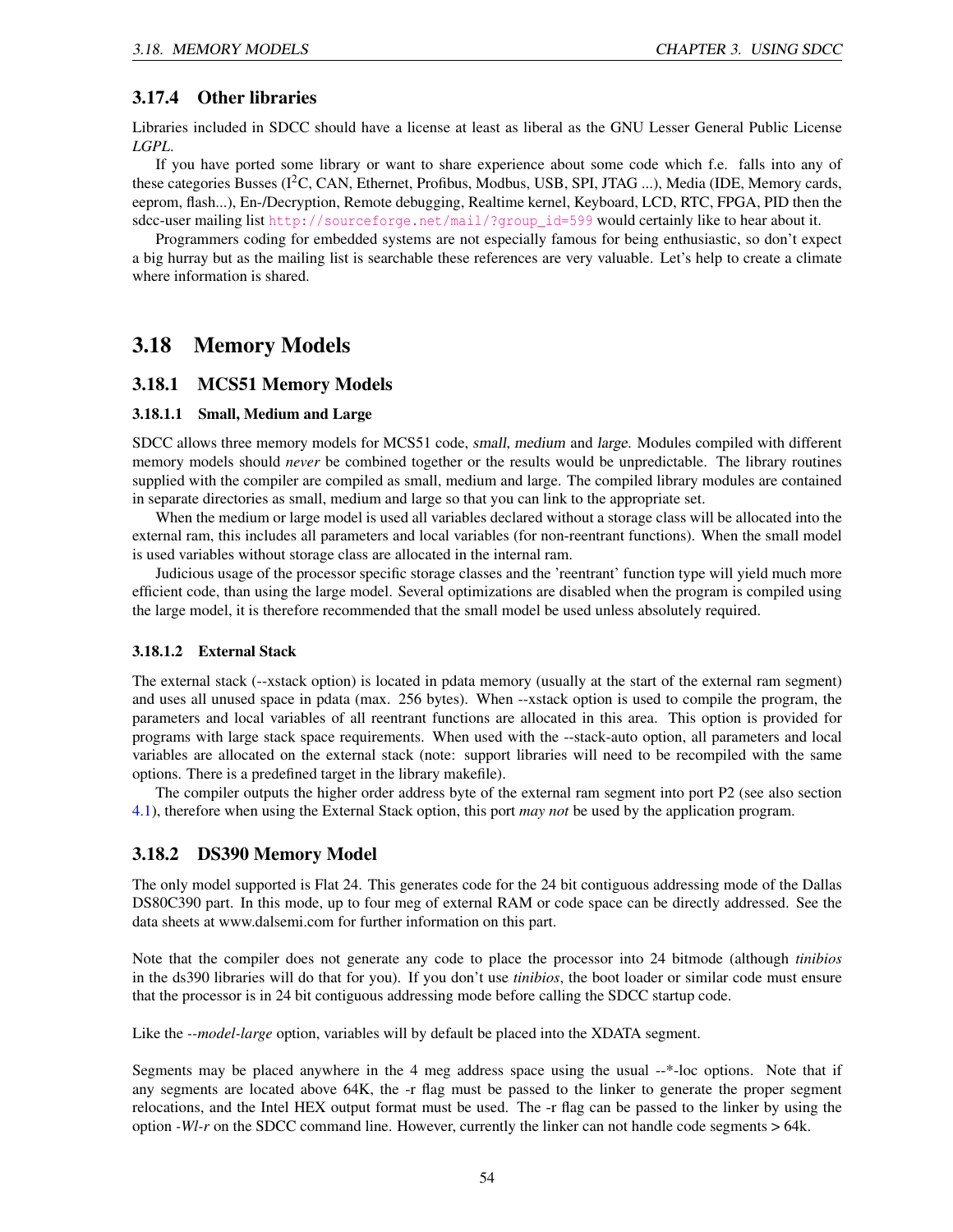# <span id="page-55-0"></span>3.19 Pragmas

Pragmas are used to turn on and/or off certain compiler options. Some of them are closely related to corresponding command-line options (see section [3.2](#page-24-0) on page [24\)](#page-24-0).

Pragmas should be placed before and/or after a function, placing pragmas inside a function body could have unpredictable results.

SDCC supports the following #pragma directives:

- save this will save most current options to the save/restore stack. See #pragma restore.
- restore will restore saved options from the last save. saves & restores can be nested. SDCC uses a save/restore stack: save pushes current options to the stack, restore pulls current options from the stack. See #pragma save.
- callee saves function1[,function2],function3...]] The compiler by default uses a caller saves convention for register saving across function calls, however this can cause unnecessary register pushing and popping when calling small functions from larger functions. This option can be used to switch off the register saving convention for the function names specified. The compiler will not save registers when calling these functions, extra code need to be manually inserted at the entry and exit for these functions to save and restore the registers used by these functions, this can SUBSTANTIALLY reduce code and improve run time performance of the generated code. In the future the compiler (with inter procedural analysis) may be able to determine the appropriate scheme to use for each function call. If --callee-saves command line option is used (see page on page [29\)](#page-29-0), the function names specified in #pragma callee\_saves is appended to the list of functions specified in the command line.
- exclude none  $\left[\frac{acc[0, b]}{dph}]\right]$  The exclude pragma disables the generation of pairs of push/pop instructions in *I*nterrupt *S*ervice *R*outines. The directive should be placed immediately before the ISR function definition and it affects ALL ISR functions following it. To enable the normal register saving for ISR functions use #pragma exclude none. See also the related keyword \_naked.
- less\_pedantic the compiler will not warn you anymore for obvious mistakes, you're on your own now ;-(. See also the command line option --less-pedantic on page [30.](#page-29-0)

More specifically, the following warnings will be disabled: *comparison is always [true/false] due to limited range of data type* (94); *overflow in implicit constant conversion* (158); [the (in)famous] *conditional flow changed by optimizer: so said EVELYN the modified DOG* (110); *function '[function name]' must return value* (59).

Furthermore, warnings of less importance (of PEDANTIC and INFO warning level) are disabled, too, namely: *constant value '[]', out of range* (81); *[left/right] shifting more than size of object changed to zero* (116); *unreachable code* (126); *integer overflow in expression* (165); *unmatched #pragma save and #pragma restore* (170); *comparison of 'signed char' with 'unsigned char' requires promotion to int* (185); *ISO C90 does not support flexible array members* (187); *extended stack by [number] bytes for compiler temp(s) :in function '[function name]': []* (114); *function '[function name]', # edges [number] , # nodes [number] , cyclomatic complexity [number]* (121).

- disable\_warning <nnnn> the compiler will not warn you anymore about warning number <nnnn>.
- nogcse will stop global common subexpression elimination.
- noinduction will stop loop induction optimizations.
- noinvariant will not do loop invariant optimizations. For more details see Loop Invariants in section 8.1.4.
- noiv Do not generate interrupt vector table entries for all ISR functions defined after the pragma. This is useful in cases where the interrupt vector table must be defined manually, or when there is a secondary, manually defined interrupt vector table (e.g. for the autovector feature of the Cypress EZ-USB FX2). More elegantly this can be achieved by obmitting the optional interrupt number after the interrupt keyword, see section [3.9](#page-39-1) about interrupts.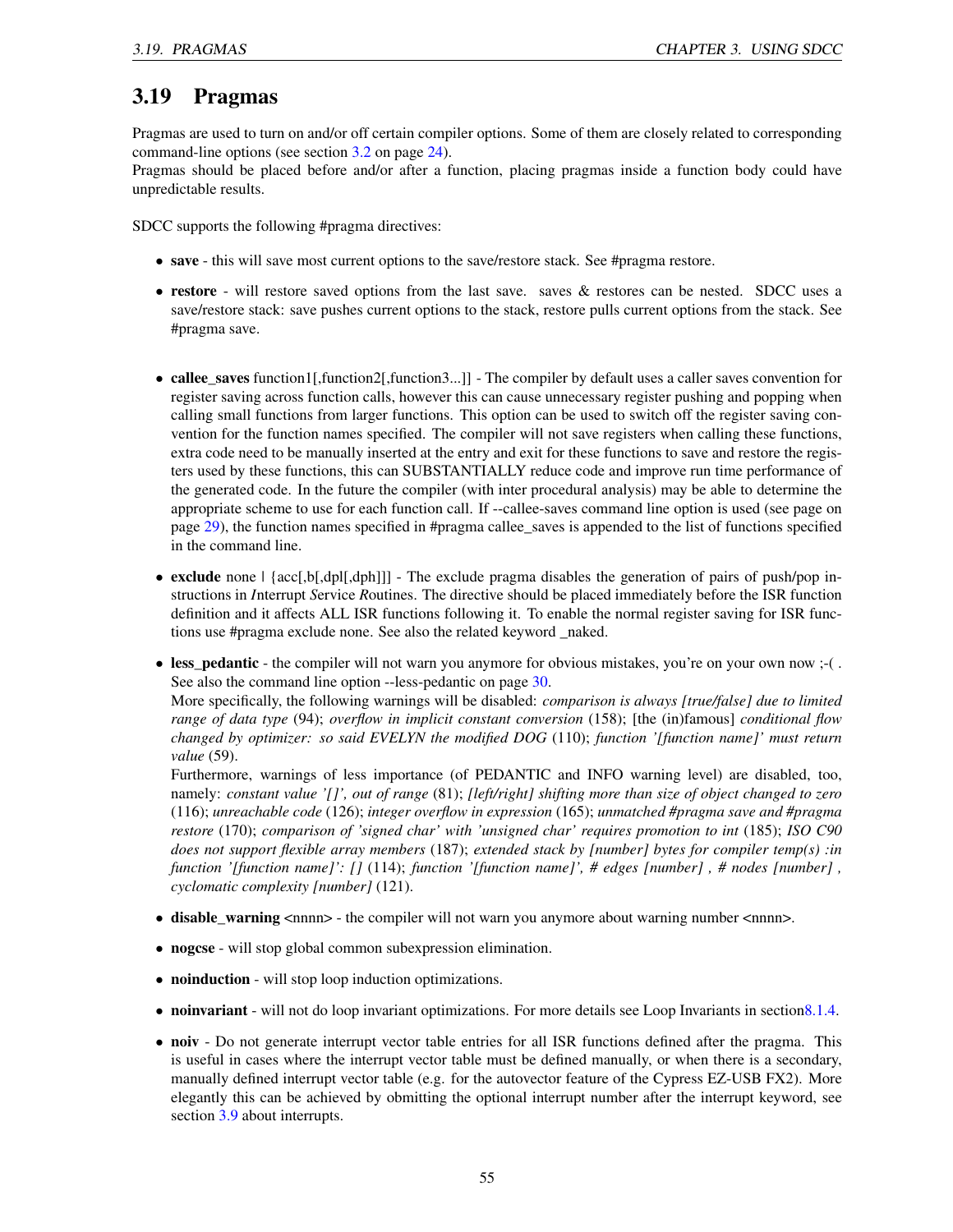- nojtbound will not generate code for boundary value checking, when switch statements are turned into jump-tables (dangerous). For more details see section [8.1.7.](#page-91-0)
- noloopreverse Will not do loop reversal optimization
- nooverlay the compiler will not overlay the parameters and local variables of a function.
- stackauto- See option --stack-auto and section [3.7](#page-38-1) Parameters and Local Variables.
- opt\_code\_speed The compiler will optimize code generation towards fast code, possibly at the expense of code size. Currently this has little effect.
- opt\_code\_size The compiler will optimize code generation towards compact code, possibly at the expense of code speed. Currently this has little effect.
- opt\_code\_balanced The compiler will attempt to generate code that is both compact and fast, as long as meeting one goal is not a detriment to the other (this is the default).
- std\_sdcc89 Generally follow the C89 standard, but allow SDCC features that conflict with the standard (default).
- std c89 Follow the C89 standard and disable SDCC features that conflict with the standard.
- std\_sdcc99 Generally follow the C99 standard, but allow SDCC features that conflict with the standard (incomplete support).
- std\_c99 Follow the C99 standard and disable SDCC features that conflict with the standard (incomplete support).
- codeseg <name>- Use this name (max. 8 characters) for the code segment. See option --codeseg.
- constseg <name>- Use this name (max. 8 characters) for the const segment. See option --constseg.

The preprocessor SDCPP supports the following #pragma directives:

• pedantic\_parse\_number (+ | -) - Pedantic parse numbers so that situations like 0xfe-LO\_B(3) are parsed properly and the macro LO\_B(3) gets expanded. Default is off. See also the --pedantic-parse-number command line option on page [25.](#page-25-0)

Below is an example on how to use this pragma. *Note: this functionality is not in conformance with standard!*

```
#pragma pedantic_parse_number +
#define LO_B(x) ((x) & 0xff)
unsigned char foo(void)
{
   unsigned char c=0xfe-LO B(3);
   return c;
}
```
• preproc  $\text{asm } (+ \rceil)$  - switch asm endasm block preprocessing on / off. Default is on. You use this prama to define multilines of assembly code. This will prevent the preprocessor from changing the formating required by assembly code. Below is an example on how to use this pragma.

```
#pragma preproc_asm -
#define MYDELAY _asm
  nop ;my assembly comment...
  nop
  nop
_endasm
#pragma preproc_asm +
```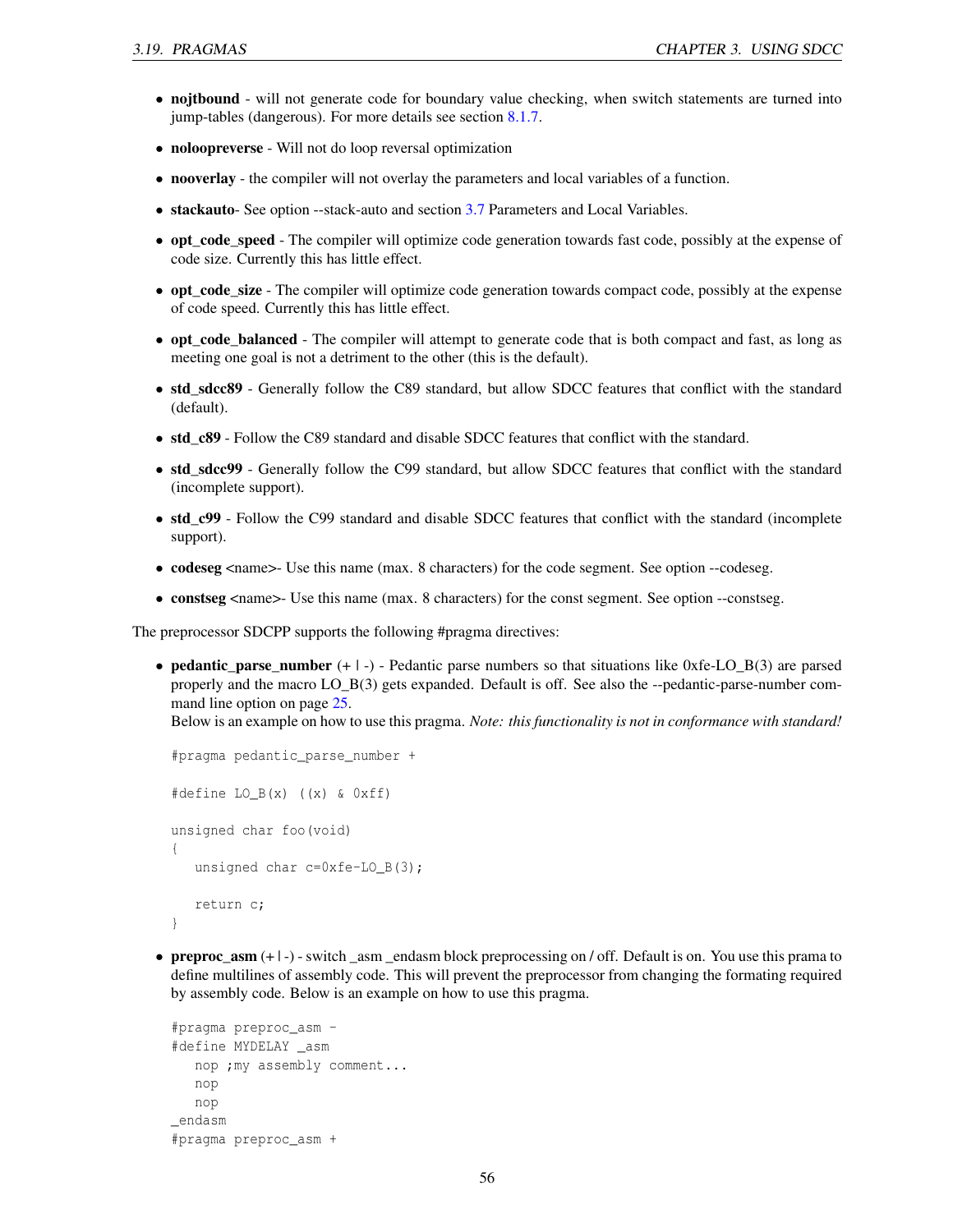```
void foo (void)
  {
      ...
      MYDELAY;
      ...
  }
• sdcc_hash (+ | -) - Allow "naked" hash in macro definition, for example:
  #define DIR_LO(x) #(x & 0xff)
  Default is off. Below is an example on how to use this pragma.
  #pragma preproc_asm +
  #pragma sdcc_hash +
  #define ROMCALL(x) \
     mov R6_B3, \#(x & 0xff) \
     mov R7_B3, #((x > > 8) \& 0xff)lcall __romcall
  ...
  _asm
  ROMCALL(72)
```
Some of the pragmas are intended to be used to turn-on or off certain optimizations which might cause the compiler to generate extra stack and/or data space to store compiler generated temporary variables. This usually happens in large functions. Pragma directives should be used as shown in the following example, they are used to control options and optimizations for a given function.

```
#pragma save /* save the current settings */
#pragma nogcse /* turnoff global subexpression elimination */
#pragma noinduction /* turn off induction optimizations */
int foo ()
{
    ...
    /* large code */
    ...
}
#pragma restore /* turn the optimizations back on */
```
The compiler will generate a warning message when extra space is allocated. It is strongly recommended that the save and restore pragmas be used when changing options for a function.

# 3.20 Defines Created by the Compiler

The compiler creates the following #defines:

\_endasm; ...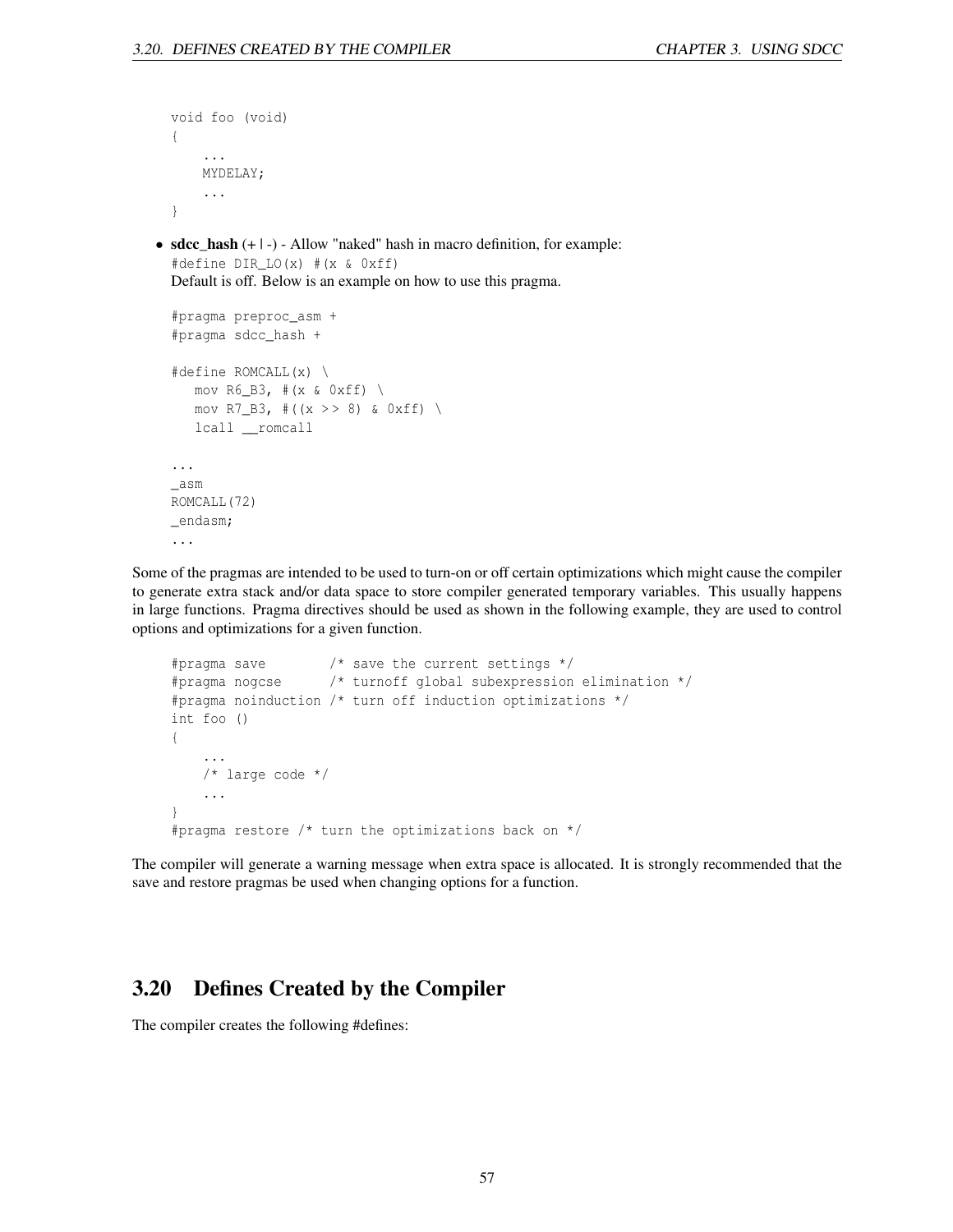| #define                                                                      | <b>Description</b>                              |
|------------------------------------------------------------------------------|-------------------------------------------------|
| <b>SDCC</b>                                                                  | Always defined. Since version 2.5.6 the version |
|                                                                              | number as an int (ex. 256)                      |
| SDCC_mcs51 or SDCC_ds390 or SDCC_z80, etc.                                   | depending on the model used (e.g.: -mds390)     |
| $\text{mes} 51, \_\text{ds} 390, \_\text{hc} 08, \_\text{z} 280, \text{etc}$ | depending on the model used (e.g. -mz80)        |
| SDCC STACK AUTO                                                              | when --stack-auto option is used                |
| SDCC MODEL SMALL                                                             | when --model-small is used                      |
| SDCC_MODEL_MEDIUM                                                            | when -- <i>model-medium</i> is used             |
| <b>SDCC MODEL LARGE</b>                                                      | when --model-large is used                      |
| SDCC USE XSTACK                                                              | when --xstack option is used                    |
| SDCC STACK TENBIT                                                            | when $-mds390$ is used                          |
| SDCC MODEL FLAT24                                                            | when $-mds390$ is used                          |
| <b>SDCC REVISION</b>                                                         | Always defined. SDCC svn revision number        |
| SDCC PARMS IN BANK1                                                          | when --parms-in-bank1 is used                   |
| SDCC FLOAT REENT                                                             | when -- <i>float-reent</i> is used              |
| SDCC INT LONG REENT                                                          | when --int-long-reent is used                   |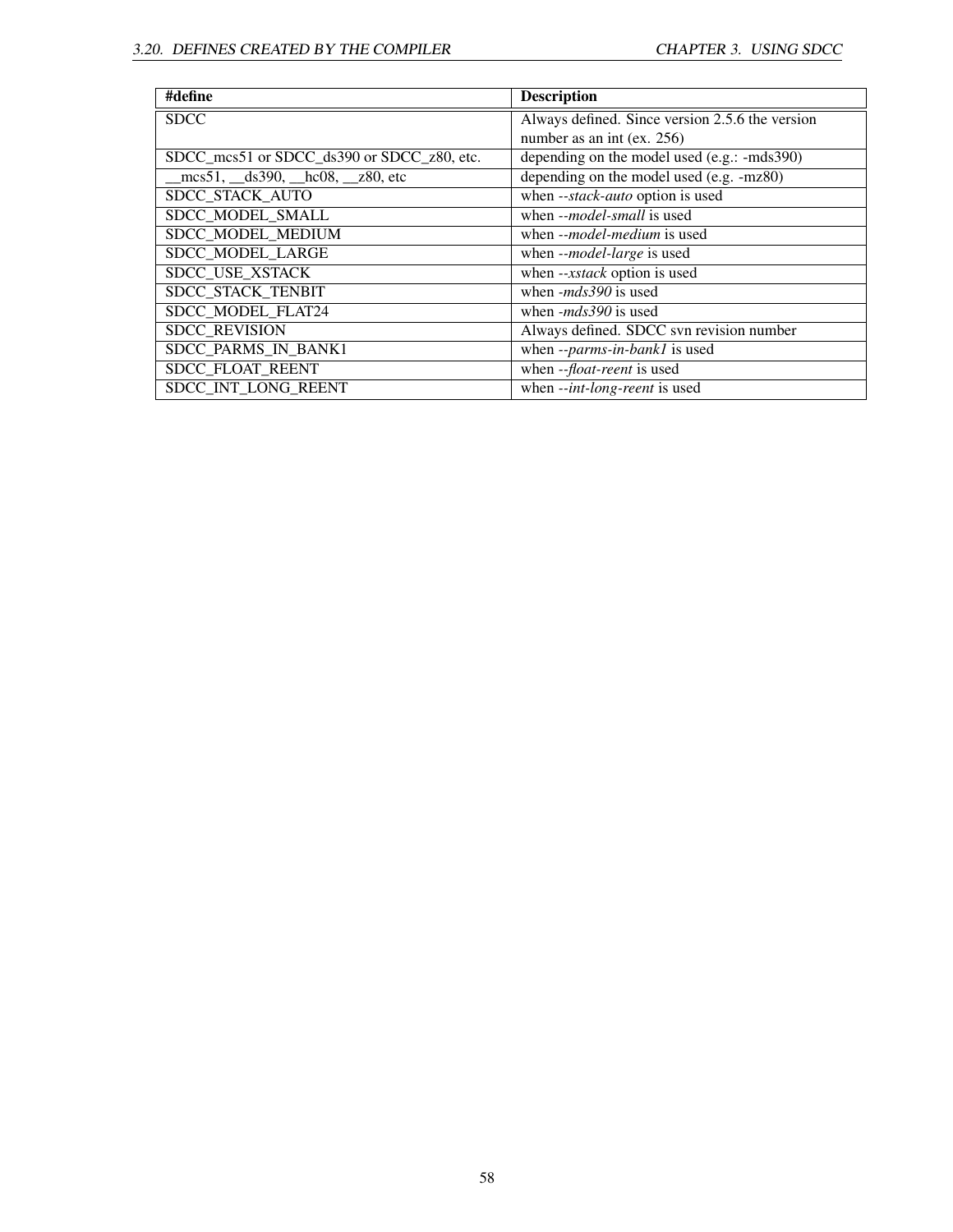# Chapter 4

# Notes on supported Processors

# <span id="page-59-0"></span>4.1 MCS51 variants

MCS51 processors are available from many vendors and come in many different flavours. While they might differ considerably in respect to Special Function Registers the core MCS51 is usually not modified or is kept compatible.

### 4.1.1 pdata access by SFR

With the upcome of devices with internal xdata and flash memory devices using port P2 as dedicated I/O port is becoming more popular. Switching the high byte for pdata access which was formerly done by port P2 is then achieved by a Special Function Register. In well-established MCS51 tradition the address of this *sfr* is where the chip designers decided to put it. Needless to say that they didn't agree on a common name either. So that the startup code can correctly initialize xdata variables, you should define an sfr with the name \_XPAGE at the appropriate location if the default, port P2, is not used for this. Some examples are:

```
sfr at (0x85) XPAGE; /* Ramtron VRS51 family a.k.a. MPAGE */
__sfr __at (0x92) _XPAGE; /* Cypress EZ-USB family, Texas Instruments (Chipcon)
  a.k.a. MPAGE */
sfr at (0x91) XPAGE; /* Infineon (Siemens) C500 family a.k.a. XPAGE */
sfr at (0xaf) XPAGE; /* some Silicon Labs (Cygnal) chips a.k.a. EMI0CN */
__sfr __at (0xaa) _XPAGE; /* some Silicon Labs (Cygnal) chips a.k.a. EMI0CN */
```
For more exotic implementations further customizations may be needed. See section [3.12](#page-43-0) for other possibilities.

### 4.1.2 Other Features available by SFR

Some MCS51 variants offer features like Double DPTR, multiple DPTR, decrementing DPTR, 16x16 Multiply. These are currently not used for the MCS51 port. If you absolutely need them you can fall back to inline assembly or submit a patch to SDCC.

### 4.1.3 Bankswitching

Bankswitching (a.k.a. code banking) is a technique to increase the code space above the 64k limit of the 8051.

#### 4.1.3.1 Hardware

| 8000-FFFF                | bank 1        | bank2 | bank3 |  |  |
|--------------------------|---------------|-------|-------|--|--|
| 0000-7FFF                | $\mid$ common |       |       |  |  |
| SiLabs C8051F120 example |               |       |       |  |  |

Usually the hardware uses some sfr (an output port or an internal sfr) to select a bank and put it in the banked area of the memory map. The selected bank usually becomes active immediately upon assignment to this sfr and when running inside a bank it will switch out this code it is currently running. Therefor you cannot jump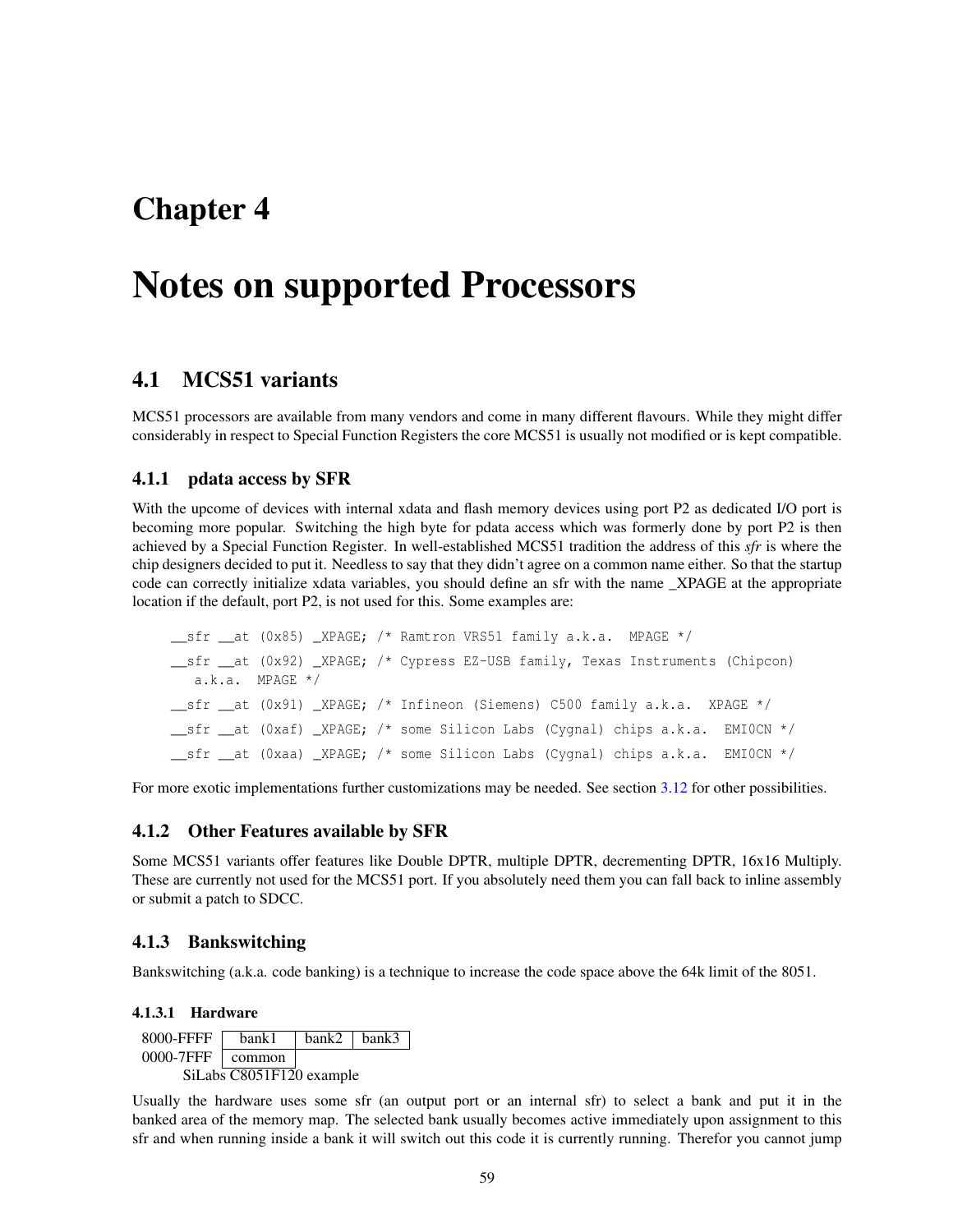or call directly from one bank to another and need to use a so-called trampoline in the common area. For SDCC an example trampoline is in crtbank.asm and you may need to change it to your 8051 derivative or schematic. The presented code is written for the C8051F120.

When calling a banked function SDCC will put the LSB of the functions address in register R0, the MSB in R1 and the bank in R2 and then call this trampoline *\_\_sdcc\_banked\_call*. The current selected bank is saved on the stack, the new bank is selected and an indirect jump is made. When the banked function returns it jumps to *\_\_sdcc\_banked\_ret* which restores the previous bank and returns to the caller.

#### 4.1.3.2 Software

When writing banked software using SDCC you need to use some special keywords and options. You also need to take over a bit of work from the linker.

To create a function that can be called from another bank it requires the keyword *banked*. The caller must see this in the prototype of the callee and the callee needs it for a proper return. Called functions within the same bank as the caller do not need the *banked* keyword nor do functions in the common area. Beware: SDCC does not know or check if functions are in the same bank. This is your responsibility!

Normally all functions you write end up in the segment CSEG. If you want a function explicitly to reside in the common area put it in segment HOME. This applies for instance to interrupt service routines as they should not be banked.

Functions that need to be in a switched bank must be put in a named segment. The name can be mostly anything upto eight characters (e.g. BANK1). To do this you either use --codeseg BANK1 (See [3.2.9\)](#page-29-0) on the command line when compiling or #pragma codeseg BANK1 (See  $3.19$ ) at the top of the C source file. The segment name always applies to the whole source file and generated object so functions for different banks need to be defined in different source files.

When linking your objects you need to tell the linker where to put your segments. To do this you use the following command line option to SDCC: -Wl-b BANK1=0x18000 (See [3.2.3\)](#page-25-1). This sets the virtual start address of this segment. It sets the banknumber to 0x01 and maps the bank to 0x8000 and up. The linker will not check for overflows, again this is your responsibility.

# 4.2 DS400 port

The DS80C400 microcontroller has a rich set of peripherals. In its built-in ROM library it includes functions to access some of the features, among them is a TCP stack with IP4 and IP6 support. Library headers (currently in beta status) and other files are provided at [ftp://ftp.dalsemi.com/pub/tini/ds80c400/c\\_libraries/sdcc/index.html](ftp://ftp.dalsemi.com/pub/tini/ds80c400/c_libraries/sdcc/index.html).

# 4.3 The Z80 and gbz80 port

SDCC can target both the Zilog Z80 and the Nintendo Gameboy's Z80-like gbz80. The Z80 port is passed through the same *regressions tests* (see section [7.9\)](#page-88-0) as the MCS51 and DS390 ports, so floating point support, support for long variables and bitfield support is fine. See mailing lists and forums about interrupt routines.

As always, the code is the authoritative reference - see z80/ralloc.c and z80/gen.c. The stack frame is similar to that generated by the IAR Z80 compiler. IX is used as the base pointer, HL and IY are used as a temporary registers, and BC and DE are available for holding variables. Return values for the Z80 port are stored in L (one byte), HL (two bytes), or DEHL (four bytes). The gbz80 port use the same set of registers for the return values, but in a different order of significance: E (one byte), DE (two bytes), or HLDE (four bytes).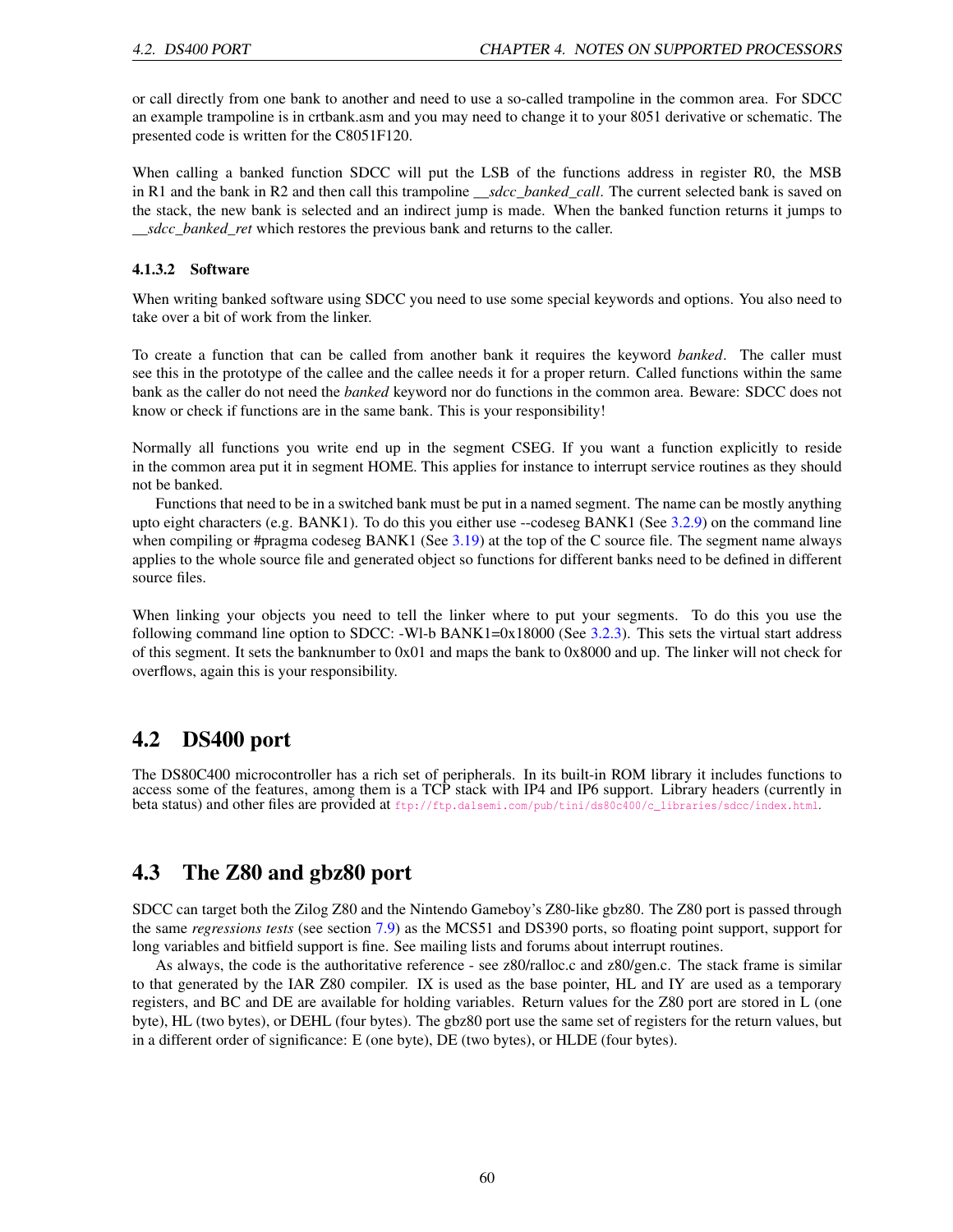# 4.4 The HC08 port

The port to the Freescale/Motorola HC08 family has been added in October 2003, and is still undergoing some basic development. The code generator is complete, but the register allocation is still quite unoptimized. Some of the SDCC's standard C library functions have embedded non-HC08 inline assembly and so are not yet usable.

The HC08 port passes the regression test suite (see section [7.9\)](#page-88-0).

# 4.5 The PIC14 port

The PIC14 port adds support for Microchip<sup>TM</sup> PIC<sup>TM</sup> MCUs with 14 bit wide instructions. This port is not yet mature and still lacks many features. However, it can work for simple code.

Currently supported devices include:

12F: 629, 635, 675, 683 16C: 432, 433 16C: 554, 557, 558 16C: 62, 620, 620a, 621, 621a, 622, 622a, 63a, 65b 16C: 71, 710, 711, 715, 717, 72, 73b, 745, 74b, 765, 770, 771, 773, 774, 781, 782 16C: 925, 926 16CR: 620a, 73, 74, 76, 77 16F: 616, 627, 627a, 628, 628a, 630, 636, 639, 648, 648a, 676, 684, 685, 687, 688, 689, 690 16F: 716, 72, 73, 737, 74, 747, 76, 767, 77, 777, 785 16F: 818, 819, 84, 84a, 87, 870, 871, 872, 873, 873a, 874, 874a, 876, 876a, 877, 877a, 88, 886, 887 16F: 913, 914, 916, 917, 946 26HV: 626, 785

An up-to-date list of currently supported devices can be obtained via sdcc -mpic14 -phelp foo.c (foo.c must exist...).

### 4.5.1 PIC Code Pages and Memory Banks

The linker organizes allocation for the code page and RAM banks. It does not have intimate knowledge of the code flow. It will put all the code section of a single .asm file into a single code page. In order to make use of multiple code pages, separate asm files must be used. The compiler assigns all *static* functions of a single .c file into the same code page.

To get the best results, follow these guidelines:

- 1. Make local functions static, as non static functions require code page selection overhead. Due to the way sdcc handles functions, place called functions prior to calling functions in the file wherever possible: Otherwise sdcc will insert unneccessary pagesel directives around the call, believing that the called function is externally defined.
- 2. For devices that have multiple code pages it is more efficient to use the same number of files as pages: Use up to 4 separate .c files for the 16F877, but only 2 files for the 16F874. This way the linker can put the code for each file into different code pages and there will be less page selection overhead.
- 3. And as for any 8 bit micro (especially for PIC14 as they have a very simple instruction set), use 'unsigned char' wherever possible instead of 'int'.

### 4.5.2 Adding New Devices to the Port

Adding support for a new 14 bit PIC MCU requires the following steps:

1. Create a new device description.

Each device is described in two files: pic16f\*.h and pic16f\*.c. These files primarily define SFRs, structs to access their bits, and symbolic configuration options. Both files can be generated from gputils' .inc files using the perl script support/scripts/inc2h.pl. This file also contains further instructions on how to proceed.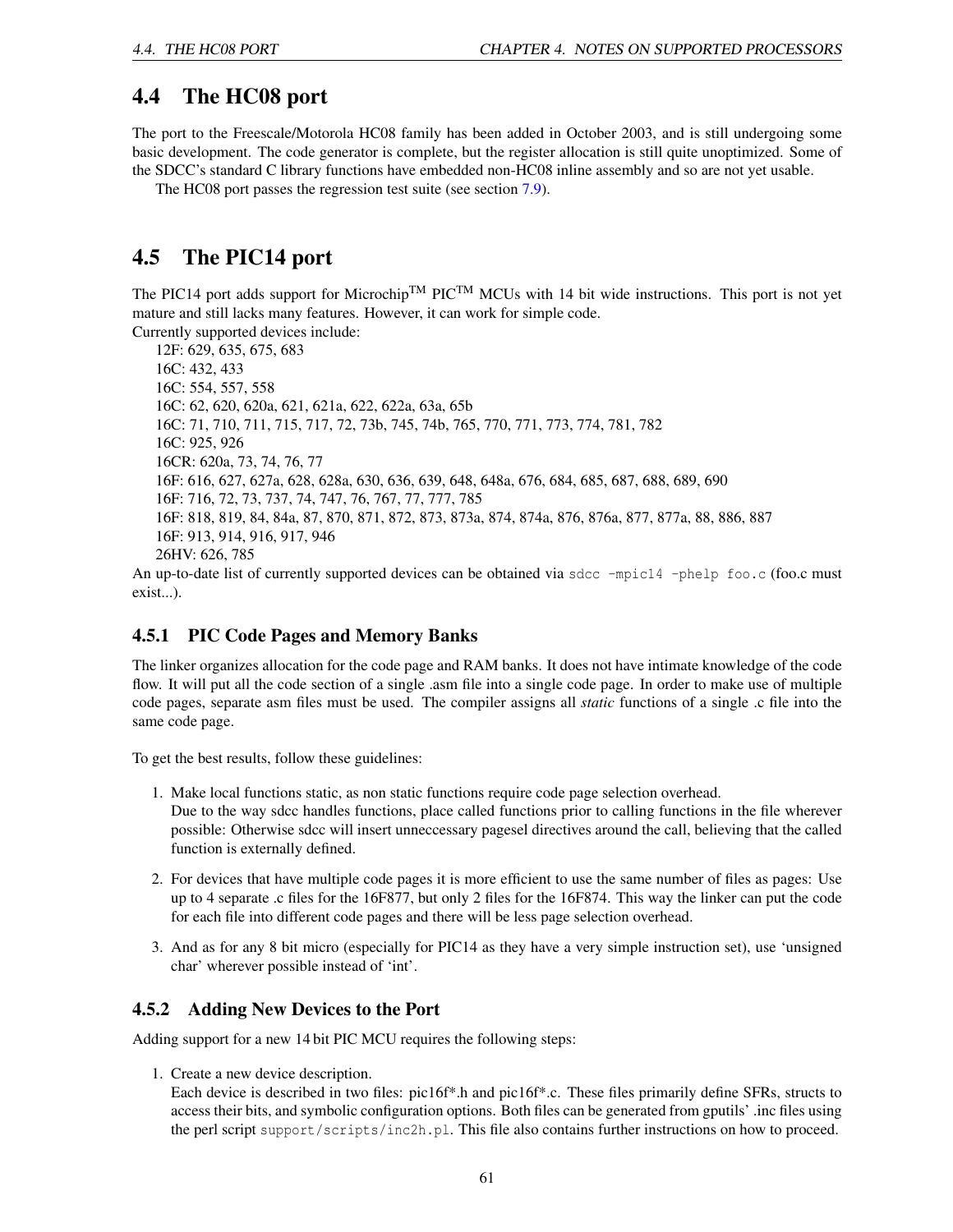- 2. Copy the .h file into SDCC's include path and either add the .c file to your project or copy it to device/lib/pic/libdev. Afterwards, rebuild and install the libraries.
- 3. Edit pic14devices.txt in SDCC's include path (device/include/pic/ in the source tree or /usr/local/share/sdcc/include/pic after installation). You need to add a device specification here to make the memory layout (code banks, RAM, aliased memory regions, ...) known to the compiler. Probably you can copy and modify an existing entry. The file format is documented at the top of the file.

### 4.5.3 Interrupt Code

For the interrupt function, use the keyword '\_interrupt' with level number of 0 (PIC14 only has 1 interrupt so this number is only there to avoid a syntax error - it ought to be fixed). E.g.:

```
void Intr(void) __interrupt 0
{
 TOIF = 0; /* Clear timer interrupt */}
```
### 4.5.4 Linking and Assembling

For assembling you can use either GPUTILS' gpasm.exe or MPLAB's mpasmwin.exe. GPUTILS are available from <http://sourceforge.net/projects/gputils>. For linking you can use either GPUTILS' gplink or MPLAB's mplink.exe. If you use MPLAB and an interrupt function then the linker script file vectors section will need to be enlarged to link with mplink.

Here is a Makefile using GPUTILS:

```
.c.o:
       sdcc -V -mpic14 -p16f877 -c $<
$(PRJ).hex: $(OBJS)
       gplink -m -s $(PRJ).lkr -o $(PRJ).hex $(OBJS) libsdcc.lib
```
Here is a Makefile using MPLAB:

```
.c.o:
       sdcc -S -V -mpic14 -p16f877 $<
       mpasmwin /q /o $*.asm
$(PRJ).hex: $(OBJS)
       mplink /v $(PRJ).lkr /m $(PRJ).map /o $(PRJ).hex $(OBJS) libsdcc.lib
```
Please note that indentations within a Makefile have to be done with a tabulator character.

### 4.5.5 Command-Line Options

Besides the switches common to all SDCC backends, the PIC14 port accepts the following options (for an updated list see sdcc --help):

--debug-xtra emit debug info in assembly output

- --no-pcode-opt disable (slightly faulty) optimization on pCode
- **--stack-loc** sets the lowest address of the argument passing stack (defaults to a suitably large shared databank to reduce BANKSEL overhead)

--stack-size sets the size if the argument passing stack (default: 16, minimum: 4)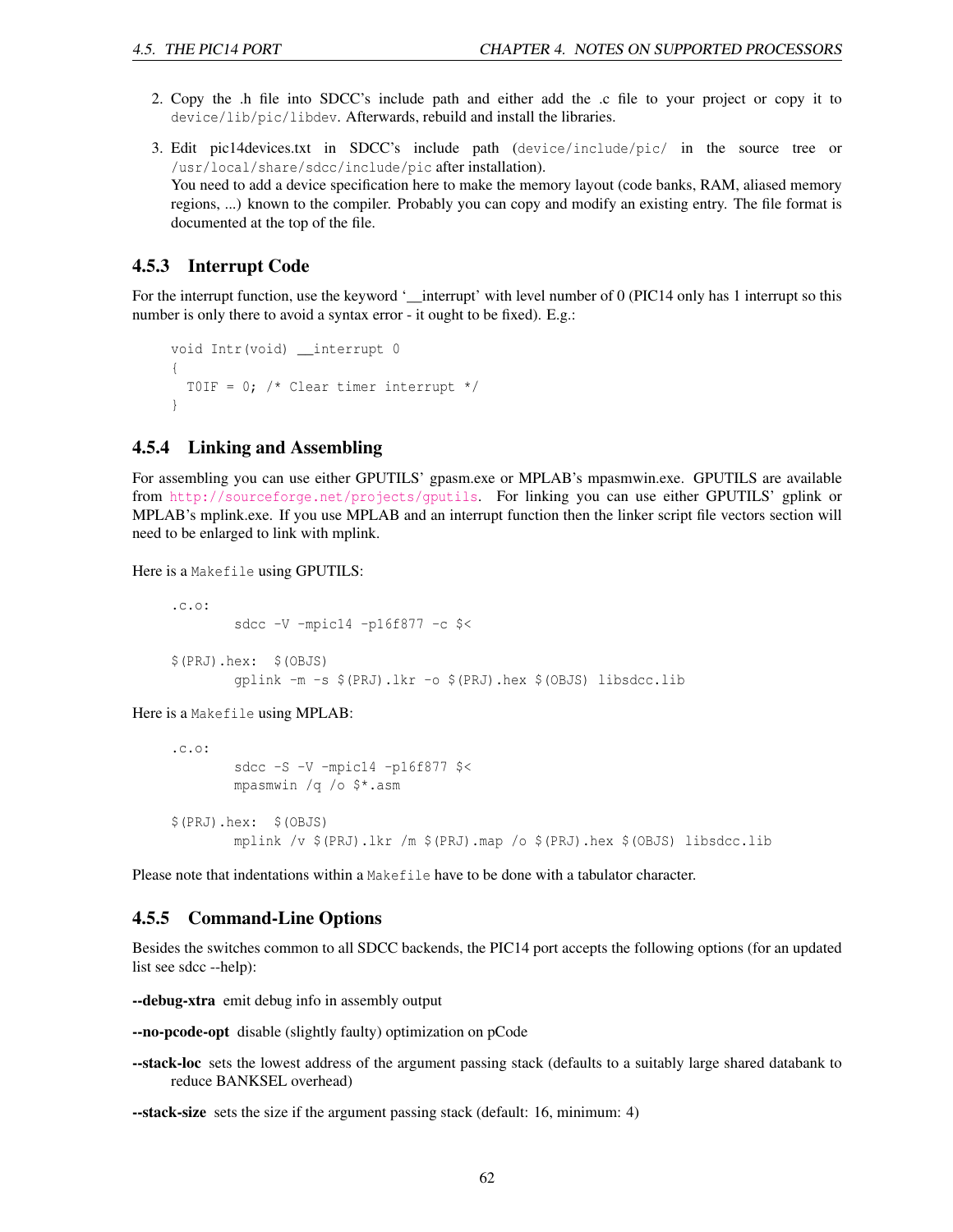# 4.5.6 Environment Variables

The PIC14 port recognizes the following environment variables:

SDCC\_PIC14\_SPLIT\_LOCALS If set and not empty, sdcc will allocate each temporary register (the ones called r0xNNNN) in a section of its own. By default (if this variable is unset), sdcc tries to cluster registers in sections in order to reduce the BANKSEL overhead when accessing them.

# 4.5.7 The Library

The PIC14 library currently only contains support routines required by the compiler to implement multiplication, division, and floating point support. No libc-like replacement is available at the moment, though many of the common sdcc library sources (in device/lib) should also compile with the PIC14 port.

### 4.5.7.1 error: missing definition for symbol "\_\_gptrget1"

The PIC14 port uses library routines to provide more complex operations like multiplication, division/modulus and (generic) pointer dereferencing. In order to add these routines to your project, you must link with PIC14's libsdcc.lib. For single source file projects this is done automatically, more complex projects must add libsdcc.lib to the linker's arguments. Make sure you also add an include path for the library (using the -I switch to the linker)!

### 4.5.7.2 Processor mismatch in file "XXX".

This warning can usually be ignored due to the very good compatibility amongst 14 bit PIC devices.

You might also consider recompiling the library for your specific device by changing the ARCH=p16f877 (default target) entry in device/lib/pic/Makefile.in and device/lib/pic/Makefile to reflect your device. This might even improve performance for smaller devices as unneccesary BANKSELs might be removed.

## 4.5.8 Known Bugs

### 4.5.8.1 Function arguments

Functions with variable argument lists (like printf) are not yet supported. Similarly, taking the address of the first argument passed into a function does not work: It is currently passed in WREG and has no address...

### 4.5.8.2 Regression tests fail

Though the small subset of regression tests in src/regression passes, SDCC regression test suite does not, indicating that there are still major bugs in the port. However, many smaller projects have successfully used SDCC in the past...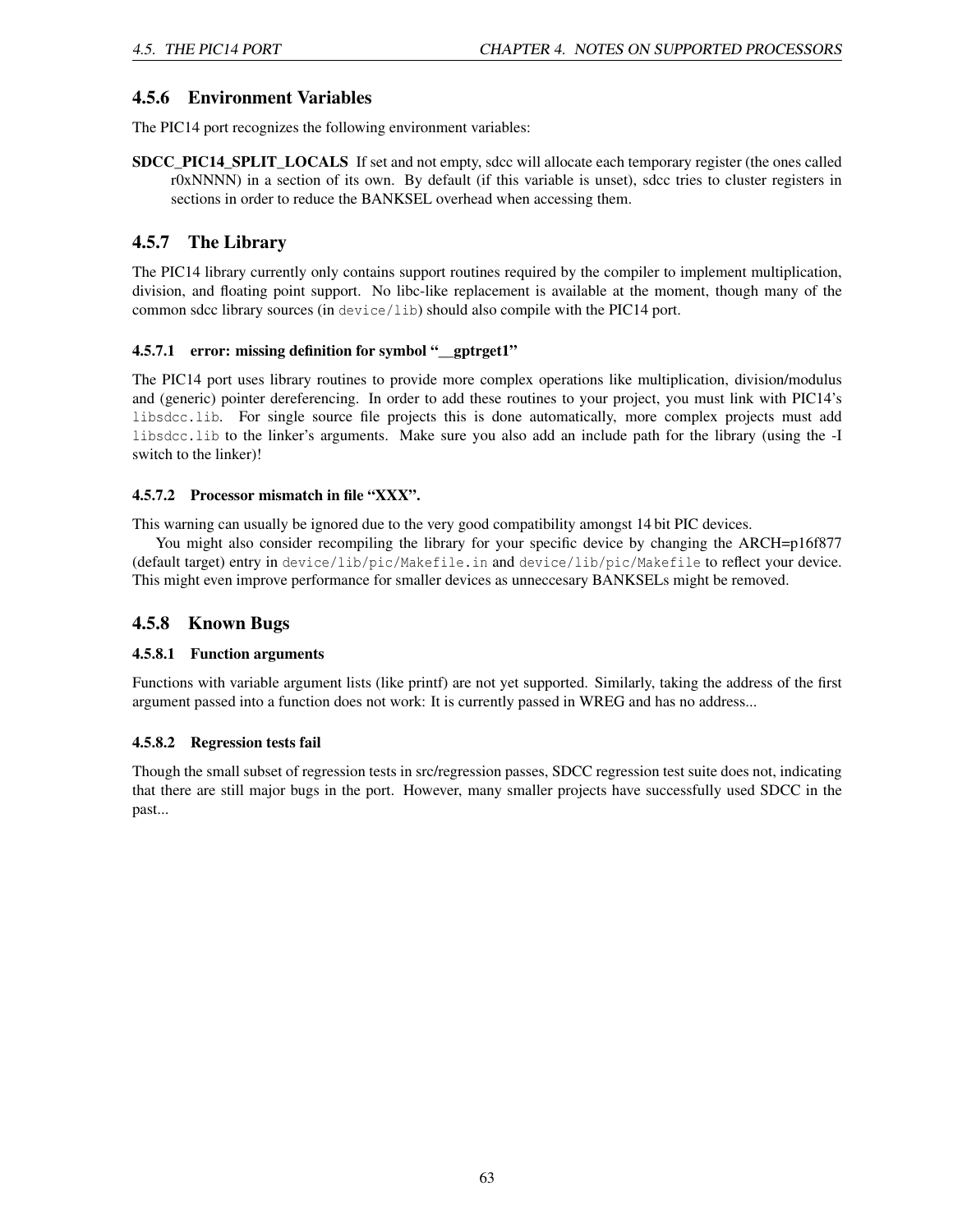# 4.6 The PIC16 port

The PIC16 port adds support for Microchip<sup>TM</sup> PIC<sup>TM</sup> MCUs with 16 bit wide instructions. Currently this family of microcontrollers contains the PIC18Fxxx and PIC18Fxxxx; devices supported by the port include:

18F: 242, 248, 252, 258, 442, 448, 452, 458 18F: 1220, 1320 18F: 2220, 2221, 2320, 2321, 2331, 2410, 2420, 2423, 2431, 2450, 2455, 2480, 24j10 18F: (2510,) 2515, 2520, 2523, 2525, 2550, 2580, 2585, 25j10, 2610, 2620, 2680, 2682, 2685 18F: 4220, 4221, 4320, 4321, 4331, 4410, 4420, 4423, 4431, 4450, 4455, 4480, 44j10 18F: 4510, 4515, 4520, 4523, 4525, 4550, 4580, 4585, 45j10, 4610, 4620, 4680, 4682, 4685 18F: 6520, 6585, 6620, 6680, 66j60, 66j65, 6720, 67j60 18F: 8520, 8585, 8620, 8680, 86j60, 86j65, 8720, 87j60 18F: 96j60, 96j65, 97j60 An up-to-date list of supported devices is also available via 'sdcc -mpic16 -plist'.

### 4.6.1 Global Options

PIC16 port supports the standard command line arguments as supposed, with the exception of certain cases that will be mentioned in the following list:

--callee-saves See --all-callee-saves

--fommit-frame-pointer Frame pointer will be omitted when the function uses no local variables.

### 4.6.2 Port Specific Options

The port specific options appear after the global options in the sdcc --help output.

#### 4.6.2.1 Code Generation Options

These options influence the generated assembler code.

- --pstack-model=[model] Used in conjuction with the command above. Defines the stack model to be used, valid stack models are:
	- *small* Selects small stack model. 8 bit stack and frame pointers. Supports 256 bytes stack size.
	- *large* Selects large stack model. 16 bit stack and frame pointers. Supports 65536 bytes stack size.

--pno-banksel Do not generate BANKSEL assembler directives.

--extended Enable extended instruction set/literal offset addressing mode. Use with care!

#### 4.6.2.2 Optimization Options

--obanksel=n Set optimization level for inserting BANKSELs.

- 0 no optimization
- 1 checks previous used register and if it is the same then does not emit BANKSEL, accounts only for labels.
- 2 tries to check the location of (even different) symbols and removes BANKSELs if they are in the same bank.

*Important: There might be problems if the linker script has data sections across bank borders!*

--denable-peeps Force the usage of peepholes. Use with care.

--no-optimize-goto Do not use (conditional) BRA instead of GOTO.

--optimize-cmp Try to optimize some compares.

--optimize-df Analyze the dataflow of the generated code and improve it.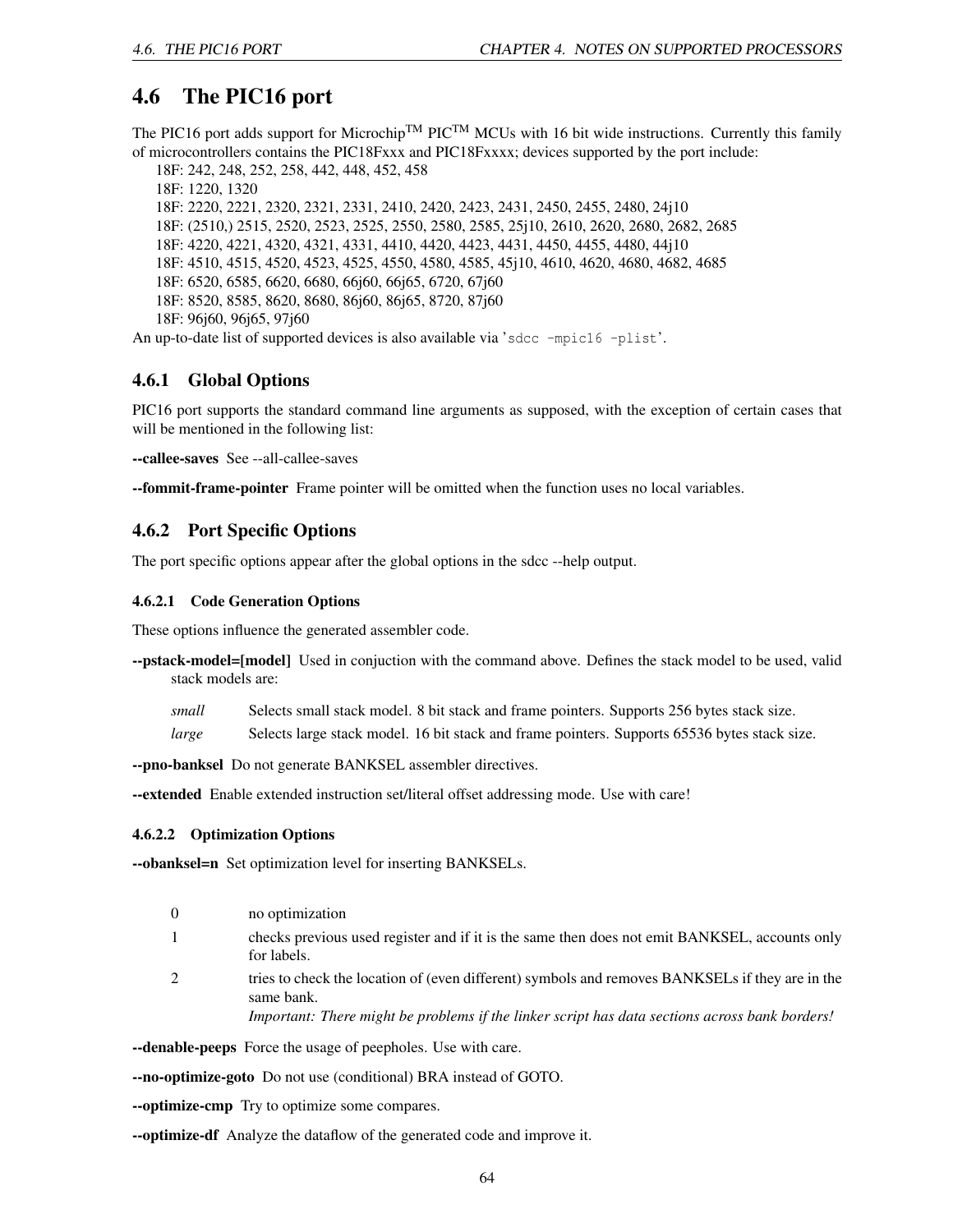#### 4.6.2.3 Assembling Options

--asm= Sets the full path and name of an external assembler to call.

--mplab-comp MPLAB compatibility option. Currently only suppresses special gpasm directives.

#### 4.6.2.4 Linking Options

--link= Sets the full path and name of an external linker to call.

--preplace-udata-with=[kword] Replaces the default udata keyword for allocating unitialized data variables with [kword]. Valid keywords are: "udata\_acs", "udata\_shr", "udata\_ovr".

--ivt-loc=n Place the interrupt vector table at address *n*. Useful for bootloaders.

--nodefaultlibs Do not link default libraries when linking.

--use-crt= Use a custom run-time module instead of the defaults.

--no-crt Don't link the default run-time modules

#### 4.6.2.5 Debugging Options

Debugging options enable extra debugging information in the output files.

--debug-xtra Similar to --debug, but dumps more information.

--debug-ralloc Force register allocator to dump <source>.d file with debugging information. <source> is the name of the file being compiled.

--pcode-verbose Enable pcode debugging information in translation.

--calltree Dump call tree in .calltree file.

--gstack Trace push/pops for stack pointer overflow.

### 4.6.3 Enviroment Variables

There is a number of enviromental variables that can be used when running SDCC to enable certain optimizations or force a specific program behaviour. these variables are primarily for debugging purposes so they can be enabled/disabled at will.

Currently there is only two such variables available:

- **OPTIMIZE BITFIELD POINTER GET** When this variable exists, reading of structure bitfields is optimized by directly loading FSR0 with the address of the bitfield structure. Normally SDCC will cast the bitfield structure to a bitfield pointer and then load FSR0. This step saves data ram and code space for functions that make heavy use of bitfields. (i.e., 80 bytes of code space are saved when compiling malloc.c with this option).
- NO\_REG\_OPT Do not perform pCode registers optimization. This should be used for debugging purposes. If bugs in the pcode optimizer are found, users can benefit from temporarily disabling the optimizer until the bug is fixed.

### 4.6.4 Preprocessor Macros

PIC16 port defines the following preprocessor macros while translating a source.

| Macro           | Description                                                                                    |
|-----------------|------------------------------------------------------------------------------------------------|
| SDCC_pic16      | Port identification                                                                            |
| $\_pic16$       | Port identification (same as above)                                                            |
| pic18fxxxx      | MCU Identification. <i>xxxx</i> is the microcontrol identification number, i.e. 452, 6620, etc |
| 18Fxxxx         | MCU Identification (same as above)                                                             |
| STACK_MODEL_nnn | nnn = SMALL or LARGE respectively according to the stack model used                            |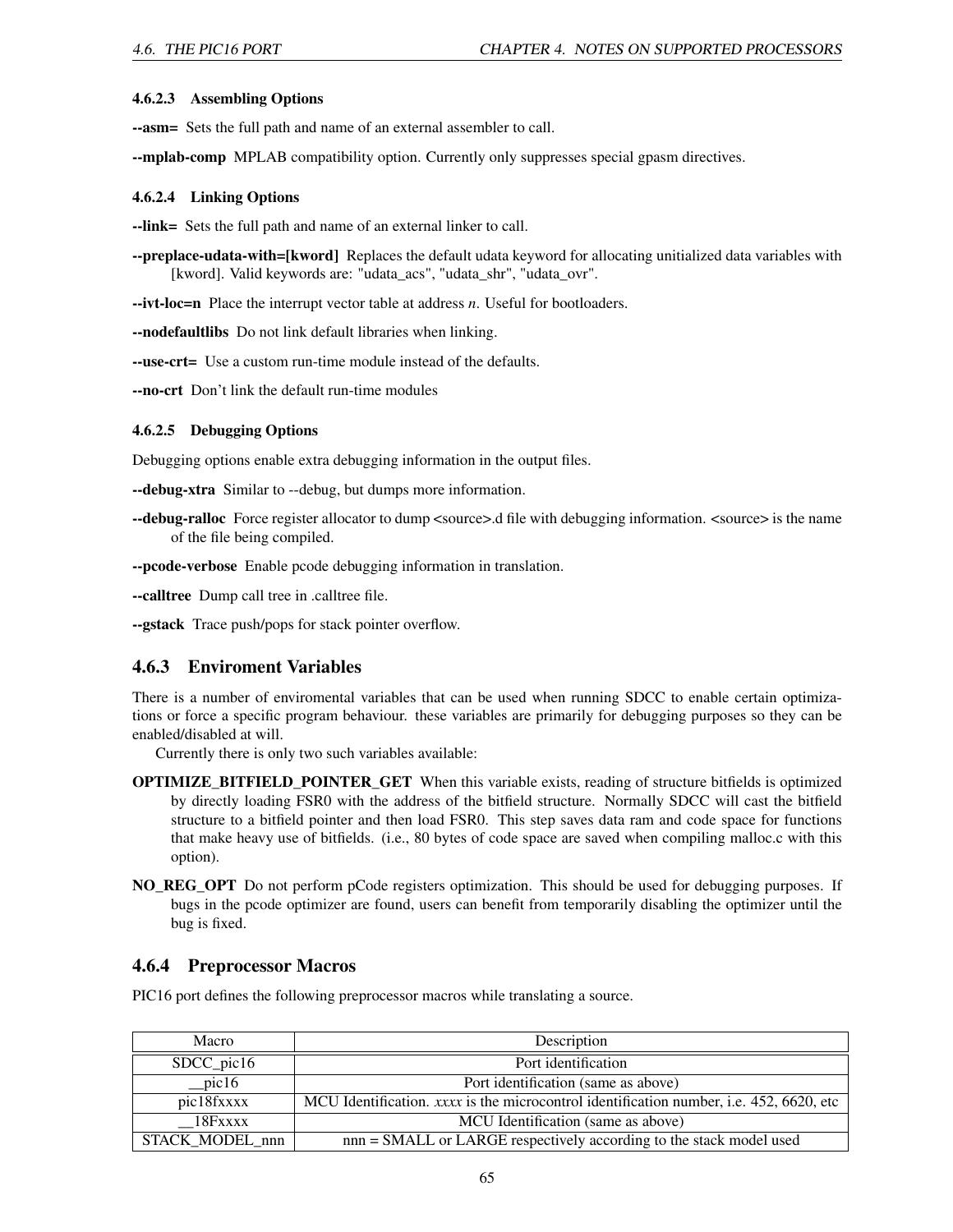In addition the following macros are defined when calling assembler:

| Macro           | Description                                                                             |
|-----------------|-----------------------------------------------------------------------------------------|
| 18Fxxxx         | MCU Identification, xxxx is the microcontrol identification number, i.e. 452, 6620, etc |
| SDCC MODEL nnn  | nnn = SMALL or LARGE respectively according to the memory model used for SDCC           |
| STACK MODEL nnn | nnn = SMALL or LARGE respectively according to the stack model used                     |

### 4.6.5 Directories

PIC16 port uses the following directories for searching header files and libraries.

| Directory                 | Description                          | Target   | Command prefix |
|---------------------------|--------------------------------------|----------|----------------|
| PREFIX/sdcc/include/pic16 | PIC16 specific headers               | Compiler | - 1            |
| PREFIX/sdcc/lib/pic16     | PIC <sub>16</sub> specific libraries | Linker   |                |

### 4.6.6 Pragmas

The PIC16 port currently supports the following pragmas:

stack This forces the code generator to initialize the stack & frame pointers at a specific address. This is an ad hoc solution for cases where no STACK directive is available in the linker script or gplink is not instructed to create a stack section.

The stack pragma should be used only once in a project. Multiple pragmas may result in indeterminate behaviour of the program.<sup>[1](#page-66-0)</sup>

The format is as follows:

#pragma stack bottom\_address [stack\_size]

*bottom address* is the lower bound of the stack section. The stack pointer initially will point at address (bottom\_address+stack\_size-1).

```
Example:
/* initializes stack of 100 bytes at RAM address 0x200 */
#pragma stack 0x200 100
```
If the stack\_size field is omitted then a stack is created with the default size of 64. This size might be enough for most programs, but its not enough for operations with deep function nesting or excessive stack usage.

code Force a function to a static FLASH address.

```
Example:
/* place function test_func at 0x4000 */
#pragma code test_func 0x4000
```
library instructs the linker to use a library module. Usage:

#pragma library module\_name

*module\_name* can be any library or object file (including its path). Note that there are four reserved keywords which have special meaning. These are:

<span id="page-66-0"></span><sup>&</sup>lt;sup>1</sup>The old format (ie.  $#$ pragma stack 0x5ff) is deprecated and will cause the stack pointer to cross page boundaries (or even exceed the available data RAM) and crash the program. Make sure that stack does not cross page boundaries when using the SMALL stack model.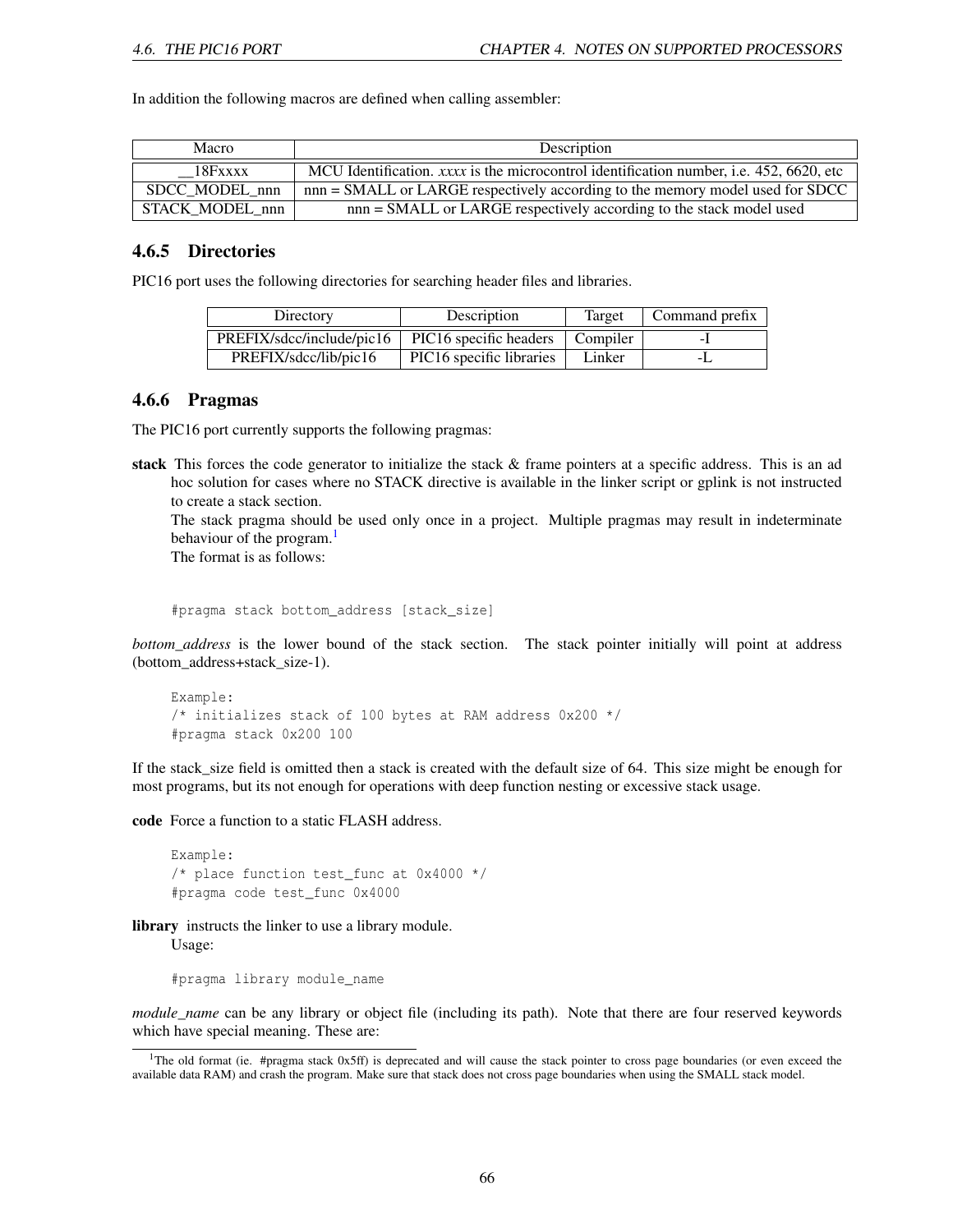| Keyword                                             | Description                | Module to link |  |  |
|-----------------------------------------------------|----------------------------|----------------|--|--|
| ignore                                              | ignore all library pragmas | (none)         |  |  |
| libc18f.lib<br>link the C library<br>c              |                            |                |  |  |
| math                                                | link the Math libarary     | libm18f.lib    |  |  |
| libio18f*.lib<br>link the I/O library<br>io         |                            |                |  |  |
| debug                                               | libdebug.lib               |                |  |  |
| * is the device number, i.e. 452 for PIC18F452 MCU. |                            |                |  |  |

This feature allows for linking with specific libraries withoug having to explicit name them in the command line. Note that the IGNORE keyword will reject all modules specified by the library pragma.

udata The pragma udata instructs the compiler to emit code so that linker will place a variable at a specific memory bank.

```
Example:
/* places variable foo at bank2 */
#pragma udata bank2 foo
char foo;
```
In order for this pragma to work extra SECTION directives should be added in the .lkr script. In the following example a sample .lkr file is shown:

```
// Sample linker script for the PIC18F452 processor
LIBPATH .
CODEPAGE NAME=vectors START=0x0 END=0x29 PROTECTED
CODEPAGE NAME=page START=0x2A END=0x7FFF
CODEPAGE NAME=idlocs START=0x200000 END=0x200007 PROTECTED
CODEPAGE NAME=config START=0x300000 END=0x30000D PROTECTED<br>CODEPAGE NAME=devid START=0x3FFFFE END=0x3FFFFF PROTECTED<br>CODEPAGE NAME=eedata START=0xF00000 END=0xF000FF PROTECTED
CODEPAGE NAME=devid START=0x3FFFFE END=0x3FFFFF PROTECTED
CODEPAGE NAME=eedata START=0xF00000 END=0xF000FF PROTECTED
ACCESSBANK NAME=accessram START=0x0 END=0x7F
DATABANK NAME=gpr0 START=0x80 END=0xFF
DATABANK NAME=gpr1 START=0x100 END=0x1FF
DATABANK NAME=gpr2 START=0x200 END=0x2FF
DATABANK NAME=gpr3 START=0x300 END=0x3FF
DATABANK NAME=gpr4 START=0x400 END=0x4FF
DATABANK NAME=gpr5 START=0x500 END=0x5FF
ACCESSBANK NAME=accesssfr START=0xF80 END=0xFFF PROTECTED
SECTION NAME=CONFIG ROM=config
SECTION NAME=bank0 RAM=gpr0 # these SECTION directives
SECTION NAME=bank1 RAM=gpr1 # should be added to link
SECTION NAME=bank2 RAM=gpr2 # section name 'bank?' with
SECTION NAME=bank3 RAM=gpr3 # a specific DATABANK name
SECTION NAME=bank4 RAM=gpr4
SECTION NAME=bank5 RAM=gpr5
```
The linker will recognise the section name set in the pragma statement and will position the variable at the memory bank set with the RAM field at the SECTION line in the linker script file.

### <span id="page-67-0"></span>4.6.7 Header Files

There is one main header file that can be included to the source files using the pic16 port. That file is the pic18fregs.h. This header file contains the definitions for the processor special registers, so it is necessary if the source accesses them. It can be included by adding the following line in the beginning of the file:

#include <pic18fregs.h>

The specific microcontroller is selected within the pic18fregs.h automatically, so the same source can be used with a variety of devices.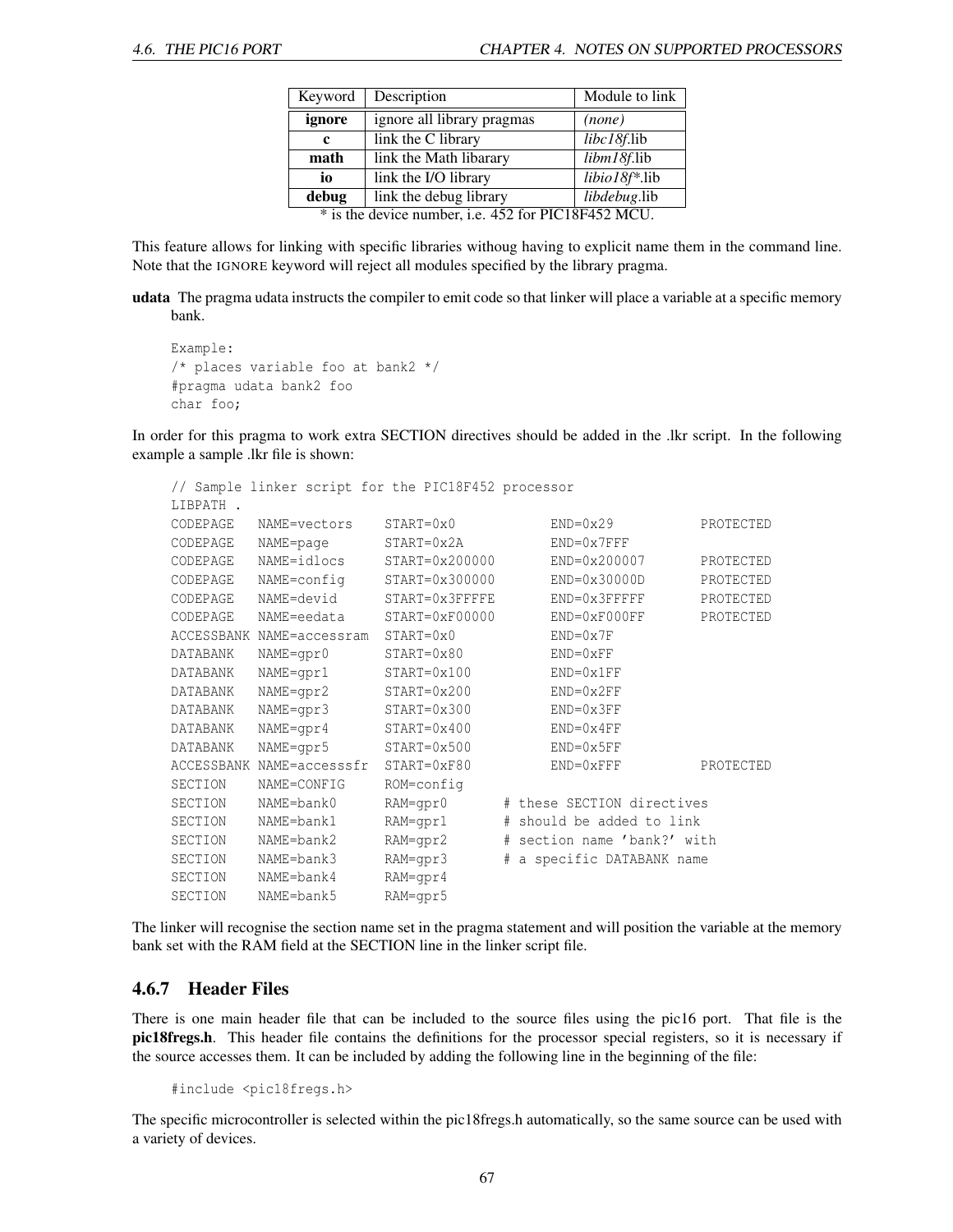### <span id="page-68-0"></span>4.6.8 Libraries

The libraries that PIC16 port depends on are the microcontroller device libraries which contain the symbol definitions for the microcontroller special function registers. These libraries have the format pic18fxxxx.lib, where *xxxx* is the microcontroller identification number. The specific library is selected automatically by the compiler at link stage according to the selected device.

Libraries are created with gplib which is part of the gputils package [http://sourceforge.net/projects/](http://sourceforge.net/projects/gputils) [gputils](http://sourceforge.net/projects/gputils).

#### Building the libraries

Before using SDCC/pic16 there are some libraries that need to be compiled. This process is done automatically if gputils are found at SDCC's compile time. Should you require to rebuild the pic16 libraries manually, these are the steps required to do so under Linux or Mac OS X (cygwin might work as well, but is untested):

```
cd device/lib/pic16
./configure.gnu
cd ..
make model-pic16
su -c 'make install' # install the libraries, you need the root password
cd ../..
```
If you need to install the headers too, do:

```
cd device/include
su -c 'make install' # install the headers, you need the root password
```
### 4.6.9 Adding New Devices to the Port

Adding support for a new 16 bit PIC MCU requires the following steps:

- 1. Create picDEVICE.c and picDEVICE.h from pDEVICE.inc using perl /path/to/sdcc/support/scripts/inc2h-pic16.pl /path/to/gputils/header/pDEVICE.inc
- 2. mv picDEVICE.h /path/to/sdcc/device/include/pic16
- 3. mv picDEVICE.c /path/to/sdcc/device/lib/pic16/libdev
- 4. Add DEVICE to /path/to/sdcc/device/lib/pic16/pics.all Note: No 18f prefix here!
- 5. Edit /path/to/sdcc/device/include/pic16/adc.h Add the new devices to the correct ADC style class (depending on the number of ADC channels). Do not touch adc.h if the device does not offer any ADC at all.
- 6. Edit /path/to/sdcc/device/include/pic16/pic18fregs.h The file format is self-explanatory, just add #elif defined(picDEVICE) # include <picDEVICE.h> at the right place (keep the file sorted, please).
- 7. Edit /path/to/sdcc/device/include/pic16devices.txt Copy and modify an existing entry or create a new one and insert it at the correct place (keep the file sorted, please).
- 8. Add the device to /path/to/sdcc/device/lib/pic16/libdev/Makefile.am Copy an existing entry and adjust the device name.
- 9. Add the device to /path/to/sdcc/device/lib/pic16/libio/Makefile.am Copy the record from the 18f2220 and adjust the device name. If the new device does not offer ADC,  $I^2C$ , and/or (E)USART functionality as assumed by the library, remove the lines with references to  $\frac{\text{adc}}{k}$ .c, usart/\*.c, or usart/\*.c, respectively.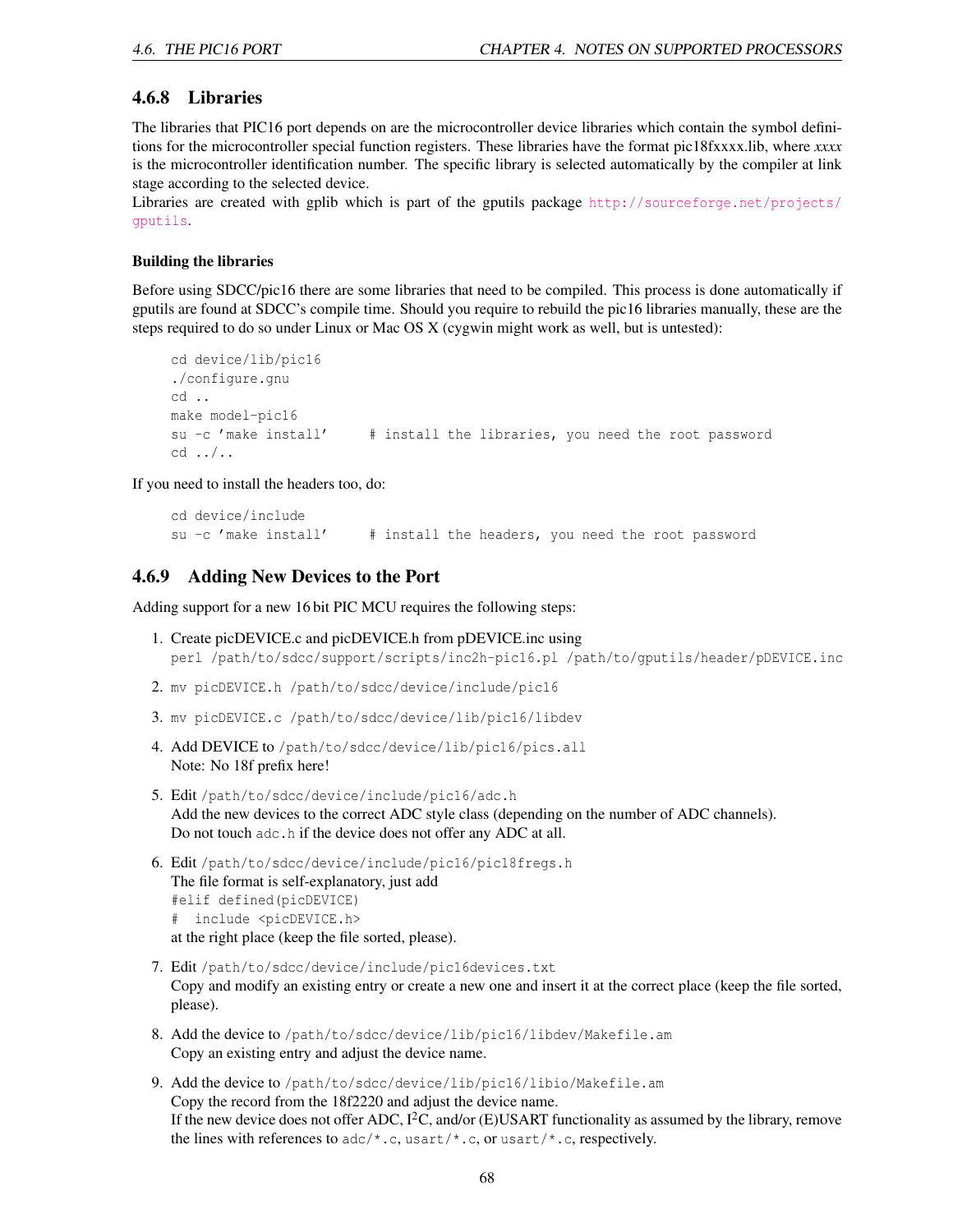- 10. Update libdev/Makefile.in and libio/Makefile.in using ./bootstrap.sh in /path/to/sdcc/device/lib/pic16.
- 11. Recompile the pic16 libraries as described in [4.6.8.](#page-68-0)

### 4.6.10 Memory Models

The following memory models are supported by the PIC16 port:

- small model
- large model

Memory model affects the default size of pointers within the source. The sizes are shown in the next table:

| Pointer sizes according to memory model   small model   large model |         |         |
|---------------------------------------------------------------------|---------|---------|
| code pointers                                                       | 16-bits | 24-bits |
| data pointers                                                       | 16-bits | 16-bits |

It is advisable that all sources within a project are compiled with the same memory model. If one wants to override the default memory model, this can be done by declaring a pointer as **far** or **near**. Far selects large memory model's pointers, while near selects small memory model's pointers.

The standard device libraries (see [4.6.7\)](#page-67-0) contain no reference to pointers, so they can be used with both memory models.

### 4.6.11 Stack

The stack implementation for the PIC16 port uses two indirect registers, FSR1 and FSR2.

FSR1 is assigned as stack pointer

FSR2 is assigned as frame pointer

The following stack models are supported by the PIC16 port

- SMALL model
- LARGE model

SMALL model means that only the FSRxL byte is used to access stack and frame, while LARGE uses both FSRxL and FSRxH registers. The following table shows the stack/frame pointers sizes according to stack model and the maximum space they can address:

| Stack & Frame pointer sizes according to stack model $\parallel$ small | large                                  |
|------------------------------------------------------------------------|----------------------------------------|
| Stack pointer FSR1                                                     | $\parallel$ 8-bits $\parallel$ 16-bits |
| Frame pointer FSR2                                                     | $\parallel$ 8-bits $\sqrt{16-bits}$    |

LARGE stack model is currently not working properly throughout the code generator. So its use is not advised. Also there are some other points that need special care:

- 1. Do not create stack sections with size more than one physical bank (that is 256 bytes)
- 2. Stack sections should no cross physical bank limits (i.e. #pragma stack 0x50 0x100)

These limitations are caused by the fact that only FSRxL is modified when using SMALL stack model, so no more than 256 bytes of stack can be used. This problem will disappear after LARGE model is fully implemented.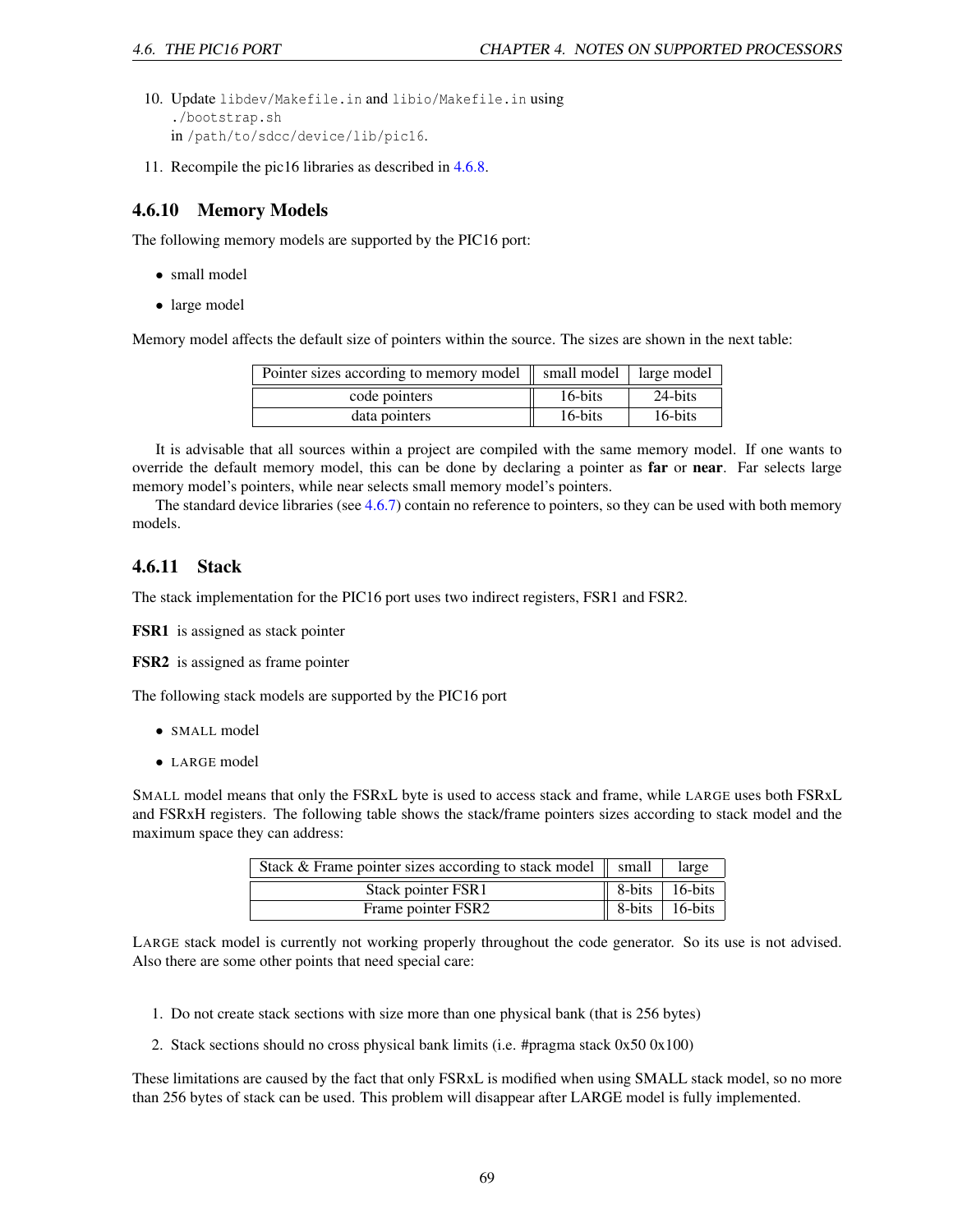### 4.6.12 Functions

In addition to the standard SDCC function keywords, PIC16 port makes available two more:

wparam Use the WREG to pass one byte of the first function argument. This improves speed but you may not use this for functions with arguments that are called via function pointers, otherwise the first byte of the first parameter will get lost. Usage:

```
void func_wparam(int a) wparam
{
    /* WREG hold the lower part of a */
    /* the high part of a is stored in FSR2+2 (or +3 for large stack model) */
...
}
```
shadowregs When entering/exiting an ISR, it is possible to take advantage of the PIC18F hardware shadow registers which hold the values of WREG, STATUS and BSR registers. This can be done by adding the keyword *shadowregs* before the *interrupt* keyword in the function's header.

```
void isr_shadow(void) shadowregs interrupt 1
{
...
}
```
*shadowregs* instructs the code generator not to store/restore WREG, STATUS, BSR when entering/exiting the ISR.

### 4.6.13 Function return values

Return values from functions are placed to the appropriate registers following a modified Microchip policy optimized for SDCC. The following table shows these registers:

| size               | destination register                   |  |  |  |
|--------------------|----------------------------------------|--|--|--|
| 8 bits             | WREG                                   |  |  |  |
| 16 bits            | PRODL:WREG                             |  |  |  |
| 24 bits            | PRODH:PRODL:WREG                       |  |  |  |
| 32 bits            | FSROL: PRODH: PRODL: WREG              |  |  |  |
| $>32 \text{ bits}$ | on stack, FSR0 points to the beginning |  |  |  |

### 4.6.14 Interrupts

An interrupt service routine (ISR) is declared using the *interrupt* keyword.

```
void isr(void) interrupt n
{
...
}
```
*n* is the interrupt number, which for PIC18F devices can be:

| $\boldsymbol{n}$ | Interrupt Vector                | <b>Interrupt Vector Address</b> |
|------------------|---------------------------------|---------------------------------|
|                  | <b>RESET</b> vector             | 0x000000                        |
|                  | <b>HIGH</b> priority interrupts | 0x000008                        |
|                  | LOW priority interrupts         | 0x000018                        |

When generating assembly code for ISR the code generator places a GOTO instruction at the *Interrupt Vector Address* which points at the genetated ISR. This single GOTO instruction is part of an automatically generated *interrupt entry point* function. The actuall ISR code is placed as normally would in the code space. Upon interrupt request, the GOTO instruction is executed which jumps to the ISR code. When declaring interrupt functions as \_naked this GOTO instruction is not generated. The whole interrupt functions is therefore placed at the Interrupt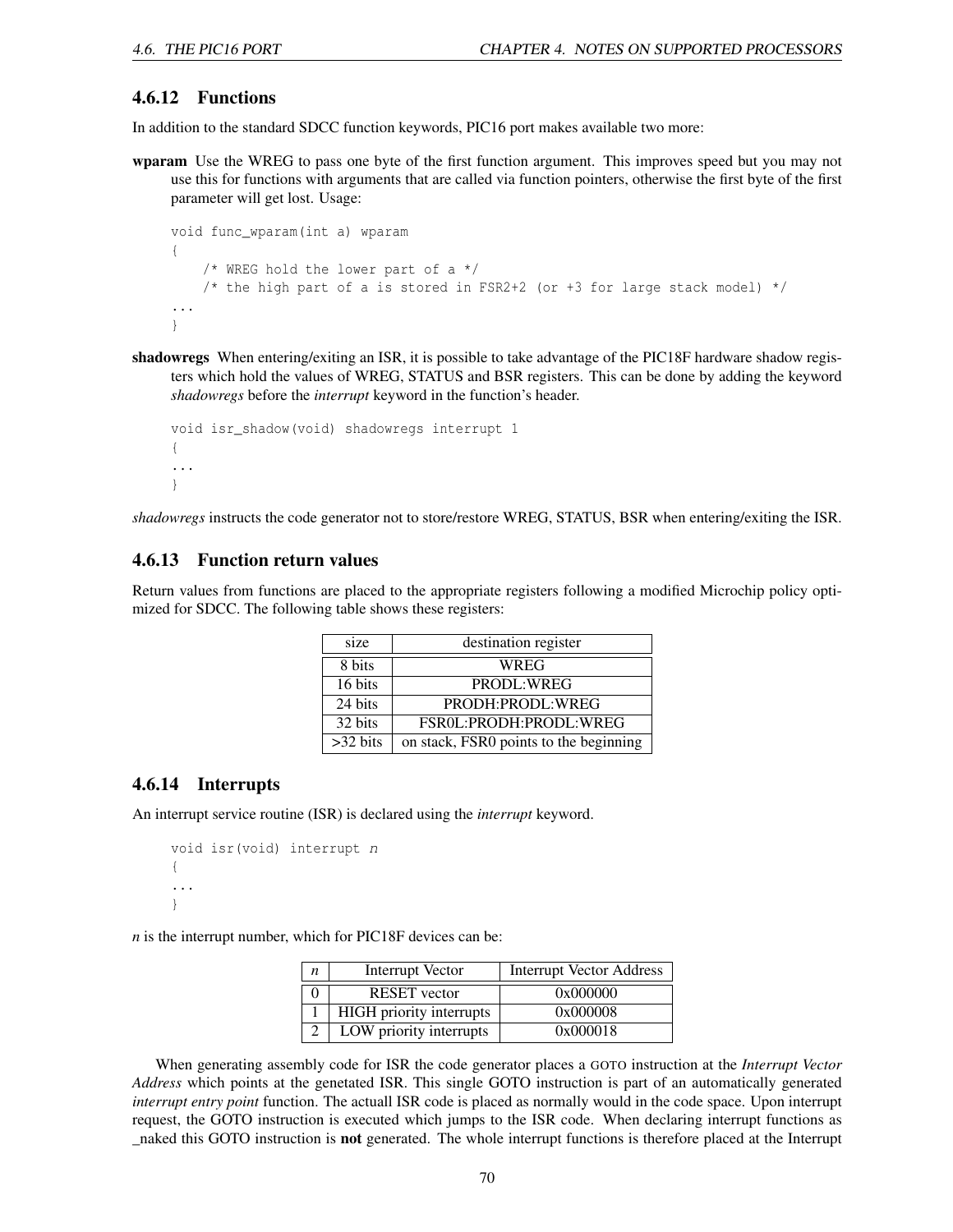Vector Address of the specific interrupt. This is not a problem for the LOW priority interrupts, but it is a problem for the RESET and the HIGH priority interrupts because code may be written at the next interrupt's vector address and cause undeterminate program behaviour if that interrupt is raised.<sup>[2](#page-71-0)</sup>

*n* may be omitted. This way a function is generated similar to an ISR, but it is not assigned to any interrupt. When entering an interrupt, currently the PIC16 port automatically saves the following registers:

- WREG
- STATUS
- BSR
- PROD (PRODL and PRODH)
- FSR0 (FSR0L and FSR0H)

These registers are restored upon return from the interrupt routine.<sup>[3](#page-71-1)</sup>

### 4.6.15 Generic Pointers

Generic pointers are implemented in PIC16 port as 3-byte (24-bit) types. There are 3 types of generic pointers currently implemented data, code and eeprom pointers. They are differentiated by the value of the 7th and 6th bits of the upper byte:

| pointer type    | 7th bit | 6th bit | rest of the pointer      | description                              |
|-----------------|---------|---------|--------------------------|------------------------------------------|
| data            |         |         | uuuuuu uuuuxxxx xxxxxxxx | a 12-bit data pointer in data RAM memory |
| code            |         |         | UXXXXX XXXXXXXX XXXXXXXX | a 21-bit code pointer in FLASH memory    |
| eeprom          |         |         | uuuuuu uuuuuuxx xxxxxxxx | a 10-bit eeprom pointer in EEPROM memory |
| (unimplemented) |         |         | XXXXXX XXXXXXXX XXXXXXXX | unimplemented pointer type               |

Generic pointer are read and written with a set of library functions which read/write 1, 2, 3, 4 bytes.

#### 4.6.16 PIC16 C Libraries

#### 4.6.16.1 Standard I/O Streams

In the *stdio.h* the type FILE is defined as:

```
typedef char * FILE;
```
This type is the stream type implemented I/O in the PIC18F devices. Also the standard input and output streams are declared in stdio.h:

extern FILE \* stdin; extern FILE \* stdout;

The FILE type is actually a generic pointer which defines one more type of generic pointers, the *stream* pointer. This new type has the format:

| pointer<br>tvne | /:6> | 4> | <3:0> | rest of the pointer | descrption                                             |
|-----------------|------|----|-------|---------------------|--------------------------------------------------------|
| stream          | 00   |    | nnnn  | uuuuuuu<br>uuuuuuu  | upper byte high nubble is $0x2n$ , the rest are zeroes |

Currently implemented there are 3 types of streams defined:

2. when the ISR is small enough not to reach the next interrupt's vector address.

<span id="page-71-1"></span><sup>3</sup>NOTE that when the \_naked attribute is specified for an interrupt routine, then NO registers are stored or restored.

<span id="page-71-0"></span><sup>2</sup>This is not a problem when

<sup>1.</sup> this is a HIGH interrupt ISR and LOW interrupts are *disabled* or not used.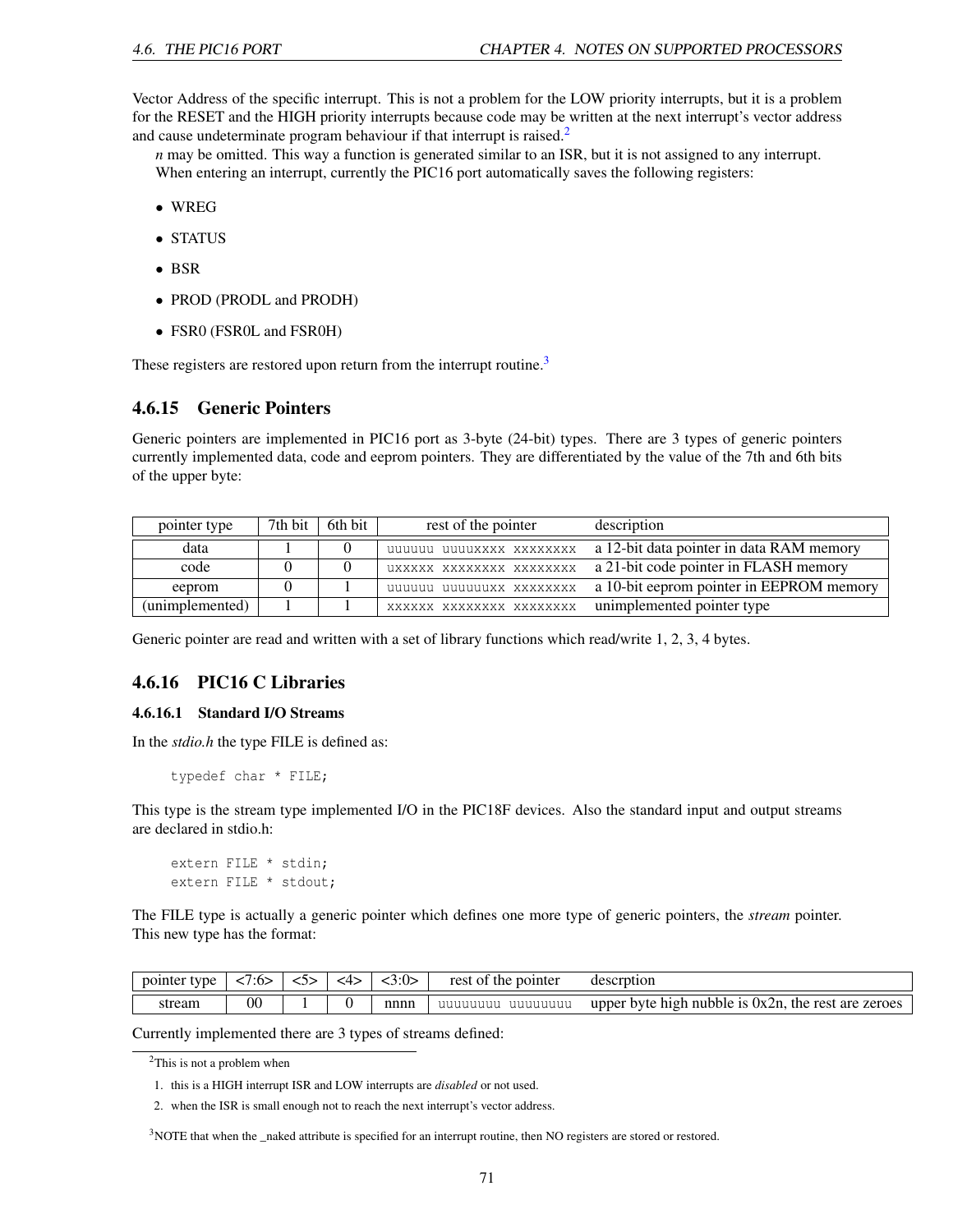| stream type        | value         | module       | description                                        |  |
|--------------------|---------------|--------------|----------------------------------------------------|--|
| STREAM USART       | 0x200000UL    | <b>USART</b> | Writes/Reads characters via the USART peripheral   |  |
| <b>STREAM MSSP</b> | $0x210000$ UL | <b>MSSP</b>  | Writes/Reads characters via the MSSP peripheral    |  |
| <b>STREAM USER</b> | $0x2f0000$ UL | (none)       | Writes/Reads characters via used defined functions |  |

The stream identifiers are declared as macros in the stdio.h header.

In the libc library there exist the functions that are used to write to each of the above streams. These are

stream\_usart\_putchar writes a character at the USART stream

\_\_stream\_mssp\_putchar writes a character at the MSSP stream

putchar dummy function. This writes a character to a user specified manner.

In order to increase performance *putchar* is declared in stdio.h as having its parameter in WREG (it has the wparam keyword). In stdio.h exists the macro PUTCHAR(arg) that defines the putchar function in a user-friendly way. *arg* is the name of the variable that holds the character to print. An example follows:

```
#include <pic18fregs.h>
#include <stdio.h>
PUTCHAR( c )
{
    PORTA = c; \frac{1}{x} dump character c to PORTA \frac{x}{x}}
void main(void)
{
    stdout = STREAM USER; \frac{1}{x} this is not necessary, since stdout points
                                * by default to STREAM_USER */
    printf ("This is a printf test\n");
}
```
#### 4.6.16.2 Printing functions

PIC16 contains an implementation of the printf-family of functions. There exist the following functions:

```
extern unsigned int sprintf(char *buf, char *fmt, ...);
extern unsigned int vsprintf(char *buf, char *fmt, va_list ap);
extern unsigned int printf(char *fmt, ...);
extern unsigned int vprintf(char *fmt, va_lista ap);
extern unsigned int fprintf(FILE *fp, char *fmt, ...);
extern unsigned int vfprintf(FILE *fp, char *fmt, va_list ap);
```
For sprintf and vsprintf *buf* should normally be a data pointer where the resulting string will be placed. No range checking is done so the user should allocate the necessery buffer. For fprintf and vfprintf *fp* should be a stream pointer (i.e. stdout, STREAM\_MSSP, etc...).

#### 4.6.16.3 Signals

The PIC18F family of microcontrollers supports a number of interrupt sources. A list of these interrupts is shown in the following table: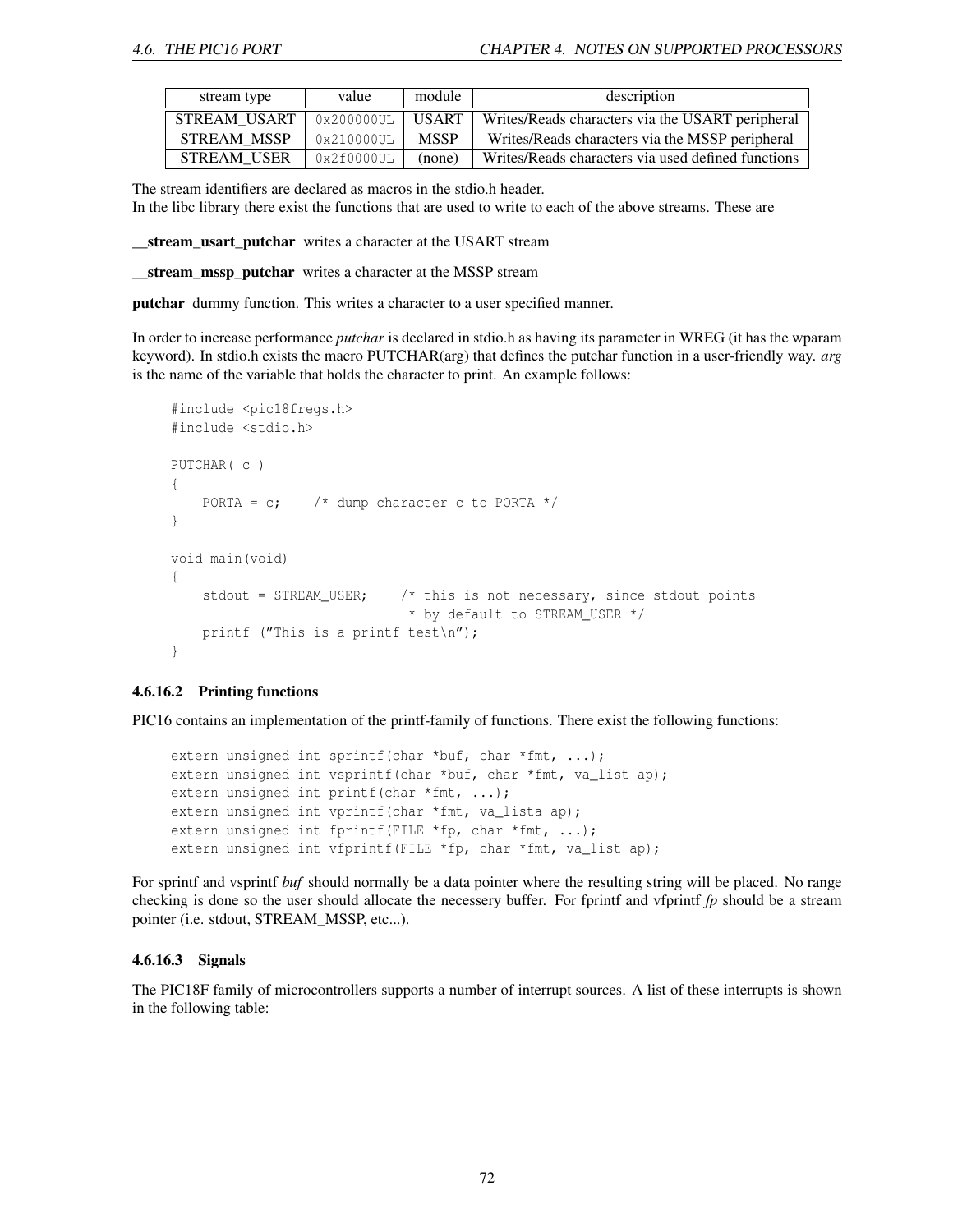| signal name | description                          | signal name     | descritpion                           |
|-------------|--------------------------------------|-----------------|---------------------------------------|
| SIG RB      | PORTB change interrupt               | SIG EE          | EEPROM/FLASH write complete interrupt |
| SIG INTO    | <b>INTO</b> external interrupt       | <b>SIG BCOL</b> | Bus collision interrupt               |
| SIG INT1    | INT1 external interrupt              | SIG LVD         | Low voltage detect interrupt          |
| SIG INT2    | $\overline{INT2}$ external interrupt | SIG PSP         | Parallel slave port interrupt         |
| SIG CCP1    | CCP1 module interrupt                | SIG AD          | AD convertion complete interrupt      |
| SIG CCP2    | CCP2 module interrupt                | SIG RC          | <b>USART</b> receive interrupt        |
| SIG TMR0    | TMR0 overflow interrupt              | SIG TX          | <b>USART</b> transmit interrupt       |
| SIG TMR1    | TMR1 overflow interrupt              | <b>SIG MSSP</b> | SSP receive/transmit interrupt        |
| SIG TMR2    | TMR2 matches PR2 interrupt           |                 |                                       |
| SIG TMR3    | TMR3 overflow interrupt              |                 |                                       |

The prototypes for these names are defined in the header file *signal.h* . In order to simplify signal handling, a number of macros is provided:

- DEF\_INTHIGH(name) begin the definition of the interrupt dispatch table for high priority interrupts. *name* is the function name to use.
- DEF\_INTLOW(name) begin the definition of the interrupt dispatch table fo low priority interrupt. *name* is the function name to use.
- DEF\_HANDLER(sig,handler) define a handler for signal *sig.*

END\_DEF end the declaration of the dispatch table.

Additionally there are two more macros to simplify the declaration of the signal handler:

SIGHANDLER(handler) this declares the function prototype for the *handler* function.

SIGHANDLERNAKED(handler) same as SIGHANDLER() but declares a naked function.

An example of using the macros above is shown below:

```
#include <pic18fregs.h>
#include <signal.h>
DEF_INTHIGH(high_int)
DEF_HANDLER(SIG_TMR0, _tmr0_handler)
DEF_HANDLER(SIG_BCOL, _bcol_handler)
END_DEF
SIGHANDLER( tmr0 handler)
{
  /* action to be taken when timer 0 overflows */
}
SIGHANDLERNAKED(_bcol_handler)
{
 _asm
    /* action to be taken when bus collision occurs */retfie
 _endasm;
}
```
NOTES: Special care should be taken when using the above scheme:

- do not place a colon (;) at the end of the DEF\_\* and END\_DEF macros.
- when declaring SIGHANDLERNAKED handler never forget to use *retfie* for proper returning.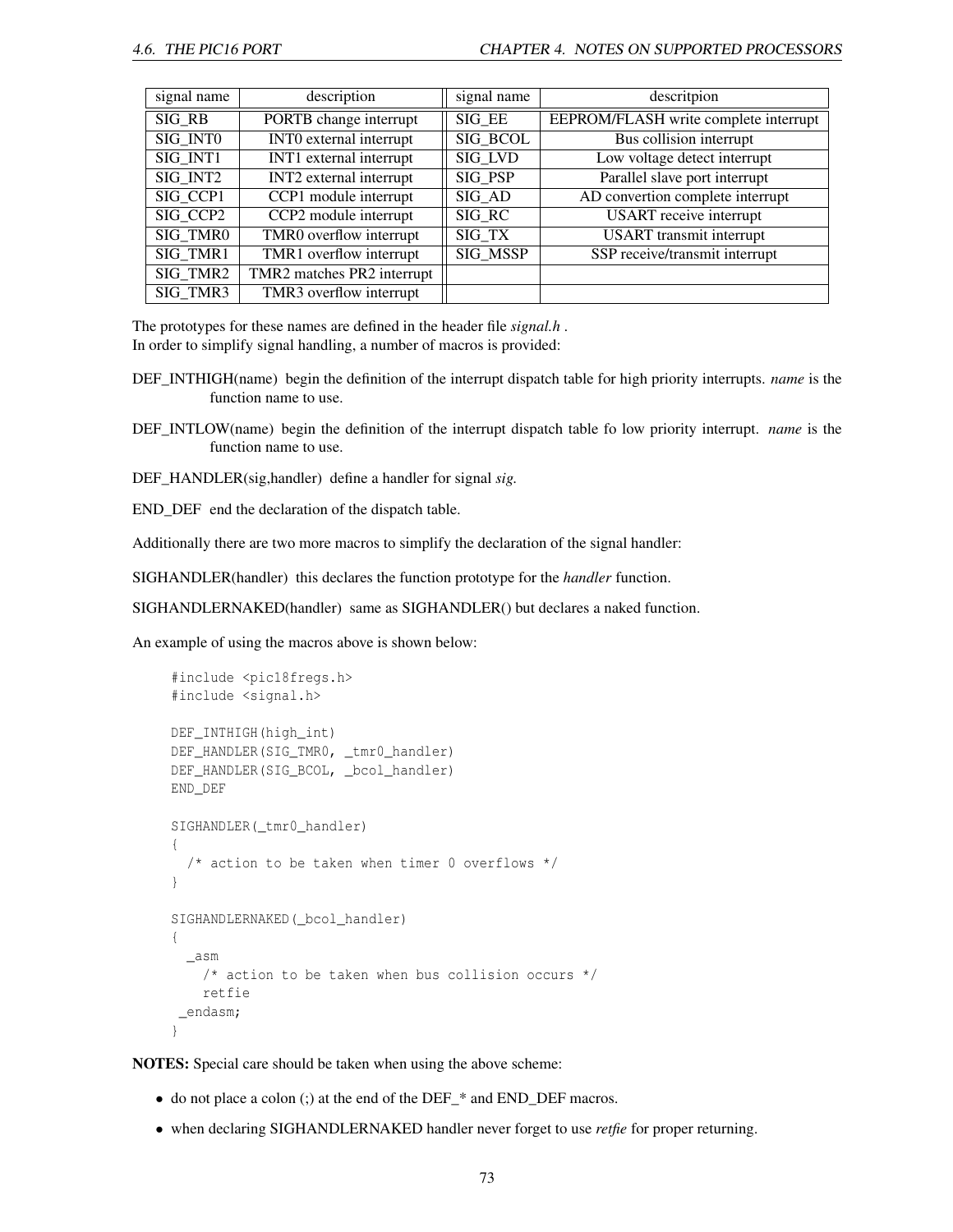## 4.6.17 PIC16 Port – Tips

Here you can find some general tips for compiling programs with SDCC/pic16.

### 4.6.17.1 Stack size

The default stack size (that is 64 bytes) probably is enough for many programs. One must take care that when there are many levels of function nesting, or there is excessive usage of stack, its size should be extended. An example of such a case is the printf/sprintf family of functions. If you encounter problems like not being able to print integers, then you need to set the stack size around the maximum (256 for small stack model). The following diagram shows what happens when calling printf to print an integer:

printf ()  $\rightarrow$  ltoa ()  $\rightarrow$  ultoa ()  $\rightarrow$  divschar ()

It is should be understood that stack is easily consumed when calling complicated functions. Using command line arguments like --fommit-frame-pointer might reduce stack usage by not creating unnecessery stack frames. Other ways to reduce stack usage may exist.

## 4.6.18 Known Bugs

### 4.6.18.1 Extended Instruction Set

The PIC16 port emits code which is incompatible with the extended instruction set available with many newer devices. Make sure to always explicitly disable it, usually using

static \_\_code char \_\_at(\_\_CONFIG4L) conf4l = /\* more flags & \*/ \_XINST\_OFF\_4L; Some devices (namely 18f2455, 18f2550, 18f4455, and 18f4550) use \_ENHCPU\_OFF\_4L instead of \_XINST\_OFF\_4L.

### 4.6.18.2 Regression Tests

The PIC16 port currently passes most but not all of the tests in SDCC's regression test suite (see section [7.9\)](#page-88-0), thus no automatic regression tests are currently performed for the PIC16 target.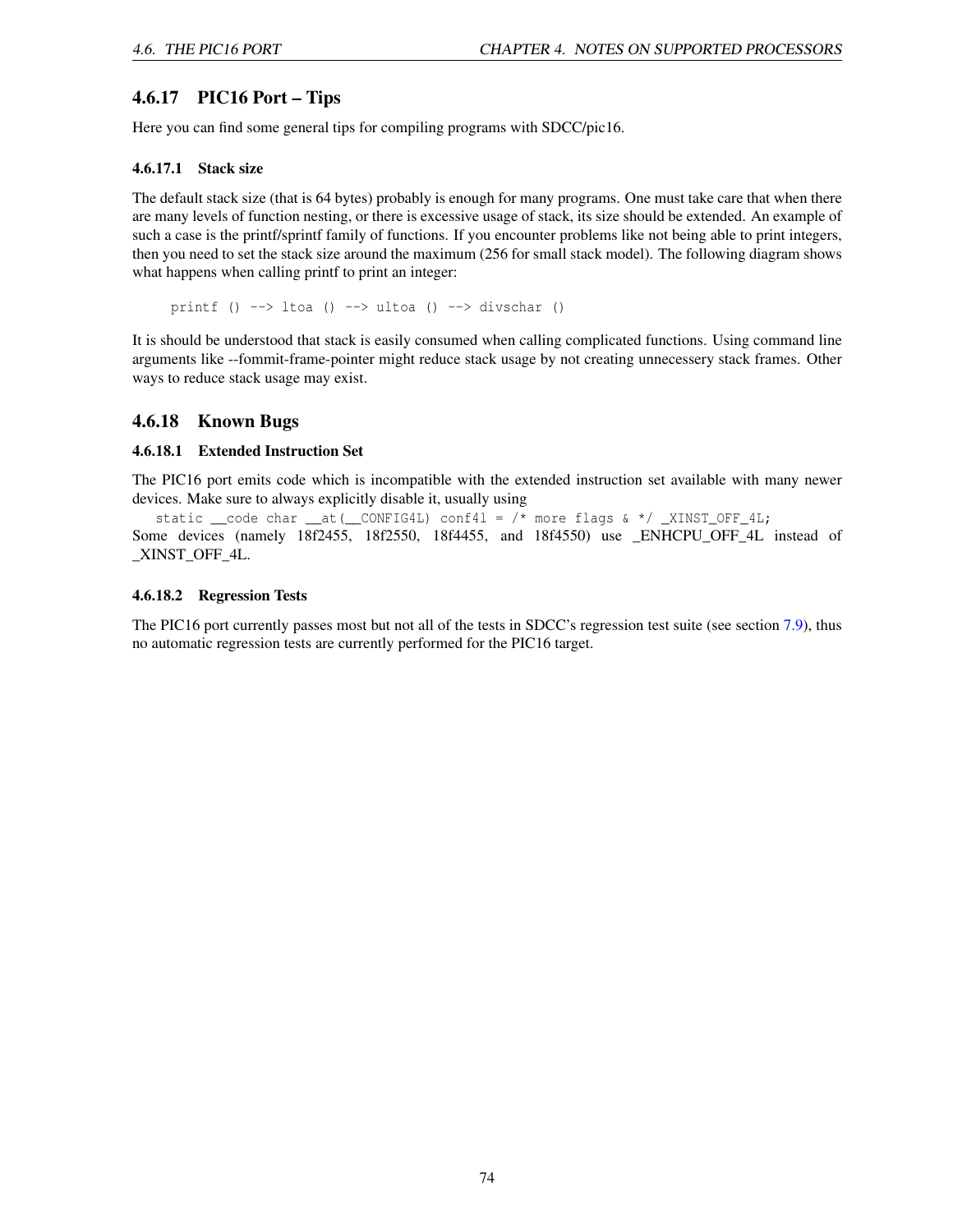# Chapter 5

# Debugging

There are several approaches to debugging your code. This chapter is meant to show your options and to give detail on some of them:

When writing your code:

- write your code with debugging in mind (avoid duplicating code, put conceptually similar variables into structs, use structured code, have strategic points within your code where all variables are consistent, ...)
- run a syntax-checking tool like splint (see --more-pedantic [3.2.9\)](#page-29-0) over the code.
- for the high level code use a C-compiler (like f.e. GCC) to compile run and debug the code on your host. See (see --more-pedantic [3.2.9\)](#page-29-0) on how to handle syntax extensions like  $\alpha$  xdata,  $\alpha$ t(), ...
- use another C-compiler to compile code for your target. Always an option but not recommended:) And not very likely to help you. If you seriously consider walking this path you should at least occasionally check portability of your code. Most commercial compiler vendors will offer an evaluation version so you can test compile your code or snippets of your code.

Debugging on a simulator:

- there is a separate section about SDCDB (section [5.1\)](#page-76-0) below.
- or  $(8051$  specific) use a freeware/commercial simulator which interfaces to the AOMF file (see [3.1.1\)](#page-21-0) optionally generated by SDCC.

Debugging On-target:

- use a MCU port pin to serially output debug data to the RS232 port of your host. You'll probably want some level shifting device typically involving a MAX232 or similar IC. If the hardware serial port of the MCU is not available search for 'Software UART' in your favourite search machine.
- use an on-target monitor. In this context a monitor is a small program which usually accepts commands via a serial line and allows to set program counter, to single step through a program and read/write memory locations. For the 8051 good examples of monitors are paulmon and cmon51 (see section [6.4\)](#page-84-0).
- toggle MCU port pins at strategic points within your code and use an oscilloscope. A *digital oscilloscope* with deep trace memory is really helpful especially if you have to debug a realtime application. If you need to monitor more pins than your oscilloscope provides you can sometimes get away with a small R-2R network. On a single channel oscilloscope you could f.e. monitor 2 push-pull driven pins by connecting one via a 10 kΩ resistor and the other one by a 5 kΩ resistor to the oscilloscope probe (check output drive capability of the pins you want to monitor). If you need to monitor many more pins a *logic analyzer* will be handy.
- use an ICE (*i*n *c*ircuit *e*mulator). Usually very expensive. And very nice to have too. And usually locks you (for years...) to the devices the ICE can emulate.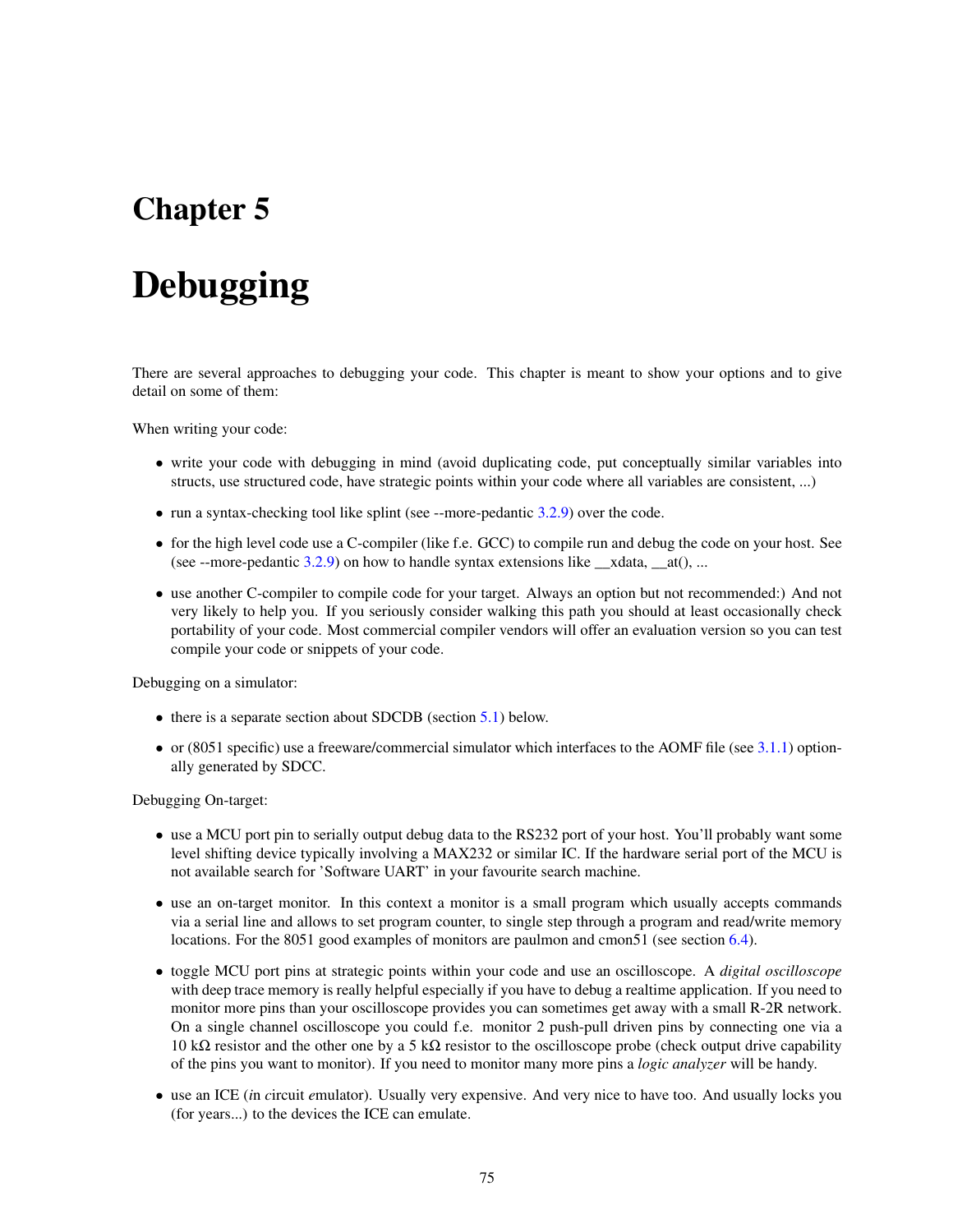- use a remote debugger. In most 8-bit systems the symbol information is not available on the target, and a complete debugger is too bulky for the target system. Therefore usually a debugger on the host system connects to an on-target debugging stub which accepts only primitive commands. Terms to enter into your favourite search engine could be 'remote debugging', 'gdb stub' or 'inferior debugger'. (is there one?)
- use an on target hardware debugger. Some of the more modern MCUs include hardware support for setting break points and monitoring/changing variables by using dedicated hardware pins. This facility doesn't require additional code to run on the target and *usually* doesn't affect runtime behaviour until a breakpoint is hit. For the mcs51 most hardware debuggers use the AOMF file (see [3.1.1\)](#page-21-0) as input file.

Last not least:

- if you are not familiar with any of the following terms you're likely to run into problems rather sooner than later: *volatile*, *atomic*, *memory map*, *overlay*. As an embedded programmer you *have* to know them so why not look them up *before* you have problems?)
- tell someone else about your problem (actually this is a surprisingly effective means to hunt down the bug even if the listener is not familiar with your environment). As 'failure to communicate' is probably one of the job-induced deformations of an embedded programmer this is highly encouraged.

# <span id="page-76-0"></span>5.1 Debugging with SDCDB

SDCC is distributed with a source level debugger. The debugger uses a command line interface, the command repertoire of the debugger has been kept as close to gdb (the GNU debugger) as possible. The configuration and build process is part of the standard compiler installation, which also builds and installs the debugger in the target directory specified during configuration. The debugger allows you debug BOTH at the C source and at the ASM source level.

# 5.1.1 Compiling for Debugging

The --debug option must be specified for all files for which debug information is to be generated. The compiler generates a .adb file for each of these files. The linker creates the .cdb file from the .adb files and the address information. This .cdb is used by the debugger.

## 5.1.2 How the Debugger Works

When the --debug option is specified the compiler generates extra symbol information some of which are put into the assembler source and some are put into the .adb file. Then the linker creates the .cdb file from the individual .adb files with the address information for the symbols. The debugger reads the symbolic information generated by the compiler & the address information generated by the linker. It uses the SIMULATOR (Daniel's S51) to execute the program, the program execution is controlled by the debugger. When a command is issued for the debugger, it translates it into appropriate commands for the simulator. (Currently SDCDM only connects to the simulator but *newcdb* at <http://ec2drv.sf.net/> is an effort to connect directly to the hardware.)

## 5.1.3 Starting the Debugger SDCDB

The debugger can be started using the following command line. (Assume the file you are debugging has the file name foo).

### **sdcdb foo**

The debugger will look for the following files.

- foo.c the source file.
- foo.cdb the debugger symbol information file.
- foo.ihx the Intel hex format object file.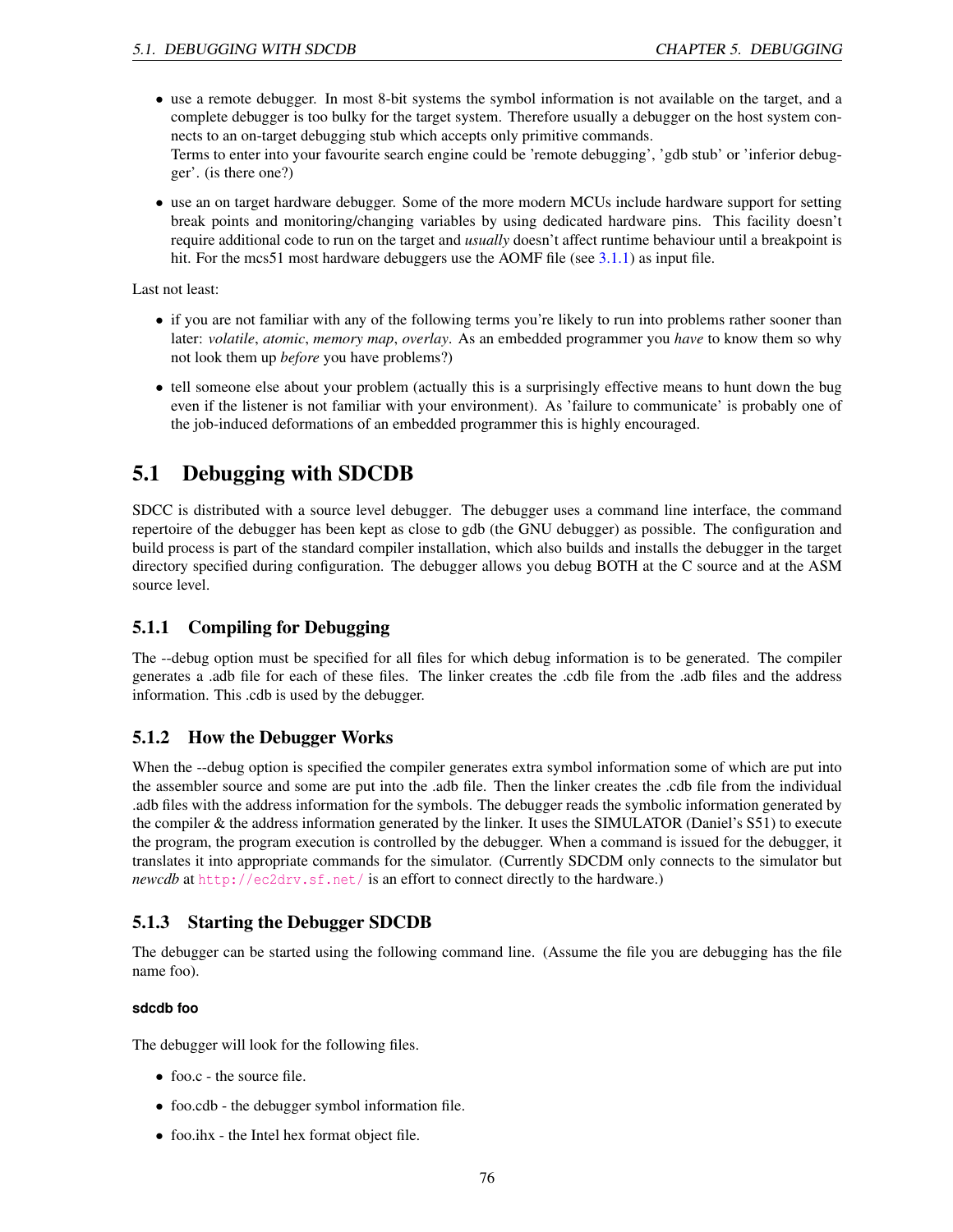## 5.1.4 SDCDB Command Line Options

- --directory=<source file directory> this option can used to specify the directory search list. The debugger will look into the directory list specified for source, cdb  $\&$  ihx files. The items in the directory list must be separated by ':', e.g. if the source files can be in the directories /home/src1 and /home/src2, the --directory option should be --directory=/home/src1:/home/src2. Note there can be no spaces in the option.
- -cd <directory> change to the <directory>.
- -fullname used by GUI front ends.
- -cpu <cpu-type> this argument is passed to the simulator please see the simulator docs for details.
- -X <Clock frequency > this options is passed to the simulator please see the simulator docs for details.
- -s <serial port file> passed to simulator see the simulator docs for details.
- -S <serial in, out > passed to simulator see the simulator docs for details.
- -k <port number> passed to simulator see the simulator docs for details.

## 5.1.5 SDCDB Debugger Commands

As mentioned earlier the command interface for the debugger has been deliberately kept as close the GNU debugger gdb, as possible. This will help the integration with existing graphical user interfaces (like ddd, xxgdb or xemacs) existing for the GNU debugger. If you use a graphical user interface for the debugger you can skip this section.

### break [line | file:line | function | file:function]

Set breakpoint at specified line or function:

**sdcdb>break 100 sdcdb>break foo.c:100 sdcdb>break funcfoo sdcdb>break foo.c:funcfoo**

### clear [line | file:line | function | file:function ]

Clear breakpoint at specified line or function:

**sdcdb>clear 100 sdcdb>clear foo.c:100 sdcdb>clear funcfoo sdcdb>clear foo.c:funcfoo**

### continue

Continue program being debugged, after breakpoint.

### finish

Execute till the end of the current function.

### delete [n]

Delete breakpoint number 'n'. If used without any option clear ALL user defined break points.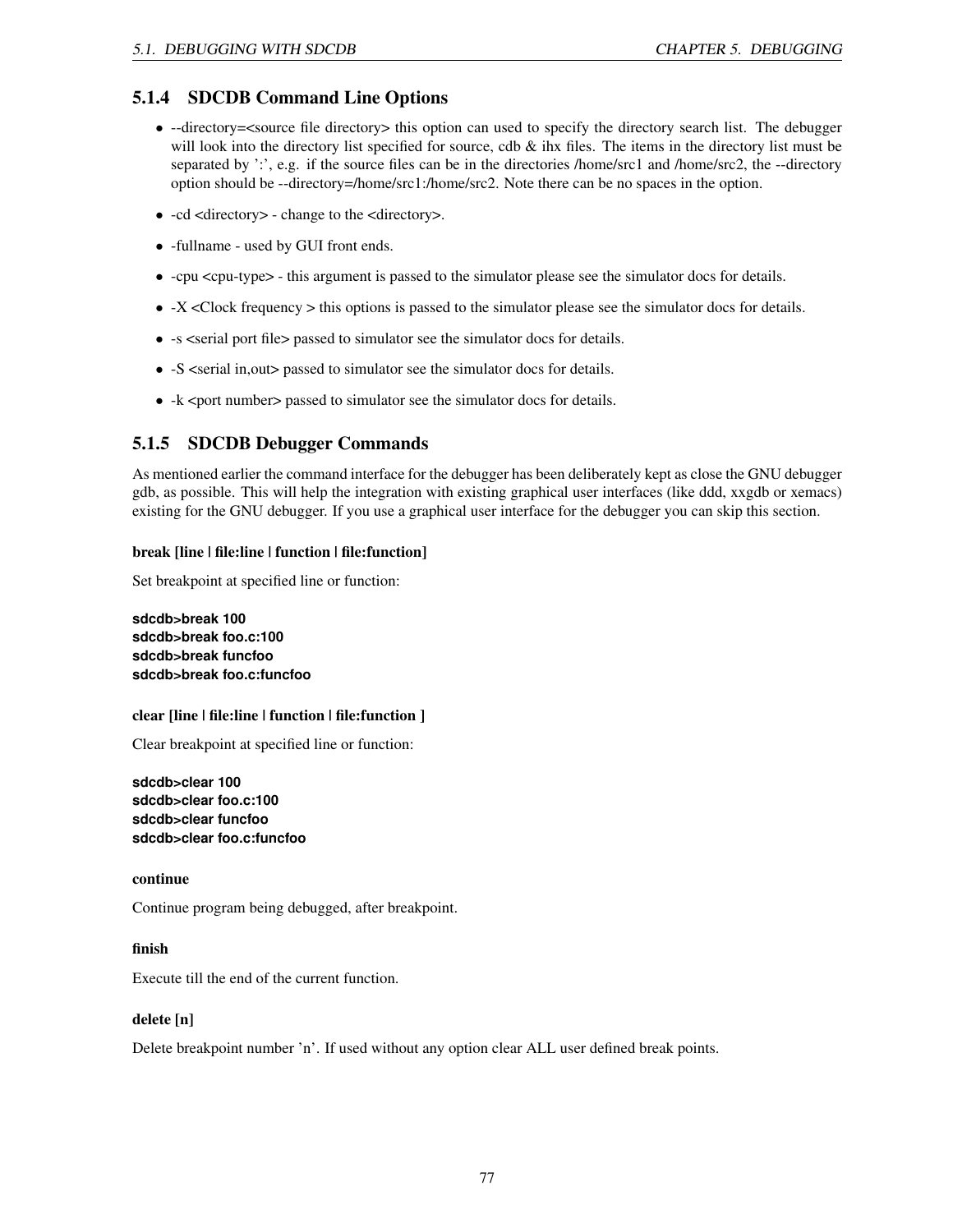### info [break | stack | frame | registers ]

- info break list all breakpoints
- info stack show the function call stack.
- info frame show information about the current execution frame.
- info registers show content of all registers.

#### step

Step program until it reaches a different source line. Note: pressing <return> repeats the last command.

#### next

Step program, proceeding through subroutine calls.

### run

Start debugged program.

#### ptype variable

Print type information of the variable.

#### print variable

print value of variable.

#### file filename

load the given file name. Note this is an alternate method of loading file for debugging.

### frame

print information about current frame.

#### set srcmode

Toggle between C source & assembly source.

#### ! simulator command

Send the string following '!' to the simulator, the simulator response is displayed. Note the debugger does not interpret the command being sent to the simulator, so if a command like 'go' is sent the debugger can loose its execution context and may display incorrect values.

### quit

"Watch me now. Iam going Down. My name is Bobby Brown"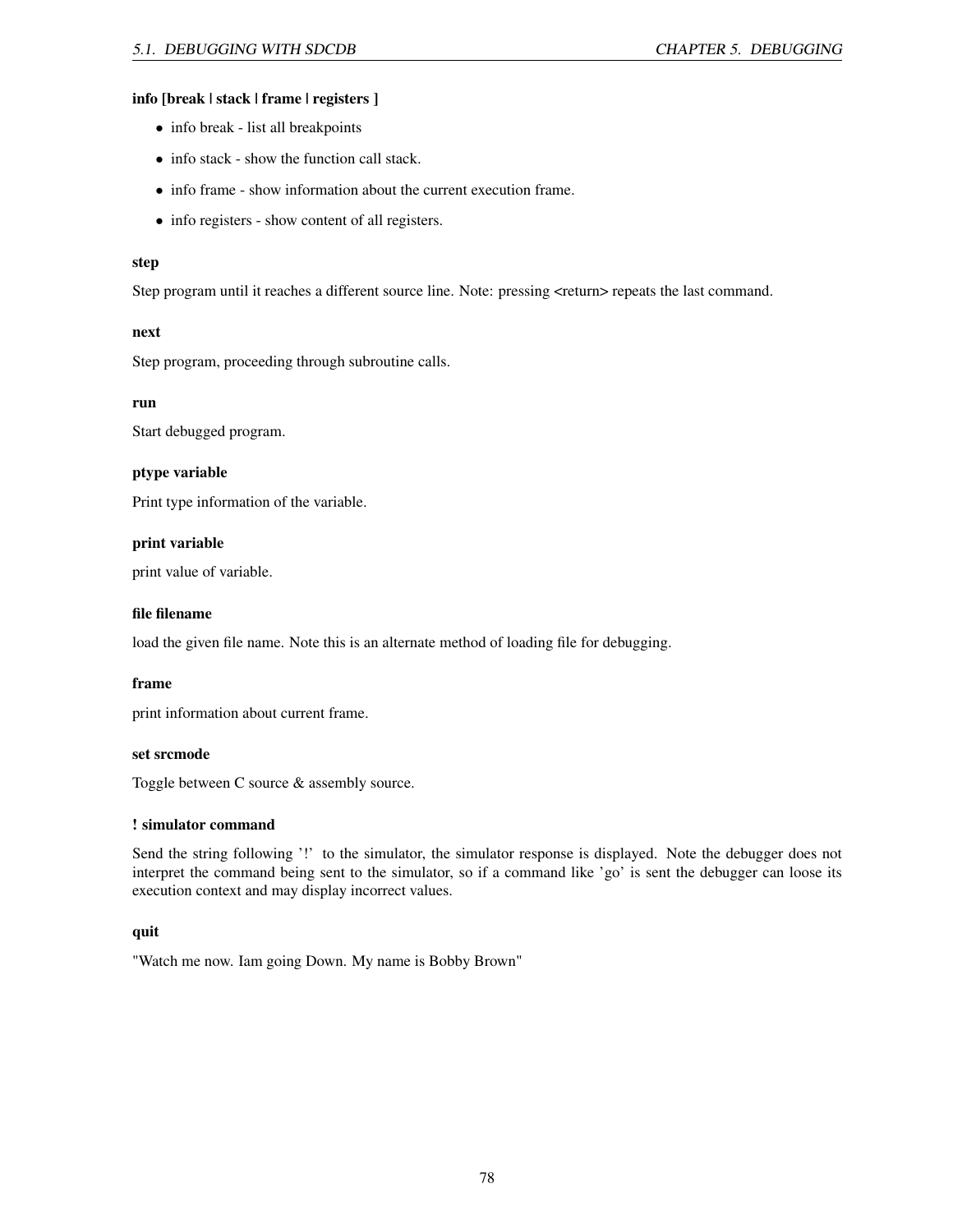## 5.1.6 Interfacing SDCDB with DDD

The *p*ortable *n*etwork *g*raphics File [http://sdcc.svn.sourceforge.net/viewvc/\\*checkout\\*/sdcc/trunk/sdcc/doc/](http://sdcc.svn.sourceforge.net/viewvc/*checkout*/sdcc/trunk/sdcc/doc/figures/ddd_example.png) [figures/ddd\\_example.png](http://sdcc.svn.sourceforge.net/viewvc/*checkout*/sdcc/trunk/sdcc/doc/figures/ddd_example.png) shows a screenshot of a debugging session with DDD (Unix only) on a simulated 8032. The debugging session might not run as smoothly as the screenshot suggests. The debugger allows setting of breakpoints, displaying and changing variables, single stepping through C and assembler code. The source was compiled with

#### **sdcc --debug ddd\_example.c**

and DDD was invoked with

#### **ddd -debugger "sdcdb -cpu 8032 ddd\_example"**

## 5.1.7 Interfacing SDCDB with XEmacs

Two files (in emacs lisp) are provided for the interfacing with XEmacs, sdcdb.el and sdcdbsrc.el. These two files can be found in the \$(prefix)/bin directory after the installation is complete. These files need to be loaded into XEmacs for the interface to work. This can be done at XEmacs startup time by inserting the following into your '.xemacs' file (which can be found in your HOME directory):

```
(load-file sdcdbsrc.el)
```
.xemacs is a lisp file so the () around the command is REQUIRED. The files can also be loaded dynamically while XEmacs is running, set the environment variable 'EMACSLOADPATH' to the installation bin directory (<installdir>/bin), then enter the following command ESC-x load-file sdcdbsrc. To start the interface enter the following command:

#### **ESC-x sdcdbsrc**

You will prompted to enter the file name to be debugged.

The command line options that are passed to the simulator directly are bound to default values in the file sdcdbsrc.el. The variables are listed below, these values maybe changed as required.

- sdcdbsrc-cpu-type '51
- sdcdbsrc-frequency '11059200
- sdcdbsrc-serial nil

The following is a list of key mapping for the debugger interface.

```
;; Current Listing ::
;; key binding Comment
;;--- ------- -------
;;
;; n sdcdb-next-from-src SDCDB next command
;; b sdcdb-back-from-src SDCDB back command
;; c sdcdb-cont-from-src SDCDB continue command
;; s sdcdb-step-from-src SDCDB step command
;; ? sdcdb-whatis-c-sexp SDCDB ptypecommand for data at
;; buffer point
;; x       sdcdbsrc-delete       SDCDB Delete all breakpoints if no arg
;; given or delete arg (C-u arg x)
;; m sdcdbsrc-frame SDCDB Display current frame if no arg,
;; given or display frame arguest that is a set of display frame arguest \mathfrak{g};; buffer point
```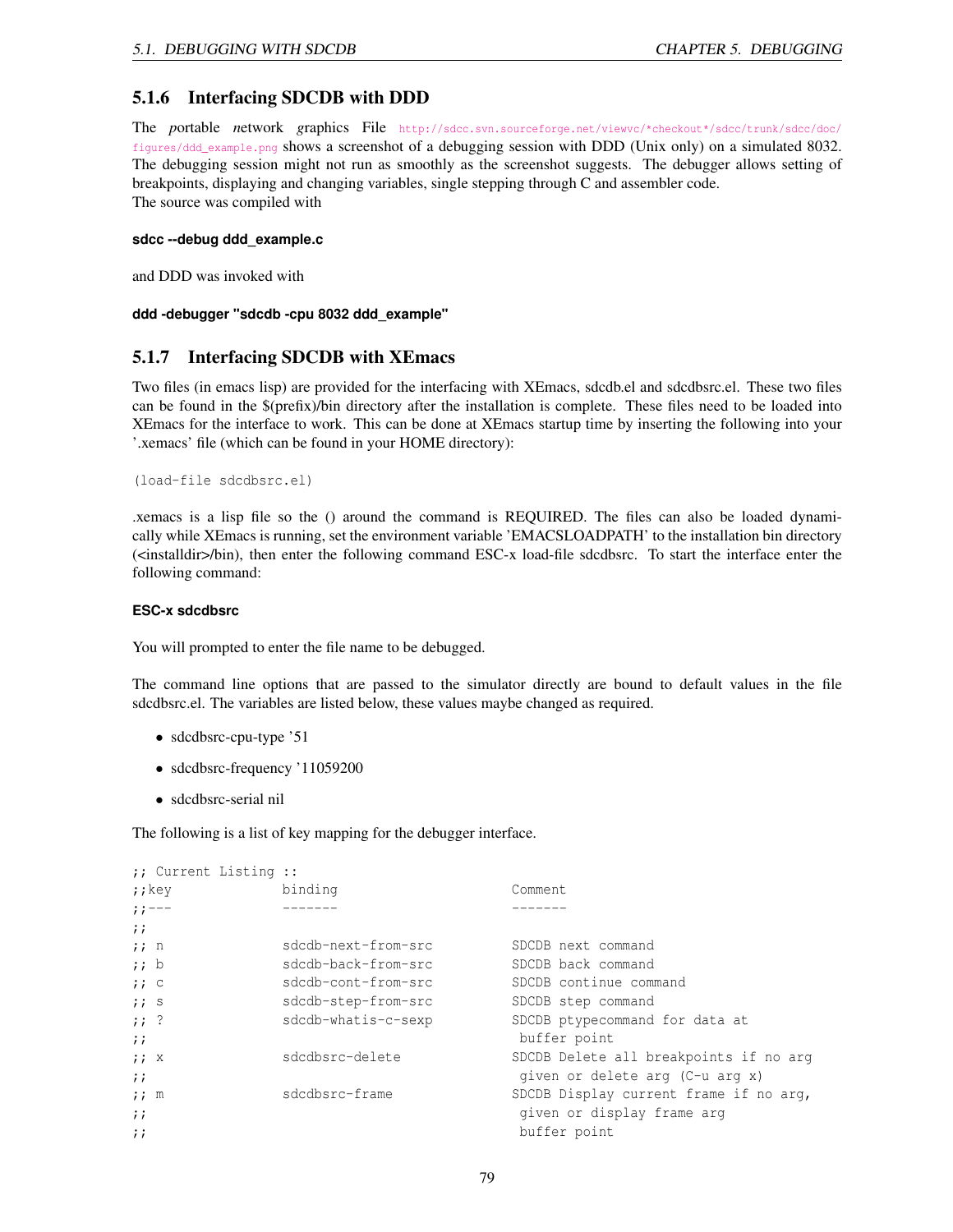| $\mathbf{z}$ ; $\mathbf{z}$ |             | sdcdbsrc-qoto-sdcdb   | Goto the SDCDB output buffer         |
|-----------------------------|-------------|-----------------------|--------------------------------------|
| i : p                       |             | sdcdb-print-c-sexp    | SDCDB print command for data at      |
| $\cdots$                    |             |                       | buffer point                         |
| 779                         |             | sdcdbsrc-goto-sdcdb   | Goto the SDCDB output buffer         |
| $;;$ t                      |             | sdcdbsrc-mode         | Toggles Sdcdbsrc mode (turns it off) |
| $\cdots$                    |             |                       |                                      |
|                             | $: C-c C-f$ | sdcdb-finish-from-src | SDCDB finish command                 |
| $\ddot{\phantom{0}}$        |             |                       |                                      |
|                             | $: C-x$ SPC | sdcdb-break           | Set break for line with point        |
|                             | $;$ ESC t   | sdcdbsrc-mode         | Toggle Sdcdbsrc mode                 |
|                             | $;$ ESC m   | sdcdbsrc-srcmode      | Toggle list mode                     |
| $\cdots$                    |             |                       |                                      |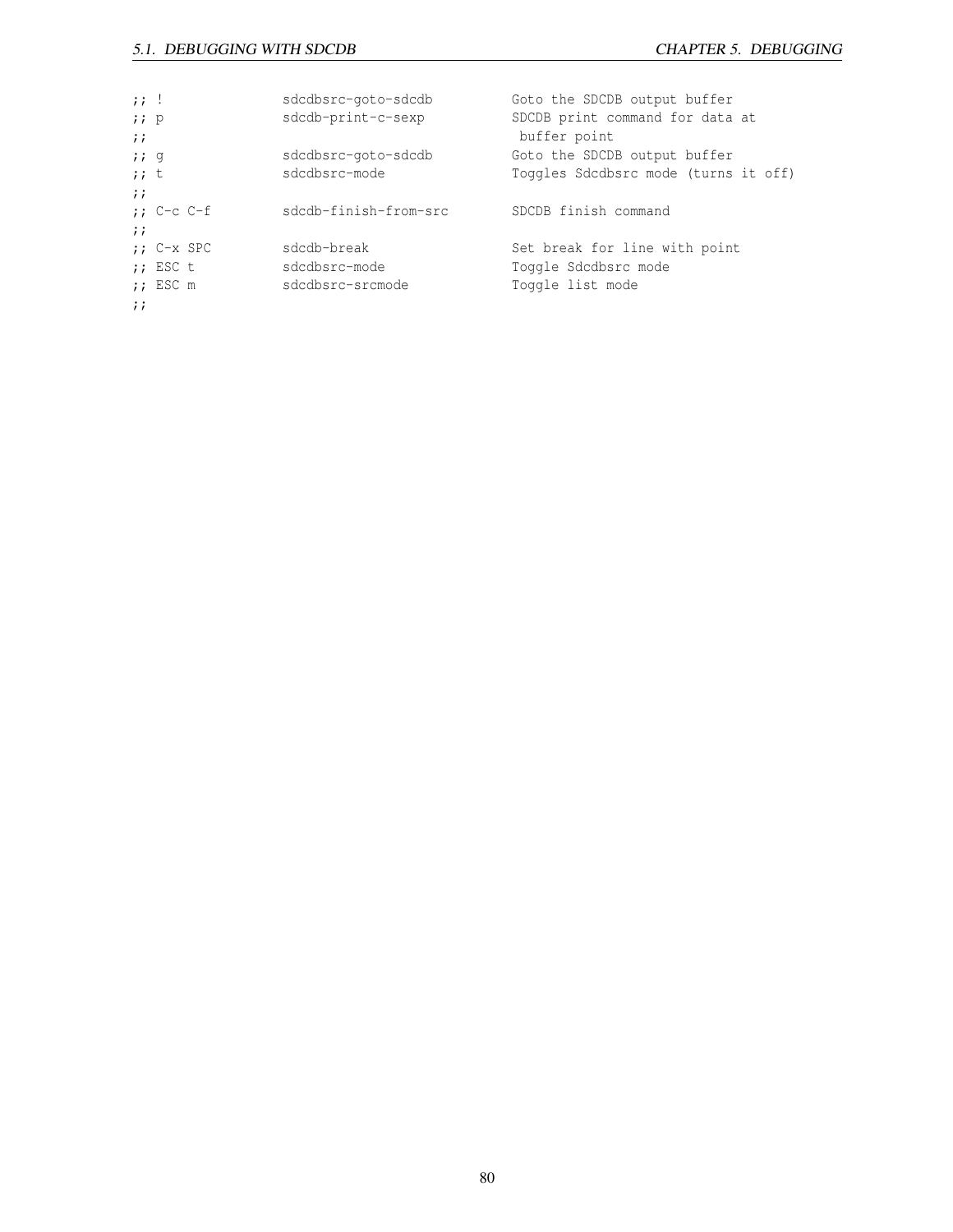# <span id="page-81-0"></span>Chapter 6

# TIPS

Here are a few guidelines that will help the compiler generate more efficient code, some of the tips are specific to this compiler others are generally good programming practice.

• Use the smallest data type to represent your data-value. If it is known in advance that the value is going to be less than 256 then use an 'unsigned char' instead of a 'short' or 'int'. Please note, that ANSI C requires both signed and unsigned chars to be promoted to 'signed int' before doing any operation. This promotion can be ! omitted, if the result is the same. The effect of the promotion rules together with the sign-extension is often surprising:

```
unsigned char uc = 0xfe;
    if (uc * uc < 0) /* this is true! */{
        ....
    }
uc * uc is evaluated as (int) uc * (int) uc = (int) 0xfe * (int) 0xfe = (int) 0xfc04 =
-1024.
Another one:
```
(unsigned char)  $-12$  / (signed char)  $-3 = ...$ 

No, the result is not 4:

```
(int) (unsigned char) -12 / (int) (signed char) -3 =
(int) (unsigned char) 0xf4 / (int) (signed char) 0xfd =(int) 0x00f4 / (int) 0xffd =(int) 0x00f4 / (int) 0xffd =(int) 244 / (int) -3 =(int) -81 = (int) 0xffaf;
```
Don't complain, that gcc gives you a different result. gcc uses 32 bit ints, while SDCC uses 16 bit ints. Therefore the results are different.

From "comp.lang.c FAQ":

*If well-defined overflow characteristics are important and negative values are not, or if you want to steer clear of sign-extension problems when manipulating bits or bytes, use one of the corresponding unsigned types. (Beware when mixing signed and unsigned values in expressions, though.)*

*Although character types (especially unsigned char) can be used as "tiny" integers, doing so is sometimes more trouble than it's worth, due to unpredictable sign extension and increased code size.*

• Use unsigned when it is known in advance that the value is not going to be negative. This helps especially if you are doing division or multiplication, bit-shifting or are using an array index.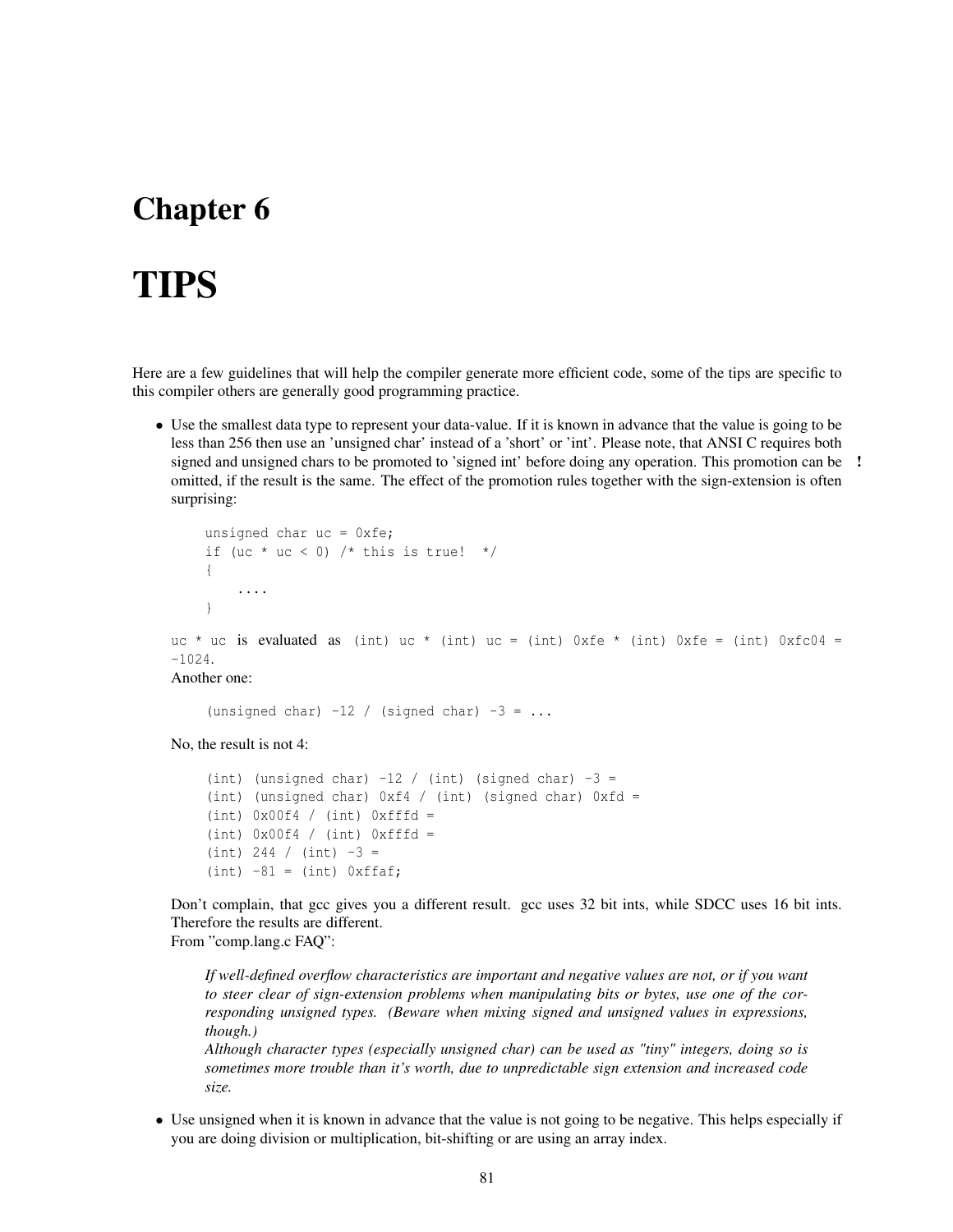- NEVER jump into a LOOP.
- Declare the variables to be local whenever possible, especially loop control variables (induction).
- Have a look at the assembly listing to get a "feeling" for the code generation.

# 6.1 Porting code from or to other compilers

- check whether endianness of the compilers differs and adapt where needed.
- check the device specific header files for compiler specific syntax. Eventually include the file <compiler.h> [http://sdcc.svn.sourceforge.net/viewvc/sdcc/trunk/sdcc/device/include/mcs51/](http://sdcc.svn.sourceforge.net/viewvc/sdcc/trunk/sdcc/device/include/mcs51/compiler.h?view=markup) [compiler.h?view=markup](http://sdcc.svn.sourceforge.net/viewvc/sdcc/trunk/sdcc/device/include/mcs51/compiler.h?view=markup) to allow using common header files. (see f.e. cc2510fx.h [http://sdcc.svn.](http://sdcc.svn.sourceforge.net/viewvc/sdcc/trunk/sdcc/device/include/mcs51/cc2510fx.h?view=markup) [sourceforge.net/viewvc/sdcc/trunk/sdcc/device/include/mcs51/cc2510fx.h?view=markup](http://sdcc.svn.sourceforge.net/viewvc/sdcc/trunk/sdcc/device/include/mcs51/cc2510fx.h?view=markup)).
- check whether the startup code contains the correct initialization (watchdog, peripherals).
- check whether the sizes of short, int, long match.
- check if some 16 or 32 bit hardware registers require a specific addressing order (least significant or most significant byte first) and adapt if needed (*first* and *last* relate to time and not to lower/upper memory location here, so this is *not* the same as endianness).
- check whether the keyword *volatile* is used where needed. The compilers might differ in their optimization characteristics (as different versions of the same compiler might also use more clever optimizations this is good idea anyway). See section [3.9.1.1.](#page-39-0)
- check that the compilers are not told to supress warnings.
- check and convert compiler specific extensions (interrupts, memory areas, pragmas etc.).
- check for differences in type promotion. Especially check for math operations on char or unsigned char variables. For the sake of C99 compatibility SDCC will probably promote these to int more often than other compilers. Eventually insert explicit casts to (char) or (unsigned char). Also check that the  $\sim$  operator is not used on bit variables, use the ! operator instead. See sections [6](#page-81-0) and [1.4.](#page-7-0)
- check the assembly code generated for interrupt routines (f.e. for calls to possibly non-reentrant library functions).
- check whether timing loops result in proper timing (or preferably consider a rewrite of the code with timer based delays instead).
- check for differences in printf parameters (some compilers push (va\_arg) char variables as int others push them as char. See section [1.4\)](#page-7-0).
- check the resulting memory map. Usage of different memory spaces: code, stack, data (for mcs51/ds390) additionally idata, pdata, xdata). Eventually check if unexpected library functions are included.

# 6.2 Tools included in the distribution

| <b>Name</b>  | <b>Purpose</b>                      | <b>Directory</b>     |
|--------------|-------------------------------------|----------------------|
| ucsim        | Simulator for various architectures | sdcc/sim/ucsim       |
| keil2sdcc.pl | header file conversion              | sdcc/support/scripts |
| mh2h.c       | header file conversion              | sdcc/support/scripts |
| $as-gbz80$   | Assembler                           | sdcc/bin             |
| $as-z80$     | Assembler                           | sdcc/bin             |
| ax8051       | Assembler                           | sdcc/bin             |
| <b>SDCDB</b> | Simulator                           | sdcc/bin             |
| aslink       | Linker                              | sdcc/bin             |
| $link-z80$   | Linker                              | sdcc/bin             |
| link-gbz80   | Linker                              | sdcc/bin             |
| packihx      | Intel Hex packer                    | sdcc/bin             |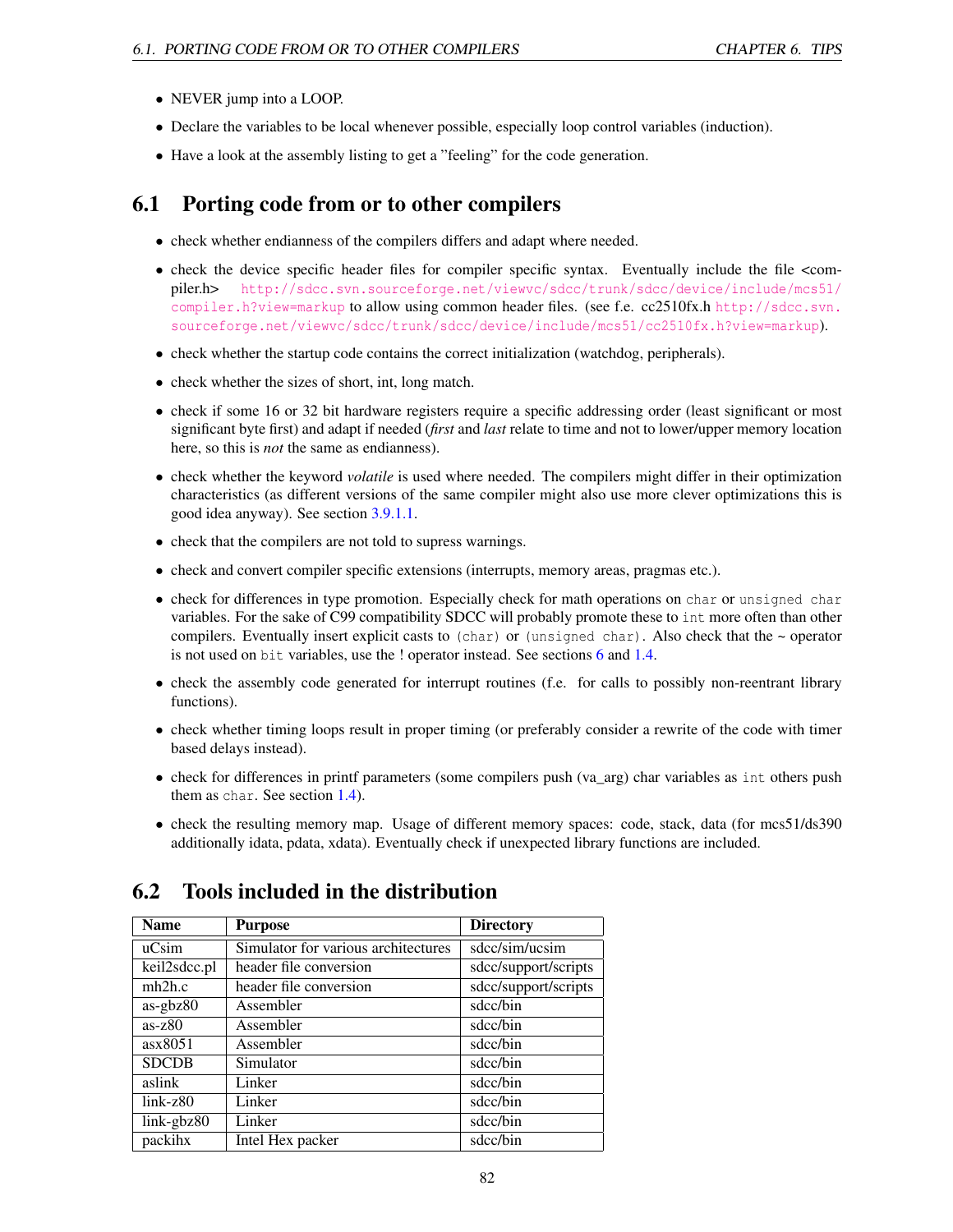|  |  |  | 6.3 Documentation included in the distribution |  |
|--|--|--|------------------------------------------------|--|
|--|--|--|------------------------------------------------|--|

| Subject / Title                             | Filename / Where to get                             |                   |
|---------------------------------------------|-----------------------------------------------------|-------------------|
| <b>SDCC Compiler User Guide</b>             | You're reading it right now                         | <i>online at:</i> |
|                                             | http://sdcc.sourceforge.net/doc/sdccman.pdf         |                   |
| Changelog of SDCC                           | sdcc/Changelog                                      | online at:        |
|                                             | http://sdcc.svn.sourceforge.net/viewvc/*checkout*/  |                   |
|                                             | sdcc/trunk/sdcc/ChangeLog                           |                   |
| <b>ASXXXX</b> Assemblers and                | sdcc/as/doc/asxhtm.html                             | <i>online at:</i> |
| <b>ASLINK Relocating Linker</b>             | http://sdcc.svn.sourceforge.net/viewvc/*checkout*/  |                   |
|                                             | sdcc/trunk/sdcc/as/doc/asxhtm.html                  |                   |
| SDCC regression test                        | sdcc/doc/test_suite_spec.pdf                        | online at:        |
|                                             | http://sdcc.sourceforge.net/doc/test_suite_spec.pdf |                   |
| Various notes                               | $sdcc/doc/*$                                        | <i>online at:</i> |
|                                             | http://sdcc.svn.sourceforge.net/viewvc/sdcc/trunk/  |                   |
|                                             | sdcc/doc/                                           |                   |
| Notes on debugging with SDCDB               | sdcc/debugger/README                                | online at:        |
|                                             | http://sdcc.svn.sourceforge.net/viewvc/*checkout*/  |                   |
|                                             | sdcc/trunk/sdcc/debugger/README                     |                   |
| uCsim Software simulator for microcon-      | sdcc/sim/ucsim/doc/index.html                       | online at:        |
| trollers                                    | http://sdcc.svn.sourceforge.net/viewvc/*checkout*/  |                   |
|                                             | sdcc/trunk/sdcc/sim/ucsim/doc/index.html            |                   |
| Temporary notes on the pic16 port           | sdcc/src/pic16/NOTES                                | online at:        |
|                                             | http://sdcc.svn.sourceforge.net/viewvc/*checkout*/  |                   |
|                                             | sdcc/trunk/sdcc/src/pic16/NOTES                     |                   |
| SDCC internal documentation (debugging file | sdcc/doc/cdbfileformat.pdf                          | <i>online at:</i> |
| format)                                     | http://sdcc.sourceforge.net/doc/cdbfileformat.pdf   |                   |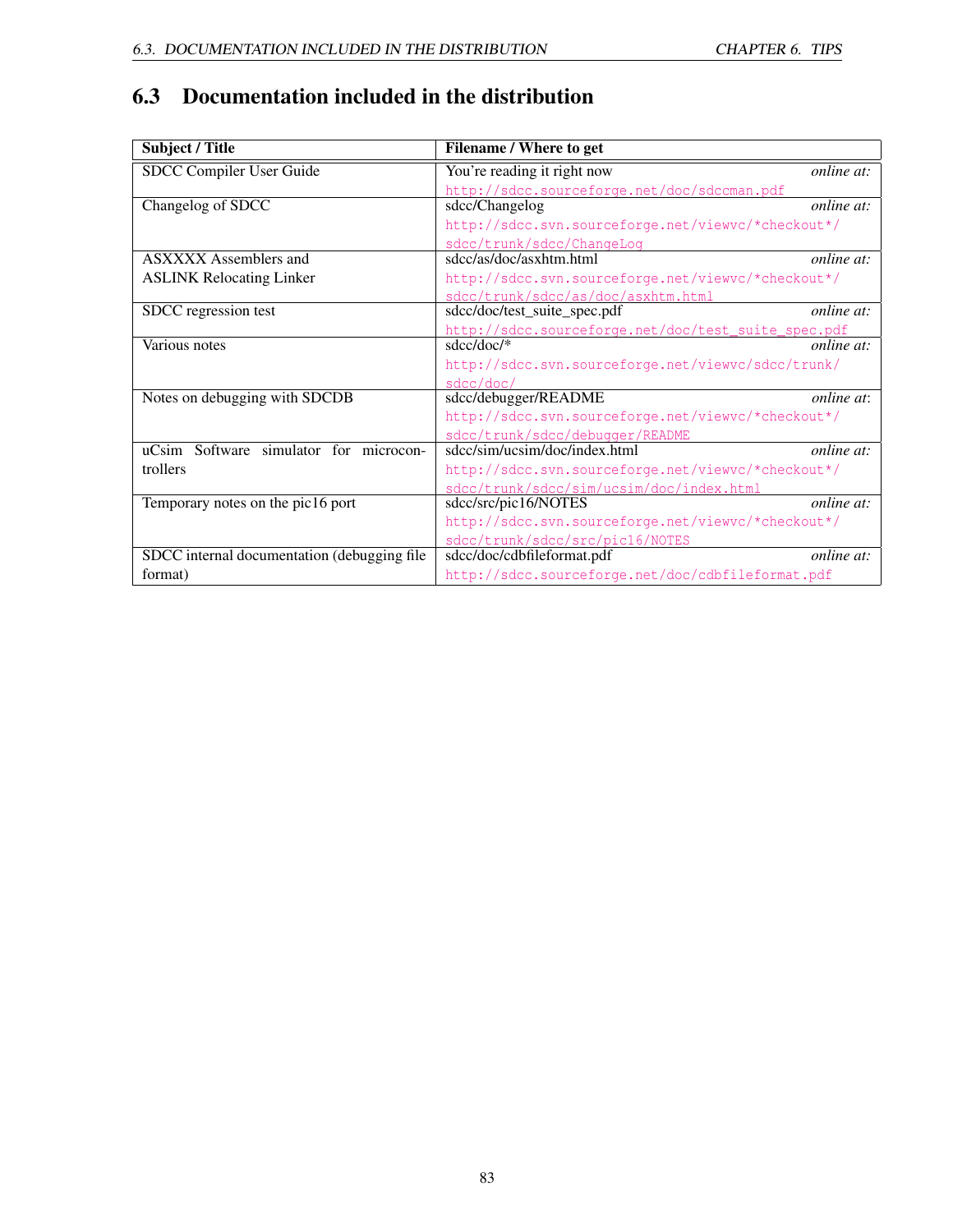| <b>Name</b>      | <b>Purpose</b>                     | Where to get                              |
|------------------|------------------------------------|-------------------------------------------|
| gpsim            | PIC simulator                      | http:                                     |
|                  |                                    | //www.dattalo.com/gnupic/gpsim.html       |
| gputils          | <b>GNU PIC</b> utilities           | http:                                     |
|                  |                                    | //sourceforge.net/projects/gputils        |
| flP5             | PIC programmer                     | http://freshmeat.net/projects/flp5/       |
| ec2drv/newcdb    | Tools for Silicon Laboratories     | http:                                     |
|                  | JTAG debug adapter, partly based   | //sourceforge.net/projects/ec2drv         |
|                  | on SDCDB (Unix only)               |                                           |
| indent           | Formats C source - Master of the   | http:                                     |
|                  | white spaces                       | //directory.fsf.org/GNU/indent.html       |
| srecord          | Object file conversion, checksum-  | http:                                     |
|                  | $\min$ g,                          | //sourceforge.net/projects/srecord        |
| objdump          | Object file conversion,            | Part of binutils (should be there anyway) |
| cmon51           | 8051 monitor (hex up-/download,    | http:                                     |
|                  | single step, disassemble)          | //sourceforge.net/projects/cmon51         |
| doxygen          | Source code documentation sys-     | http://www.doxygen.org                    |
|                  | tem                                |                                           |
| kdevelop         | IDE (has anyone tried integrating  | http://www.kdevelop.org                   |
|                  | SDCC & SDCDB? Unix only)           |                                           |
| paulmon          | 8051 monitor (hex up-/download,    | http://www.pjrc.com/tech/8051/            |
|                  | single step, disassemble)          | paulmon2.html                             |
| splint           | Statically checks c sources (see   | http://www.splint.org                     |
|                  | 3.2.9                              |                                           |
| ddd              | Debugger, serves nicely as GUI to  | http://www.gnu.org/software/ddd/          |
|                  | SDCDB (Unix only)                  |                                           |
| $\overline{d52}$ | Disassembler, can count instruc-   | http://www.8052.com/users/disasm/         |
|                  | tion cycles, use with options -pnd |                                           |
| cmake            | Cross platform build<br>system,    | and a dedicated<br>http://www.cmake.org   |
|                  | generates Makefiles and project    | wiki entry:                               |
|                  | workspaces                         | http://www.cmake.org/Wiki/CmakeSdcc       |

# <span id="page-84-0"></span>6.4 Related open source tools

# 6.5 Related documentation / recommended reading

| <b>Name</b>              | Subject / Title                | Where to get                                                   |
|--------------------------|--------------------------------|----------------------------------------------------------------|
| c-refeard.pdf            | C Reference Card, 2 pages      | http://refcards.com/refcards/c/index.html                      |
| c-faq                    | C-FAO                          | http://www.c-faq.com                                           |
| <b>ISO/IEC 9899:TC2</b>  | "C-Standard"                   | http://www.open-std.org/jtcl/sc22/wg14/www/standards.html#9899 |
| <b>ISO/IEC DTR 18037</b> | "Extensions for Embedded C"    | http://www.open-std.org/jtcl/sc22/wq14/www/docs/n1021.pdf      |
|                          | Latest datasheet of target CPU | vendor                                                         |
|                          | Revision history of datasheet  | vendor                                                         |

# 6.6 Application notes specifically for SDCC

SDCC makes no claims about the completeness of this list and about up-to-dateness or correctness of the application notes.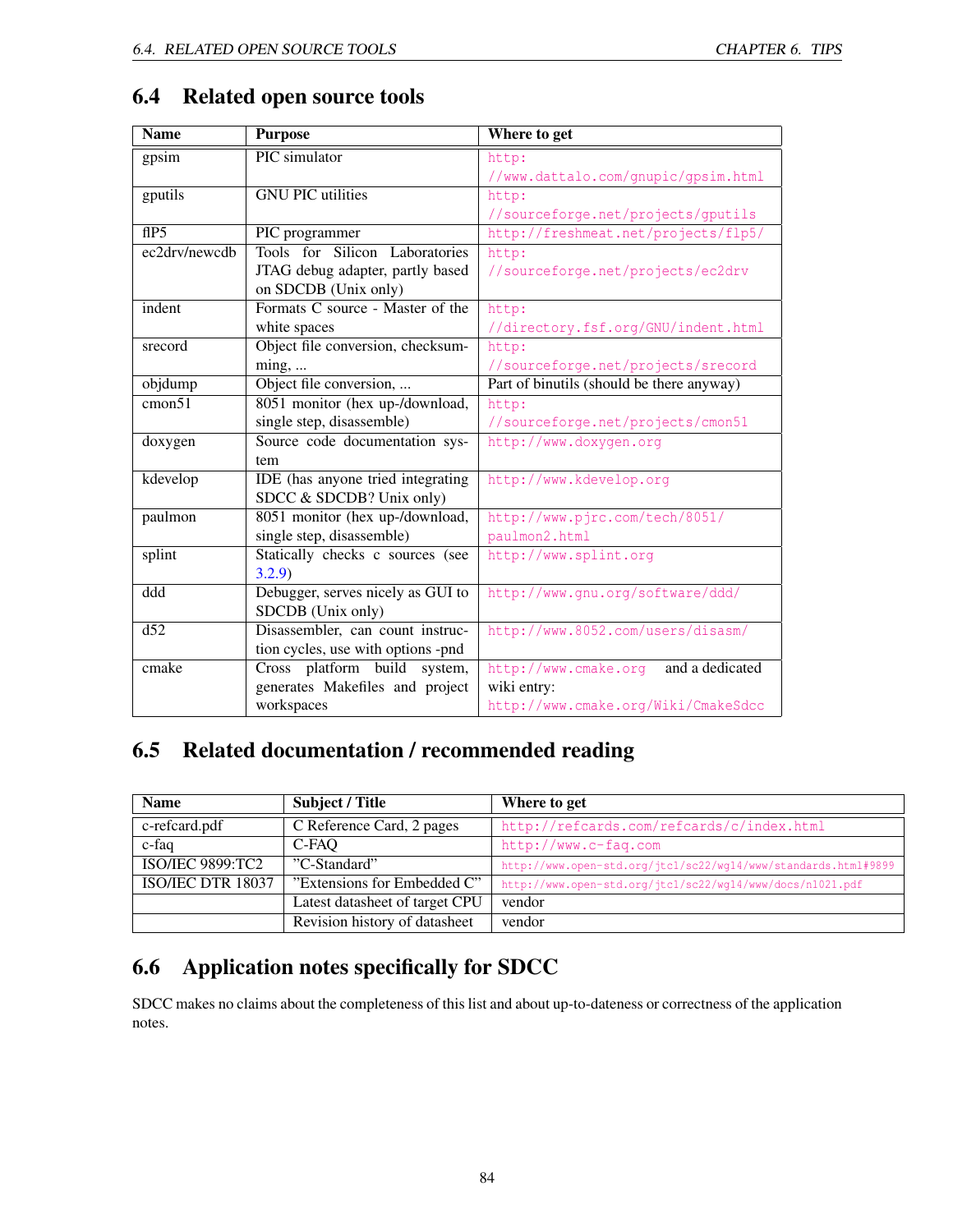| <b>Vendor</b>            | <b>Subject / Title</b>                         | Where to get                                                 |
|--------------------------|------------------------------------------------|--------------------------------------------------------------|
| Maxim / Dallas           | Using the SDCC Compiler for the                | http://pdfserv.maxim-ic.com/en/an/AN3346.pdf                 |
|                          | <b>DS80C400</b>                                |                                                              |
| Maxim / Dallas           | the Free SDCC<br>Using<br>$\mathbf{C}$<br>Com- | http://pdfserv.maxim-ic.com/en/an/AN3477.pdf                 |
|                          | Develop Firmware for the<br>piler to           |                                                              |
|                          | DS89C420/430/440/450<br>of<br>Family           |                                                              |
|                          | Microcontrollers                               |                                                              |
| Silicon Laboratories     | Integrating SDCC 8051 Tools Into The           | http://www.silabs.com/public/documents/tpub_doc/anote/       |
| Cygnal                   | Silicon Labs IDE                               | Microcontrollers/en/an198.pdf                                |
| Ramtron / Goal Semi-     | Interfacing SDCC to Syn and Textpad            | http://www.ramtron.com/doc/Products/Microcontroller/Support_ |
| conductor                |                                                | Tools.asp                                                    |
| Ramtron / Goal Semi-     | Installing and Configuring SDCC and            | http://www.ramtron.com/doc/Products/Microcontroller/Support_ |
| conductor                | Crimson Editor                                 | Tools.asp                                                    |
| <b>Texas Instruments</b> | MSC12xx Programming with SDCC                  | http://focus.ti.com/general/docs/lit/getliterature.tsp?      |
|                          |                                                | literatureNumber=sbaa109&fileType=pdf                        |

# 6.7 Some Questions

Some questions answered, some pointers given - it might be time to in turn ask *you* some questions:

- can you solve your project with the selected microcontroller? Would you find out early or rather late that your target is too small/slow/whatever? Can you switch to a slightly better device if it doesn't fit?
- should you solve the problem with an 8 bit CPU? Or would a 16/32 bit CPU and/or another programming language be more adequate? Would an operating system on the target device help?
- if you solved the problem, will the marketing department be happy?
- if the marketing department is happy, will customers be happy?
- if you're the project manager, marketing department and maybe even the customer in one person, have you tried to see the project from the outside?
- is the project done if you think it is done? Or is just that other interface/protocol/feature/configuration/option missing? How about website, manual(s), internationali(zls)ation, packaging, labels, 2nd source for components, electromagnetic compatability/interference, documentation for production, production test software, update mechanism, patent issues?
- is your project adequately positioned in that magic triangle: fame, fortune, fun?

Maybe not all answers to these questions are known and some answers may even be *no*, nevertheless knowing these questions may help you to avoid burnout<sup>[1](#page-85-0)</sup>. Chances are you didn't want to hear some of them...

<span id="page-85-0"></span><sup>&</sup>lt;sup>1</sup>burnout is bad for electronic devices, programmers and motorcycle tyres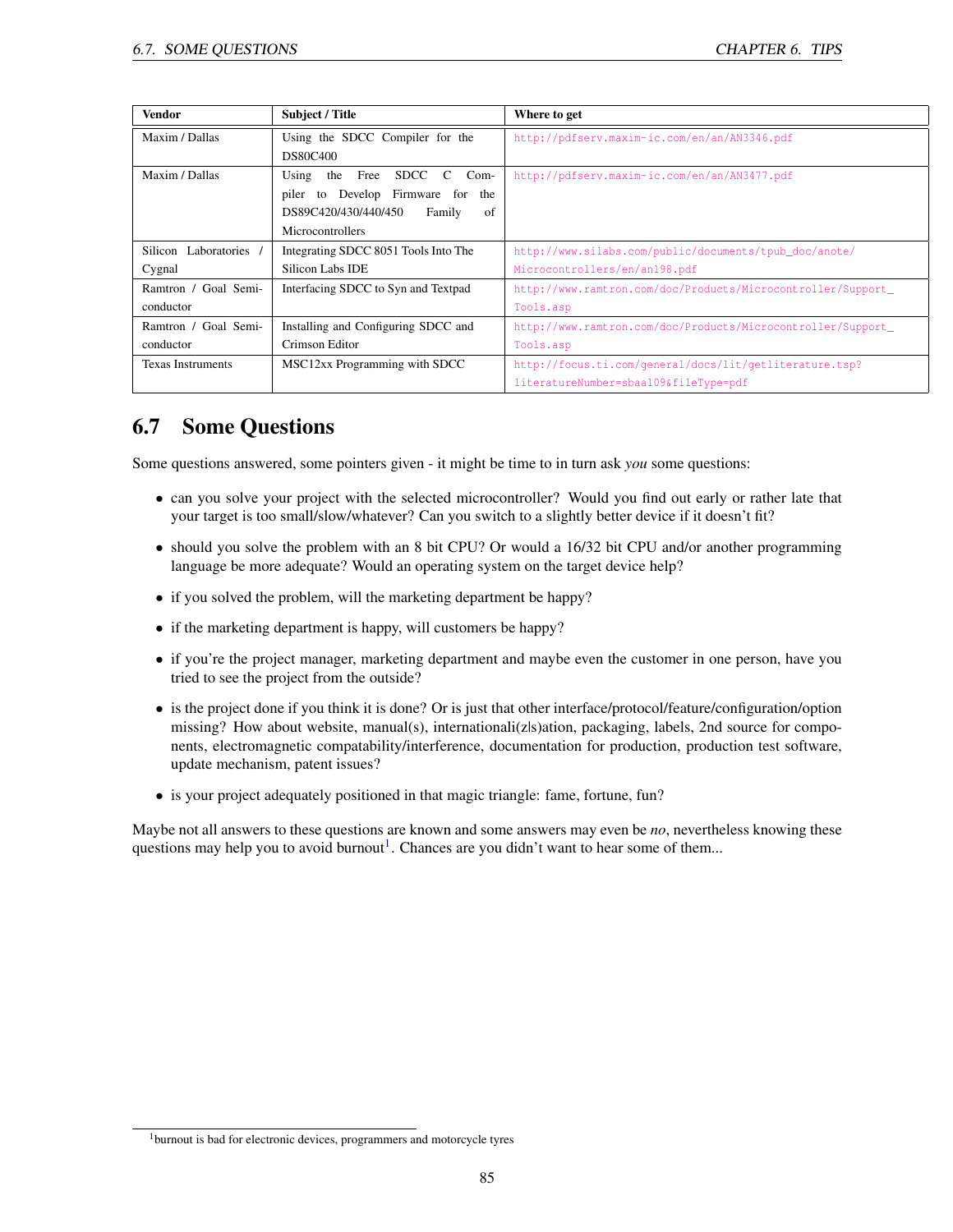# Chapter 7

# Support

SDCC has grown to be a large project. The compiler alone (without the preprocessor, assembler and linker) is well over 150,000 lines of code (blank stripped). The open source nature of this project is a key to its continued growth and support. You gain the benefit and support of many active software developers and end users. Is SDCC perfect? No, that's why we need your help. The developers take pride in fixing reported bugs. You can help by reporting the bugs and helping other SDCC users. There are lots of ways to contribute, and we encourage you to take part in making SDCC a great software package.

The SDCC project is hosted on the SDCC sourceforge site at <http://sourceforge.net/projects/sdcc>. You'll find the complete set of mailing lists, forums, bug reporting system, patch submission system, download area and Subversion code repository there.

# 7.1 Reporting Bugs

The recommended way of reporting bugs is using the infrastructure of the sourceforge site. You can follow the status of bug reports there and have an overview about the known bugs.

Bug reports are automatically forwarded to the developer mailing list and will be fixed ASAP. When reporting a bug, it is very useful to include a small test program (the smaller the better) which reproduces the problem. If you can isolate the problem by looking at the generated assembly code, this can be very helpful. Compiling your program with the --dumpall option can sometimes be useful in locating optimization problems. When reporting a bug please make sure you:

- 1. Attach the code you are compiling with SDCC.
- 2. Specify the exact command you use to run SDCC, or attach your Makefile.
- 3. Specify the SDCC version (type "**sdcc -v**"), your platform, and operating system.
- 4. Provide an exact copy of any error message or incorrect output.
- 5. Put something meaningful in the subject of your message.

Please attempt to include these 5 important parts, as applicable, in all requests for support or when reporting any problems or bugs with SDCC. Though this will make your message lengthy, it will greatly improve your chance that SDCC users and developers will be able to help you. Some SDCC developers are frustrated by bug reports without code provided that they can use to reproduce and ultimately fix the problem, so please be sure to provide sample code if you are reporting a bug!

Please have a short check that you are using a recent version of SDCC and the bug is not yet known. This is the link for reporting bugs: [http://sourceforge.net/tracker/?group\\_id=599&atid=100599](http://sourceforge.net/tracker/?group_id=599&atid=100599). With SDCC on average having more than 200 downloads on sourceforge per day<sup>[1](#page-86-0)</sup> there must be some users. So it's not exactly easy to find a new bug. If you find one we need it: *reporting bugs is good*.

<span id="page-86-0"></span><sup>1</sup>220 daily downloads on average Jan-Sept 2006 and about 150 daily downloads between 2002 and 2005. This does not include other methods of distribution.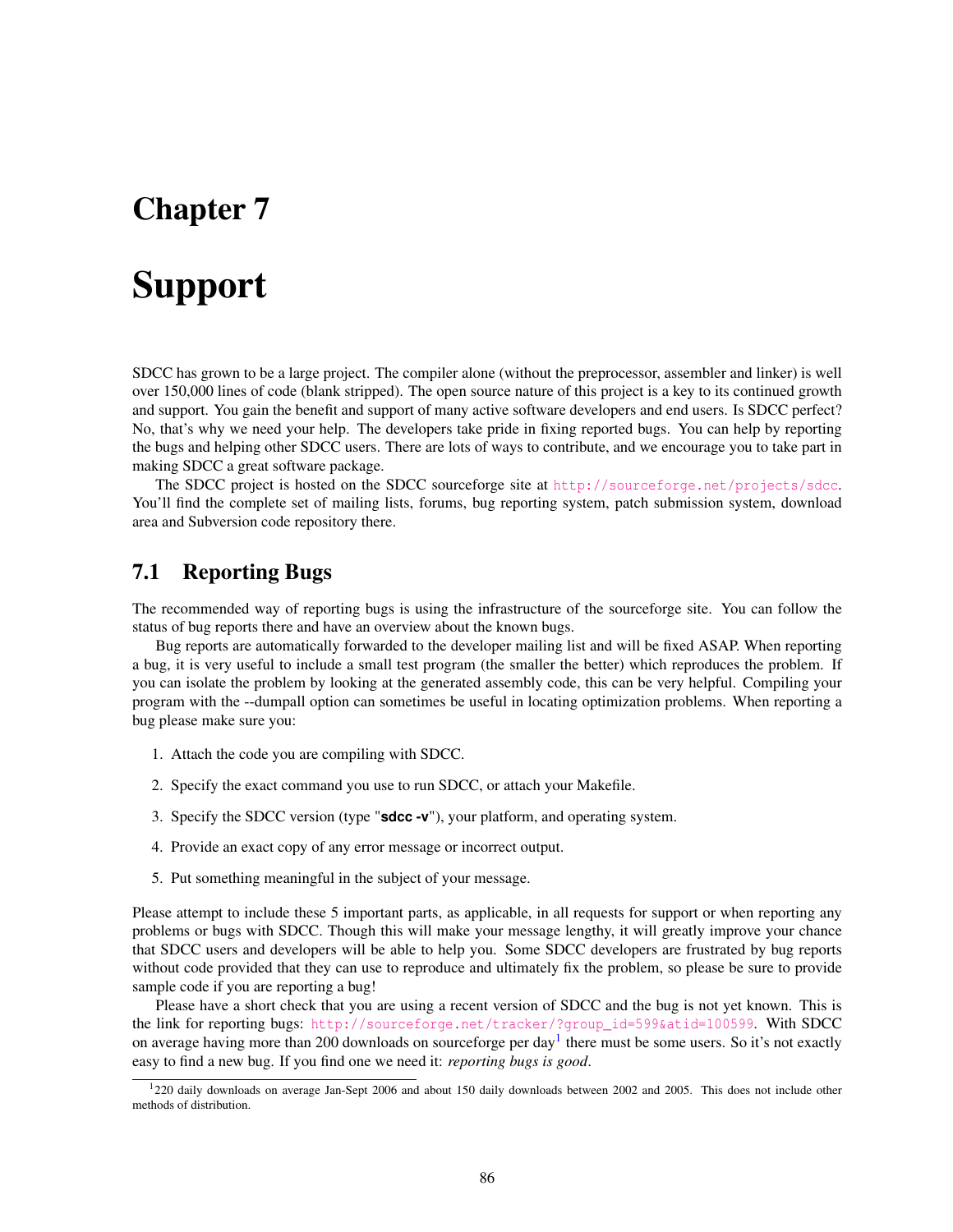# 7.2 Requesting Features

Like bug reports feature requests are forwarded to the developer mailing list. This is the link for requesting features: [http://sourceforge.net/tracker/?group\\_id=599&atid=350599](http://sourceforge.net/tracker/?group_id=599&atid=350599).

# 7.3 Submitting patches

Like bug reports contributed patches are forwarded to the developer mailing list. This is the link for submitting patches: [http://sourceforge.net/tracker/?group\\_id=599&atid=300599](http://sourceforge.net/tracker/?group_id=599&atid=300599).

You need to specify some parameters to the diff command for the patches to be useful. If you modified more than one file a patch created f.e. with **"diff -Naur unmodified\_directory modified\_directory >my\_changes.patch"** will be fine, otherwise **"diff -u sourcefile.c.orig sourcefile.c >my\_changes.patch"** will do.

# 7.4 Getting Help

These links should take you directly to the Mailing lists  $\text{http://sourceforget.net/mail/?group_id=599^2}$  $\text{http://sourceforget.net/mail/?group_id=599^2}$  $\text{http://sourceforget.net/mail/?group_id=599^2}$  and the Forums [http://sourceforge.net/forum/?group\\_id=599](http://sourceforge.net/forum/?group_id=599), lists and forums are archived and searchable so if you are lucky someone already had a similar problem. While mails to the lists themselves are delivered promptly their web front end on sourceforge sometimes shows a severe time lag (up to several weeks), if you're seriously using SDCC please consider subscribing to the lists.

# 7.5 ChangeLog

You can follow the status of the Subversion version of SDCC by watching the Changelog in the Subversion repository [http://sdcc.svn.sourceforge.net/viewcvs.cgi/\\*checkout\\*/sdcc/trunk/sdcc/ChangeLog](http://sdcc.svn.sourceforge.net/viewcvs.cgi/*checkout*/sdcc/trunk/sdcc/ChangeLog).

# 7.6 Subversion Source Code Repository

The output of **sdcc --version** or the filenames of the snapshot versions of SDCC include date and its Subversion number. Subversion allows to download the source of recent or previous versions [http://sourceforge.net/](http://sourceforge.net/svn/?group_id=599) [svn/?group\\_id=599](http://sourceforge.net/svn/?group_id=599) (by number or by date). An on-line source code browser and detailled instructions are also available there. SDCC versions starting from 1999 up to now are available (currently the versions prior to the conversion from cvs to Subversion (April 2006) are either by accessible by Subversion or by cvs).

# 7.7 Release policy

Historically there often were long delays between official releases and the sourceforge download area tends to get not updated at all. Excuses in the past might have referred to problems with live range analysis, but as this was fixed a while ago, the current problem is that another excuse has to be found. Kidding aside, we have to get better there! On the other hand there are daily snapshots available at snap <http://sdcc.sourceforge.net/snap.php>, and you can always build the very last version (hopefully with many bugs fixed, and features added) from the source code available at Source <http://sdcc.sourceforge.net/snap.php#Source>. The SDCC Wiki at [http:](http://sdcc.wiki.sourceforge.net/) [//sdcc.wiki.sourceforge.net/](http://sdcc.wiki.sourceforge.net/) also holds some information about past and future releases.

# 7.8 Examples

You'll find some small examples in the directory *sdcc/device/examples/.* More examples and libraries are available at *The SDCC Open Knowledge Resource* <http://sdccokr.dl9sec.de/> web site or at [http://www.pjrc.](http://www.pjrc.com/tech/8051/) [com/tech/8051/](http://www.pjrc.com/tech/8051/).

<span id="page-87-0"></span><sup>&</sup>lt;sup>2</sup>Traffic on sdcc-devel and sdcc-user is about 100 mails/month each not counting automated messages (mid 2003)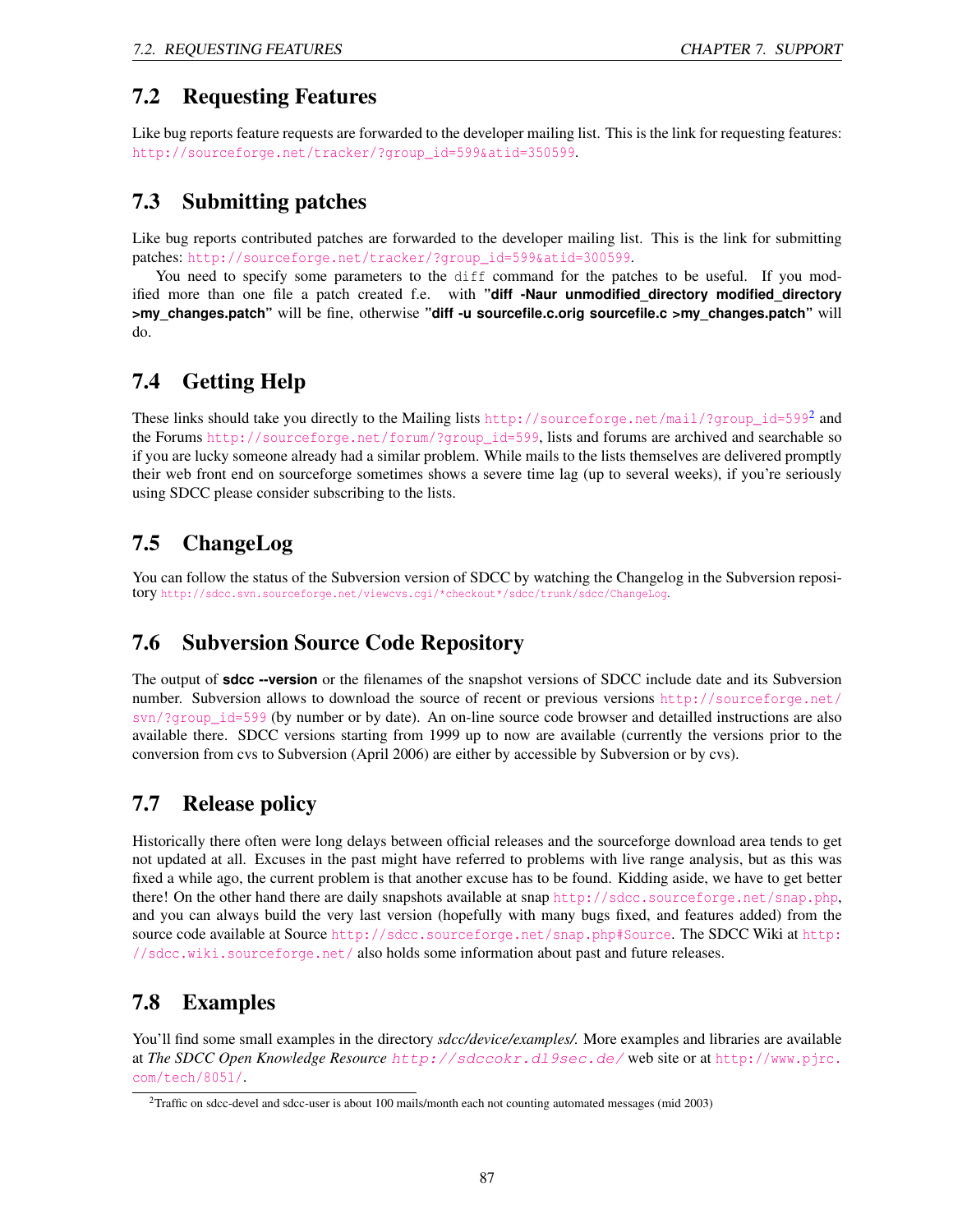# <span id="page-88-0"></span>7.9 Quality control

The compiler is passed through snaphot build compile and build checks. The so called *regression tests* check that SDCC itself compiles flawlessly on several host platforms (i386, Opteron, 64 bit Alpha, ppc64, Mac OS X on ppc and i386, Solaris on Sparc) and checks the quality of the code generated by SDCC by running the code for several target platforms through simulators. The regression test suite comprises more than 100 files which expand to more than 500 test cases which include more than 4500 tests. The results of these tests are published daily on SDCC's snapshot page (click on the red or green symbols on the right side of <http://sdcc.sourceforge.net/snap.php>).

There is a separate document *test\_suite.pdf* [http://sdcc.sourceforge.net/doc/test\\_suite\\_spec.pdf](http://sdcc.sourceforge.net/doc/test_suite_spec.pdf) about the regression test suite.

You'll find the test code in the directory *sdcc/support/regression*. You can run these tests manually by running make in this directory (or f.e. **"make test-mcs51"** if you don't want to run the complete tests). The test code might also be interesting if you want to look for examples checking corner cases of SDCC or if you plan to submit patches.

The PIC14 port uses a different set of regression tests , you'll find them in the directory *sdcc/src/regression*.

# 7.10 Use of SDCC in Education

In short: *highly* encouraged<sup>[3](#page-88-1)</sup>. If your rationales are to:

- 1. give students a chance to understand the *complete* steps of code generation
- 2. have a curriculum that can be extended for years. Then you could use an fpga board as target and your curriculum will seamlessly extend from logic synthesis (http://www.opencores.org <opencores.org>, Oregano <http://www.oregano.at/ip/ip01.htm>), over assembly programming, to C to FPGA compilers (FPGAC <http://sf.net/projects/fpgac>) and to C.
- 3. be able to insert excursions about skills like using a revision control system, submitting/applying patches, using a type-setting (as opposed to word-processing) engine LYX/LATEX, using SourceForge [http://](http://www.sf.net) [www.sf.net](http://www.sf.net), following some netiquette <http://en.wikipedia.org/wiki/Netiquette>, understanding BSD/LGPL/GPL/Proprietary licensing, growth models of Open Source Software, CPU simulation, compiler regression tests.

And if there should be a shortage of ideas then you can always point students to the ever-growing feature request list [http://sourceforge.net/tracker/?group\\_id=599&atid=350599](http://sourceforge.net/tracker/?group_id=599&atid=350599).

- 4. not tie students to a specific host platform and instead allow them to use a host platform of *their* choice (among them Alpha, i386, i386\_64, Mac OS X, Mips, Sparc, Windows and eventually OLPC [http://www.](http://www.laptop.org) [laptop.org](http://www.laptop.org))
- 5. not encourage students to use illegal copies of educational software
- 6. be immune to licensing/availability/price changes of the chosen tool chain
- 7. be able to change to a new target platform without having to adopt a new tool chain
- 8. have complete control over and insight into the tool chain
- 9. make your students aware about the pros and cons of open source software development
- 10. give back to the public as you are probably at least partially publically funded
- 11. give students a chance to publically prove their skills and to possibly see a world wide impact

then SDCC is probably among the first choices. Well, probably SDCC might be the only choice.

<span id="page-88-1"></span><sup>&</sup>lt;sup>3</sup>the phrase "use in education" might evoke the association "*only* fit for use in education". This connotation is not intended but nevertheless risked as the licensing of SDCC makes it difficult to offer educational discounts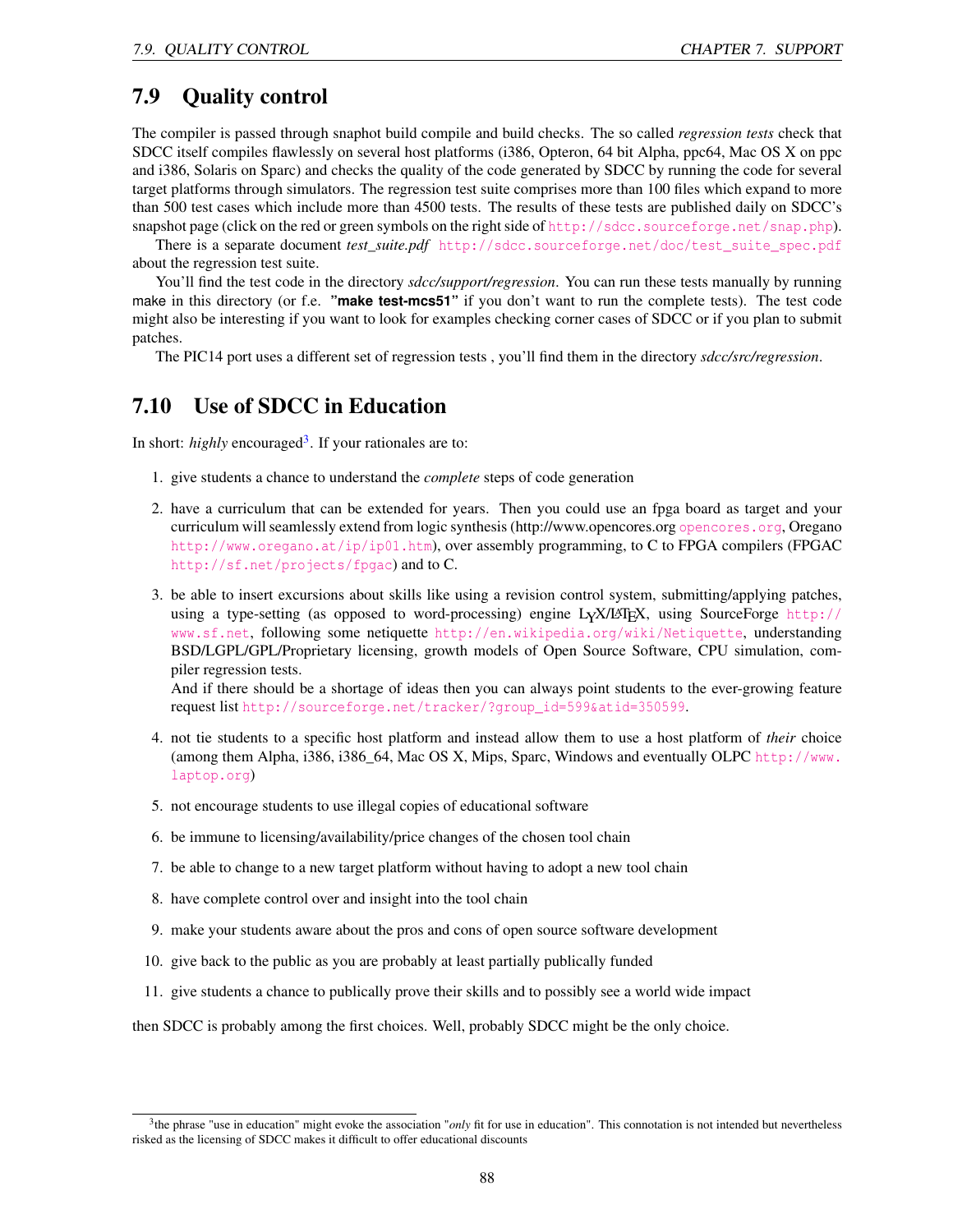# Chapter 8

# SDCC Technical Data

# 8.1 Optimizations

SDCC performs a host of standard optimizations in addition to some MCU specific optimizations.

### 8.1.1 Sub-expression Elimination

The compiler does local and *g*lobal *c*ommon *s*ubexpression *e*limination, e.g.:

 $i = x + y + 1;$  $j = x + y;$ 

will be translated to

 $iTemp = x + y;$  $i = iTemp + 1;$ j = iTemp;

Some subexpressions are not as obvious as the above example, e.g.:

 $a \rightarrow b[i].c = 10;$  $a \rightarrow b[i].d = 11;$ 

In this case the address arithmetic a- $>b[i]$  will be computed only once; the equivalent code in C would be.

 $iTemp = a->b[i];$ iTemp.c =  $10;$  $iTemp.d = 11;$ 

The compiler will try to keep these temporary variables in registers.

## 8.1.2 Dead-Code Elimination

```
int global;
void f () {
 int i;
  i = 1; /* dead store */qlobal = 1; /* dead store */qlobal = 2;
  return;
  global = 3; /* unreachable */}
```
will be changed to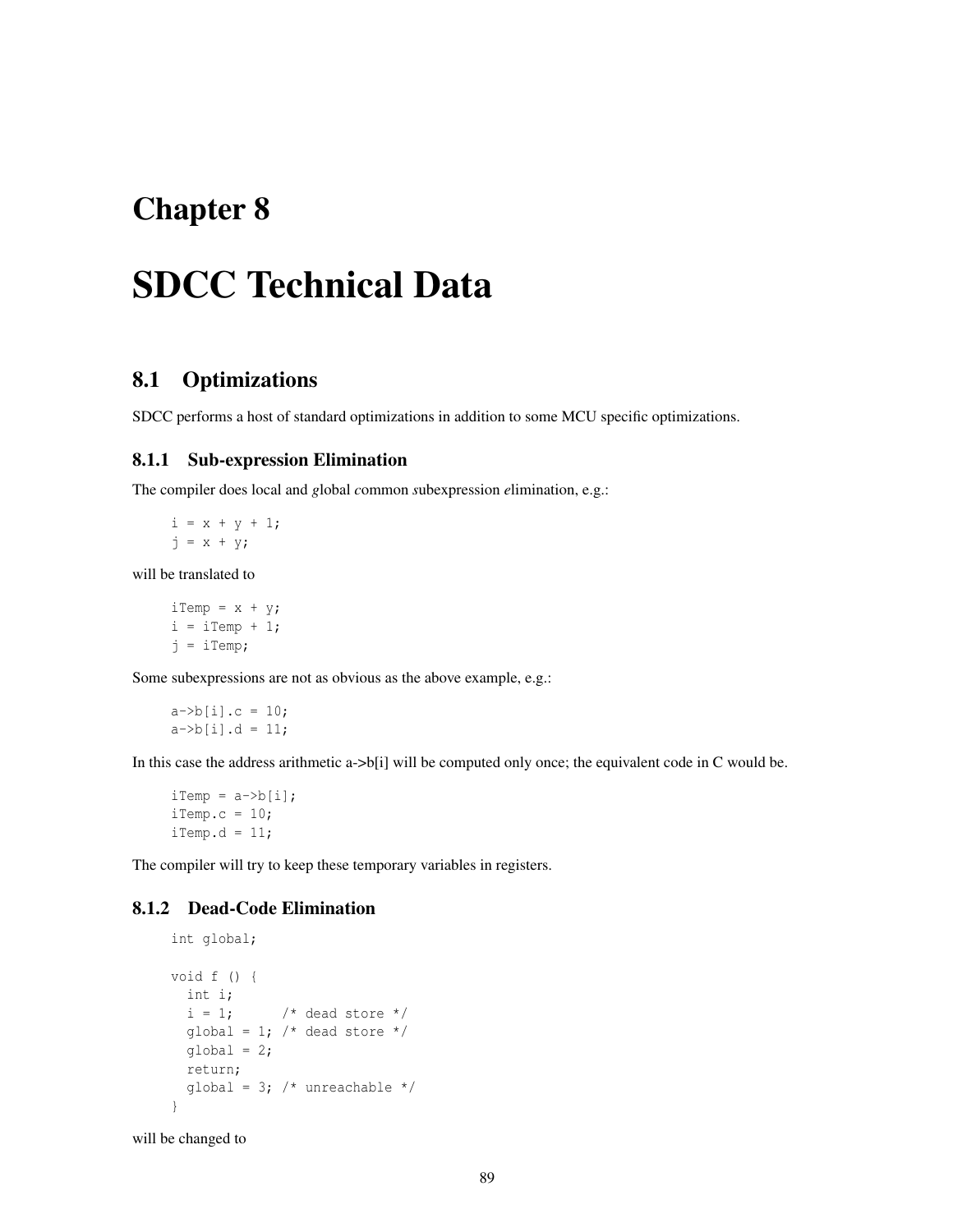```
int global;
void f () {
  global = 2;}
```
## 8.1.3 Copy-Propagation

```
int f() {
  int i, j;
  i = 10;j = i;
  return j;
}
```
will be changed to

```
int f() {
  int i, j;
  i = 10;j = 10;return 10;
}
```
Note: the dead stores created by this copy propagation will be eliminated by dead-code elimination.

## 8.1.4 Loop Optimizations

Two types of loop optimizations are done by SDCC *loop invariant* lifting and *strength reduction* of loop induction variables. In addition to the strength reduction the optimizer marks the induction variables and the register allocator tries to keep the induction variables in registers for the duration of the loop. Because of this preference of the register allocator, loop induction optimization causes an increase in register pressure, which may cause unwanted spilling of other temporary variables into the stack / data space. The compiler will generate a warning message when it is forced to allocate extra space either on the stack or data space. If this extra space allocation is undesirable then induction optimization can be eliminated either for the entire source file (with --noinduction option) or for a given function only using #pragma noinduction.

Loop Invariant:

```
for (i = 0 ; i < 100 ; i++)f += k + 1;
```
changed to

```
itemp = k + 1;
for (i = 0; i < 100; i++)f += itemp;
```
As mentioned previously some loop invariants are not as apparent, all static address computations are also moved out of the loop.

Strength Reduction, this optimization substitutes an expression by a cheaper expression:

for  $(i=0; i < 100; i++)$  $ar[i*5] = i*3;$ 

changed to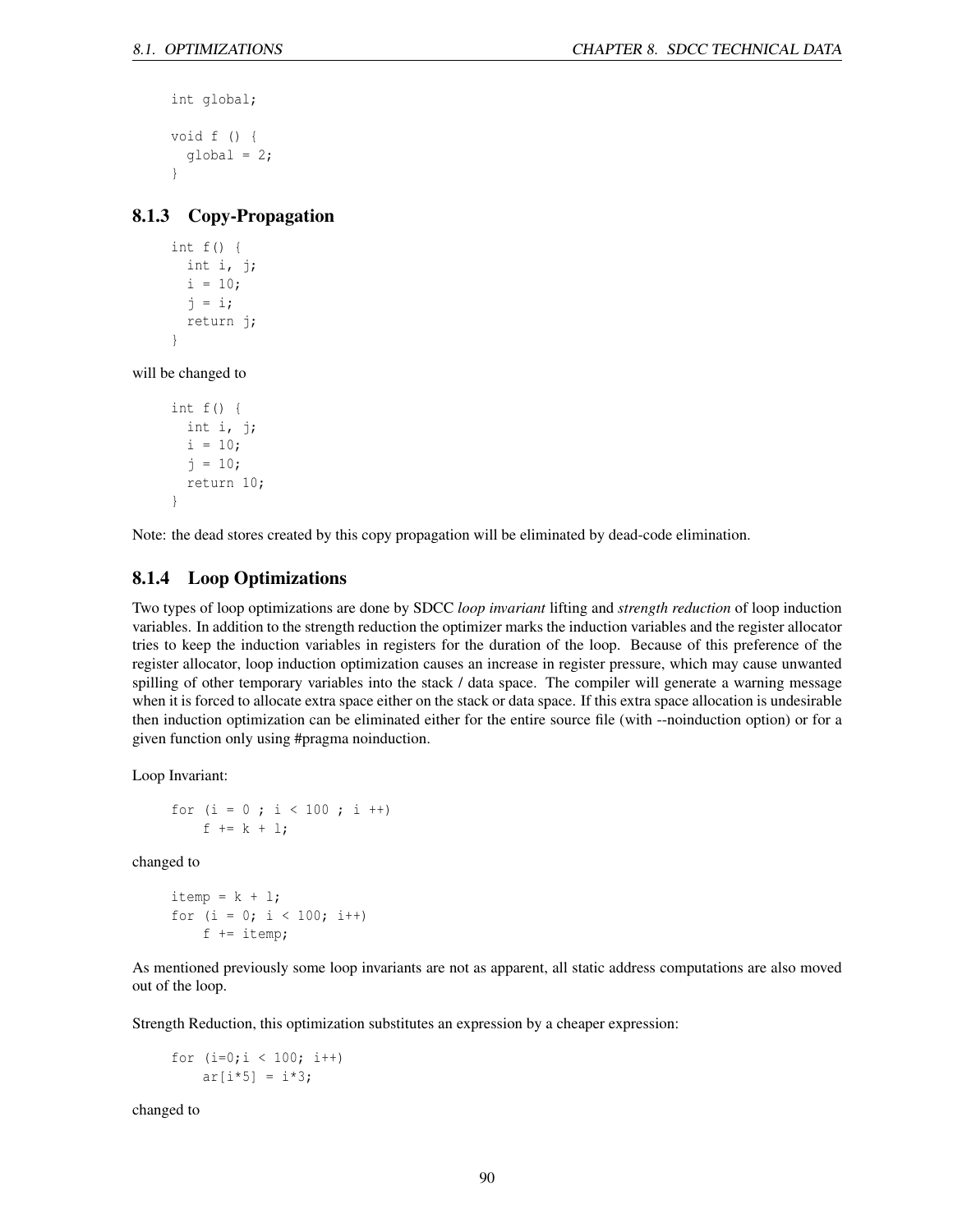```
itemp1 = 0;itemp2 = 0;for (i=0; i< 100; i++) {
    ar[itemp1] = itemp2;itemp1 += 5;itemp2 += 3;}
```
The more expensive multiplication is changed to a less expensive addition.

### 8.1.5 Loop Reversing

This optimization is done to reduce the overhead of checking loop boundaries for every iteration. Some simple loops can be reversed and implemented using a "decrement and jump if not zero" instruction. SDCC checks for the following criterion to determine if a loop is reversible (note: more sophisticated compilers use data-dependency analysis to make this determination, SDCC uses a more simple minded analysis).

• The 'for' loop is of the form

```
for(<symbol> = <expression>; <sym> [< | < = ] <expression>; [<i>sym>++</i> | <i>sym>+=1</i>])
<for body>
```
- The <for body> does not contain "continue" or 'break".
- All goto's are contained within the loop.
- No function calls within the loop.
- The loop control variable <sym> is not assigned any value within the loop
- The loop control variable does NOT participate in any arithmetic operation within the loop.
- There are NO switch statements in the loop.

### 8.1.6 Algebraic Simplifications

SDCC does numerous algebraic simplifications, the following is a small sub-set of these optimizations.

| $i = j + 0;$ | $/*$ changed to: $*/$ | $i = j$ ;    |
|--------------|-----------------------|--------------|
| i /= 2;      | $/*$ changed to: $*/$ | $i \gg = 1;$ |
| $i = j - j;$ | $/*$ changed to: $*/$ | $i = 0;$     |
| $i = j / 1;$ | $/*$ changed to: $*/$ | $i = j$ ;    |

Note the subexpressions given above are generally introduced by macro expansions or as a result of copy/constant propagation.

### 8.1.7 'switch' Statements

SDCC can optimize switch statements to jump tables. It makes the decision based on an estimate of the generated code size. SDCC is quite liberal in the requirements for jump table generation:

• The labels need not be in order, and the starting number need not be one or zero, the case labels are in numerical sequence or not too many case labels are missing.

| switch(i) {      | switch (i) {     |  |
|------------------|------------------|--|
| case $4: \ldots$ | case $0: \ldots$ |  |
| case $5: \ldots$ | case $1: \ldots$ |  |
| case $3: \ldots$ |                  |  |
| case $6: \ldots$ | case $3: \ldots$ |  |
| case $7:$        | case $4: \ldots$ |  |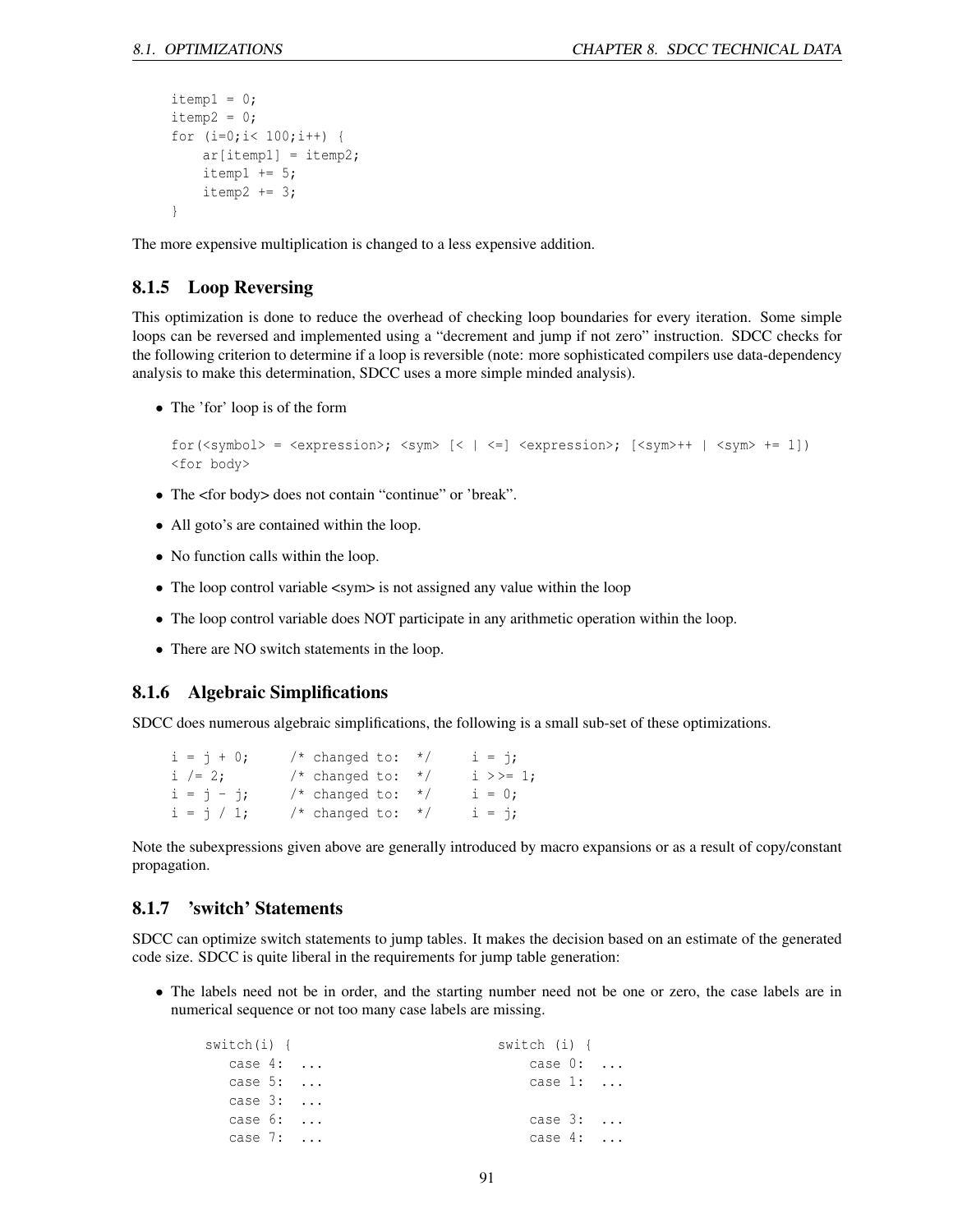| case $8: \ldots$  |  | case $5: \ldots$ |  |
|-------------------|--|------------------|--|
| case $9: \ldots$  |  | case $6: \ldots$ |  |
| case $10: \ldots$ |  | case $7: \ldots$ |  |
| case $11: \ldots$ |  | case $8: \ldots$ |  |
|                   |  |                  |  |

Both the above switch statements will be implemented using a jump-table. The example to the right side is slightly more efficient as the check for the lower boundary of the jump-table is not needed.

- The number of case labels is not larger than supported by the target architecture.
- If the case labels are not in numerical sequence ('gaps' between cases) SDCC checks whether a jump table with additionally inserted dummy cases is still attractive.
- If the starting number is not zero and a check for the lower boundary of the jump-table can thus be eliminated SDCC might insert dummy cases 0, ... .

Switch statements which have large gaps in the numeric sequence or those that have too many case labels can be split into more than one switch statement for efficient code generation, e.g.:

```
switch (i) {
 case 1: ...
 case 2: ...
 case 3: ...
 case 4: ...
 case 5: ...
 case 6: ...
 case 7: ...
 case 101: ...
 case 102: ...
 case 103: ...
 case 104: ...
 case 105: ...
 case 106: ...
 case 107: ...
```
}

and

If the above switch statement is broken down into two switch statements

```
switch (i) {
 case 1: ...
 case 2: ...
 case 3: ...
 case 4: ...
 case 5: ...
 case 6: ...
 case 7: ...
}
switch (i) {
 case 101: ...
 case 102: ...
 case 103: ...
 case 104: ...
 case 105: ...
 case 106: ...
 case 107: ...
}
```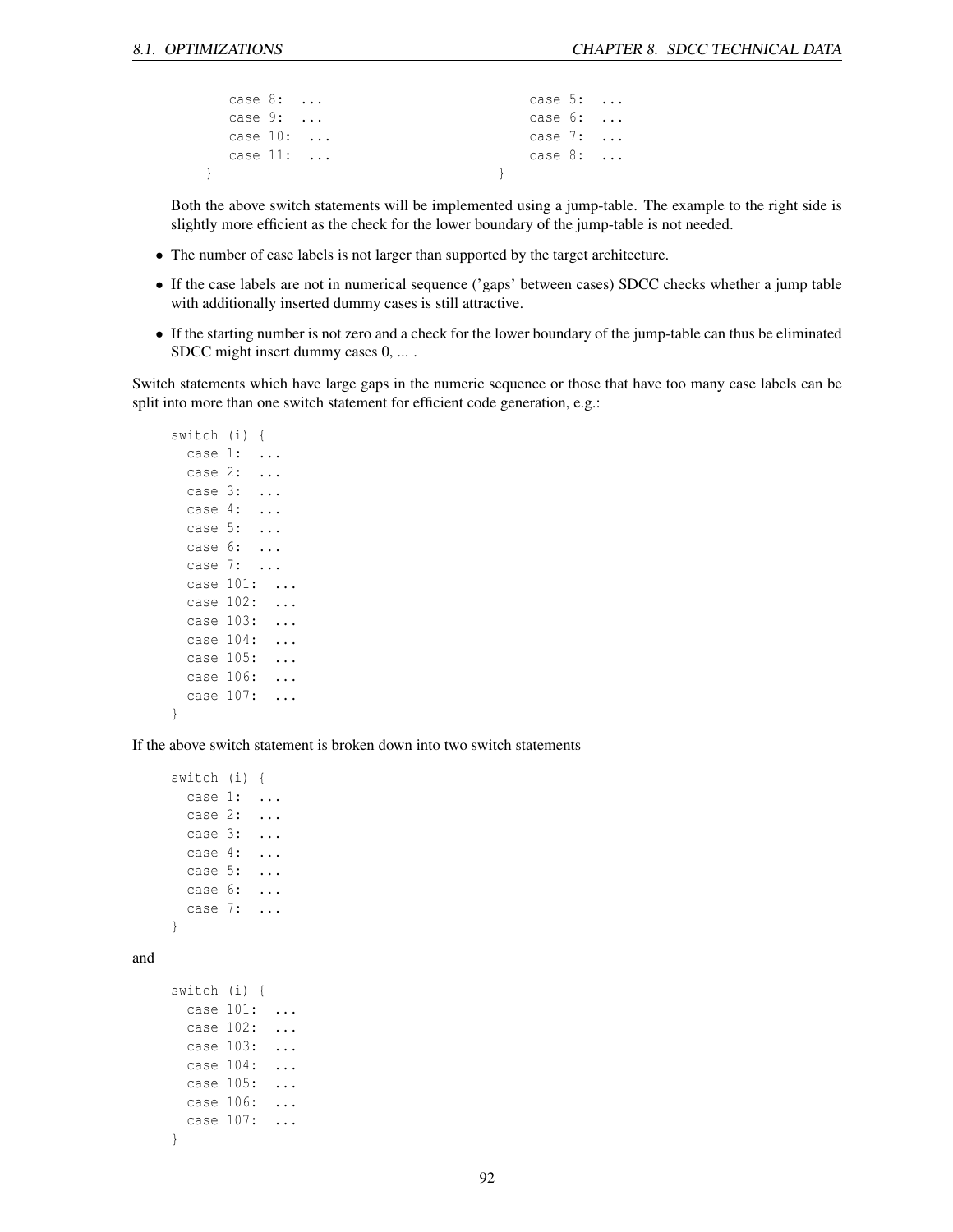then both the switch statements will be implemented using jump-tables whereas the unmodified switch statement will not be.

The pragma nojtbound can be used to turn off checking the *j*ump *t*able *bound*aries. It has no effect if a default label is supplied. Use of this pragma is dangerous: if the switch argument is not matched by a case statement the processor will happily jump into Nirvana.

### 8.1.8 Bit-shifting Operations.

Bit shifting is one of the most frequently used operation in embedded programming. SDCC tries to implement bit-shift operations in the most efficient way possible, e.g.:

```
unsigned char i;
...
i \rightarrow > = 4;...
```
generates the following code:

```
mov a,_i
swap a
anl a,#0x0f
mov _i,a
```
In general SDCC will never setup a loop if the shift count is known. Another example:

```
unsigned int i;
...
i \rangle = \frac{1}{9};
...
```
will generate:

```
mov a, (\_i + 1)mov (\_i + 1), \#0x00clr c
rrc a
mov _i,a
```
### 8.1.9 Bit-rotation

A special case of the bit-shift operation is bit rotation, SDCC recognizes the following expression to be a left bit-rotation:

```
unsigned char i; \frac{1}{2} /* unsigned is needed for rotation */
...
i = ((i \le 1) | (i \ge 7));...
```
will generate the following code:

mov  $a_{\ell}$   $i$ rl a mov \_i,a

SDCC uses pattern matching on the parse tree to determine this operation.Variations of this case will also be recognized as bit-rotation, i.e.:

 $i = ((i \gg 7) | (i \ll 1));$  /\* left-bit rotation \*/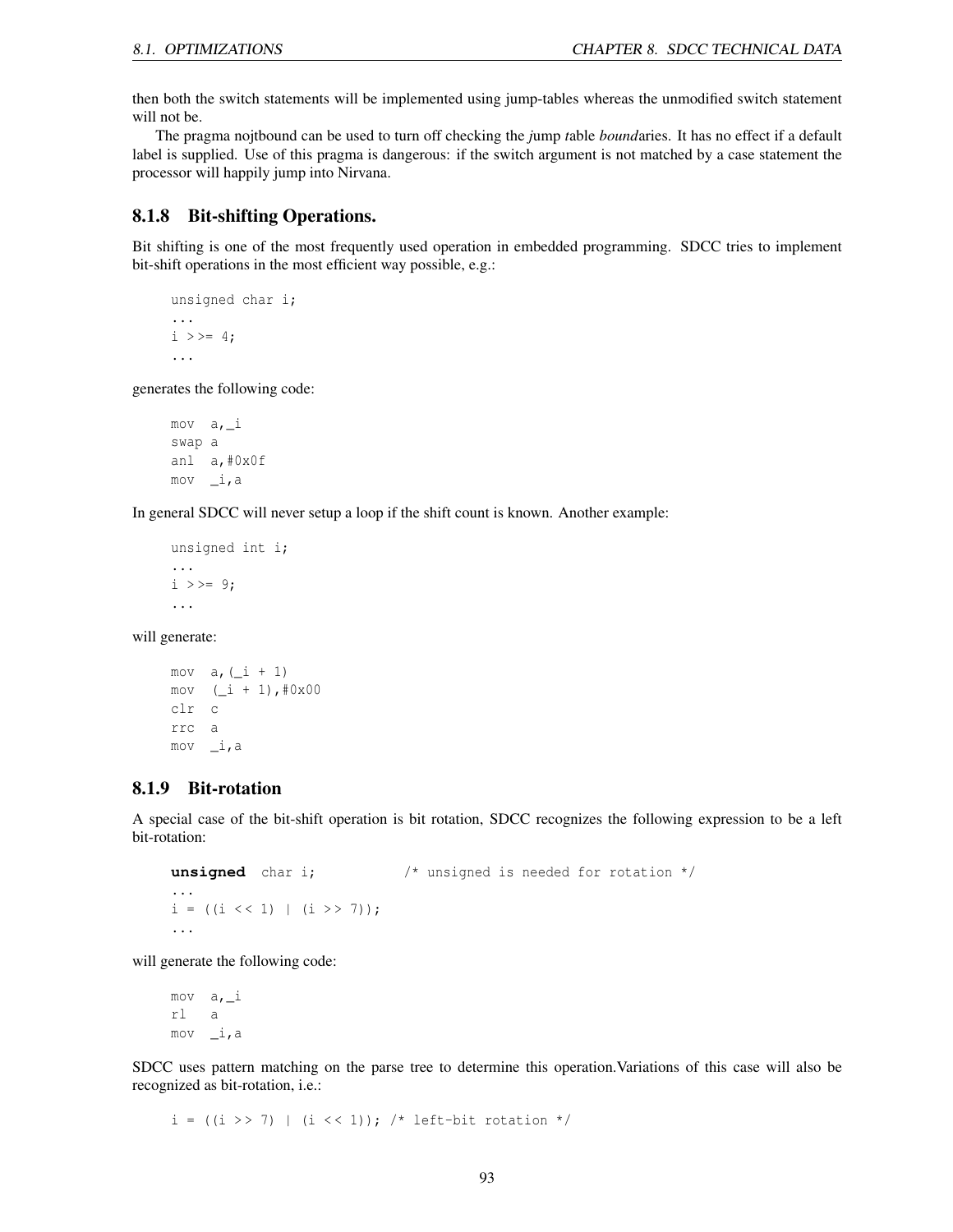### 8.1.10 Nibble and Byte Swapping

Other special cases of the bit-shift operations are nibble or byte swapping, SDCC recognizes the following expressions:

**unsigned** char i; **unsigned** int j; ...  $i = ((i \leq 4) | (i \geq 4));$  $j = ((j \lt\lt 8) | (j \gt\gt 8));$ 

and generates a swap instruction for the nibble swapping or move instructions for the byte swapping. The "j" example can be used to convert from little to big-endian or vice versa. If you want to change the endianness of a *signed* integer you have to cast to (unsigned int) first.

Note that SDCC stores numbers in little-endian<sup>[1](#page-94-0)</sup> format (i.e. lowest order first).

### 8.1.11 Highest Order Bit / Any Order Bit

It is frequently required to obtain the highest order bit of an integral type (long, int, short or char types). Also obtaining any other order bit is not uncommon. SDCC recognizes the following expressions to yield the highest order bit and generates optimized code for it, e.g.:

```
unsigned int gint;
foo () {
  unsigned char hob1, aob1;
  bit hob2, hob3, aob2, aob3;
  ...
  hobl = (qint >> 15) \& 1;hob2 = (\text{qint} >> 15) & 1;
  hob3 = qint \& 0x8000;aob1 = (qint \gt{9}) \& 1;aob2 = (gint \gg 8) \& 1;aob3 = gint & 0x0800;
  ..
}
```
will generate the following code:

|             | 61 ; | hob.c 7  |                        |
|-------------|------|----------|------------------------|
| 000A E5*01  | 62   | mov      | $a, (qint + 1)$        |
| 000C 23     | 63   | rl       | $\overline{a}$         |
| 000D 54 01  | 64   | anl      | a, #0x01               |
| 000F F5*02  | 65   | mov      | foo hob1 1 1,a         |
|             | 66 ; | hob.c 8  |                        |
| 0011 E5*01  | 67   | mov      | a, $($ qint + 1)       |
| 0013 33     | 68   | rlc      | $\overline{a}$         |
| 0014 92*00  | 69   | mov      | foo hob $2$ 1 1,c      |
|             | 66 ; | hob.c 9  |                        |
| 0016 E5*01  | 67   | mov      | a, $(\text{qint} + 1)$ |
| 0018 33     | 68   | rlc      | $\overline{a}$         |
| $001992*01$ | 69   | mov      | foo hob3 1 1,c         |
|             | 70 ; | hob.c 10 |                        |
| 001B E5*01  | 71   | mov      | $a, (-gint + 1)$       |
| 001D 03     | 72   | rr       | a                      |
| 001E 54 01  | 73   | anl      | a, #0x01               |

<span id="page-94-0"></span><sup>1</sup>Usually 8-bit processors don't care much about endianness. This is not the case for the standard 8051 which only has an instruction to increment its *dptr*-datapointer so little-endian is the more efficient byte order.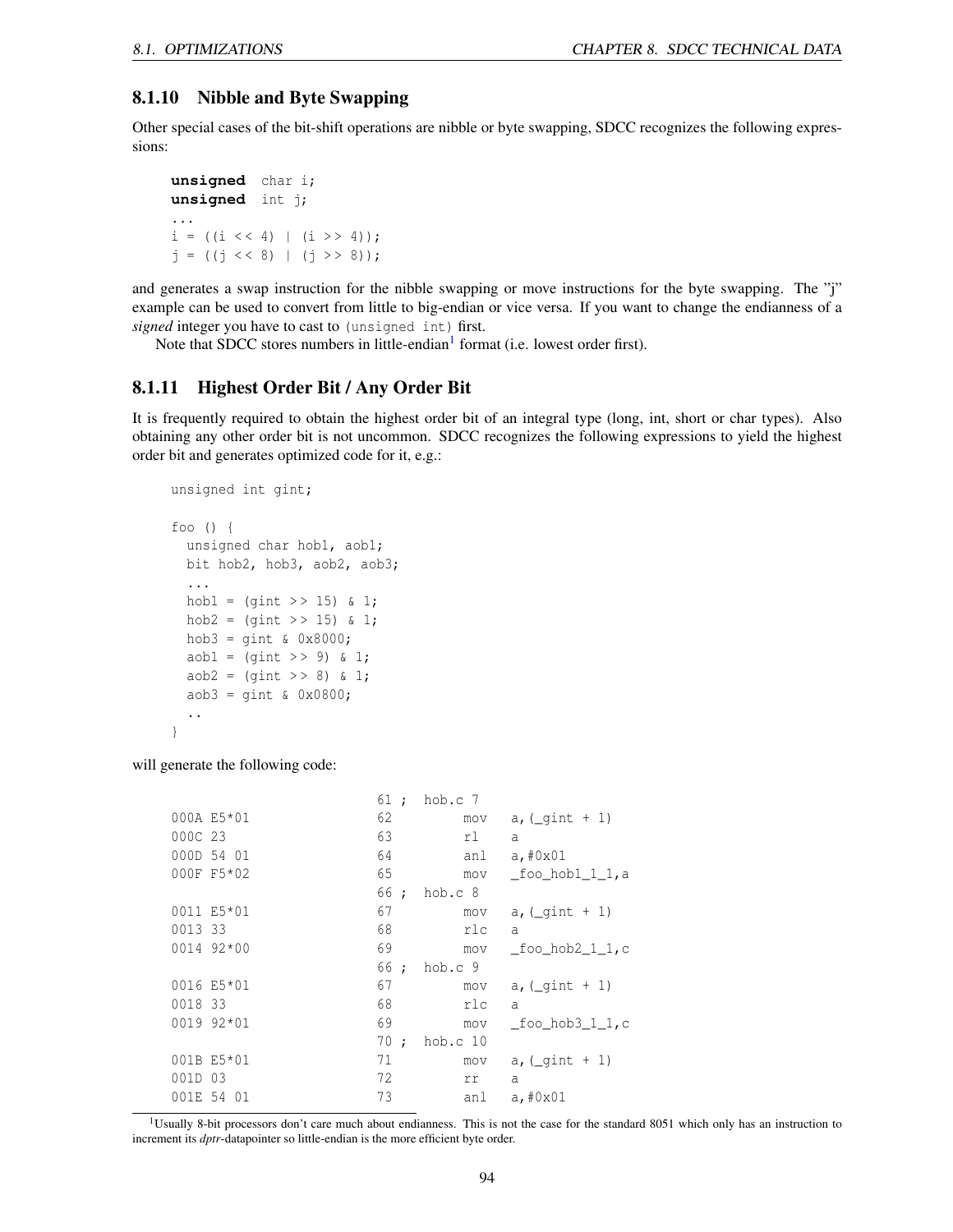| 0020 F5*03      | 74   | mov        | foo aobl 1 1,a        |
|-----------------|------|------------|-----------------------|
|                 | 75 : | $hob.c$ 11 |                       |
| 0022 E5*01      | 76   | mov        | $a, (qint + 1)$       |
| 0024 13         | 77   | rrc        | a                     |
| 0025 92*02      | 78   | mov        | foo aob2 1 1,c        |
|                 | 79:  | hob.c $12$ |                       |
| 0027 E5*01      | 80   | mov        | $a, (qint + 1)$       |
| 0029 A2 E3      | 81   | mov        | c, $acc[3]$           |
| $002B$ 92 $*03$ | 82   | mov        | foo aob $3\,1\,1$ , c |

Other variations of these cases however will *not* be recognized. They are standard C expressions, so I heartily recommend these be the only way to get the highest order bit, (it is portable). Of course it will be recognized even if it is embedded in other expressions, e.g.:

 $xyz = gint + ((gint >> 15) & 1);$ 

will still be recognized.

### 8.1.12 Higher Order Byte / Higher Order Word

It is also frequently required to obtain a higher order byte or word of a larger integral type (long, int or short types). SDCC recognizes the following expressions to yield the higher order byte or word and generates optimized code for it, e.g.:

```
unsigned int gint;
unsigned long int glong;
foo () {
  unsigned char hob1, hob2;
  unsigned int how1, how2;
  ...
  hob1 = (gint \gg 8) & 0xFF;hob2 = qlong >> 24;
  how1 = (q \text{long} >> 16) & 0 \text{xFFFF};
  how2 = qlong >> 8;
  ..
}
```
will generate the following code:

| 91 ;                                                                                                     |            |                                                        |
|----------------------------------------------------------------------------------------------------------|------------|--------------------------------------------------------|
| 92                                                                                                       | mov        | foo hob $1 \; 1 \; 1$ , ( gint + 1)                    |
| 93 :                                                                                                     | hob.c $16$ |                                                        |
| 94                                                                                                       | mov        | foo hob $2 \ 1 \ 1$ , (qlong + 3)                      |
| 95:                                                                                                      | hob.c 17   |                                                        |
| 96                                                                                                       | mov        | foo howl 1 $1$ , ( $q$ long + 2)                       |
| 97                                                                                                       | <b>MOV</b> | ( foo howl $1 \t1 + 1$ ), ( $q$ long + 3)              |
| 98                                                                                                       | mov        | foo how $2 \; 1 \; 1$ , (qlong + 1)                    |
| 99                                                                                                       | mov        | $(\text{\_foo\_how2\_1\_1 + 1}), (\text{\_glong + 2})$ |
| 0037 85*01*06<br>003A 85*05*07<br>$003D 85*04*08$<br>$0040$ 85*05*09<br>0043 85*03*0A<br>$0046$ 85*04*0B |            | hob.c 15                                               |

Again, variations of these cases may *not* be recognized. They are standard C expressions, so I heartily recommend these be the only way to get the higher order byte/word, (it is portable). Of course it will be recognized even if it is embedded in other expressions, e.g.:

 $xyz = gint + ((gint >> 8) & QxFF);$ 

will still be recognized.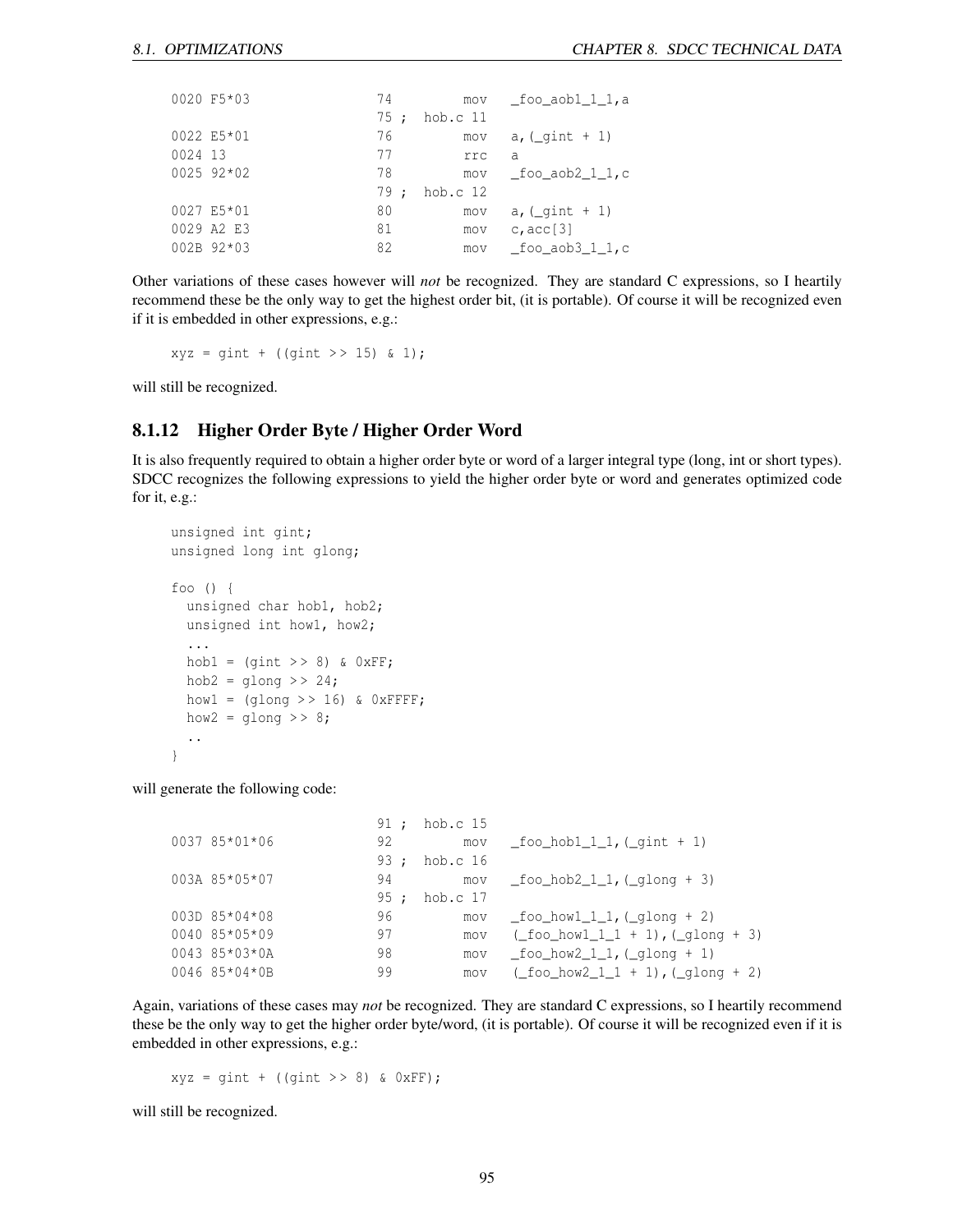#### 8.1.13 Peephole Optimizer

The compiler uses a rule based, pattern matching and re-writing mechanism for peep-hole optimization. It is inspired by *copt* a peep-hole optimizer by Christopher W. Fraser (cwfraser @ microsoft.com). A default set of rules are compiled into the compiler, additional rules may be added with the *--peep-file <filename>* option. The rule language is best illustrated with examples.

```
replace {
 mov %1,a
 mov a,%1
} by {
 mov %1,a
}
```
The above rule will change the following assembly sequence:

mov r1,a mov a,r1

to

mov r1,a

Note: All occurrences of a *%n* (pattern variable) must denote the same string. With the above rule, the assembly sequence:

mov r1,a mov a,r2

will remain unmodified.

Other special case optimizations may be added by the user (via *--peep-file option*). E.g. some variants of the 8051 MCU allow only a jmp and acall. The following two rules will change all ljmp and lcall to a jmp and acall

```
replace { lcall %1 } by { acall %1 }
replace { ljmp %1 } by { ajmp %1 }
```
(NOTE: from version 2.7.3 on, you can use option --acall-ajmp, which also takes care of aligning the interrupt vectors properly.)

The *inline-assembler code* is also passed through the peep hole optimizer, thus the peephole optimizer can also be used as an assembly level macro expander. The rules themselves are MCU dependent whereas the rule language infra-structure is MCU independent. Peephole optimization rules for other MCU can be easily programmed using the rule language.

The syntax for a rule is as follows:

```
rule := replace [ restart ] '{' <assembly sequence> '\n'
                               ' }' by '{' '\n\overline{r}'
                                   <assembly sequence> '\n'
                               '}' [if <functionName> ] '\n'
```
 $\leq$ assembly sequence $\geq$  := assembly instruction (each instruction including labels must be on a separate line).

The optimizer will apply to the rules one by one from the top in the sequence of their appearance, it will terminate when all rules are exhausted. If the 'restart' option is specified, then the optimizer will start matching the rules again from the top, this option for a rule is expensive (performance), it is intended to be used in situations where a transformation will trigger the same rule again. An example of this (not a good one, it has side effects) is the following rule: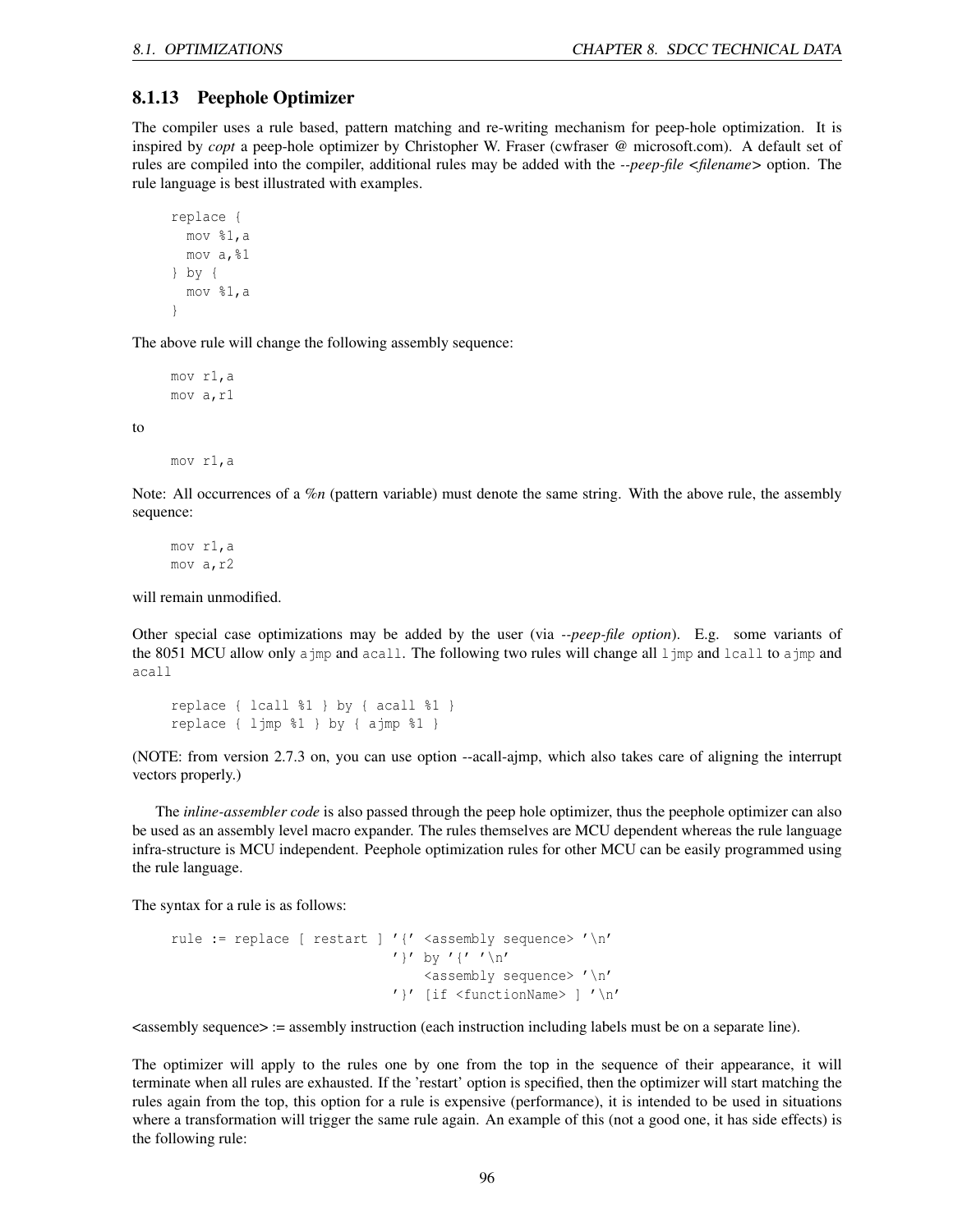```
replace restart {
  pop %1
 push %1 } by {
  ; nop
}
```
Note that the replace pattern cannot be a blank, but can be a comment line. Without the 'restart' option only the innermost 'pop' 'push' pair would be eliminated, i.e.:

pop ar1 pop ar2 push ar2 push ar1

would result in:

pop ar1 ; nop push ar1

*with* the restart option the rule will be applied again to the resulting code and then all the pop-push pairs will be eliminated to yield:

; nop ; nop

A conditional function can be attached to a rule. Attaching rules are somewhat more involved, let me illustrate this with an example.

```
replace {
     ljmp %5
%2:
} by {
     sjmp %5
%2:
} if labelInRange
```
The optimizer does a look-up of a function name table defined in function *callFuncByName* in the source file SDCCpeeph.c, with the name *labelInRange*. If it finds a corresponding entry the function is called. Note there can be no parameters specified for these functions, in this case the use of *%5* is crucial, since the function *labelInRange* expects to find the label in that particular variable (the hash table containing the variable bindings is passed as a parameter). If you want to code more such functions, take a close look at the function labelInRange and the calling mechanism in source file SDCCpeeph.c. Currently implemented are *labelInRange, labelRefCount, labelIsReturnOnly, operandsNotSame, xramMovcOption, 24bitMode, portIsDS390, 24bitModeAndPortDS390* and *notVolatile*.

I know this whole thing is a little kludgey, but maybe some day we will have some better means. If you are looking at this file, you will see the default rules that are compiled into the compiler, you can add your own rules in the default set there if you get tired of specifying the --peep-file option.

# 8.2 ANSI-Compliance

The latest publically available version of the standard *ISO/IEC 9899 - Programming languages - C* should be available at: <http://www.open-std.org/jtc1/sc22/wg14/www/standards.html#9899>.

Deviations from the compliance:

• functions are not reentrant unless explicitly declared as such or the --stack-auto command line option is specified.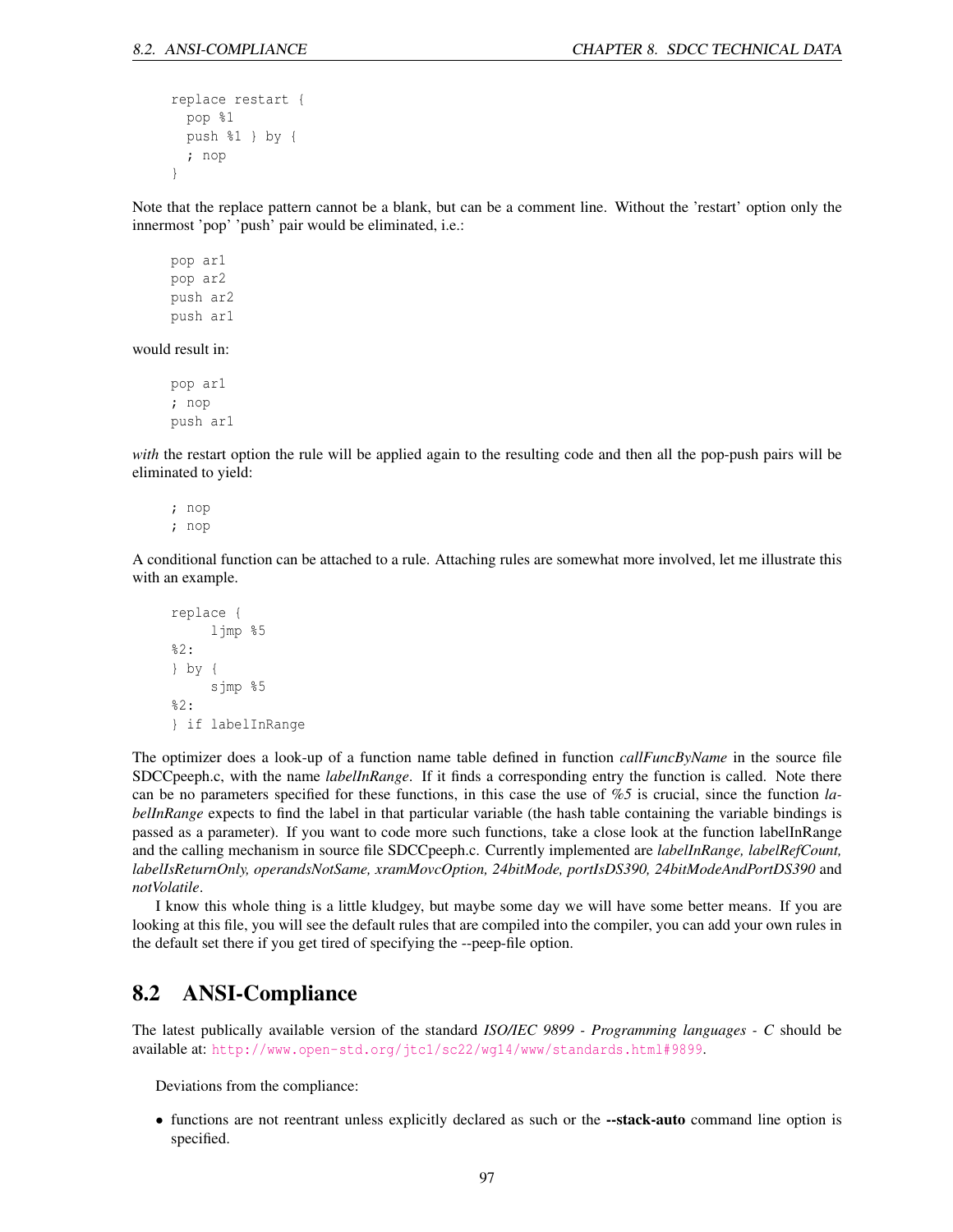• structures and unions cannot be assigned values directly, cannot be passed as function parameters or assigned to each other and cannot be a return value from a function, e.g.:

```
struct s { ... };
struct s s1, s2;
foo(){
    ...
   s1 = s2; /* is invalid in SDCC although allowed in ANSI */
    ...
}
struct s foo1 (struct s parms) /* invalid in SDCC although allowed in ANSI
   */
{
   struct s rets;
    ...
    return rets; /* is invalid in SDCC although allowed in ANSI */
}
```
• initialization of structure arrays must be fully braced.

```
struct s { char x } a[] = \{1, 2\}; /* invalid in SDCC */
struct s { char x } a[] = {{1}, {2}}; /* OK */
```
- 'long long' (64 bit integers) not supported.
- 'double' precision floating point not supported.
- Old K&R style function declarations are NOT allowed.

```
foo(i,j) /* this old style of function declarations */int i, j; /* is valid in ANSI but not valid in SDCC */{
    ...
}
```
• Most enhancements in C99 are not supported, e.g.:

for (**int** i=0; i<10; i++) /\* is invalid in SDCC although allowed in C99 \*/

• But some have been added recently in SDCC 2.7.0. They must be considered alpha quality however.

```
inline int increment (int a) { return a+1; } /* inlines the increment
  without function call overhead */
int * restrict p; /* accepted but ignored */
```
- Certain words that are valid identifiers in the standard may be reserved words in SDCC unless the --stdc89 or --std-c99 command line options are used. These may include (depending on the selected processor): 'at', 'banked', 'bit', 'code', 'critical', 'data', 'eeprom', 'far', 'flash', 'idata', 'interrupt', 'near', 'nonbanked', 'pdata', 'reentrant', 'sbit', 'sfr', 'shadowregs', 'sram', 'using', 'wparam', 'xdata', '\_overlay', '\_asm', '\_endasm', and '\_naked'. Compliant equivalents of these keywords are always available in a form that begin with two underscores, f.e. '\_\_data' instead of 'data'.
- Integer promotion of variable arguments is not performed if the argument is explicitly taypecasted unless the --std-c89 or --std-c99 command line options are used.

```
void vararg_func (char *str, ...) { str; }
void main (void)
{
```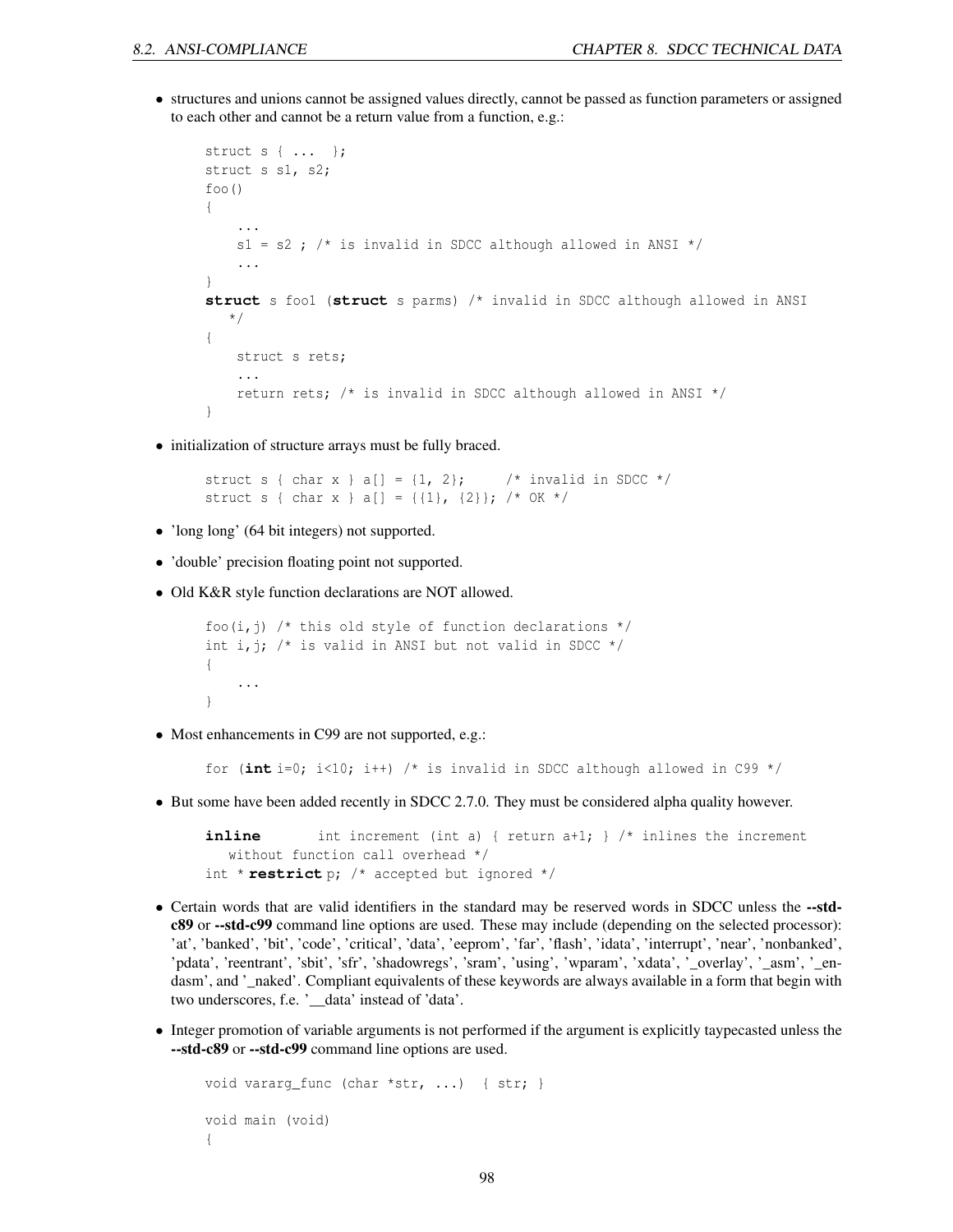```
char c = 10;
 /* argument u is promoted to int before
  * passing to function */
 vararg_func ("%c", c);
 /* argument u is not promoted to int,
  * it is passed as char to function
  * if --std-cXX is not defined;
  * is promoted to int before passing
  * to function if --std-cXX is defined */
 vararg_func ("%bc", (char)u);
}
```
# 8.3 Cyclomatic Complexity

Cyclomatic complexity of a function is defined as the number of independent paths the program can take during execution of the function. This is an important number since it defines the number test cases you have to generate to validate the function. The accepted industry standard for complexity number is 10, if the cyclomatic complexity reported by SDCC exceeds 10 you should think about simplification of the function logic. Note that the complexity level is not related to the number of lines of code in a function. Large functions can have low complexity, and small functions can have large complexity levels.

SDCC uses the following formula to compute the complexity:

complexity = (number of edges in control flow graph) - (number of nodes in control flow graph) + 2;

Having said that the industry standard is 10, you should be aware that in some cases it be may unavoidable to have a complexity level of less than 10. For example if you have switch statement with more than 10 case labels, each case label adds one to the complexity level. The complexity level is by no means an absolute measure of the algorithmic complexity of the function, it does however provide a good starting point for which functions you might look at for further optimization.

# 8.4 Retargetting for other Processors

The issues for retargetting the compiler are far too numerous to be covered by this document. What follows is a brief description of each of the seven phases of the compiler and its MCU dependency.

- Parsing the source and building the annotated parse tree. This phase is largely MCU independent (except for the language extensions). Syntax & semantic checks are also done in this phase, along with some initial optimizations like back patching labels and the pattern matching optimizations like bit-rotation etc.
- The second phase involves generating an intermediate code which can be easy manipulated during the later phases. This phase is entirely MCU independent. The intermediate code generation assumes the target machine has unlimited number of registers, and designates them with the name iTemp. The compiler can be made to dump a human readable form of the code generated by using the --dumpraw option.
- This phase does the bulk of the standard optimizations and is also MCU independent. This phase can be broken down into several sub-phases:

Break down intermediate code (iCode) into basic blocks. Do control flow & data flow analysis on the basic blocks. Do local common subexpression elimination, then global subexpression elimination Dead code elimination Loop optimizations If loop optimizations caused any changes then do 'global subexpression elimination' and 'dead code elimination' again.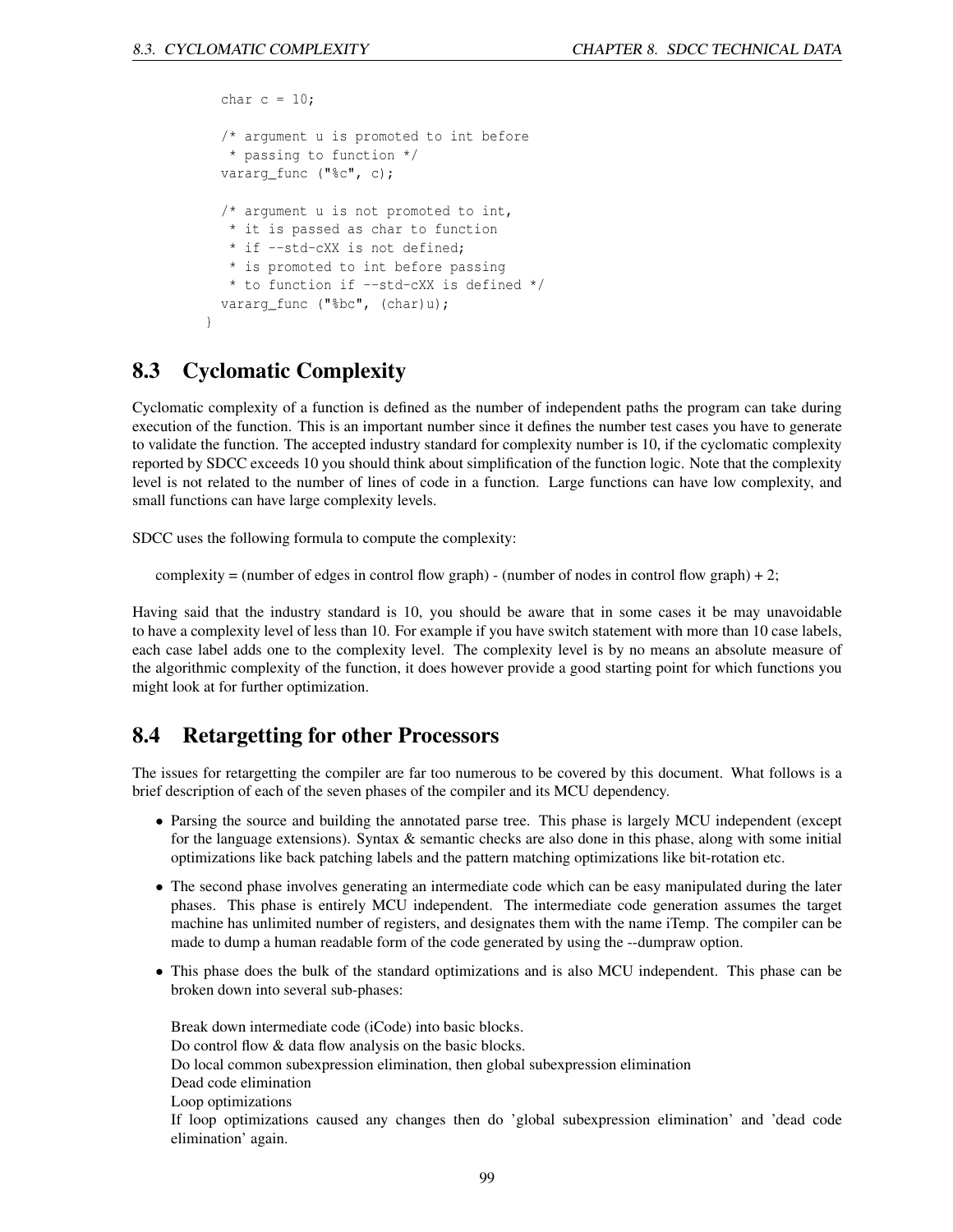- This phase determines the live-ranges; by live range I mean those iTemp variables defined by the compiler that still survive after all the optimizations. Live range analysis is essential for register allocation, since these computation determines which of these iTemps will be assigned to registers, and for how long.
- Phase five is register allocation. There are two parts to this process.

The first part I call 'register packing' (for lack of a better term). In this case several MCU specific expression folding is done to reduce register pressure.

The second part is more MCU independent and deals with allocating registers to the remaining live ranges. A lot of MCU specific code does creep into this phase because of the limited number of index registers available in the 8051.

- The Code generation phase is (unhappily), entirely MCU dependent and very little (if any at all) of this code can be reused for other MCU. However the scheme for allocating a homogenized assembler operand for each iCode operand may be reused.
- As mentioned in the optimization section the peep-hole optimizer is rule based system, which can reprogrammed for other MCUs.

More information is available on SDCC Wiki (preliminary link [http://sdcc.wiki.sourceforge.net/SDCC+](http://sdcc.wiki.sourceforge.net/SDCC+internals+and+porting) [internals+and+porting](http://sdcc.wiki.sourceforge.net/SDCC+internals+and+porting)) and in the thread [http://sf.net/mailarchive/message.php?msg\\_id=13954144](http://sf.net/mailarchive/message.php?msg_id=13954144).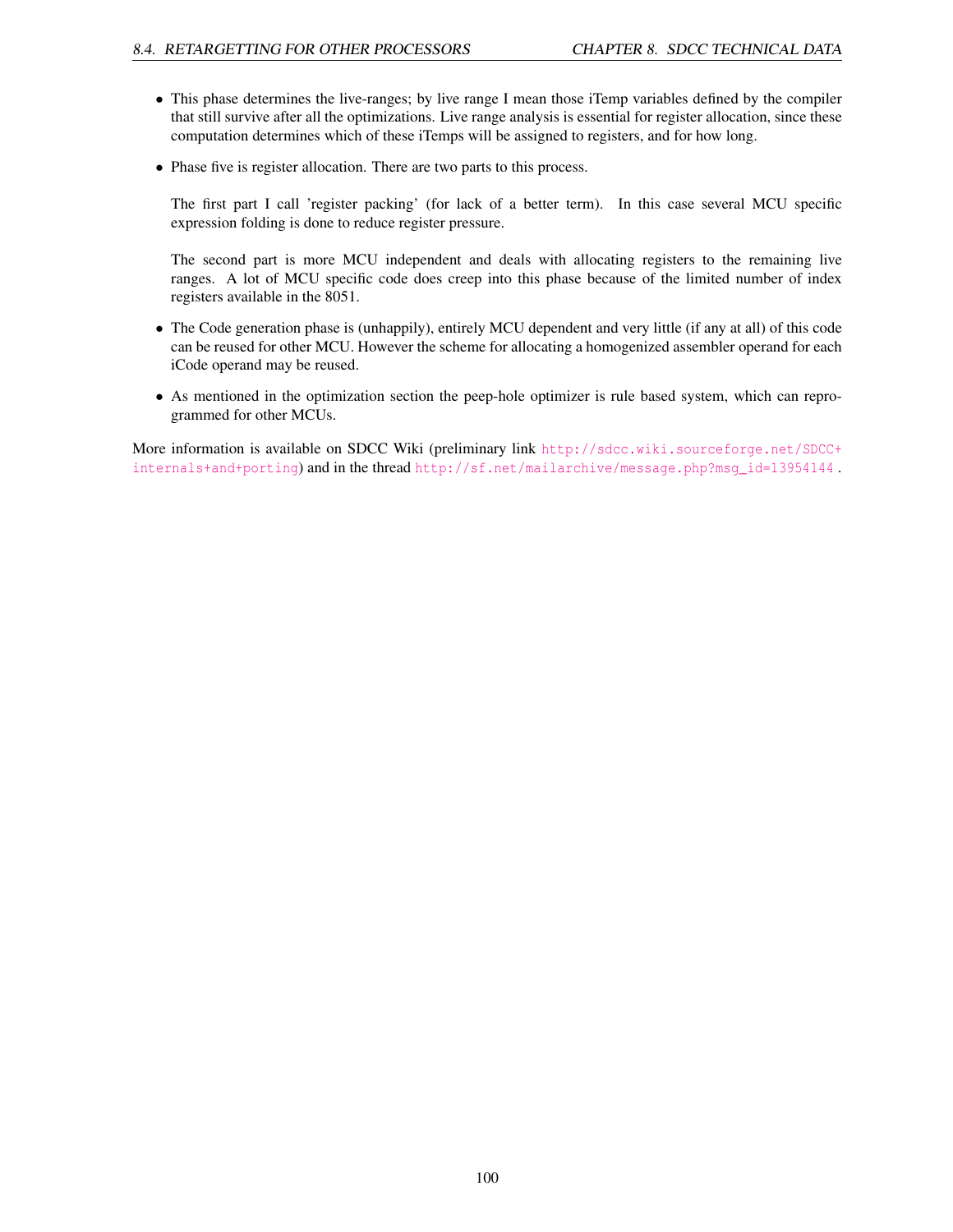# Chapter 9

# Compiler internals

# 9.1 The anatomy of the compiler

*This is an excerpt from an article published in Circuit Cellar Magazine in August 2000. It's a little outdated (the compiler is much more efficient now and user/developer friendly), but pretty well exposes the guts of it all.*

The current version of SDCC can generate code for Intel 8051 and Z80 MCU. It is fairly easy to retarget for other 8-bit MCU. Here we take a look at some of the internals of the compiler.

Parsing Parsing the input source file and creating an AST (Annotated Syntax Tree). This phase also involves propagating types (annotating each node of the parse tree with type information) and semantic analysis. There are some MCU specific parsing rules. For example the storage classes, the extended storage classes are MCU specific while there may be a xdata storage class for 8051 there is no such storage class for z80 or Atmel AVR. SDCC allows MCU specific storage class extensions, i.e. xdata will be treated as a storage class specifier when parsing 8051 C code but will be treated as a C identifier when parsing z80 or ATMEL AVR C code.

Generating iCode Intermediate code generation. In this phase the AST is broken down into three-operand form (iCode). These three operand forms are represented as doubly linked lists. ICode is the term given to the intermediate form generated by the compiler. ICode example section shows some examples of iCode generated for some simple C source functions.

Optimizations. Bulk of the target independent optimizations is performed in this phase. The optimizations include constant propagation, common sub-expression elimination, loop invariant code movement, strength reduction of loop induction variables and dead-code elimination.

Live range analysis During intermediate code generation phase, the compiler assumes the target machine has infinite number of registers and generates a lot of temporary variables. The live range computation determines the lifetime of each of these compiler-generated temporaries. A picture speaks a thousand words. ICode example sections show the live range annotations for each of the operand. It is important to note here, each iCode is assigned a number in the order of its execution in the function. The live ranges are computed in terms of these numbers. The from number is the number of the iCode which first defines the operand and the to number signifies the iCode which uses this operand last.

Register Allocation The register allocation determines the type and number of registers needed by each operand. In most MCUs only a few registers can be used for indirect addressing. In case of 8051 for example the registers R0 & R1 can be used to indirectly address the internal ram and DPTR to indirectly address the external ram. The compiler will try to allocate the appropriate register to pointer variables if it can. ICode example section shows the operands annotated with the registers assigned to them. The compiler will try to keep operands in registers as much as possible; there are several schemes the compiler uses to do achieve this. When the compiler runs out of registers the compiler will check to see if there are any live operands which is not used or defined in the current basic block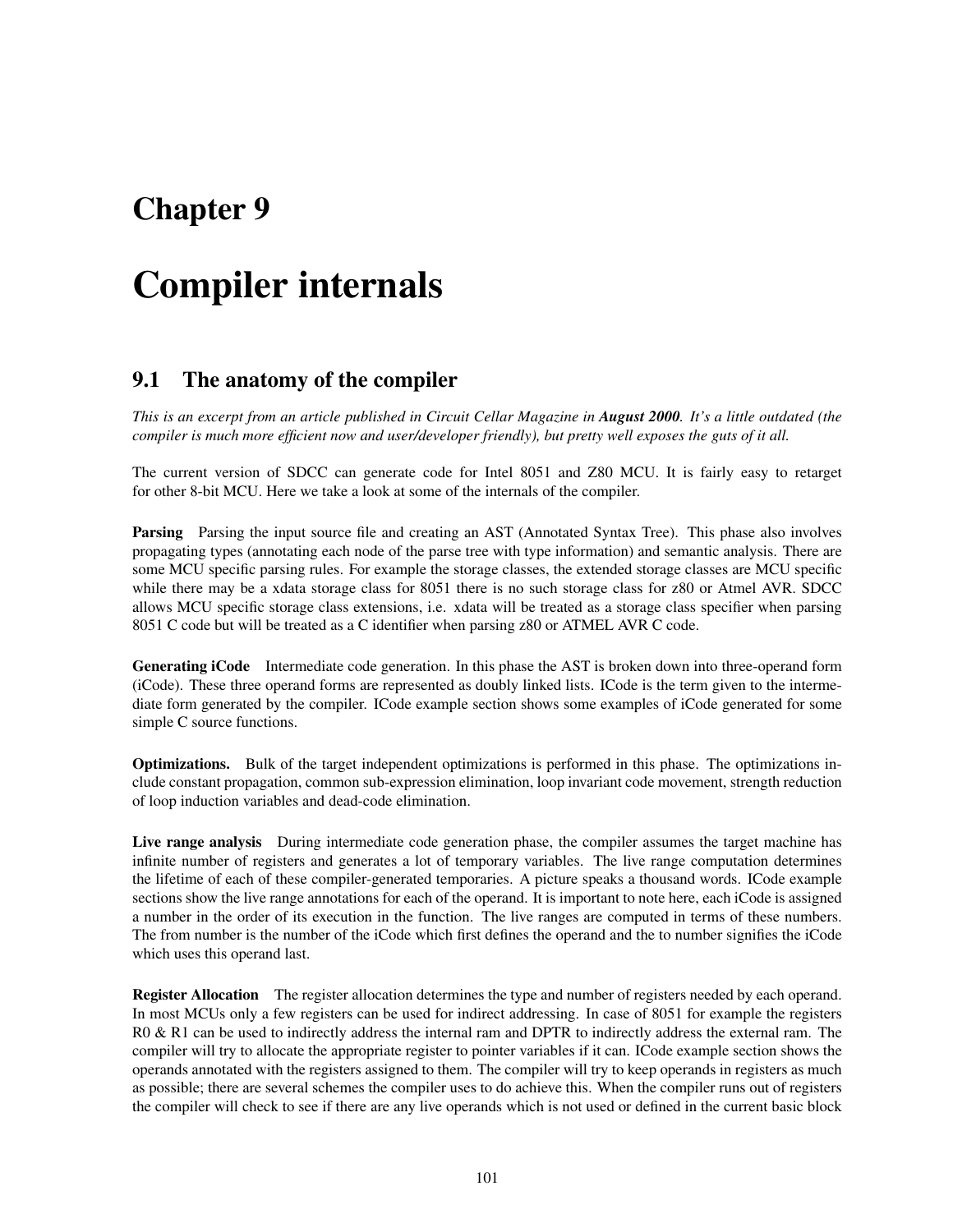being processed, if there are any found then it will push that operand and use the registers in this block, the operand will then be popped at the end of the basic block.

There are other MCU specific considerations in this phase. Some MCUs have an accumulator; very short-lived operands could be assigned to the accumulator instead of a general-purpose register.

Code generation Figure II gives a table of iCode operations supported by the compiler. The code generation involves translating these operations into corresponding assembly code for the processor. This sounds overly simple but that is the essence of code generation. Some of the iCode operations are generated on a MCU specific manner for example, the z80 port does not use registers to pass parameters so the SEND and RECV iCode operations will not be generated, and it also does not support JUMPTABLES.

Figure II

| <i>i</i> Code          | <b>Operands</b>                     | <b>Description</b>             | <b>C</b> Equivalent                                     |
|------------------------|-------------------------------------|--------------------------------|---------------------------------------------------------|
| $, \mathsf{L}$         | IC LEFT()                           | NOT operation                  | IC_RESULT = ! IC_LEFT;                                  |
|                        | IC_RESULT()                         |                                |                                                         |
| $, \cdot$ .            | IC_LEFT()                           | Bitwise complement of          | $IC\_RESULT = ~IC\_LEFT;$                               |
|                        | IC_RESULT()                         |                                |                                                         |
| <b>RRC</b>             | IC_LEFT()                           | Rotate right with carry        | $IC\_RESULT = (IC\_LEFT << 1)   (IC\_LEFT >>$           |
|                        | IC_RESULT()                         |                                | $(sizeof(IC\_LEFT)*8-1));$                              |
| <b>RLC</b>             | $IC$ <sub>LEFT</sub> $()$           | Rotate left with carry         | $IC\_RESULT = (IC\_LEFT << (sizeof (LC\_LEFT)*8-1))$    |
|                        | IC_RESULT()                         |                                | $(IC$ <sub>LEFT</sub> $>> 1$ ;                          |
| <b>GETHBIT</b>         | $IC$ <sub>LEFT</sub> $()$           | Get the highest order bit of   | $IC\_RESULT = (IC\_LEFT \gg (sizeof(IC\_LEFT)*8 - 1));$ |
|                        | IC_RESULT()                         | IC_LEFT                        |                                                         |
| <b>UNARYMINUS</b>      | IC_LEFT()                           | Unary minus                    | $IC$ RESULT = $- IC$ LEFT;                              |
|                        | IC_RESULT()                         |                                |                                                         |
| <b>IPUSH</b>           | IC_LEFT()                           | Push the operand into stack    | <b>NONE</b>                                             |
| <b>IPOP</b>            | $IC$ $LEFT()$                       | Pop the operand from the stack | <b>NONE</b>                                             |
| CALL                   | IC_LEFT()                           | Call the function represented  | $IC\_RESULT = IC\_LEFT();$                              |
|                        | $IC\_RESULT()$                      | by IC_LEFT                     |                                                         |
| <b>PCALL</b>           | IC_LEFT()                           | Call via function pointer      | $IC\_RESULT = (*IC\_LEFT)();$                           |
|                        | IC_RESULT()                         |                                |                                                         |
| <b>RETURN</b>          | $IC$ $LEFT()$                       | Return the value in operand    | return IC_LEFT;                                         |
|                        |                                     | IC_LEFT                        |                                                         |
| LABEL                  | IC_LABEL()                          | Label                          | IC_LABEL:                                               |
| GOTO                   | IC_LABEL()                          | Goto label                     | goto IC_LABEL();                                        |
| $+$                    | IC_LEFT()                           | Addition                       | IC_RESULT = IC_LEFT + IC_RIGHT                          |
|                        | IC_RIGHT()                          |                                |                                                         |
|                        | IC_RESULT()                         |                                |                                                         |
| $^{\circ}$ .           | IC_LEFT()                           | Subtraction                    | IC_RESULT = IC_LEFT - IC_RIGHT                          |
|                        | IC_RIGHT()                          |                                |                                                         |
|                        | IC_RESULT()                         |                                |                                                         |
| $\rightarrow \infty$ : | IC_LEFT()                           | Multiplication                 | IC_RESULT = IC_LEFT * IC_RIGHT;                         |
|                        | IC_RIGHT()                          |                                |                                                         |
|                        | IC_RESULT()                         |                                |                                                         |
| $\cdot$ r              | IC_LEFT()                           | Division                       | $IC$ RESULT = $IC$ LEFT / $IC$ RIGHT;                   |
|                        | IC_RIGHT()                          |                                |                                                         |
|                        | IC_RESULT()                         |                                |                                                         |
| $, \sigma$             | $IC$ <sub><math>LEFT()</math></sub> | Modulus                        | IC_RESULT = IC_LEFT % IC_RIGHT;                         |
|                        | IC_RIGHT()                          |                                |                                                         |
|                        | $IC\_RESULT()$                      |                                |                                                         |
| '<'                    | IC_LEFT()                           | Less than                      | $IC$ RESULT = $IC$ LEFT < $IC$ RIGHT;                   |
|                        | IC_RIGHT()                          |                                |                                                         |
|                        | IC_RESULT()                         |                                |                                                         |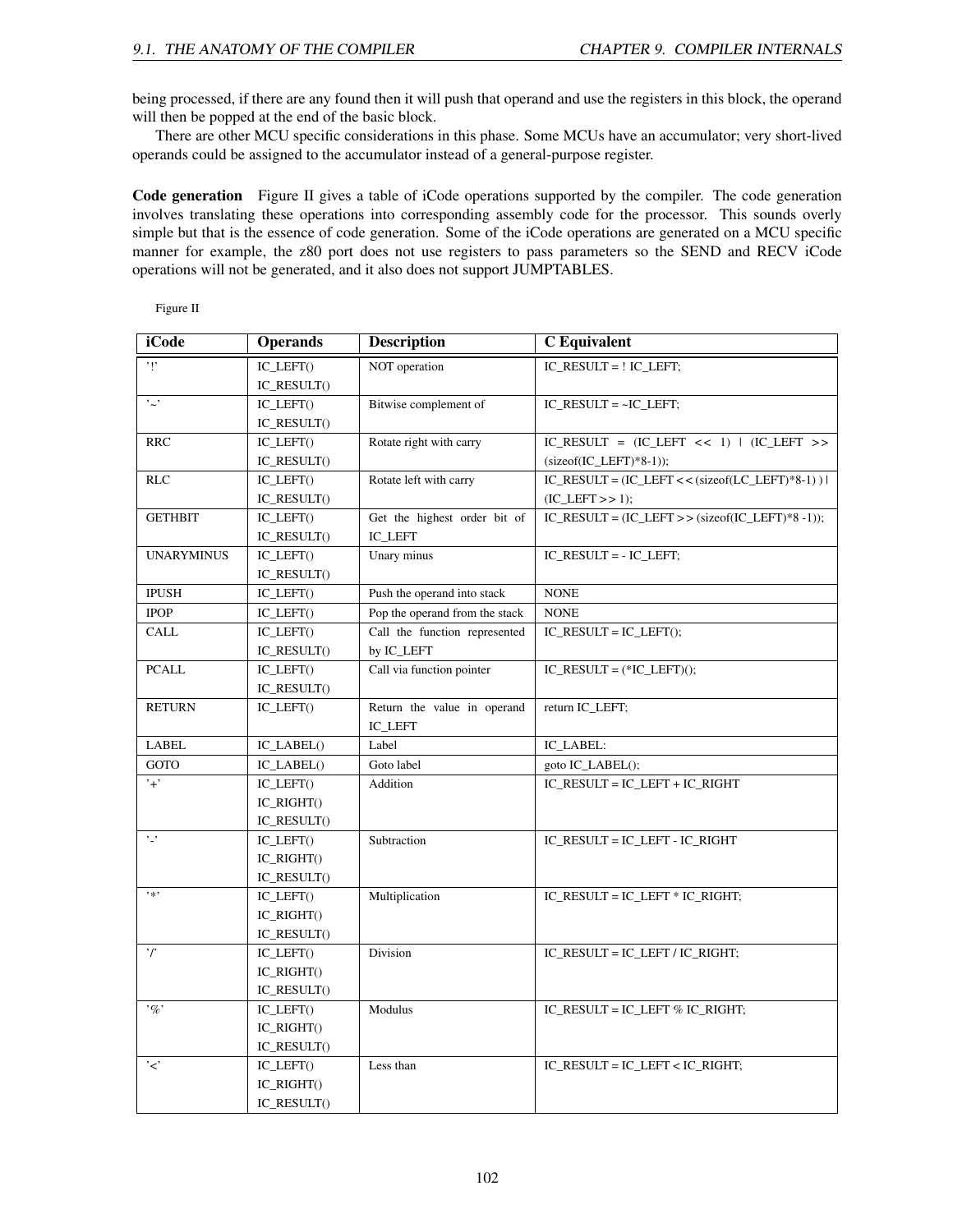| iCode             | <b>Operands</b>    | <b>Description</b>               | <b>C</b> Equivalent                       |
|-------------------|--------------------|----------------------------------|-------------------------------------------|
| $\cdot$ >'        | IC_LEFT()          | Greater than                     | IC_RESULT = IC_LEFT > IC_RIGHT;           |
|                   | IC_RIGHT()         |                                  |                                           |
|                   | IC_RESULT()        |                                  |                                           |
| EQ_OP             | IC_LEFT()          | Equal to                         | IC RESULT = IC LEFT == IC RIGHT;          |
|                   | IC_RIGHT()         |                                  |                                           |
|                   | IC_RESULT()        |                                  |                                           |
| AND_OP            | $IC$ $LEFT()$      | Logical and operation            | IC_RESULT = IC_LEFT && IC_RIGHT;          |
|                   | IC_RIGHT()         |                                  |                                           |
|                   | IC_RESULT()        |                                  |                                           |
| OR_OP             | $IC$ $LEFT()$      | Logical or operation             | IC RESULT = IC LEFT $\parallel$ IC RIGHT; |
|                   | $IC_RIGHT()$       |                                  |                                           |
|                   | IC_RESULT()        |                                  |                                           |
| $, \wedge,$       | IC_LEFT()          | <b>Exclusive OR</b>              | IC_RESULT = IC_LEFT $^{\wedge}$ IC_RIGHT; |
|                   | $IC_RIGHT()$       |                                  |                                           |
|                   | IC_RESULT()        |                                  |                                           |
| $^{\prime}$       | $IC$ $LEFT()$      | <b>Bitwise OR</b>                | IC RESULT = IC LEFT $\vert$ IC RIGHT;     |
|                   | $IC_RIGHT()$       |                                  |                                           |
|                   | IC_RESULT()        |                                  |                                           |
| <b>BITWISEAND</b> | IC_LEFT()          | <b>Bitwise AND</b>               | IC_RESULT = $IC$ _LEFT & $IC$ _RIGHT;     |
|                   | IC_RIGHT()         |                                  |                                           |
|                   | IC_RESULT()        |                                  |                                           |
| LEFT_OP           | IC_LEFT()          | Left shift                       | IC_RESULT = IC_LEFT << IC_RIGHT           |
|                   | IC_RIGHT()         |                                  |                                           |
|                   | IC_RESULT()        |                                  |                                           |
| RIGHT_OP          | IC_LEFT()          | Right shift                      | IC_RESULT = IC_LEFT >> IC_RIGHT           |
|                   | IC_RIGHT()         |                                  |                                           |
|                   | IC_RESULT()        |                                  |                                           |
| GET_VALUE_        | IC_LEFT()          | Indirect fetch                   | $IC\_RESULT = (*IC\_LEFT);$               |
| <b>AT_ADDRESS</b> | IC_RESULT()        |                                  |                                           |
| POINTER_SET       | IC_RIGHT()         | Indirect set                     | $(*IC\_RESULT) = IC\_RIGHT;$              |
|                   | IC_RESULT()        |                                  |                                           |
| $\cdot$ $\equiv$  | IC_RIGHT()         | Assignment                       | IC_RESULT = IC_RIGHT;                     |
|                   | IC_RESULT()        |                                  |                                           |
| IFX               | IC_COND            | Conditional jump. If true la-    | if (IC_COND) goto IC_TRUE;                |
|                   | <b>IC_TRUE</b>     | bel is present then jump to true | <b>Or</b>                                 |
|                   | IC_LABEL           | label if condition is true else  | If (!IC_COND) goto IC_FALSE;              |
|                   |                    | jump to false label if condition |                                           |
|                   |                    | is false                         |                                           |
| ADDRESS_OF        | IC_LEFT()          | Address of                       | $IC\_RESULT = & IC\_LEFT();$              |
|                   | IC_RESULT()        |                                  |                                           |
| <b>JUMPTABLE</b>  | IC_JTCOND          | Jump to list of labels depending | Switch statement                          |
|                   | <b>IC_JTLABELS</b> | on the value of JTCOND           |                                           |
| CAST              | IC_RIGHT()         | Cast types                       | IC_RESULT = (typeof IC_LEFT) IC_RIGHT;    |
|                   | IC_LEFT()          |                                  |                                           |
|                   | IC_RESULT()        |                                  |                                           |
| <b>SEND</b>       | $IC$ $LEFT()$      | This is used for passing param-  | None                                      |
|                   |                    | eters in registers;              |                                           |
|                   |                    | move IC_LEFT to the next         |                                           |
|                   |                    | available parameter register.    |                                           |
| <b>RECV</b>       | IC_RESULT()        | This is used for receiving pa-   | None                                      |
|                   |                    | rameters passed in registers;    |                                           |
|                   |                    | Move the values in the next pa-  |                                           |
|                   |                    | rameter register to IC_RESULT    |                                           |
| (some more have   |                    |                                  | see f.e. gen51Code () in src/mcs51/gen.c  |
| been added)       |                    |                                  |                                           |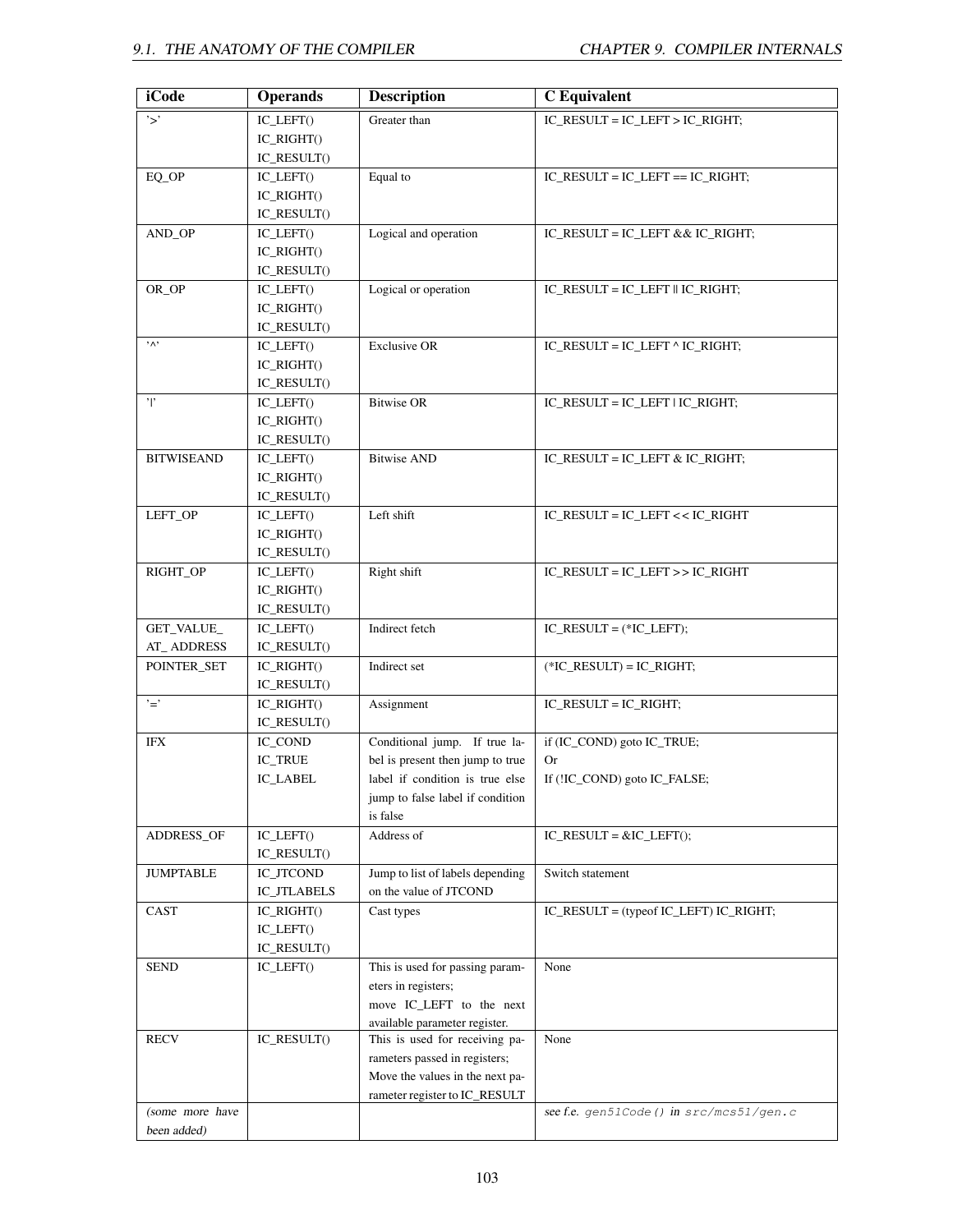ICode Example This section shows some details of iCode. The example C code does not do anything useful; it is used as an example to illustrate the intermediate code generated by the compiler.

```
1. xdata int * p;
2. int gint;
3. /* This function does nothing useful. It is used
4. for the purpose of explaining iCode */
5. short function (data int *x)
6. {
7. short i=10; /* dead initialization eliminated */
8. short sum=10; /* dead initialization eliminated */
9. short mul;
10. int j ;
11. while (*x) *x++ = *p++;12. sum = 0 ;
13. mul = 0;
14. /* compiler detects i, j to be induction variables */15. for (i = 0, j = 10; i < 10; i++)16. sum += i;
17. mul += i * 3; /* this multiplication remains */18. gint += j * 3; /* this multiplication changed to addition */19. }
20. return sum+mul;
21. }
```
In addition to the operands each iCode contains information about the filename and line it corresponds to in the source file. The first field in the listing should be interpreted as follows:

*Filename(linenumber: iCode Execution sequence number : ICode hash table key : loop depth of the iCode).*

Then follows the human readable form of the ICode operation. Each operand of this triplet form can be of three basic types a) compiler generated temporary b) user defined variable c) a constant value. Note that local variables and parameters are replaced by compiler generated temporaries. Live ranges are computed only for temporaries (i.e. live ranges are not computed for global variables). Registers are allocated for temporaries only. Operands are formatted in the following manner:

*Operand Name [lr live-from : live-to ] { type information } [ registers allocated ].*

As mentioned earlier the live ranges are computed in terms of the execution sequence number of the iCodes, for example

the iTemp0 is live from (i.e. first defined in iCode with execution sequence number 3, and is last used in the iCode with sequence number 5). For induction variables such as iTemp21 the live range computation extends the lifetime from the start to the end of the loop.

The register allocator used the live range information to allocate registers, the same registers may be used for different temporaries if their live ranges do not overlap, for example r0 is allocated to both iTemp6 and to iTemp17 since their live ranges do not overlap. In addition the allocator also takes into consideration the type and usage of a temporary, for example itemp6 is a pointer to near space and is used as to fetch data from (i.e. used in GET\_VALUE\_AT\_ADDRESS) so it is allocated a pointer register (r0). Some short lived temporaries are allocated to special registers which have meaning to the code generator e.g. iTemp13 is allocated to a pseudo register CC which tells the back end that the temporary is used only for a conditional jump the code generation makes use of this information to optimize a compare and jump ICode.

There are several loop optimizations performed by the compiler. It can detect induction variables iTemp21(i) and iTemp23(j). Also note the compiler does selective strength reduction, i.e. the multiplication of an induction variable in line 18 (gint  $= j * 3$ ) is changed to addition, a new temporary iTemp17 is allocated and assigned a initial value, a constant 3 is then added for each iteration of the loop. The compiler does not change the multiplication in line 17 however since the processor does support an 8 \* 8 bit multiplication.

Note the dead code elimination optimization eliminated the dead assignments in line 7 & 8 to I and sum respectively.

Sample.c (5:1:0:0) \_entry(\$9) :

Sample.c(5:2:1:0) proc \_function [lr0:0]{function short}

Sample.c(11:3:2:0) iTemp0 [lr3:5] $\{\text{near } * \text{ int}\}[r2] = \text{recv}$ 

Sample.c(11:4:53:0) preHeaderLbl0(\$11) :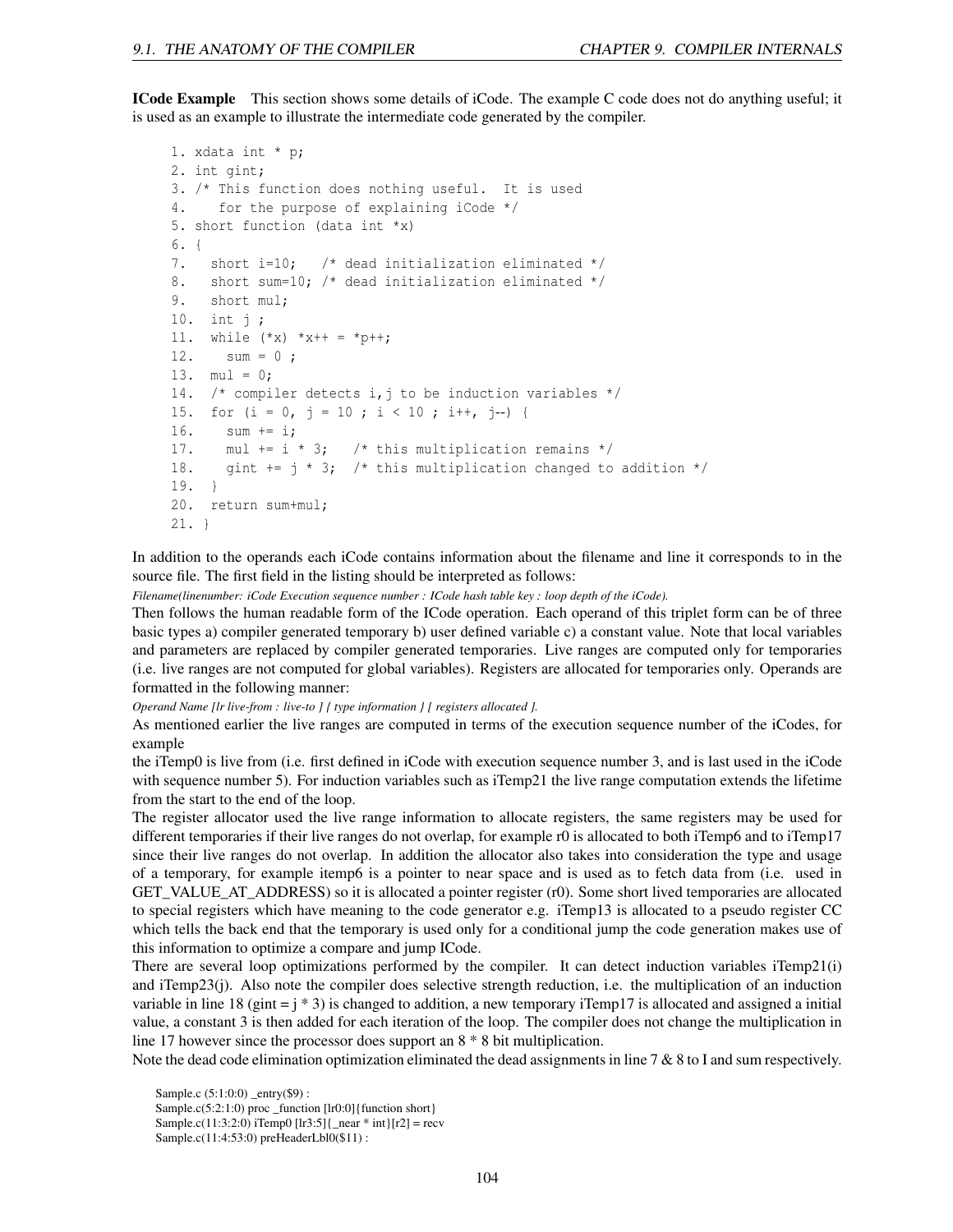Sample.c(11:5:55:0) iTemp6 [lr5:16]{\_near \* int}[r0] := iTemp0 [lr3:5]{\_near \* int}[r2] Sample.c(11:6:5:1) \_whilecontinue\_0(\$1) : Sample.c(11:7:7:1) iTemp4 [lr7:8]{int}[r2 r3] = @[iTemp6 [lr5:16]{\_near \* int}[r0]] Sample.c(11:8:8:1) if iTemp4 [lr7:8]{int}[r2 r3] =  $\sigma$  goto \_whilebreak\_0(\$3) Sample.c(11:9:14:1) iTemp7 [lr9:13]{ $_{far}$  \* int}[DPTR] := \_p [lr0:0]{ $_{far}$  \* int} Sample.c(11:10:15:1) \_p [lr0:0]{\_far \* int} = \_p [lr0:0]{\_far \* int} + 0x2 {short} Sample.c(11:13:18:1) iTemp10 [lr13:14]{int}[r2 r3] = @[iTemp7 [lr9:13]{\_far \* int}[DPTR]] Sample.c(11:14:19:1) \*(iTemp6 [lr5:16]{\_near \* int}[r0]) := iTemp10 [lr13:14]{int}[r2 r3] Sample.c(11:15:12:1) iTemp6 [lr5:16]{\_near \* int}[r0] = iTemp6 [lr5:16]{\_near \* int}[r0] + 0x2 {short} Sample.c(11:16:20:1) goto \_whilecontinue\_0(\$1) Sample.c(11:17:21:0)\_whilebreak\_0(\$3) : Sample.c(12:18:22:0) iTemp2 [lr18:40]{short}[r2] := 0x0 {short} Sample.c(13:19:23:0) iTemp11 [lr19:40]{short}[r3] := 0x0 {short} Sample.c(15:20:54:0)preHeaderLbl1(\$13) : Sample.c(15:21:56:0) iTemp21 [lr21:38]{short}[r4] := 0x0 {short} Sample.c(15:22:57:0) iTemp23 [lr22:38]{int}[r5 r6] := 0xa {int} Sample.c(15:23:58:0) iTemp17 [lr23:38]{int}[r7 r0] := 0x1e {int} Sample.c(15:24:26:1) forcond  $0(4)$  : Sample.c(15:25:27:1) iTemp13 [lr25:26]{char}[CC] = iTemp21 [lr21:38]{short}[r4] < 0xa {short} Sample.c(15:26:28:1) if iTemp13 [lr25:26]{char}[CC] == 0 goto \_forbreak\_0(\$7) Sample.c(16:27:31:1) iTemp2 [lr18:40]{short}[r2] = iTemp2 [lr18:40]{short}[r2] + ITemp21 [lr21:38]{short}[r4] Sample.c(17:29:33:1) iTemp15 [lr29:30]{short}[r1] = iTemp21 [lr21:38]{short}[r4] \* 0x3 {short} Sample.c(17:30:34:1) iTemp11 [lr19:40]{short}[r3] = iTemp11 [lr19:40]{short}[r3] + iTemp15 [lr29:30]{short}[r1] Sample.c(18:32:36:1:1) iTemp17 [lr23:38]{int}[r7 r0]= iTemp17 [lr23:38]{int}[r7 r0]- 0x3 {short} Sample.c(18:33:37:1) \_gint [lr0:0]{int} = \_gint [lr0:0]{int} + iTemp17 [lr23:38]{int}[r7 r0] Sample.c(15:36:42:1) iTemp21 [lr21:38]{short}[r4] = iTemp21 [lr21:38]{short}[r4] + 0x1 {short} Sample.c(15:37:45:1) iTemp23 [lr22:38]{int}[r5 r6]= iTemp23 [lr22:38]{int}[r5 r6]- 0x1 {short} Sample.c(19:38:47:1) goto \_forcond\_0(\$4) Sample.c(19:39:48:0)\_forbreak\_0(\$7) : Sample.c(20:40:49:0) iTemp24 [lr40:41]{short}[DPTR] = iTemp2 [lr18:40]{short}[r2] + ITemp11 [lr19:40]{short}[r3] Sample.c(20:41:50:0) ret iTemp24 [lr40:41]{short} Sample.c(20:42:51:0)\_return(\$8) : Sample.c(20:43:52:0) eproc \_function [lr0:0]{ ia0 re0 rm0}{function short}

Finally the code generated for this function:

```
.area DSEG (DATA)
p::.ds 2
_gint::
 .ds 2
; sample.c 5
; ———————————————-
; function function
; ———————————————-
_function:
; iTemp0 [\text{lr3:5}]{ _near * int}[\text{r2}] = recv
 mov r2,dpl
; iTemp6 [lr5:16]{_near * int}[r0] := iTemp0 [lr3:5]{_near * int}[r2]
 mov ar0,r2
;_whilecontinue_0($1) :
00101$:
; iTemp4 [\text{lr7:8}]\{\text{int}\}[r2 r3] = \text{@}[iTemp6 [\text{lr5:16}]\{\text{near } * \text{int}\}[r0]]; if iTemp4 [\text{lr7:8}]\{\text{int}\}[r2 r3] == 0 goto _whilebreak_0($3)
 mov ar2,@r0
 inc r0
 mov ar3,@r0
 dec r0
 mov a,r2
 orl a,r3
 jz 00103$
00114$:
; iTemp7 [lr9:13]{_far * int}[DPTR] := _p [lr0:0]{_far * int}
 mov dpl,_p
 mov dph,(\underline{\ }p + 1); p \lfloor ln(0.0) \rfloor far * int} = p \lfloor ln(0.0) \rfloor far * int} + 0x2 {short}
 mov a,#0x02
 add a,_p
 mov _p,a
 clr a
```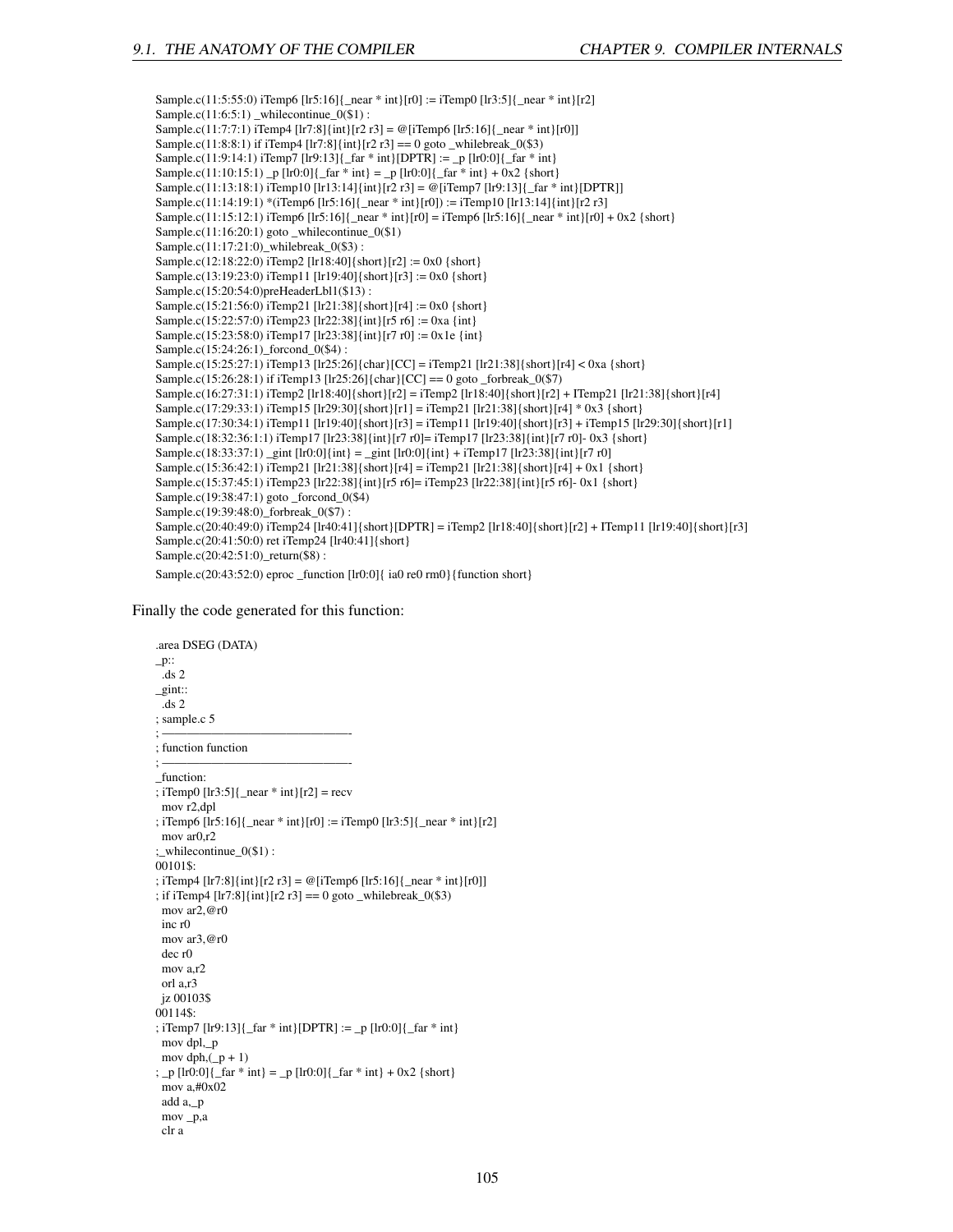addc  $a$ ,  $(p + 1)$ mov  $(p + 1)$ ,a ; iTemp10 [lr13:14]{int}[r2 r3] = @[iTemp7 [lr9:13]{\_far \* int}[DPTR]] movx a,@dptr mov r2,a inc dptr movx a,@dptr mov r3,a ; \*(iTemp6 [lr5:16]{\_near \* int}[r0]) := iTemp10 [lr13:14]{int}[r2 r3] mov @r0,ar2 inc r0 mov @r0,ar3 ; iTemp6  $[\text{lr5:16}]$  { \_near \* int }  $[\text{r0}]$  = ; iTemp6 [lr5:16]{\_near \* int}[r0] + ; 0x2 {short} inc r0 ; goto \_whilecontinue\_0(\$1) sjmp 00101\$ ; \_whilebreak\_0(\$3) : 00103\$: ; iTemp2 [lr18:40]{short}[r2] := 0x0 {short} mov r2,#0x00 ; iTemp11 [lr19:40]{short}[r3] := 0x0 {short} mov r3,#0x00 ; iTemp21 [lr21:38]{short}[r4] := 0x0 {short} mov r4,#0x00 ; iTemp23 [lr22:38]{int}[r5 r6] := 0xa {int} mov r5,#0x0A mov r6,#0x00 ; iTemp17 [lr23:38]{int}[r7 r0] := 0x1e {int} mov r7,#0x1E mov r0,#0x00 ; \_forcond\_0(\$4) : 00104\$: ; iTemp13 [lr25:26]{char}[CC] = iTemp21 [lr21:38]{short}[r4] < 0xa {short} ; if iTemp13 [lr25:26]{char}[CC] == 0 goto \_forbreak\_0(\$7) clr c mov a,r4 xrl a,#0x80 subb a,#0x8a jnc 00107\$ 00115\$: ; iTemp2 [lr18:40]{short}[r2] = iTemp2 [lr18:40]{short}[r2] + ; iTemp21 [lr21:38]{short}[r4] mov a,r4 add a,r2 mov r2,a ; iTemp15 [lr29:30]{short}[r1] = iTemp21 [lr21:38]{short}[r4] \* 0x3 {short} mov b,#0x03 mov a,r4 mul ab mov r1,a ; iTemp11 [lr19:40]{short}[r3] = iTemp11 [lr19:40]{short}[r3] + ; iTemp15 [lr29:30]{short}[r1] add a,r3 mov r3,a ; iTemp17 [lr23:38]{int}[r7 r0]= iTemp17 [lr23:38]{int}[r7 r0]- 0x3 {short} mov a,r7 add a,#0xfd mov r7,a mov a,r0 addc a,#0xff mov r0,a ; \_gint [lr0:0]{int} = \_gint [lr0:0]{int} + iTemp17 [lr23:38]{int}[r7 r0] mov a,r7 add a,\_gint mov \_gint,a mov a,r0 addc  $a$ ,  $(jint + 1)$ mov  $(\text{gint} + 1)$ ,a

; iTemp21 [lr21:38]{short}[r4] = iTemp21 [lr21:38]{short}[r4] + 0x1 {short}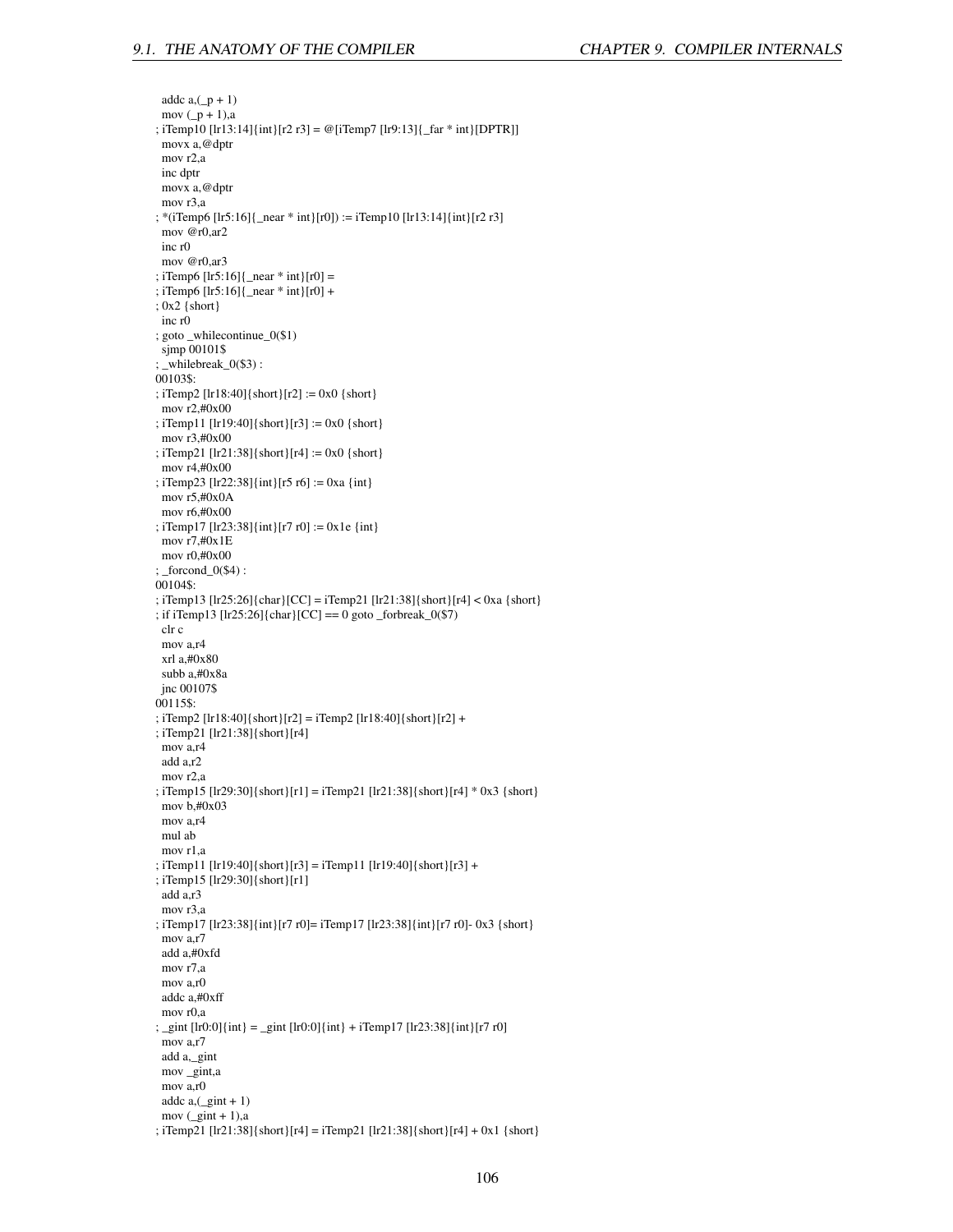```
inc r4
; iTemp23 [lr22:38]{int}[r5 r6]= iTemp23 [lr22:38]{int}[r5 r6]- 0x1 {short}
 dec r5
 cjne r5,#0xff,00104$
 dec r6
; goto _forcond_0($4)
 sjmp 00104$
; _forbreak_0($7) :
00107$:
; ret iTemp24 [lr40:41]{short}
mov a,r3
 add a,r2
mov dpl,a
; _return($8) :
00108$:
 ret
```
# 9.2 A few words about basic block successors, predecessors and dominators

Successors are basic blocks that might execute after this basic block. Predecessors are basic blocks that might execute before reaching this basic block. Dominators are basic blocks that WILL execute before reaching this basic block.

```
[basic block 1]
if (something)
  [basic block 2]
else
  [basic block 3]
[basic block 4]
```
a) succList of [BB2] = [BB4], of [BB3] = [BB4], of [BB1] = [BB2,BB3]

b) predList of [BB2] = [BB1], of [BB3] = [BB1], of [BB4] = [BB2,BB3]

c) domVect of [BB4] = BB1 ... here we are not sure if BB2 or BB3 was executed but we are SURE that BB1 was executed.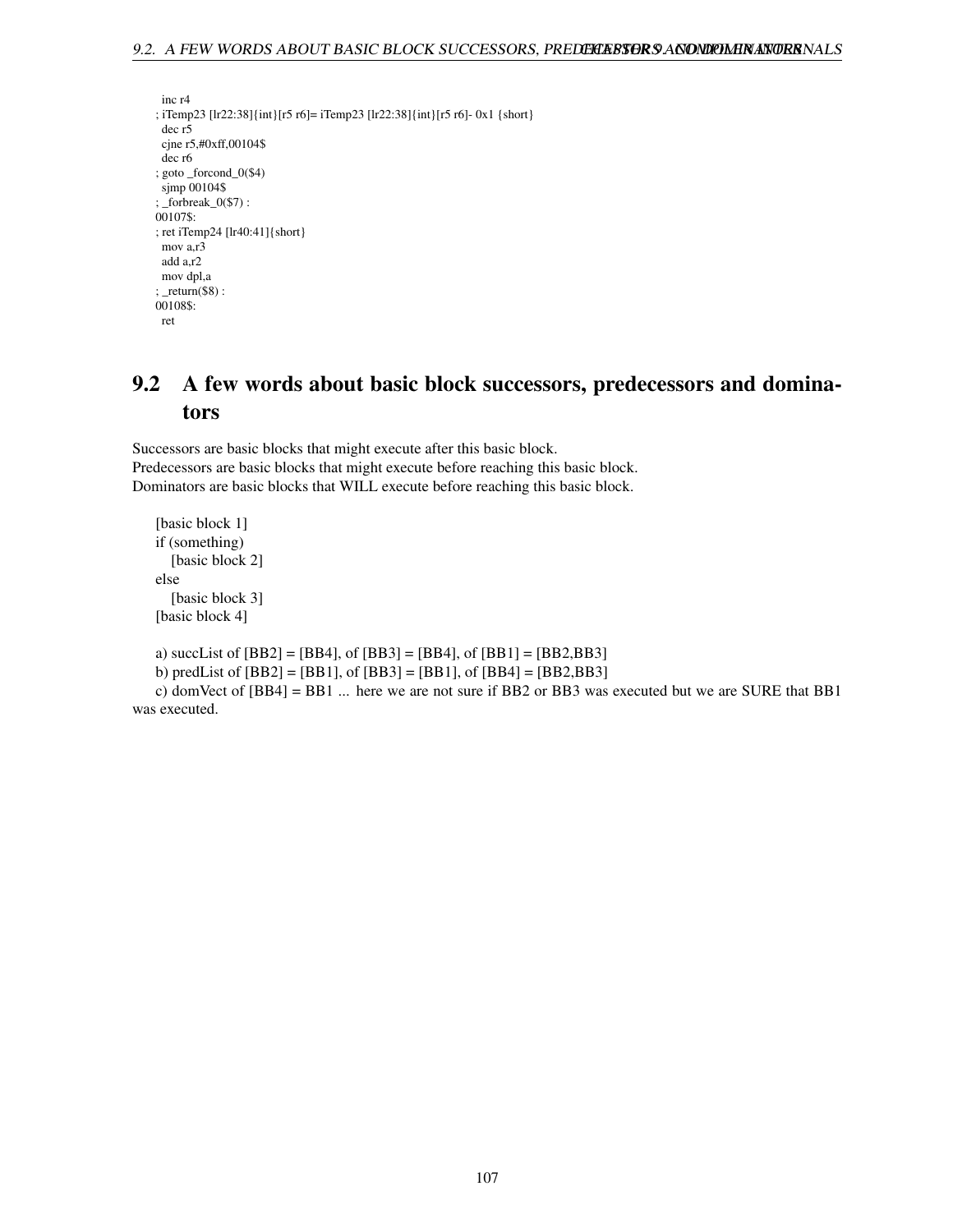### <span id="page-108-0"></span>Chapter 10

# Acknowledgments

<http://sdcc.sourceforge.net/#Who>

*Thanks to all the other volunteer developers who have helped with coding, testing, web-page creation, distribution sets, etc. You know who you are :-)*

*Thanks to Sourceforge* <http://www.sf.net> *which has hosted the project since 1999 and donates significant download bandwidth.*

*Also thanks to all SDCC Distributed Compile Farm members for donating CPU cycles and bandwidth for snapshot builds.*

This document was initially written by Sandeep Dutta All product names mentioned herein may be trademarks of their respective companies.

### Alphabetical index

To avoid confusion, the installation and building options for SDCC itself (chapter 2) are not part of the index.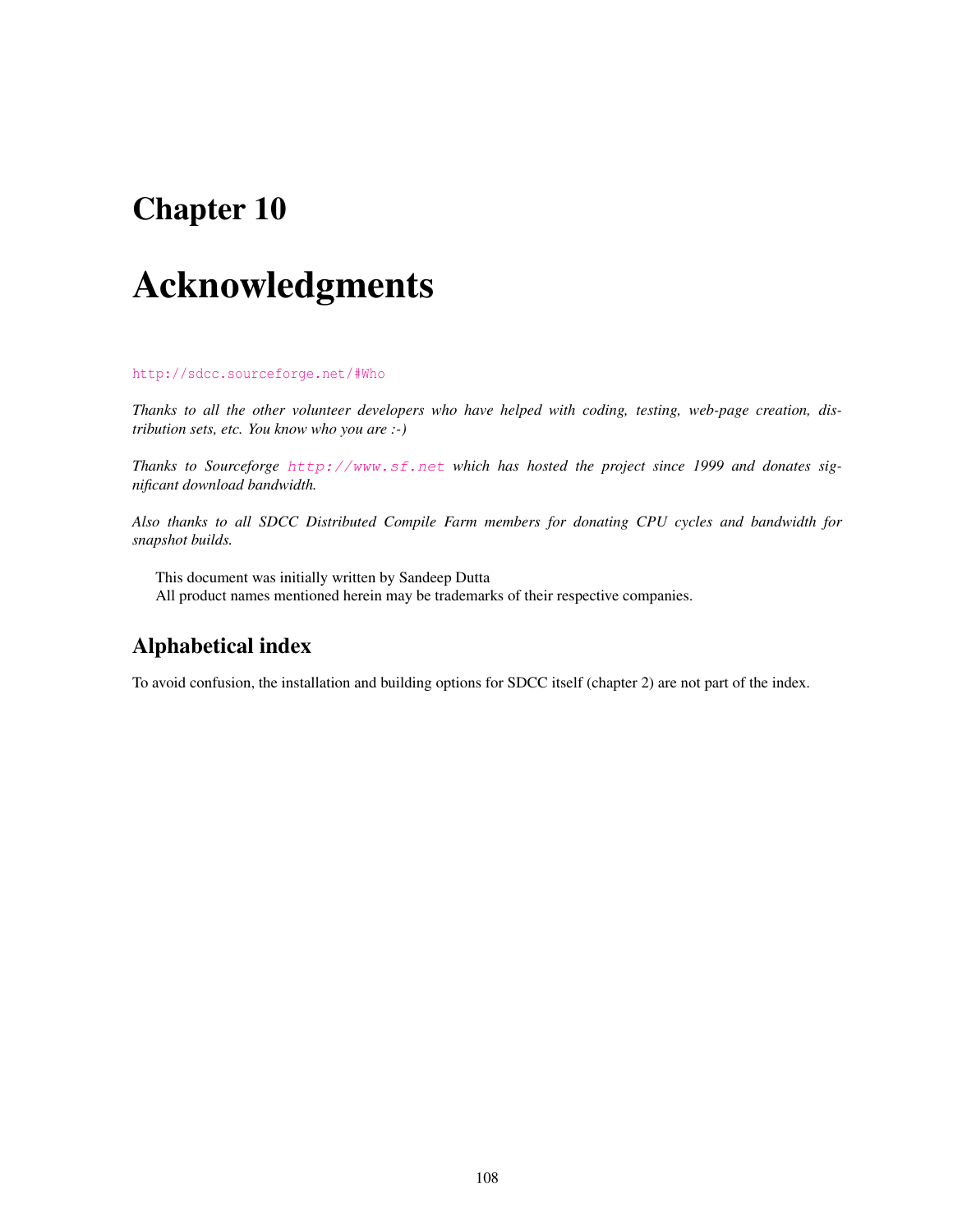## Index

-Aquestion(answer), [25](#page-25-0) -C, [25](#page-25-0) -D<macro[=value]>, [25](#page-25-0) -E, [25,](#page-25-0) [29](#page-29-0)  $-I$ <path>, [25](#page-25-0) -L --lib-path, [25](#page-25-0) -M, [25](#page-25-0) -MM, [25](#page-25-0) -S, [29](#page-29-0) -Umacro, [25](#page-25-0) -V, [30](#page-30-0) -Wa asmOption[,asmOption], [30](#page-30-0) -Wl linkOption[,linkOption], [26](#page-26-0) -Wp preprocessorOption[,preprocessorOption], [25](#page-25-0) --Werror, [30](#page-30-0) --acall-ajmp, [27,](#page-27-0) [96](#page-96-0) --all-callee-saves, [29](#page-29-0) --c1mode, [29](#page-29-0) --callee-saves, [29,](#page-29-0) [49](#page-49-0)  $-code-loc <$ Value $>$ , [25,](#page-25-0) [35](#page-35-0) --code-size <Value>, [27,](#page-27-0) [35](#page-35-0) --codeseg <Value>, [30](#page-30-0) --compile-only, [29](#page-29-0) --constseg <Value>, [30](#page-30-0) --cyclomatic, [29](#page-29-0)  $-$ data-loc  $\langle$ Value $\rangle$ , [26,](#page-26-0) [35](#page-35-0) --debug, [21,](#page-21-0) [24,](#page-24-0) [29,](#page-29-0) [65,](#page-65-0) [76](#page-76-0) --disable-warning, [30](#page-30-0) --dumlrange, [31](#page-31-0) --dumpall, [31,](#page-31-0) [86](#page-86-0) --dumpdeadcode, [31](#page-31-0) --dumpgcse, [31](#page-31-0) --dumploop, [31](#page-31-0) --dumplrange, [31](#page-31-0) --dumprange, [31](#page-31-0) --dumpraw, [31](#page-31-0) --dumpregassign, [31](#page-31-0) --fdollars-in-identifiers, [30](#page-30-0) --float-reent, [29](#page-29-0) --funsigned-char, [29](#page-29-0) --i-code-in-asm, [30](#page-30-0) --idata-loc <Value>, [26](#page-26-0) --int-long-reent, [29,](#page-29-0) [40,](#page-40-0) [51](#page-51-0)  $-$ iram-size <Value>, [26,](#page-26-0) [35,](#page-35-0) [45](#page-45-0) --less-pedantic, [30](#page-30-0) --lib-path <path>, [25](#page-25-0) --main-return, [30,](#page-30-0) [45](#page-45-0)

--model-large, [26,](#page-26-0) [52](#page-52-0) --model-medium, [26](#page-26-0) --model-small, [26](#page-26-0) --more-pedantic, [31](#page-31-0) --no-c-code-in-asm, [30](#page-30-0) --no-gen-comments, [30](#page-30-0) --no-pack-iram, [26,](#page-26-0) [27](#page-27-0) --no-peep, [28](#page-28-0) --no-peep-comments, [30](#page-30-0) --no-std-crt0, [45](#page-45-0) --no-xinit-opt, [28,](#page-28-0) [45](#page-45-0) --nogcse, [28](#page-28-0) --noinduction, [28](#page-28-0) --noinvariant, [28](#page-28-0) --nojtbound, [28](#page-28-0) --nolabelopt , [28](#page-28-0) --noloopreverse, [28](#page-28-0) --nooverlay, [28](#page-28-0) --nostdinc, [30](#page-30-0) --nostdlib, [30](#page-30-0) --opt-code-size, [28](#page-28-0) --opt-code-speed, [28](#page-28-0) --out-fmt-ihx, [26](#page-26-0) --out-fmt-s19, [21,](#page-21-0) [26](#page-26-0) --pack-iram, [26,](#page-26-0) [27](#page-27-0) --peep-asm, [28,](#page-28-0) [47](#page-47-0) --peep-file, [28,](#page-28-0) [96](#page-96-0) --print-search-dirs, [18,](#page-18-0) [30](#page-30-0) --short-is-8bits, [31](#page-31-0) --stack-auto, [27,](#page-27-0) [29,](#page-29-0) [38,](#page-38-0) [40,](#page-40-0) [51,](#page-51-0) [54,](#page-54-0) [56,](#page-56-0) [97](#page-97-0) --stack-loc <Value>, [26,](#page-26-0) [35](#page-35-0) --stack-size <Value>, [27](#page-27-0) --std-c89, [7,](#page-7-0) [8,](#page-8-0) [30,](#page-30-0) [98](#page-98-0) --std-c99, [7,](#page-7-0) [8,](#page-8-0) [98](#page-98-0) --std-sdcc89, [30](#page-30-0) --std-sdcc99, [30](#page-30-0) --use-stdout, [30,](#page-30-0) [31](#page-31-0) --vc, [30,](#page-30-0) [31](#page-31-0) --verbose, [30](#page-30-0) --xdata-loc<Value>, [35](#page-35-0) --xram-loc <Value>, [25](#page-25-0) --xram-size <Value>, [26,](#page-26-0) [35](#page-35-0) --xstack, [26,](#page-26-0) [27,](#page-27-0) [33,](#page-33-0) [54](#page-54-0) --xstack-loc <Value>, [26](#page-26-0) -c --compile-only, [29](#page-29-0) -dD, [25](#page-25-0) -dM, [25](#page-25-0)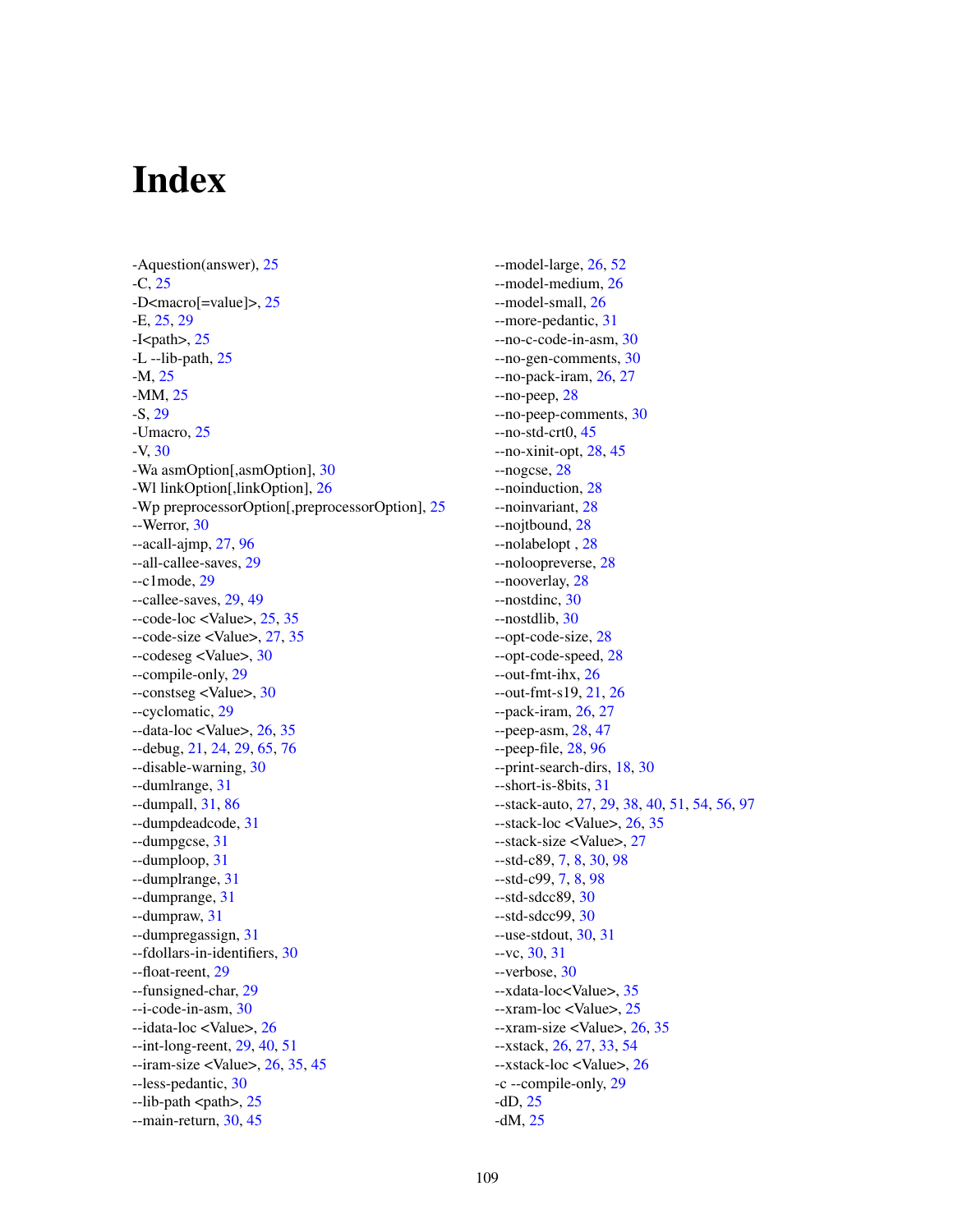-dN, [25](#page-25-0) -mavr, [24](#page-24-0) -mds390, [24](#page-24-0) -mds400, [24](#page-24-0) -mgbz80, [24](#page-24-0) -mhc08, [24](#page-24-0) -mmcs51, [24](#page-24-0) -mpic14, [24](#page-24-0) -mpic16, [24](#page-24-0) -mxa51, [25](#page-25-0) -mz80, [24](#page-24-0)  $-o$   $\lt$ path/file $>$ , [29](#page-29-0) -pedantic-parse-number, [25](#page-25-0) <file> (no extension), [21](#page-21-0) <file>.adb, [21,](#page-21-0) [76](#page-76-0) <file>.asm, [21](#page-21-0) <file>.cdb, [21,](#page-21-0) [76](#page-76-0) <file>.dump\*, [21](#page-21-0) <file>.ihx, [21](#page-21-0) <file>.lib, [22](#page-22-0) <file>.lnk, [22](#page-22-0) <file>.lst, [21,](#page-21-0) [37](#page-37-0) <file>.map, [21,](#page-21-0) [35,](#page-35-0) [37](#page-37-0) <file>.mem, [21,](#page-21-0) [35](#page-35-0)  $<$ file $>$ .o, [21](#page-21-0) <file>.rel, [21–](#page-21-0)[23](#page-23-0) <file>.rst, [21,](#page-21-0) [37](#page-37-0) <file>.sym, [21](#page-21-0)  $<$ stdio.h $> 52$  $> 52$ #defines, [57](#page-57-0) #pragma callee\_saves, [29,](#page-29-0) [55](#page-55-0) #pragma codeseg, [56](#page-56-0) #pragma constseg, [56](#page-56-0) #pragma disable\_warning, [55](#page-55-0) #pragma exclude, [48,](#page-48-0) [55](#page-55-0) #pragma less\_pedantic, [55](#page-55-0) #pragma nogcse, [28,](#page-28-0) [55,](#page-55-0) [57](#page-57-0) #pragma noinduction, [28,](#page-28-0) [55,](#page-55-0) [57,](#page-57-0) [90](#page-90-0) #pragma noinvariant, [28,](#page-28-0) [55](#page-55-0) #pragma noiv, [55](#page-55-0) #pragma nojtbound, [28,](#page-28-0) [56,](#page-56-0) [93](#page-93-0) #pragma noloopreverse, [56](#page-56-0) #pragma nooverlay, [39,](#page-39-0) [40,](#page-40-0) [56](#page-56-0) #pragma opt\_code\_balanced, [56](#page-56-0) #pragma opt\_code\_size, [56](#page-56-0) #pragma opt\_code\_speed, [56](#page-56-0) #pragma pedantic\_parse\_number, [56](#page-56-0) #pragma preproc\_asm, [56](#page-56-0) #pragma restore, [55,](#page-55-0) [57](#page-57-0) #pragma save, [55,](#page-55-0) [57](#page-57-0) #pragma sdcc\_hash, [57](#page-57-0) #pragma stackauto, [38,](#page-38-0) [56](#page-56-0) #pragma std\_c89, [56](#page-56-0) #pragma std\_c99, [56](#page-56-0) #pragma std\_sdcc89, [56](#page-56-0) #pragma std\_sdcc99, [56](#page-56-0)

\_XPAGE (mcs51), [59](#page-59-0) \_\_ (prefix for extended keywords), [98](#page-98-0) \_\_asm, [46](#page-46-0)[–48](#page-48-0) \_\_at, [34,](#page-34-0) [36](#page-36-0)[–38,](#page-38-0) [46](#page-46-0) \_\_bit, [34](#page-34-0)  $\_\text{code}, 33$  $\_\text{code}, 33$ \_\_critical, [41](#page-41-0) \_\_data (hc08 storage class), [36](#page-36-0) \_\_data (mcs51, ds390 storage class), [32,](#page-32-0) [35](#page-35-0)  $_$ s390, [58](#page-58-0) endasm,  $46-49$  $46-49$ far (storage class), [32,](#page-32-0) [46](#page-46-0) hc08, [58](#page-58-0)  $\_$ idata (mcs51, ds390 storage class),  $33, 35$  $33, 35$  $33, 35$  $_{\text{interrupt, 35, 39, 47}}$  $_{\text{interrupt, 35, 39, 47}}$  $_{\text{interrupt, 35, 39, 47}}$  $_{\text{interrupt, 35, 39, 47}}$  $_{\text{interrupt, 35, 39, 47}}$  $_{\text{interrupt, 35, 39, 47}}$  $_{\text{interrupt, 35, 39, 47}}$  $\text{~\_mcs51, 58}$  $\text{~\_mcs51, 58}$  $\text{~\_mcs51, 58}$ naked, [47,](#page-47-0) [55](#page-55-0) \_\_near (storage class), [32](#page-32-0) \_\_pdata (mcs51, ds390 storage class), [33](#page-33-0) \_\_sbit, [7,](#page-7-0) [34](#page-34-0)  $\_$ sfr, [34,](#page-34-0) [36](#page-36-0)  $\_$ sfr16, [34](#page-34-0) \_\_sfr32, [34](#page-34-0) \_\_using (mcs51, ds390 register bank), [35,](#page-35-0) [39,](#page-39-0) [40,](#page-40-0) [42](#page-42-0) \_\_xdata (hc08 storage class), [36](#page-36-0) \_\_xdata (mcs51, ds390 storage class), [32,](#page-32-0) [35,](#page-35-0) [37](#page-37-0)  $\_z80, 58$  $\_z80, 58$ \_asm, [42,](#page-42-0) [46–](#page-46-0)[48](#page-48-0) \_endasm, [42,](#page-42-0) [46](#page-46-0)[–49](#page-49-0) naked, [47,](#page-47-0) [55](#page-55-0) \_sdcc\_external\_startup(), [45](#page-45-0)  $\degree$  Operator, [8,](#page-8-0) [82](#page-82-0) 8031, 8032, 8051, 8052, mcs51 CPU, [6](#page-6-0) Absolute addressing, [37,](#page-37-0) [38](#page-38-0) ACC (mcs51, ds390 register), [49](#page-49-0) Aligned array, [37,](#page-37-0) [46](#page-46-0) Annotated syntax tree, [101](#page-101-0) ANSI-compliance, [7,](#page-7-0) [97](#page-97-0) Any Order Bit, [94](#page-94-0) AOMF, AOMF51, [21,](#page-21-0) [29,](#page-29-0) [75,](#page-75-0) [76](#page-76-0) Application notes, [84](#page-84-0) aslink, [6,](#page-6-0) [83](#page-83-0) Assembler documentation, [47,](#page-47-0) [83](#page-83-0) Assembler listing, [21](#page-21-0) Assembler options, [30](#page-30-0) Assembler routines, [42,](#page-42-0) [45,](#page-45-0) [49,](#page-49-0) [96](#page-96-0) Assembler routines (non-reentrant), [49](#page-49-0) Assembler routines (reentrant), [50](#page-50-0) Assembler source, [21](#page-21-0) asXXXX (as-gbz80, as-hc08, asx8051, as-z80), [6,](#page-6-0) [47,](#page-47-0) [83](#page-83-0) at, [34,](#page-34-0) [36](#page-36-0)[–38,](#page-38-0) [46](#page-46-0) atomic, [40,](#page-40-0) [42](#page-42-0) AVR, [24](#page-24-0)

B (mcs51, ds390 register), [49](#page-49-0)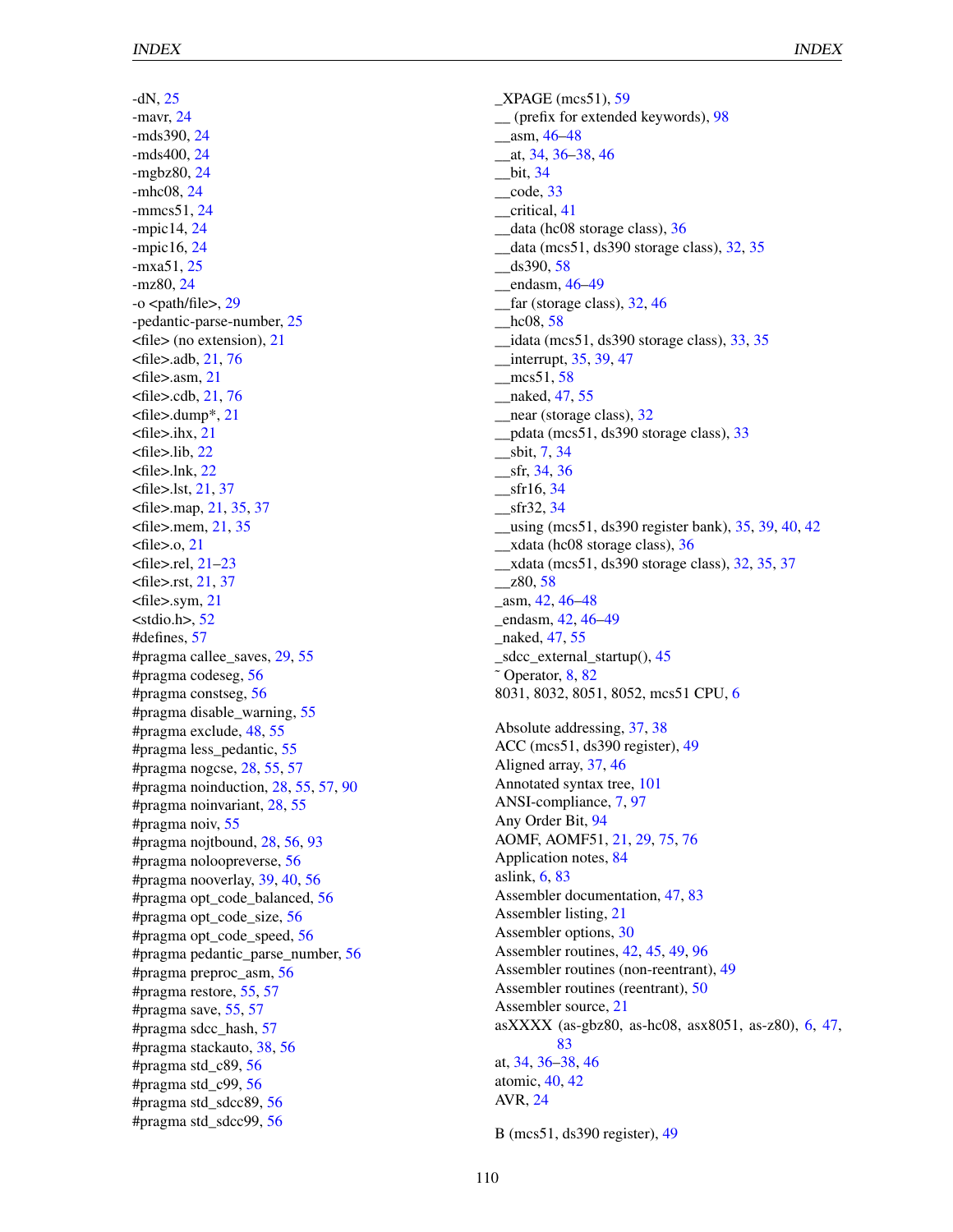backfill unused memory, [22](#page-22-0) banked, [60](#page-60-0) Bankswitching, [59](#page-59-0) Basic blocks, [31,](#page-31-0) [107](#page-107-0) bit, [7,](#page-7-0) [26,](#page-26-0) [34,](#page-34-0) [35,](#page-35-0) [37,](#page-37-0) [38,](#page-38-0) [82](#page-82-0) Bit rotation, [93](#page-93-0) Bit shifting, [93](#page-93-0) Bit toggling, [7](#page-7-0) bitfields, [34](#page-34-0) block boundary, [37](#page-37-0) Bug reporting, [86](#page-86-0) Building SDCC, [13](#page-13-0) Byte swapping, [94](#page-94-0)

C FAQ, [84](#page-84-0) C Reference card, [84](#page-84-0) Carry flag, [34](#page-34-0) Changelog, [87](#page-87-0) checksum, [22](#page-22-0) cmake, [84](#page-84-0) code, [25,](#page-25-0) [30,](#page-30-0) [33](#page-33-0) code banking, [59](#page-59-0) code banking (limited support), [9](#page-9-0) code page (pic14), [61](#page-61-0) Command Line Options, [24](#page-24-0) Compatibility with previous versions, [7](#page-7-0) Compiler internals, [101](#page-101-0) compiler.h (include file), [82](#page-82-0) const, [30](#page-30-0) Copy propagation, [90](#page-90-0) cpp, *see* sdcpp critical, [41](#page-41-0) cvs, *see* Subversion Cyclomatic complexity, [29,](#page-29-0) [99](#page-99-0)

#### d52, [84](#page-84-0)

d52 (disassembler), [84](#page-84-0) data (hc08 storage class), [36](#page-36-0) data (mcs51, ds390 storage class), [26,](#page-26-0) [32,](#page-32-0) [35](#page-35-0) DDD (debugger), [79,](#page-79-0) [84](#page-84-0) Dead-code elimination, [31,](#page-31-0) [89,](#page-89-0) [104](#page-104-0) Debugger, [21,](#page-21-0) [76](#page-76-0) Defines created by the compiler, [57](#page-57-0) DESTDIR, [12](#page-12-0) Division, [39,](#page-39-0) [40](#page-40-0) Documentation, [17,](#page-17-0) [83](#page-83-0) double (not supported), [98](#page-98-0) download, [86](#page-86-0) doxygen (source documentation tool), [84](#page-84-0) DPTR, [49,](#page-49-0) [59,](#page-59-0) [94](#page-94-0) DPTR, DPH, DPL, [49,](#page-49-0) [50](#page-50-0) DS390, [27](#page-27-0) **Options** --model-flat24, [27](#page-27-0) --protect-sp-update, [27](#page-27-0) --stack-10bit, [27](#page-27-0) --stack-probe, [27](#page-27-0)

--tini-libid, [27](#page-27-0) --use-accelerator, [27](#page-27-0) DS390 memory model, [54](#page-54-0) DS400, [60](#page-60-0) DS80C390, [24](#page-24-0) DS80C400, [24,](#page-24-0) [60,](#page-60-0) [85](#page-85-0) DS89C4x0, [85](#page-85-0) dynamic memory allocation (malloc), [53](#page-53-0)

ELF format, [26](#page-26-0) Emacs, [79](#page-79-0) Endianness, [94](#page-94-0) Environment variables, [32](#page-32-0) Examples, [87,](#page-87-0) [88](#page-88-0) External stack (mcs51), [54](#page-54-0)

far (storage class), [32,](#page-32-0) [46](#page-46-0) Feature request, [9,](#page-9-0) [87](#page-87-0) Flags, [34](#page-34-0) Flat 24 (DS390 memory model), [54](#page-54-0) Floating point support, [40,](#page-40-0) [51,](#page-51-0) [53,](#page-53-0) [98](#page-98-0) FPGA (field programmable gate array), [18](#page-18-0) FpgaC ((subset of) C to FPGA compiler), [18](#page-18-0) function epilogue, [29,](#page-29-0) [47](#page-47-0) function parameter, [38,](#page-38-0) [49,](#page-49-0) [50](#page-50-0) function pointer, [35](#page-35-0) function pointers, [49](#page-49-0) function prologue, [29,](#page-29-0) [47,](#page-47-0) [55](#page-55-0)

GBZ80, [28](#page-28-0) **Options** --callee-saves-bc, [28](#page-28-0) --codeseg <Value>, [28](#page-28-0) --constseg <Value>, [28](#page-28-0) -ba <Num>, [28](#page-28-0) -bo <Num>, [28](#page-28-0) gbz80 (GameBoy Z80), [24,](#page-24-0) [60](#page-60-0) gcc (GNU Compiler Collection), [25](#page-25-0) gdb, [76](#page-76-0) generic pointer, [49](#page-49-0) getchar(), [52](#page-52-0) Global subexpression elimination, [31](#page-31-0) GNU General Public License, GPL, [7](#page-7-0) GNU Lesser General Public License, LGPL, [54](#page-54-0) gpsim (pic simulator), [84](#page-84-0) gputils (pic tools), [62,](#page-62-0) [84](#page-84-0)

HC08, [24,](#page-24-0) [26,](#page-26-0) [36,](#page-36-0) [41,](#page-41-0) [45,](#page-45-0) [61](#page-61-0) interrupt, [41,](#page-41-0) [42](#page-42-0) **Options** --out-fmt-elf, [26](#page-26-0) Storage class, [36](#page-36-0) HD64180 (see Z180), [36](#page-36-0) Header files, [34,](#page-34-0) [82](#page-82-0) heap (malloc), [53](#page-53-0) Higher Order Byte, [95](#page-95-0) Higher Order Word, [95](#page-95-0)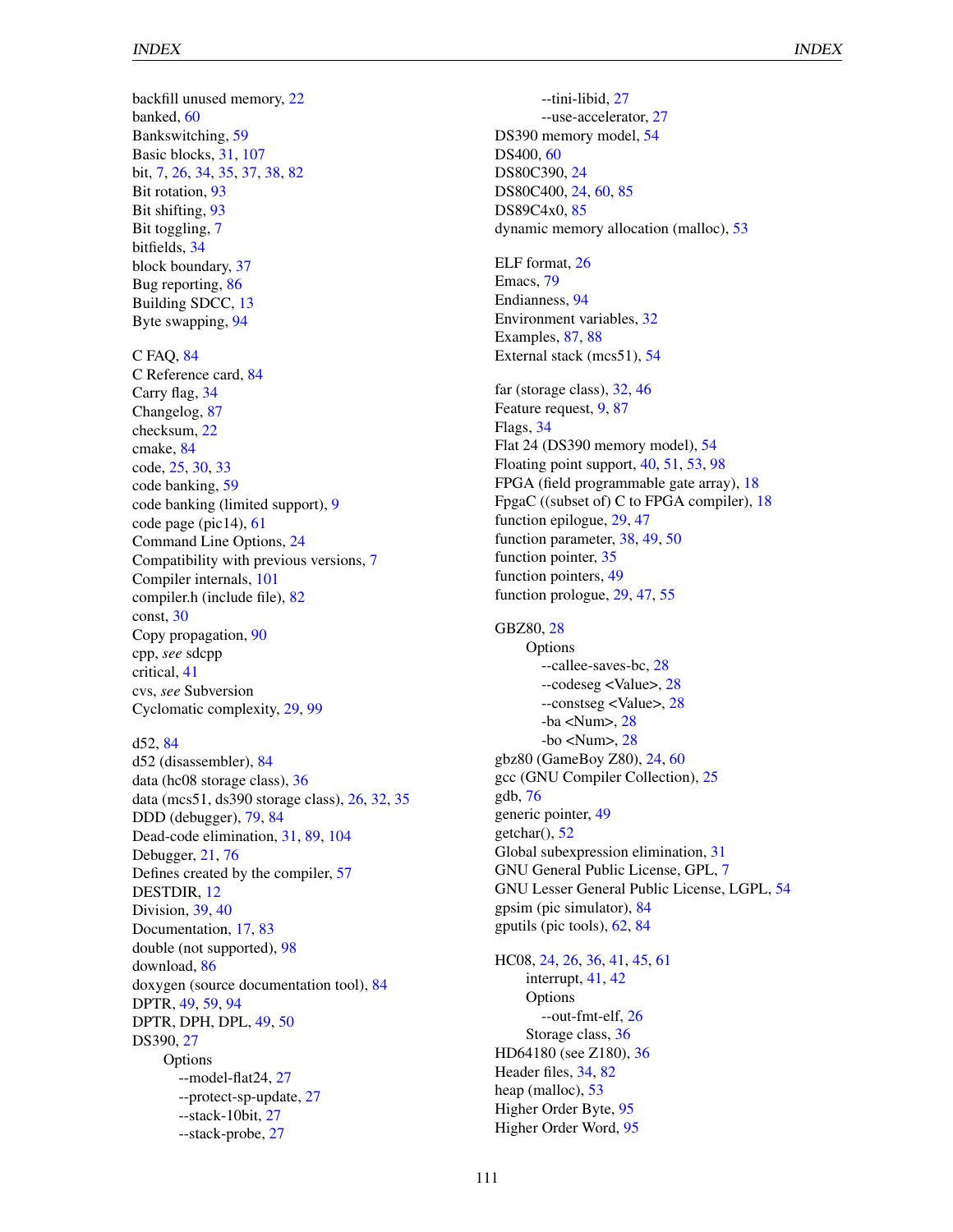Highest Order Bit, [94](#page-94-0) HTML version of this document, [17](#page-17-0) I/O memory (Z80, Z180), [36](#page-36-0) ICE (in circuit emulator), [75](#page-75-0) iCode, [31,](#page-31-0) [101–](#page-101-0)[104](#page-104-0) idata (mcs51, ds390 storage class), [26,](#page-26-0) [33,](#page-33-0) [35](#page-35-0) IDE, [30,](#page-30-0) [85](#page-85-0) Include files, [34,](#page-34-0) [82](#page-82-0) indent (source formatting tool), [84](#page-84-0) inline (not supported), [98](#page-98-0) Install paths, [12](#page-12-0) Install trouble-shooting, [19](#page-19-0) Installation, [10](#page-10-0) instruction cycles (count), [84](#page-84-0) int (16 bit), [51](#page-51-0) int (64 bit) (not supported), [98](#page-98-0) Intel hex format, [21,](#page-21-0) [26,](#page-26-0) [76](#page-76-0) Intermediate dump options, [31](#page-31-0) interrupt, [35,](#page-35-0) [39](#page-39-0)[–42,](#page-42-0) [46,](#page-46-0) [47,](#page-47-0) [51,](#page-51-0) [55](#page-55-0) interrupt jitter, [42](#page-42-0) interrupt latency, [42](#page-42-0) interrupt mask, [42](#page-42-0) interrupt priority, [42,](#page-42-0) [43](#page-43-0) interrupt vector table, [25,](#page-25-0) [39,](#page-39-0) [40,](#page-40-0) [55](#page-55-0) interrupts, [43](#page-43-0) jump tables, [91](#page-91-0) K&R style, [98](#page-98-0) Labels, [48](#page-48-0) Libraries, [22,](#page-22-0) [25,](#page-25-0) [30,](#page-30-0) [35,](#page-35-0) [52,](#page-52-0) [54](#page-54-0) Linker, [22](#page-22-0) Linker documentation, [83](#page-83-0) Linker options, [25](#page-25-0) lint (syntax checking tool), [31,](#page-31-0) [75](#page-75-0) little-endian, [94](#page-94-0) Live range analysis, [31,](#page-31-0) [100,](#page-100-0) [101,](#page-101-0) [104](#page-104-0) local variables, [38,](#page-38-0) [54,](#page-54-0) [82](#page-82-0) lock, [42](#page-42-0) long (32 bit), [51](#page-51-0) long long (not supported), [98](#page-98-0) Loop optimization, [31,](#page-31-0) [90,](#page-90-0) [104](#page-104-0) Loop reversing, [28,](#page-28-0) [91](#page-91-0) Mailing list(s),  $86, 87$  $86, 87$  $86, 87$ main return, [30](#page-30-0) Makefile, [84](#page-84-0) malloc.h, [53](#page-53-0) MCS51, [24](#page-24-0) MCS51 memory, [35](#page-35-0) MCS51 memory model, [54](#page-54-0) MCS51 options, [26](#page-26-0) MCS51 variants, [59,](#page-59-0) [96](#page-96-0) Memory bank (pic14), [61](#page-61-0) Memory map, [21,](#page-21-0) [82](#page-82-0) Memory model, [34,](#page-34-0) [39,](#page-39-0) [54](#page-54-0)

Microchip, [61,](#page-61-0) [64](#page-64-0) Modulus, [40](#page-40-0) Motorola S19 format, [21,](#page-21-0) [26](#page-26-0) MSVC output style, [30](#page-30-0) Multiplication, [39,](#page-39-0) [40,](#page-40-0) [91,](#page-91-0) [104](#page-104-0) naked, [49](#page-49-0) Naked functions, [47](#page-47-0) near (storage class), [32](#page-32-0) Nibble swapping, [94](#page-94-0) objdump (tool), [21,](#page-21-0) [84](#page-84-0) Object file, [21](#page-21-0) Optimization options, [28](#page-28-0) Optimizations, [89,](#page-89-0) [101](#page-101-0) Options assembler, [30](#page-30-0) Options DS390, [27](#page-27-0) Options GBZ80, [28](#page-28-0) Options intermediate dump, [31](#page-31-0) Options linker, [25](#page-25-0) Options MCS51, [26](#page-26-0) Options optimization, [28](#page-28-0) Options other, [29](#page-29-0) Options PIC16, [64](#page-64-0) Options preprocessor, [25](#page-25-0) Options processor selection, [24](#page-24-0) Options SDCC configuration, [10](#page-10-0) Options Z80, [27](#page-27-0) Oscilloscope, [75](#page-75-0) Other SDCC language extensions, [36](#page-36-0) Overlaying, [38](#page-38-0) P2 (mcs51 sfr), [33,](#page-33-0) [54,](#page-54-0) [59](#page-59-0) packihx (tool), [21,](#page-21-0) [82](#page-82-0) Parameter passing, [49](#page-49-0) Parameters, [38](#page-38-0) Parsing, [101](#page-101-0) Patch submission, [86](#page-86-0)[–88](#page-88-0) pdata (mcs51, ds390 storage class), [26,](#page-26-0) [33,](#page-33-0) [54,](#page-54-0) [59](#page-59-0) PDF version of this document, [17](#page-17-0) pedantic, [25,](#page-25-0) [30,](#page-30-0) [31,](#page-31-0) [55,](#page-55-0) [56](#page-56-0) Peephole optimizer, [28,](#page-28-0) [47,](#page-47-0) [96](#page-96-0) PIC, [64](#page-64-0) PIC14, [24,](#page-24-0) [61,](#page-61-0) [63](#page-63-0) interrupt, [62](#page-62-0) Options --debug-extra, [62](#page-62-0) --no-pcode-opt, [62](#page-62-0) --stack-loc, [62](#page-62-0) --stack-size, [62](#page-62-0) PIC16, [24,](#page-24-0) [64](#page-64-0)[–68,](#page-68-0) [70,](#page-70-0) [71,](#page-71-0) [83](#page-83-0) Header files, [67](#page-67-0) interrupt, [70](#page-70-0) Libraries, [68](#page-68-0) MPLAB, [65](#page-65-0) Options --callee-saves, [64](#page-64-0)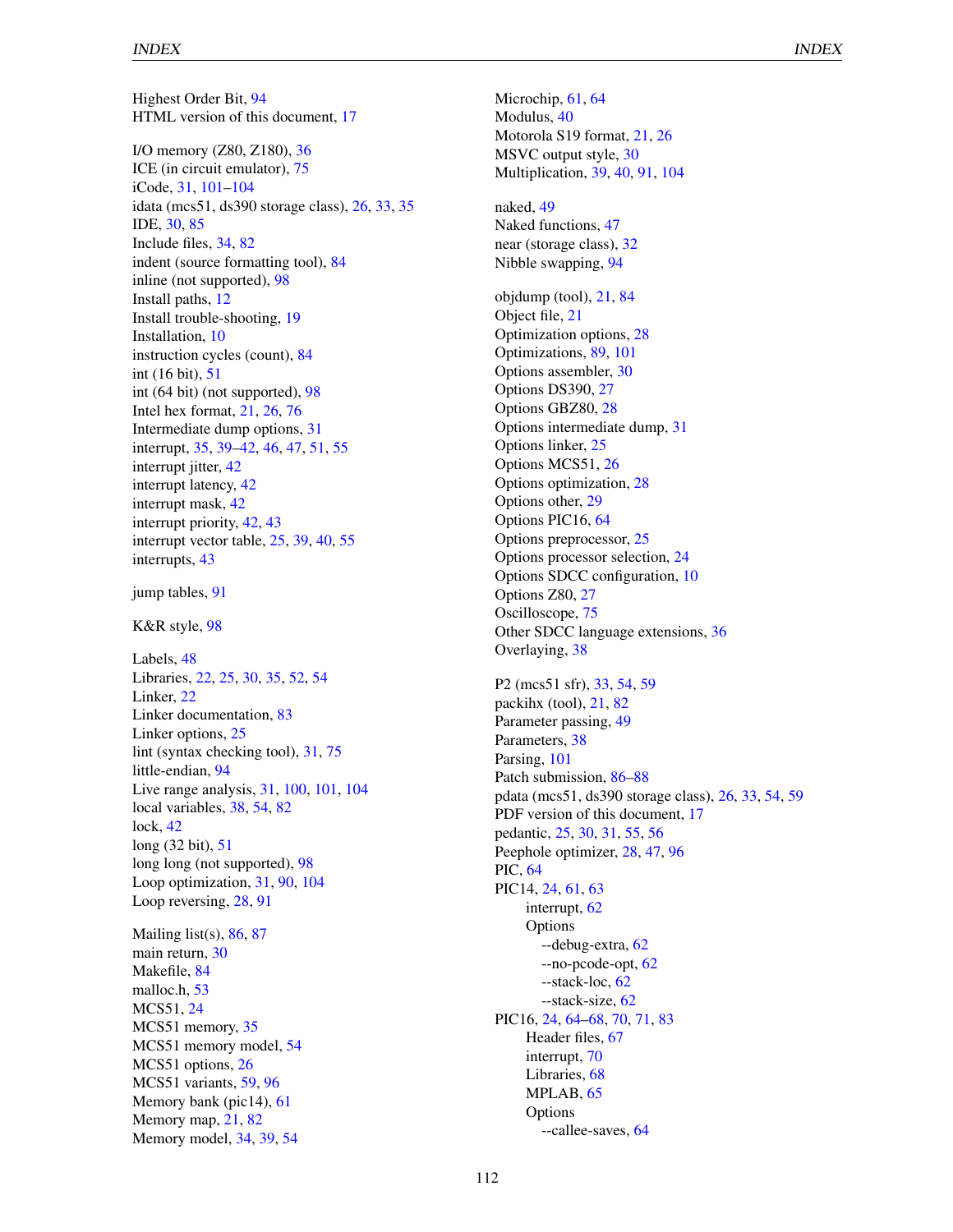--fommit-frame-pointer, [64](#page-64-0) Pragmas #pragma code, [66](#page-66-0) #pragma stack, [66](#page-66-0) shadowregs, [70](#page-70-0) stack, [69,](#page-69-0) [74](#page-74-0) wparam, [70](#page-70-0) Pointer, [34](#page-34-0) pointer, [35](#page-35-0) Pragmas, [55](#page-55-0) Preprocessor options, [25](#page-25-0) printf, [53](#page-53-0) printf $($ ),  $52$ printf\_fast() (mcs51),  $52$ printf\_fast\_f() (mcs51),  $52$ printf\_small(), [52](#page-52-0) printf\_tiny() (mcs51),  $52$ Processor selection options, [24](#page-24-0) project workspace, [84](#page-84-0) promotion to signed int, [46,](#page-46-0) [81](#page-81-0) push/pop, [47,](#page-47-0) [48,](#page-48-0) [55](#page-55-0) putchar(), [52](#page-52-0)

Quality control, [88](#page-88-0)

reentrant, [29,](#page-29-0) [38,](#page-38-0) [49](#page-49-0)[–51,](#page-51-0) [54,](#page-54-0) [97](#page-97-0) Register allocation, [90,](#page-90-0) [101,](#page-101-0) [104](#page-104-0) Register assignment, [31](#page-31-0) register bank (mcs51, ds390), [35,](#page-35-0) [38,](#page-38-0) [42](#page-42-0) Regression test, [60,](#page-60-0) [83,](#page-83-0) [88](#page-88-0) Regression test (PIC14), [88](#page-88-0) Regression test (PIC16), [74](#page-74-0) Related tools, [84](#page-84-0) Release policy, [87](#page-87-0) Reporting bugs, [86](#page-86-0) Requesting features, [9,](#page-9-0) [87](#page-87-0) return value, [49,](#page-49-0) [98](#page-98-0) rotating bits, [93](#page-93-0) Runtime library, [43,](#page-43-0) [45](#page-45-0)

s51, [20](#page-20-0) sbit, [7,](#page-7-0) [34](#page-34-0) SDCC, [58](#page-58-0) SDCC Wiki, [87](#page-87-0) SDCC\_ds390, [58](#page-58-0) SDCC\_HOME, [32](#page-32-0) SDCC\_INCLUDE, [32](#page-32-0) SDCC\_INT\_LONG\_REENT, [58](#page-58-0) SDCC\_LEAVE\_SIGNALS, [32](#page-32-0) SDCC\_LIB, [32](#page-32-0) SDCC\_mcs51, [58](#page-58-0) SDCC\_MODEL\_FLAT24, [58](#page-58-0) SDCC\_MODEL\_LARGE, [58](#page-58-0) SDCC\_MODEL\_MEDIUM, [58](#page-58-0) SDCC\_MODEL\_SMALL, [58](#page-58-0) SDCC\_PARMS\_IN\_BANK1, [58](#page-58-0) SDCC\_REVISION, [58](#page-58-0)

SDCC\_STACK\_AUTO, [58](#page-58-0) SDCC\_STACK\_TENBIT, [58](#page-58-0) SDCC\_USE\_XSTACK, [58](#page-58-0) SDCC\_z80, [58](#page-58-0) sdcclib, [23](#page-23-0) SDCDB (debugger), [20,](#page-20-0) [76,](#page-76-0) [83,](#page-83-0) [84](#page-84-0) sdcpp (preprocessor), [20,](#page-20-0) [25,](#page-25-0) [56](#page-56-0) Search path, [13](#page-13-0) semaphore, [42](#page-42-0) sfr, [34,](#page-34-0) [36,](#page-36-0) [59](#page-59-0) sfr16, [34](#page-34-0) sfr32, [34](#page-34-0) signal handler, [32](#page-32-0) sloc (spill location), [28](#page-28-0) splint (syntax checking tool), [31,](#page-31-0) [75,](#page-75-0) [84](#page-84-0) srecord (bin, hex, ... tool), [21,](#page-21-0) [22,](#page-22-0) [26,](#page-26-0) [84](#page-84-0) stack, [26,](#page-26-0) [29,](#page-29-0) [33,](#page-33-0) [35,](#page-35-0) [38,](#page-38-0) [40](#page-40-0)[–42,](#page-42-0) [54,](#page-54-0) [90](#page-90-0) stack overflow, [40](#page-40-0) Startup code, [43](#page-43-0) static, [38](#page-38-0) Status of documentation, [7,](#page-7-0) [17](#page-17-0) Storage class, [32,](#page-32-0) [38,](#page-38-0) [39,](#page-39-0) [54](#page-54-0) Strength reduction, [90,](#page-90-0) [104](#page-104-0) struct, [98](#page-98-0) Subexpression, [91](#page-91-0)

Subexpression elimination, [28,](#page-28-0) [89](#page-89-0) Subversion code repository, [86,](#page-86-0) [87](#page-87-0) Support, [86](#page-86-0) swapping nibbles/bytes, [94](#page-94-0) switch statement, [28,](#page-28-0) [91,](#page-91-0) [93](#page-93-0) Symbol listing, [21](#page-21-0)

tabulator spacing (8 columns), [15](#page-15-0) Test suite, [88](#page-88-0) Tinibios (DS390), [54](#page-54-0) TLCS-900H, [24](#page-24-0) TMP, TEMP, TMPDIR, [32](#page-32-0) Tools, [82](#page-82-0) Trademarks, [108](#page-108-0) type conversion, [7](#page-7-0) type promotion, [7,](#page-7-0) [40,](#page-40-0) [46,](#page-46-0) [81](#page-81-0) Typographic conventions, [7](#page-7-0)

uCsim, [82,](#page-82-0) [83](#page-83-0) union, [98](#page-98-0) UnxUtils, [15](#page-15-0) USE\_FLOATS, [52](#page-52-0) using (mcs51, ds390 register bank), [35,](#page-35-0) [39,](#page-39-0) [40,](#page-40-0) [42](#page-42-0)

vararg, va\_arg, [7,](#page-7-0) [82](#page-82-0) Variable initialization, [28,](#page-28-0) [37,](#page-37-0) [45](#page-45-0) version, [18,](#page-18-0) [87](#page-87-0) volatile, [37,](#page-37-0) [39,](#page-39-0) [42,](#page-42-0) [47](#page-47-0) VPATH, [17](#page-17-0)

Warnings, [30](#page-30-0) warranty, [7](#page-7-0)